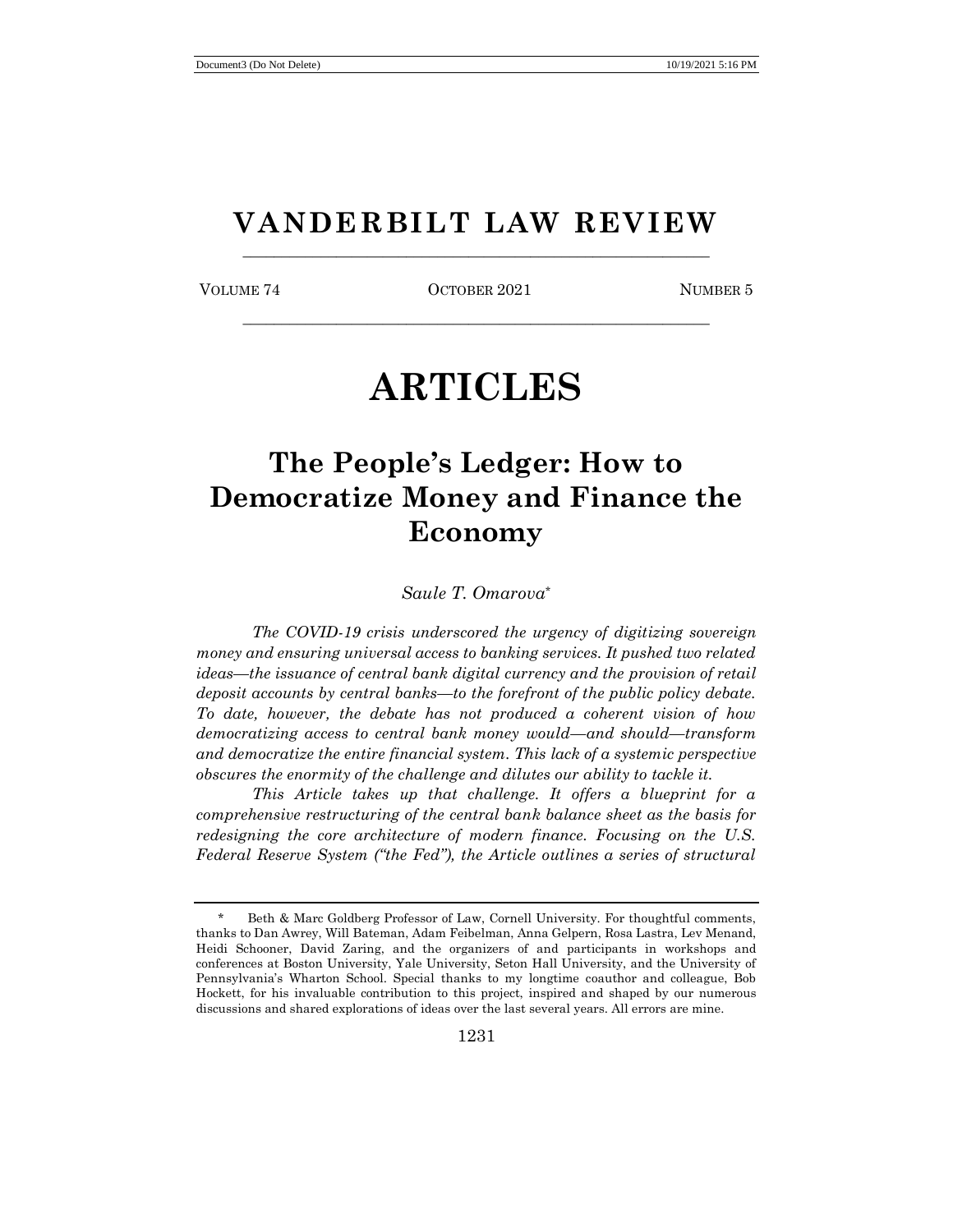*reforms that would radically redefine the role of a central bank as the ultimate public platform for generating, modulating, and allocating financial resources in a democratic economy—the People's Ledger.*

*On the liability side of the ledger, the Article envisions the complete migration of demand deposit accounts to the Fed's balance sheet and explores the full range of new, more direct and more flexible, monetary policy tools enabled by this shift. On the asset side, it advocates a comprehensive qualitative restructuring of the Fed's investment portfolio, which would maximize its capacity to channel credit to productive uses in the nation's economy. This compositional overhaul of the Fed's balance sheet would fundamentally alter the operations and systemic footprints of private banks, funds, derivatives dealers, and other financial institutions and markets. Analyzing these structural implications, the Article shows how the proposed reforms would make the financial system less complex, more stable, and more efficient in serving the long-term needs of the American people.*

| Ι.  | THE CENTRAL BANK BALANCE SHEET IN "FRANCHISE"          |  |
|-----|--------------------------------------------------------|--|
|     |                                                        |  |
|     | Franchise Finance: The Logic of the System  1239<br>A. |  |
|     | $B_{\cdot}$<br>The Fed's Balance Sheet as the          |  |
|     |                                                        |  |
|     | 1.                                                     |  |
|     | 2.                                                     |  |
| II. | THE FRANCHISOR LEDGER AT ITS LIMIT: THE IMPACT         |  |
|     |                                                        |  |
|     | The Asset Side: "Whatever It Takes" 1247<br>A.         |  |
|     | The Liability Side: What's Next?  1249<br>$B_{\cdot}$  |  |
| HI. | REFORMING THE LIABILITY SIDE: PUBLIC ACCESS AND        |  |
|     |                                                        |  |
|     | The Proposal: FedAccounts as a Tool of<br>$\bm{A}$ .   |  |
|     |                                                        |  |
|     | Transforming the Core of the Franchise:<br>$B_{\cdot}$ |  |
|     |                                                        |  |
| IV. | REFORMING THE ASSET SIDE: PUBLIC-PRIVATE               |  |
|     |                                                        |  |
|     | The Proposal: New Discount Window, Public<br>A.        |  |
|     | Infrastructure Finance, and Systemic                   |  |
|     |                                                        |  |
|     | "New Discount Window" Loans 1270<br>1.                 |  |
|     | The National Investment<br>2.                          |  |
|     |                                                        |  |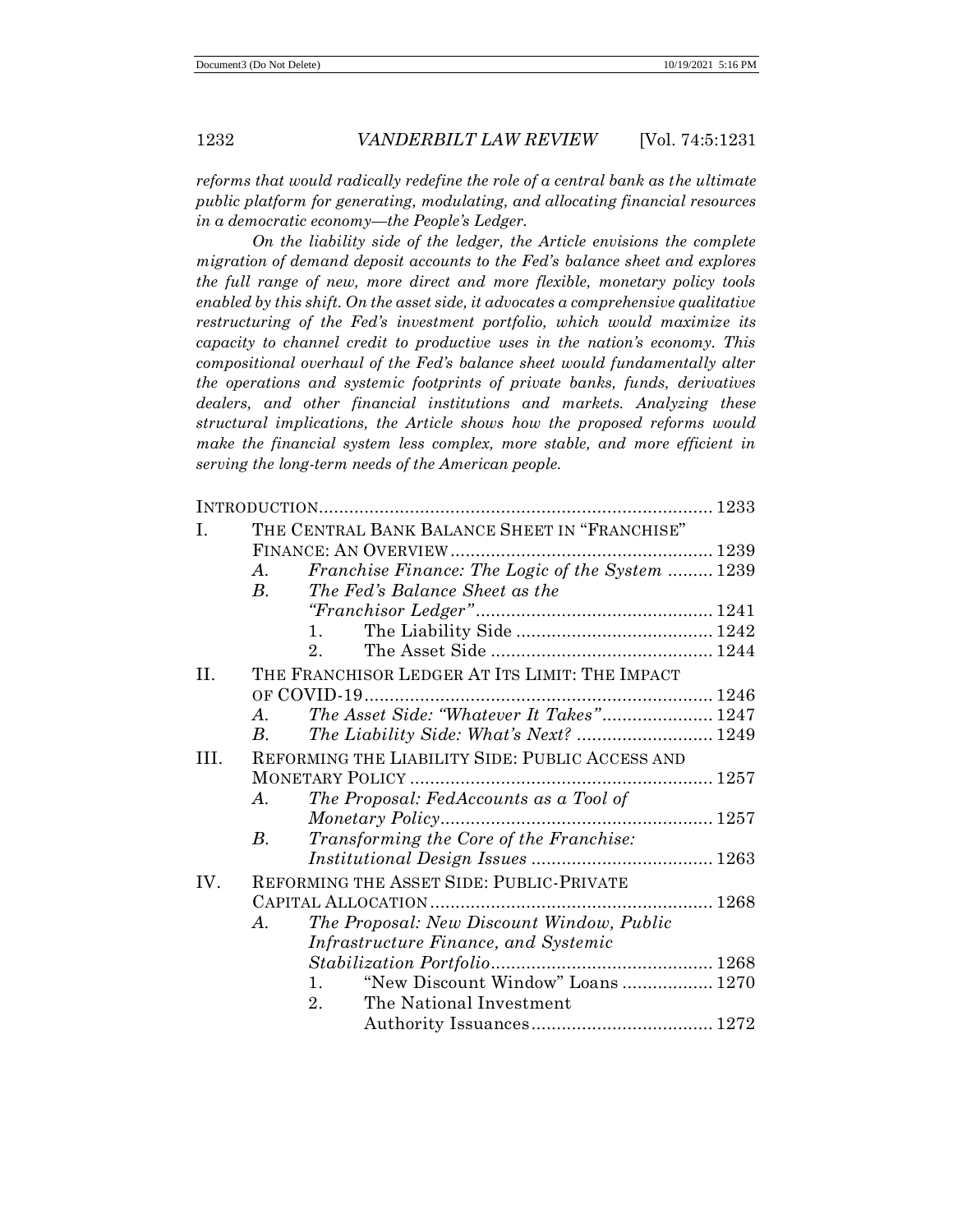| 2021]                                | <b>THE PEOPLE'S LEDGER</b>                                 | 1233 |  |
|--------------------------------------|------------------------------------------------------------|------|--|
|                                      |                                                            |      |  |
|                                      | В.<br>The Fed's Balance Sheet as the                       |      |  |
|                                      |                                                            |      |  |
| V.<br>THE PEOPLE'S LEDGER IN ACTION: |                                                            |      |  |
|                                      |                                                            |      |  |
|                                      | Potential Impact on the Banking Sector  1283<br>$\bm{A}$ . |      |  |
|                                      | Potential Impact on Shadow Banking and<br>В.               |      |  |
|                                      |                                                            |      |  |
|                                      | Money Market Mutual Funds 1288<br>1.                       |      |  |
|                                      | Commercial Paper and Repo Markets 1290<br>2.               |      |  |
|                                      | Securitizations and Derivatives 1294<br>3.                 |      |  |
|                                      | 4.                                                         |      |  |
|                                      |                                                            |      |  |
|                                      |                                                            |      |  |

### **INTRODUCTION**

In 1896, William Jennings Bryan delivered his historic "Cross of Gold" speech, making a passionate plea for a monetary system that served the interests of the working people and increased the nation's prosperity.<sup>1</sup> Today, the precise contours of that political ideal are once again intensely contested. After decades of rising inequality, systemic instability, and relentless concentration of economic power, ordinary Americans are demanding a greater say in the distribution and use of financial resources. The Reddit-fueled GameStop rally,<sup>2</sup> the dramatic rise of Bitcoin and other cryptocurrencies,<sup>3</sup> the "universal basic income"<sup>4</sup> and "public banking"<sup>5</sup> movements—these are all discrete

<sup>1</sup>*. See Bryan's "Cross of Gold" Speech: Mesmerizing the Masses*, HIST. MATTERS, http://historymatters.gmu.edu/d/5354/ (last visited June 1, 2021) [https://perma.cc/B5VB-ZDY8].

<sup>2</sup>*. See* Hamza Shaban & Hannah Denham, *What You Need to Know About GameStop's Stock Price Chaos*, WASH. POST (Jan. 29, 2021), https://www.washingtonpost.com/business/2021/01/28/gamestop-stock-amc-reddit-faq/ [https://perma.cc/4GXW-XX36] (discussing the GameStop stock rally in early 2021); Alexis Goldstein, *The Trouble with GameStop Is That the House Still Wins*, N.Y. TIMES (Feb. 1, 2021), https://www.nytimes.com/2021/02/01/opinion/gamestop-biden-wall-street-reddit.html [https://perma.cc/UW77-2MXX] (explaining power dynamics between Wall Street and retail investors).

<sup>3</sup>*. See infra* note 86 (providing resources on cryptocurrencies).

<sup>4</sup>*. See* Catherine Clifford, *Why Everyone Is Talking About Free Cash Handouts*—*An Explainer on Universal Basic Income*, CNBC: MAKE IT, https://www.cnbc.com/2019/06/27/free-cashhandouts-what-is-universal-basic-income-or-ubi.html (last updated Dec. 19, 2019, 3:31 PM) [https://perma.cc/BW7R-A7TT] (explaining the concept of universal basic income).

<sup>5</sup>*. See What is a Public Bank?*, PUB. BANKING INST., https://www.publicbankinginstitute.org/ (last visited June 1, 2021) [https://perma.cc/LDU8-FJY6] (detailing the idea of a public bank); Anna Hrushka, *Ocasio-Cortez, Tlaib-Backed Bill Would Create Federally Chartered Public Banking System*, BANKING DIVE (Nov. 2, 2020),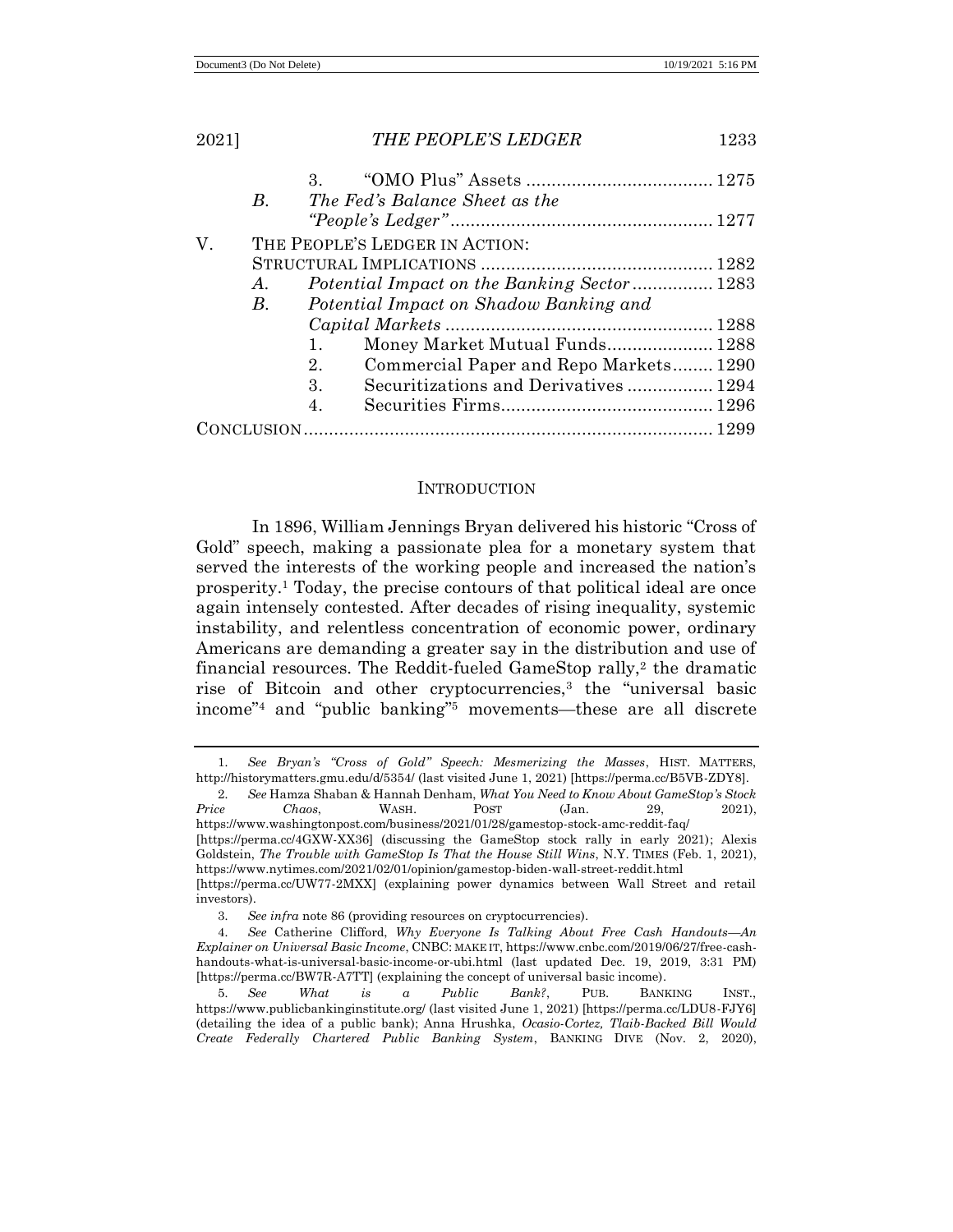manifestations of the broader quest for more equitable and inclusive modes of finance.

Ultimately, however, it takes a system to beat a system.

This Article takes up the challenge of "beating" the currently dysfunctional U.S. financial system by reimagining its fundamental structure and redesigning its operation. It offers both a conceptual framework for analyzing the core structural dynamics of today's finance, and a blueprint for reform that would radically democratize access to money and control over financial flows in the nation's economy.

This effort is particularly urgent in the wake of the COVID-19 crisis that reenergized the long-standing academic and policy debate on "democratizing finance."<sup>6</sup> Among other things, the crisis amplified recent calls to create free digital-dollar deposit accounts at the Federal Reserve for every American household and business.<sup>7</sup> In essence, this

7*. See* Morgan Ricks, John Crawford & Lev Menand, *Central Banking for All: A Public Option for Bank Accounts*, GREAT DEMOCRACY INITIATIVE (June 2018), https://greatdemocracyinitiative.org/wp-content/uploads/2018/06/FedAccountsGDI.pdf [https://perma.cc/GVD8-PSHM] (calling for an option that allows the general public "to have a bank account at the Federal Reserve"); *see also* Mike Konczal, *A Federal Reserve Reform Agenda: Eight Recommendations*, ROOSEVELT INST. (Sept. 2020), https://rooseveltinstitute.org/wpcontent/uploads/2020/09/RI\_FedDA\_Working-Paper\_202009.pdf [https://perma.cc/VS3N-8CAJ] (suggesting changes that the Federal Reserve should make to better serve the "country as a whole"); Ameya Pawar*, 'Fed Accounts' For All*—*With Automatic and Recurring Payments Triggered by Economic Crises*, MARKETWATCH (July 25, 2020), https://www.marketwatch.com/story/fed-accounts-for-all-with-automatic-and-recurringpayments-triggered-by-economic-crises-2020-07-21 [https://perma.cc/VRE7-XEH8] (arguing that every American should receive a bank account at the Federal Reserve); Sylvan Lane, *Biden-Sanders Unity Task Force Calls for Fed, US Postal Service Consumer Banking*, HILL (July 8, 2020), https://thehill.com/policy/finance/506469-biden-sanders-unity-task-force-calls-for-fed-us-postalservice-consumer [https://perma.cc/R8Q6-BBEF] (proposing the creation of a public bank); Nikhilesh De, *US Lawmakers Talk Digital Dollar, FedAccounts in Thursday Hearing*, COINDESK (June 10, 2020), https://www.coindesk.com/watch-us-lawmakers-will-talk-digital-dollarfedaccounts-in-thursday-hearing [https://perma.cc/3C7A-SQR3] (discussing "FedAccounts" and digital currencies).

https://www.bankingdive.com/news/federally-chartered-public-banking-act-bill/588225/ [https://perma.cc/DWC4-VU8N] (discussing the details of public banking).

<sup>6.</sup> For a sample of the existing literature on public banking, community finance, and other aspects of "democratizing finance," see generally LISA SERVON, THE UNBANKING OF AMERICA: HOW THE NEW MIDDLE CLASS SURVIVES (2017); MEHRSA BARADARAN, HOW THE OTHER HALF BANKS: EXCLUSION, EXPLOITATION, AND THE THREAT TO DEMOCRACY (2015); ELLEN BROWN, THE PUBLIC BANK SOLUTION: FROM AUSTERITY TO PROSPERITY (2013); BUILDING INCLUSIVE FINANCIAL SYSTEMS: A FRAMEWORK FOR FINANCIAL ACCESS (Michael S. Barr, Anjali Kumar & Robert E. Litan eds., 2007); Michael S. Barr, *Banking the Poor*, 21 YALE J. ON REGUL. 121 (2004); ORGANIZING ACCESS TO CAPITAL: ADVOCACY AND THE DEMOCRATIZATION OF FINANCIAL INSTITUTIONS (Gregory D. Squires ed., 2003); ASSETS FOR THE POOR: THE BENEFITS OF SPREADING ASSET OWNERSHIP (Thomas M. Shapiro & Edward N. Wolff eds., 2001); MICHAEL A. STEGMAN, SAVINGS FOR THE POOR: THE HIDDEN BENEFITS OF ELECTRONIC BANKING (1999); JULIA ANN PARZEN & MICHAEL HALL KIESCHNICK, CREDIT WHERE IT'S DUE: DEVELOPMENT BANKING FOR COMMUNITIES (1992); and MICHAEL SHERRADEN, ASSETS AND THE POOR: A NEW AMERICAN WELFARE POLICY (1991).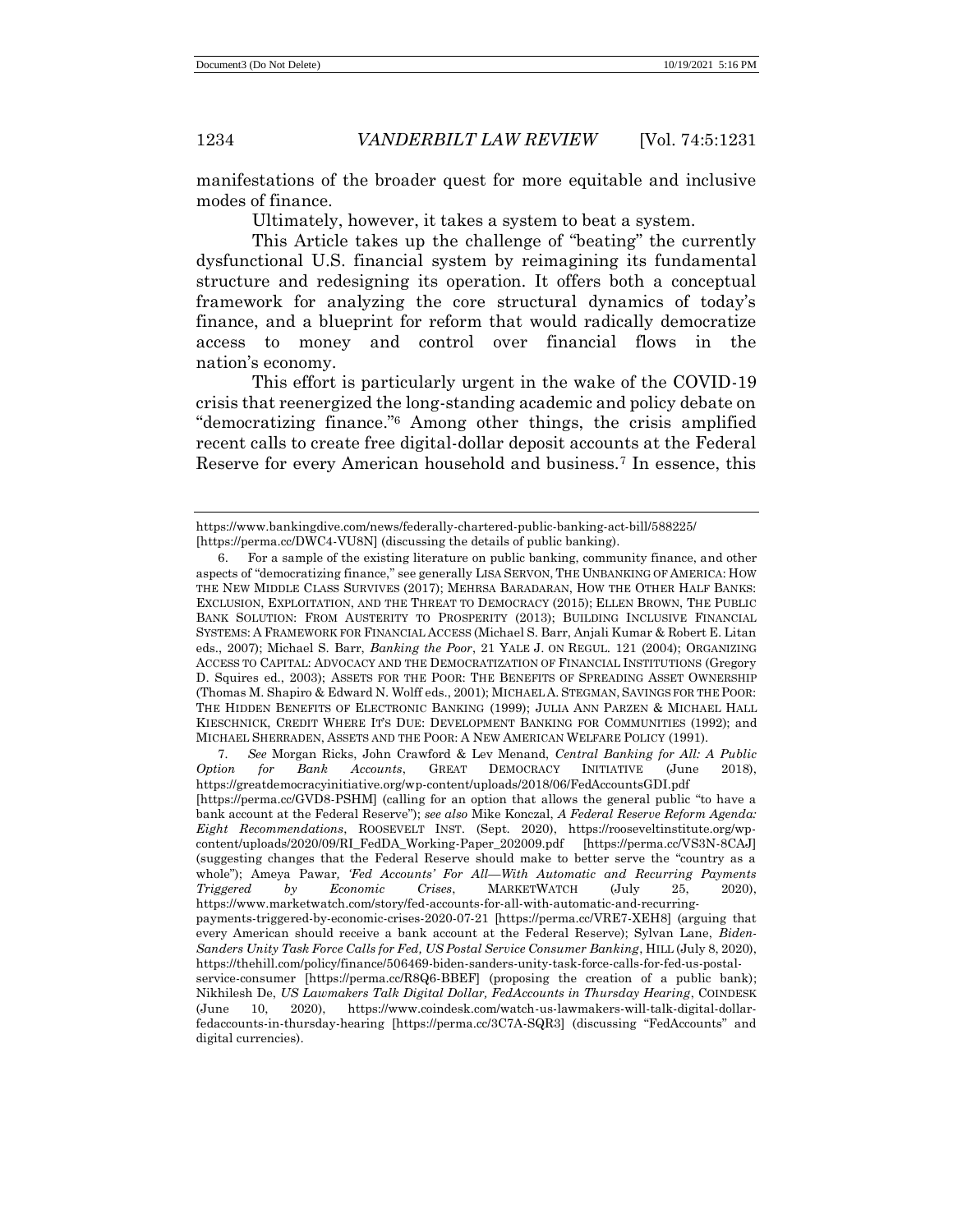"FedAccounts"<sup>8</sup> idea represents an explicitly political—and consciously progressive—take on the traditionally technocratic proposals to issue central bank digital currency ("CBDC").<sup>9</sup> Generally, the discourse on CBDC is preoccupied mainly with operationalizing potential changes in central bank liabilities, rather than situating them within the broader institutional critique. Framed as a matter of "fast payments" and/or "access to banking," it is not grounded in a coherent vision of how the financial system operates—and, more importantly, how it should operate.<sup>10</sup> Without such a unifying vision, the true transformative potential of changing central banks' mode of interaction with the broader public remains unexplored and underappreciated.

This Article resets the debate and offers a holistic, integrative approach to institutional change. It advocates comprehensive reform of the structure and function of the central bank's balance sheet as the basis for redesigning the core architecture of modern finance. Deliberately ambitious in scope and substance, this proposal defines the frontier of reform possibilities and throws into sharp relief what is really at stake in this process.

Conceptually, the Article starts by placing the idea of "democratizing finance" in the context of a broader evolution of the central bank's role in today's system of public-private "franchise" finance.<sup>11</sup> In this system, the Fed acts on behalf of the sovereign public as the ultimate creator of a unique collective good: the monetized full faith and credit of the United States. In a franchise-like arrangement, the Fed modulates the supply of sovereign credit-money but outsources the economy-wide allocation of this precious resource to specially licensed and regulated private financial institutions: banks.<sup>12</sup> Accordingly, the Fed's balance sheet is designed to function as a classic "franchisor ledger": its deposit liabilities primarily run to franchiseebanks, and its assets primarily comprise federal government-backed debt and assets acquired in the course of providing liquidity support to private financial institutions. In this paradigm, there is no direct relationship between the central bank and the real people participating in the real economy.

<sup>8</sup>*. See* Ricks et al., *supra* note 7, at 1 (coining the term).

<sup>9</sup>*. See infra* Part II.B (discussing CBDC). FedAccounts can be created without concurrent CBDC issuance. In fact, the original proposal to open the Fed's deposit services to the public dates back to 1985, long before CBDC entered the scene. *See infra* note 112 and accompanying text (referring to James Tobin's proposal to allow individuals to have accounts at the central bank).

<sup>10</sup>*. See infra* Part II.B.

<sup>11</sup>*. See infra* Part I.A.

<sup>12</sup>*. See infra* Part I.A. For a full articulation of this argument, see Robert C. Hockett & Saule T. Omarova, *The Finance Franchise*, 102 CORNELL L. REV. 1143 (2017) [hereinafter *Finance Franchise*].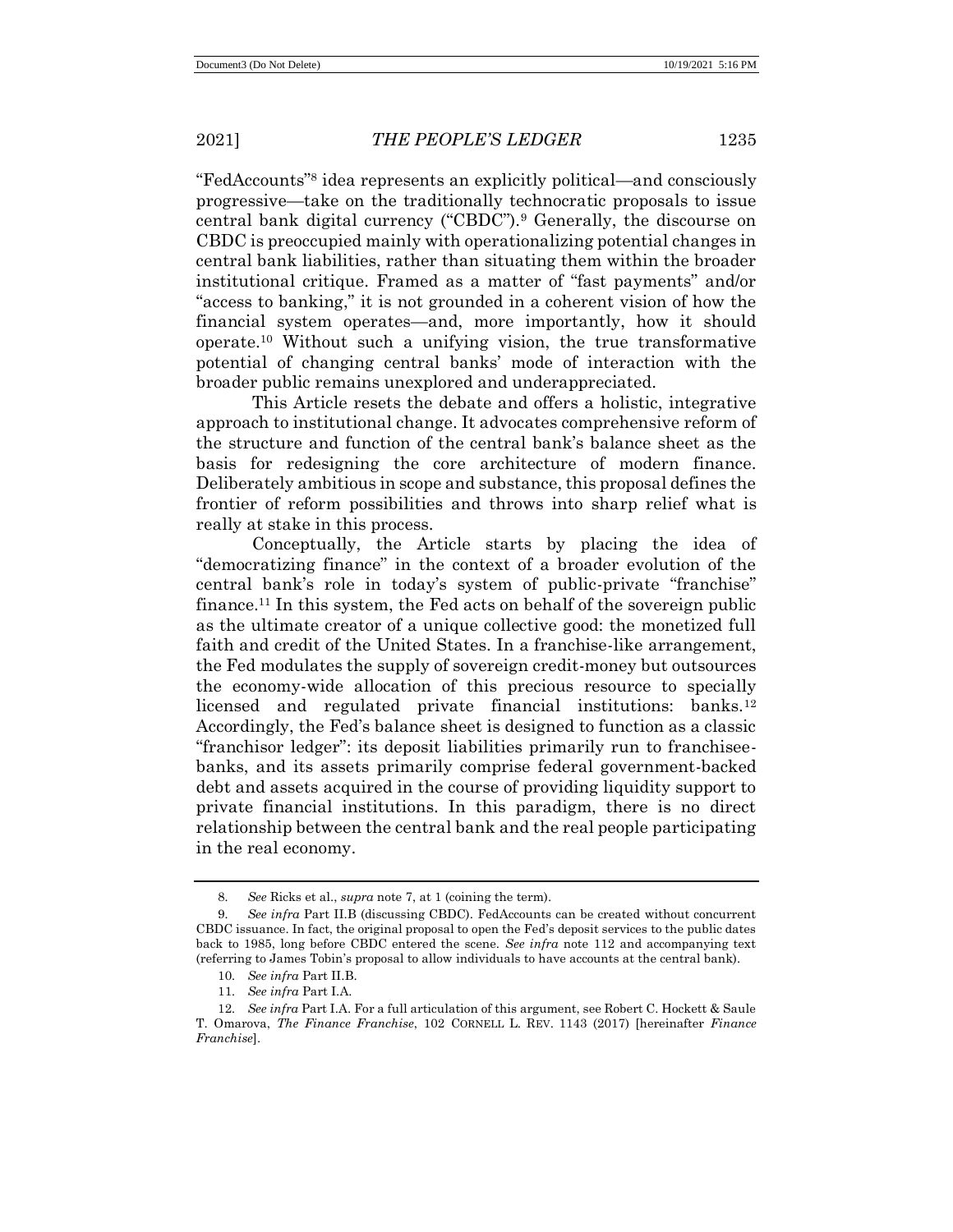This Article argues that a truly systemic democratization of finance demands a structural shift at the very core of this arrangement. The Article's central claim is that, to achieve this goal, the Fed's entire balance sheet should be redesigned to operate as what it calls the "People's Ledger": the ultimate public platform for both modulating and allocating the flow of sovereign credit and money in the national economy.

On the liability side, the Article envisions the ultimate "endstate" whereby central bank accounts fully replace—rather than compete with—private bank deposits.<sup>13</sup> Making this explicit assumption helps to illuminate and explore the full range of new monetary policy options enabled by the compositional change in the Fed's liabilities.<sup>14</sup> As part of this exploratory exercise, the Article proposes a mechanism for modulating the aggregate supply of money via direct crediting—and, in rare circumstances, debiting—of universally held FedAccounts. <sup>15</sup> It shows how this unconventional mechanism, colloquially known as "helicopter money," would empower the Fed to conduct monetary policy in a far more targeted, dynamic, and effective manner than can be done via interest rate management alone.<sup>16</sup>

On the asset side, the Article lays out a proposal for restructuring the Fed's investment portfolio and redirecting its creditallocation power in qualitatively new ways.<sup>17</sup> Under this proposal, the Fed's principal asset holdings would fall into three categories: (1) redesigned "discount window" loans to qualifying lenders; (2) securities issued by existing and newly created public instrumentalities for purposes of financing large-scale public infrastructure projects; and (3) an expanded portfolio of trading assets maintained for purposes of financial-market stabilization.<sup>18</sup> Together, these new investment choices would empower the Fed to channel greater quantities of credit

<sup>13</sup>*. See infra* Part III.A.

<sup>14.</sup> While using conventional accounting categories, this Article does not express a view on whether FedAccounts, as a form of central bank money, are properly characterized as "liabilities" of the Fed. For an in-depth analysis, see Michael Kumhof, Jason Allen, Will Bateman, Rosa Lastra, Simon Gleeson & Saule T. Omarova, *Central Bank Money: Liability, Asset, or Equity of the Nation?* (Cornell L. Sch., Working Paper No. 20-46, 2020), https://papers.ssrn.com/sol3/papers.cfm?abstract\_id=3730608 [https://perma.cc/M5YF-Z9JR].

<sup>15.</sup> To avoid unnecessary multiplication of proprietary terminology describing what is essentially a generic instrument, this Article adopts the popular term "FedAccounts," coined by Ricks et al., *supra* note 7, at 1.

<sup>16</sup>*. See infra* Part III.A.

<sup>17</sup>*. See infra* Part IV.A.

<sup>18</sup>*. See infra* Part IV.A.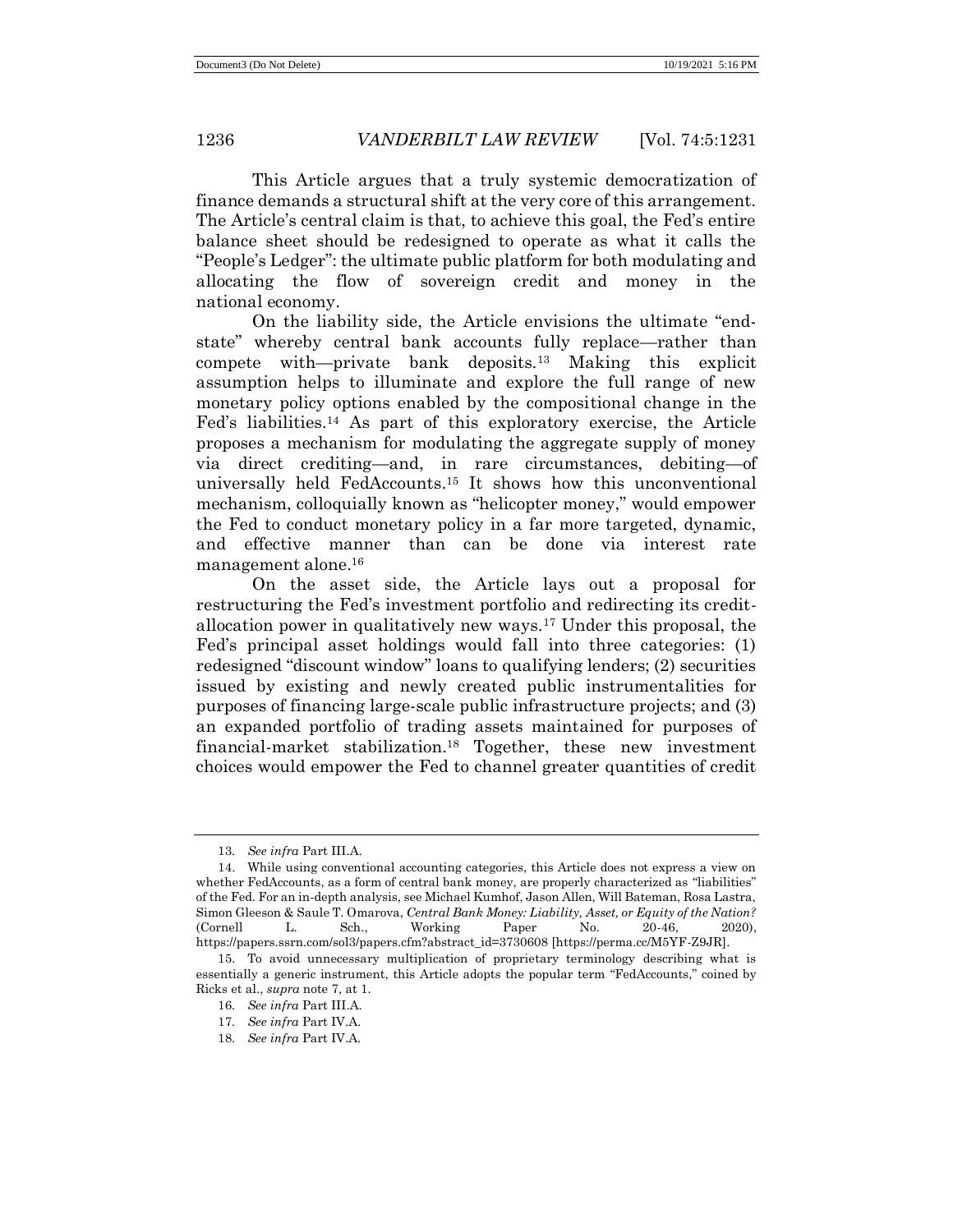to productive uses in the real economy far more directly and effectively than it can hope to do today.

Redesigning the Fed's assets and liabilities, as proposed in this Article, would optimize and increase its operational transparency. Thus, the liability side of the Fed's balance sheet would reflect all of its key monetary policy choices and their outcomes, leaving the asset side free to serve as the tool of the economy-wide credit allocation. This clean functional delineation, which does not exist today, would enable the Fed to formulate, implement, and dynamically adjust its policy priorities in a more targeted and publicly accountable manner.<sup>19</sup>

More fundamentally, the proposed restructuring of the Fed's balance sheet would democratize not only access to financial services but also the very process of generation and allocation of financial resources. It would therefore directly impact not only the banking industry but also "shadow banking" and capital markets. The Article shows how the two sides of the proposed reform—full migration of deposits onto the Fed's books and accompanying restructuring of its asset portfolio—would drastically reduce the scale and systemically destabilizing effects of speculative trading in financial instruments. It would make financial markets less complex, more stable, and more manageable sites of truly private risk-taking.<sup>20</sup> In effect, putting the People's Ledger in action would restore the socially efficient balance between private *intermediation* and public *generation* of credit. It would reprogram the financial system to support productive economic activity and to serve the needs of the American people.

Of course, the practical implementation of this multilayered structural reform would require more granular thinking about various legal, political, and technological issues beyond this Article's scope. The purpose here is to advance a programmatic vision in order to bring greater clarity and cohesion into the ongoing debate on the future of finance in a democratic society. In that sense, the Article is a synthesizing and agenda-setting exercise. It defines the realm of structural possibilities that routinely go unnoticed and explores the outer boundaries of potential institutional change partially—and quietly—embedded within many CBDC and "public banking" proposals.<sup>21</sup> As these ideas gain broader acceptance in the public policy debate, it is increasingly important that we understand where those

<sup>19.</sup> For a description of the Fed's current mix of monetary policy tools, see *infra* Part I.B.

<sup>20</sup>*. See infra* Part V.

<sup>21</sup>*. See supra* notes 5–9; Part II.B.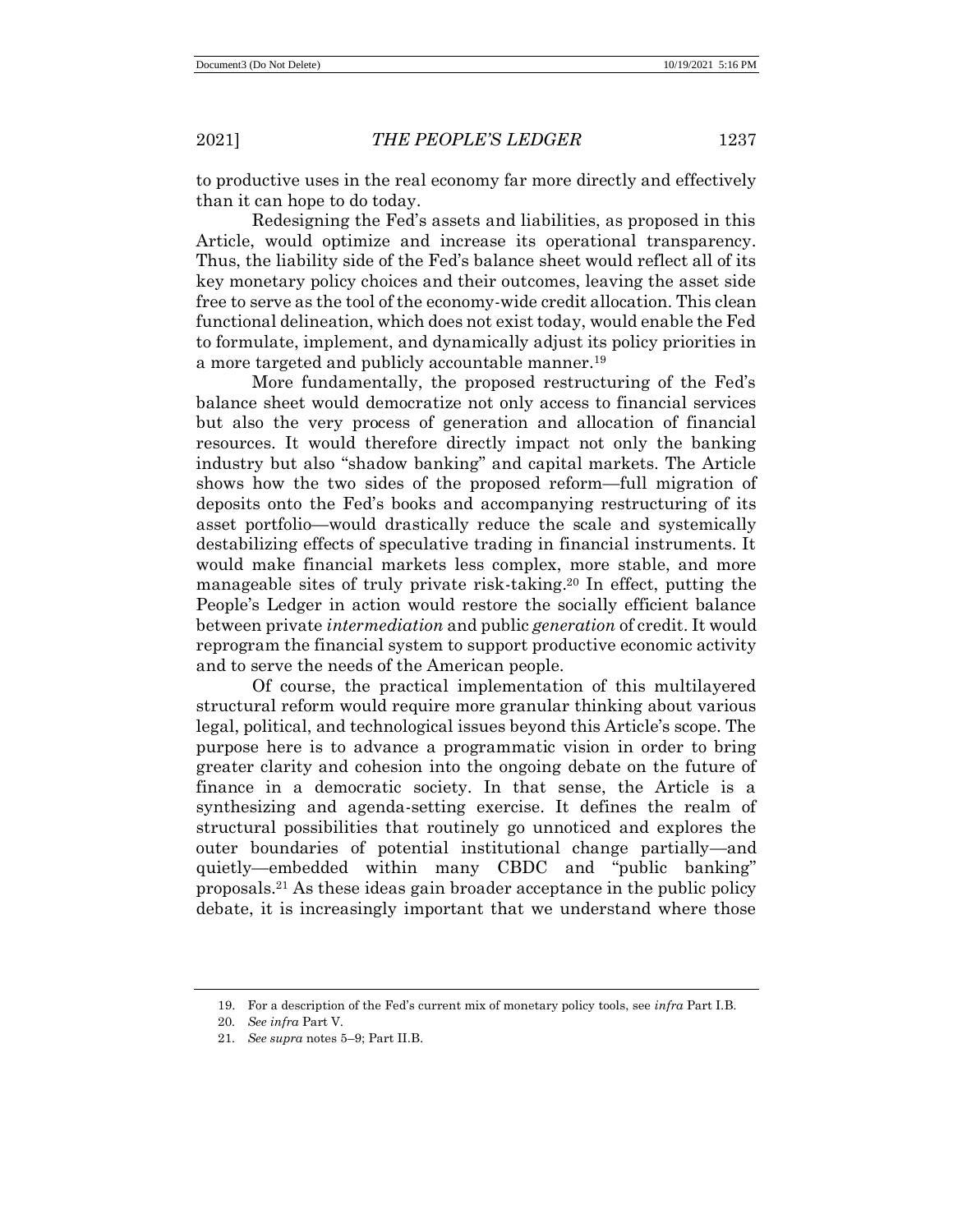boundaries are, how far we are prepared to go, and what choices await us on that path.<sup>22</sup>

It is especially important to recognize that taking a more limited, piecemeal approach to reform is not necessarily the most prudent or practically feasible option. As this Article shows, there is an inherently symbiotic relationship between central banks' assets and liabilities as tools of financial and economic statecraft. Translating this insight into policy requires an integrated and proactive approach to restructuring both sides of the central bank's ledger. Despite its builtin modularity, the People's Ledger proposal operationalizes this unified approach. It underscores the transformative—and publicly beneficial system-wide effects of a comprehensive overhaul, as opposed to incremental tweaks, of the Fed's balance sheet. By contrast, proposals that seek to expand central bank liabilities, while minimizing potential disruption of the existing institutional arrangements, forfeit these essential benefits.<sup>23</sup> From this perspective, the overtly radical reform outlined here is ultimately a more pragmatic and sensible response to the challenge of democratizing finance.

The Article proceeds as follows. Part I sets the conceptual context for the proposal by defining the "franchisor ledger" model of the central bank balance sheet built into today's financial system. Part II examines how the COVID-19 crisis effectively pushed the Fed beyond the traditional confines of the "franchisor ledger" paradigm. Parts III and IV lay out the core proposal for transforming the Fed's balance sheet into the People's Ledger. Part III outlines the FedAccounts scheme and explores the potential expansion of the Fed's monetary policy tools. Part IV proposes a fundamental restructuring of the Fed's asset portfolio, which would enable the Fed to take a more direct and proactive role in allocating credit to productive economic enterprise. Finally, Part V traces the key effects of the proposed reforms on the structure and operation of the U.S. banking industry and money and capital markets.

<sup>22.</sup> This conceptual and normative framing is one important factor distinguishing this Article from my colleague Bob Hockett's recent proposals to create a Treasury Dollar or a Democratic Digital Dollar, issued respectively by the Treasury or by the Fed, with the goal of complete institutional fusion of the U.S. fiscal and monetary policies. *See, e.g.*, Robert Hockett, *The Capital Commons: A Plan for Building Back Better and Beyond* (Cornell L. Sch., Working Paper No. 124, 2020),

https://scholarship.law.cornell.edu/cgi/viewcontent.cgi?article=1127&context=clsops\_papers [https://perma.cc/V24H-FRVY] (proposing a version of digital dollar payments system).

<sup>23</sup>*. See infra* Part II.B.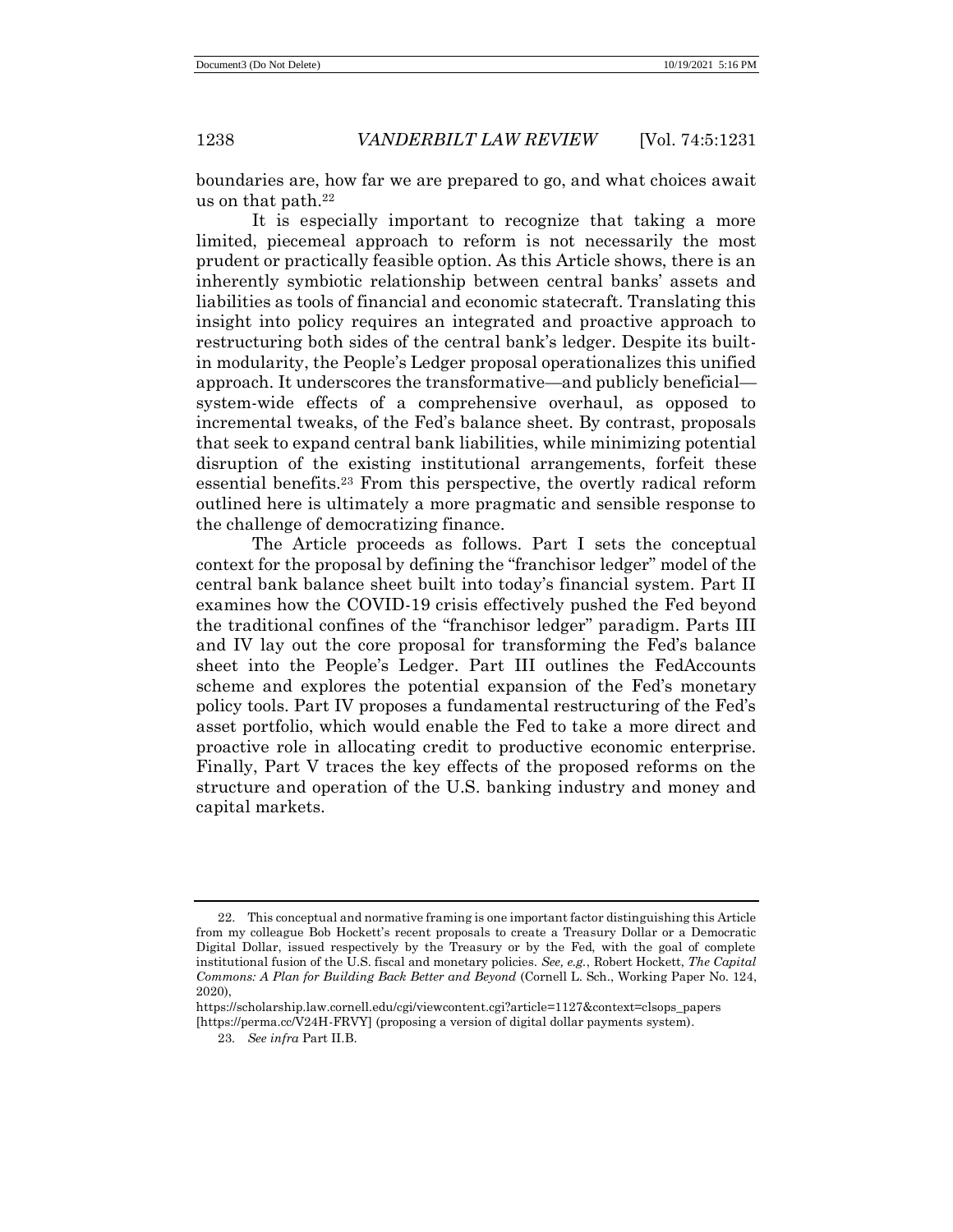# I. THE CENTRAL BANK BALANCE SHEET IN "FRANCHISE" FINANCE: AN **OVERVIEW**

This Part provides a brief conceptual overview of the central bank's role in the modern system of public-private "franchise" finance. Focusing on the Federal Reserve, it shows how the underlying dynamics of this hybrid system shape the structure and functions of the central bank's balance sheet—the "franchisor ledger"—and define its principal limitations.

# *A. Franchise Finance: The Logic of the System*

The current U.S. financial system is in essence a public-private franchise arrangement for the distribution of a unique collective good: the monetized full faith and credit of the United States.<sup>24</sup> At its core, it is a system for supplying and dispensing a uniform national currency and its credit equivalent, dollar-denominated debt.<sup>25</sup> The sovereign public, acting through its central bank and fiscal authorities, is the ultimate creator, or issuer, of this critical collective good.<sup>26</sup> Privately owned banks and other financial institutions, in turn, distribute sovereign credit-money throughout the economy, effectively collecting "privatized seigniorage" for their services.<sup>27</sup> To ensure the uniformity of the sovereign credit-money administered by these private franchisees, the sovereign franchisor promulgates and enforces strict licensing and regulatory measures—a form of "quality control" critical to the integrity of the arrangement.<sup>28</sup>

These basic, though routinely underappreciated, dynamics are most clearly evident in the operation of commercial banks that extend credit by opening new, or crediting existing, deposits for their borrowers.<sup>29</sup> The borrowers can immediately spend these privately generated bank deposits as if they were full equivalents of Federal Reserve notes, this country's legal tender. While widely taken for granted, this functional equivalence is a product of the institutional

<sup>24.</sup> This Part builds on the in-depth account of the U.S. financial system in *Finance Franchise*, *supra* note 12.

<sup>25.</sup> Most of this debt takes the form of what is called "credit-money," "bank money," "deposit money," or "broad money."

<sup>26.</sup> For a discussion of "collective goods," see Robert C. Hockett & Saule T. Omarova, *Private Wealth and Public Goods: A Case for a National Investment Authority*, 43 J. CORP. L. 437 (2018) [hereinafter *National Investment Authority*].

<sup>27.</sup> Examples of privatized seigniorage include interest and other fees financial institutions charge for lending and managing money. *Finance Franchise*, *supra* note 12, at 1163.

<sup>28</sup>*. Id.* at 1161.

<sup>29</sup>*. See id.* at 1158–64 (explaining how banks create deposits by extending loans).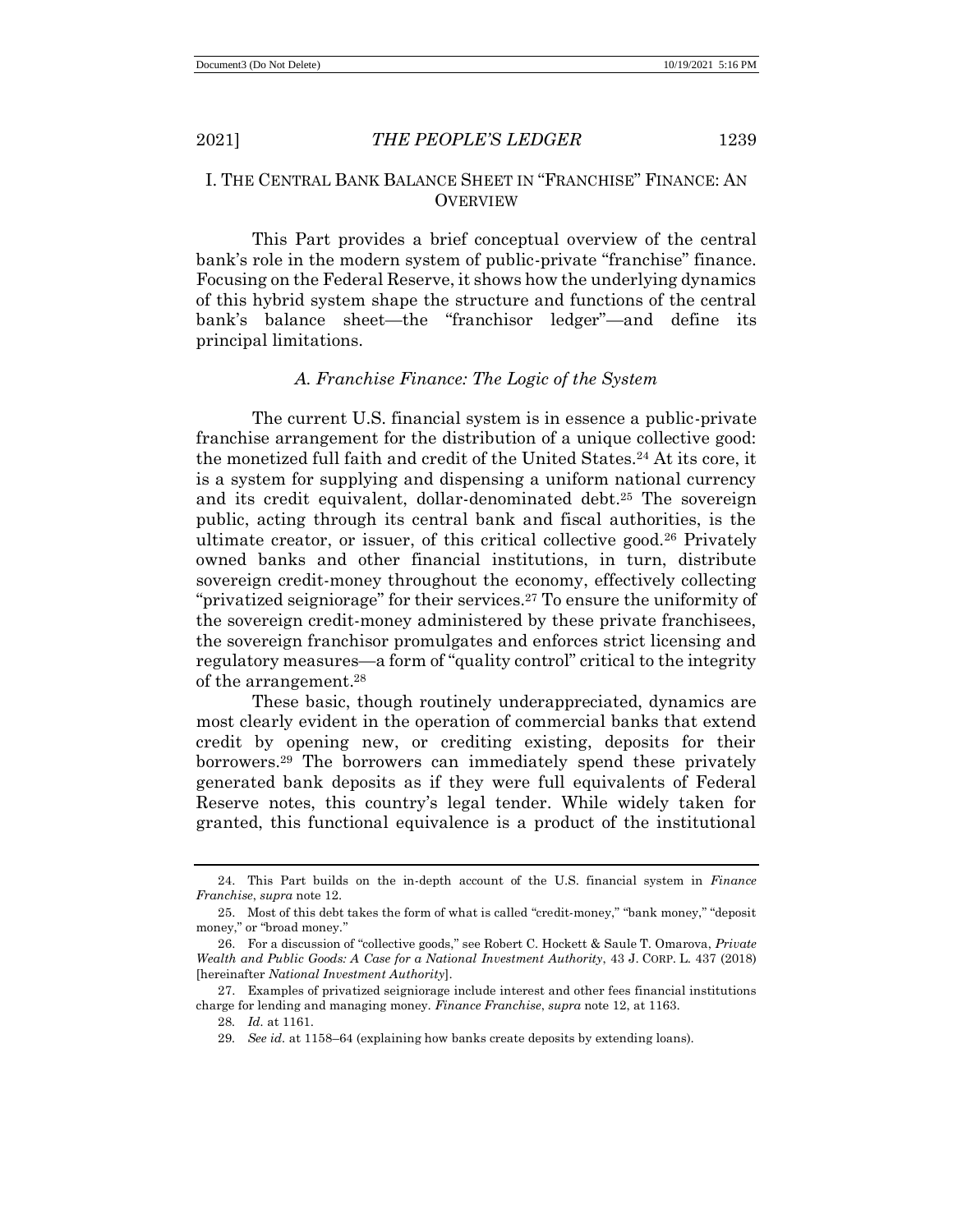design that makes banks the key nodes in the national payments infrastructure, administered and fully backed by the Fed.

Thus, contrary to the widespread misconception, banks do not simply "intermediate" between private savers and borrowers by lending to the latter what the former have previously deposited.<sup>30</sup> In practice, banks create deposits when they extend loans to creditworthy customers, as simply the liability-side entry offsetting the newly created asset on the bank's balance sheet.<sup>31</sup> The real key to the spendability of these newly loaned funds as deposit-account "bank money" is, therefore, not their fictitious derivation from some privately pre-accumulated capital, but an act of the sovereign: the Fed *accommodation* and *monetization* of bank-created private liabilities.<sup>32</sup> It is an institutionalized precommitment by the Fed to recognize and support the continuous clearing and settlement, through the public payments infrastructure that the Fed administers, of payments drawn upon deposit accounts maintained with publicly licensed banking institutions.<sup>33</sup>

That license is the bank charter, which functions essentially as a franchise contract whose terms include mandatory reserve and capital buffers, qualitative and quantitative restrictions on banks' asset portfolios, regular reporting and on-site examination requirements, and other familiar elements of modern bank regulation.<sup>34</sup> These "quality control" measures are designed to maintain the stability of the franchisee-banks, minimize the moral hazard built into this arrangement, and prevent overissuance of money in relation to the quantum of goods and services produced in the economy.<sup>35</sup>

In recent decades, this privileged access to public accommodation has steadily expanded beyond the formal confines of the banking system. In large part, this loosening of the franchise border reflects an increasingly complex pattern of intentionally cultivated transactional and structural linkages between nonbank financial institutions, on the one hand, and commercial banks, on the other.<sup>36</sup> As

<sup>30</sup>*. Id.* at 1159.

<sup>31.</sup> For a full analysis, see *id.* at 1153–64.

<sup>32</sup>*. Id.* at 1155–57.

<sup>33</sup>*. See id.* (discussing the process of central bank accommodation and monetization of bank liabilities).

<sup>34.</sup> For textbook summaries of the key elements of U.S. bank regulation and supervision, see generally MICHAEL S. BARR, HOWELL E. JACKSON & MARGARET E. TAHYAR, FINANCIAL REGULATION: LAW AND POLICY (2d ed. 2018); and RICHARD SCOTT CARNELL, JONATHAN R. MACEY & GEOFFREY P. MILLER, THE LAW OF FINANCIAL INSTITUTIONS (6th ed. 2017).

<sup>35</sup>*. See Finance Franchise*, *supra* note 12, at 1161 (discussing regulatory tools).

<sup>36.</sup> The key legislation that enabled these structural shifts was the Gramm-Leach-Bliley Act of 1999, which repealed the Depression-era prohibition on affiliations between commercial banks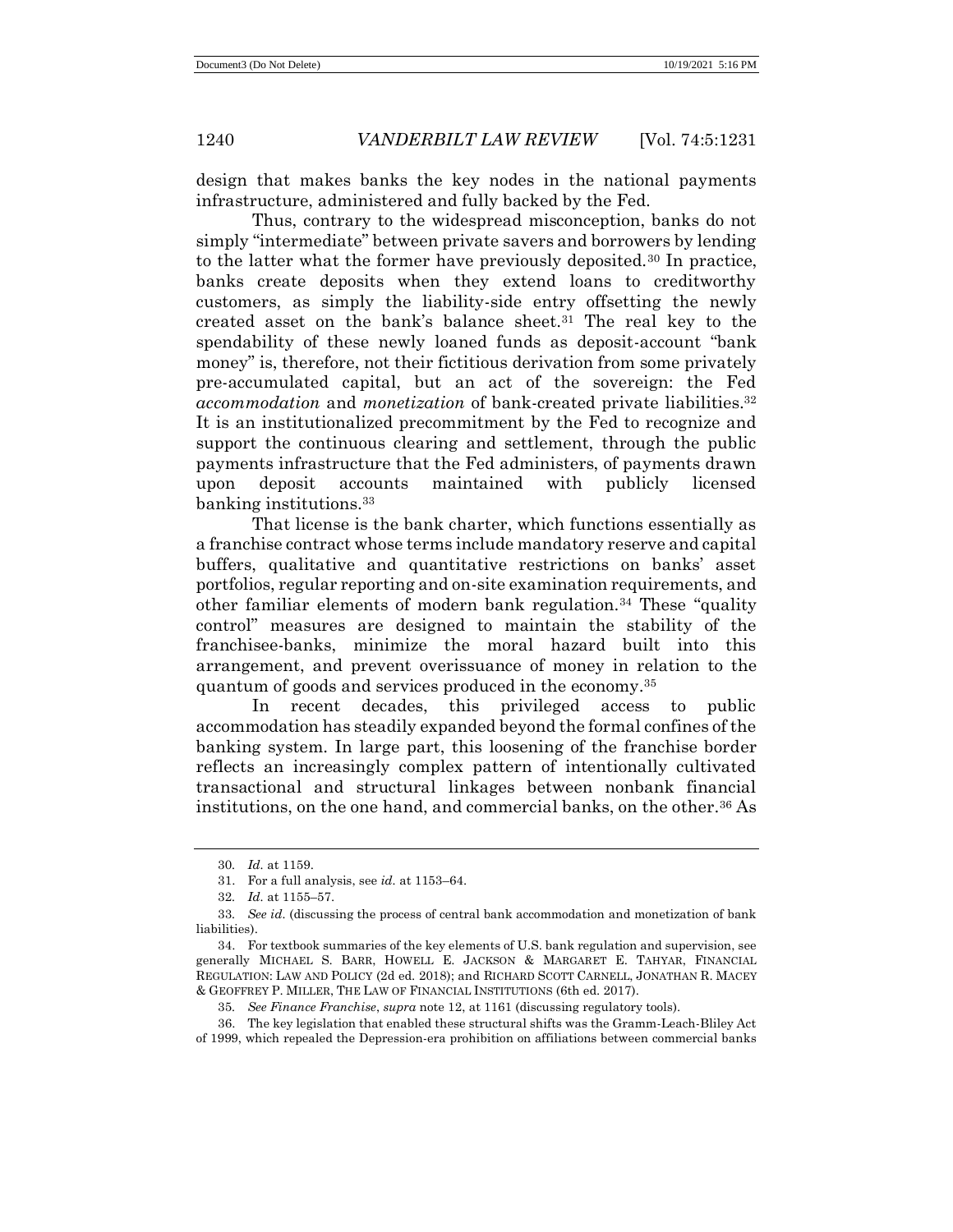a result, nonbank financial institutions—securities firms, derivatives dealers, asset managers, and other participants in the capital markets and so-called "shadow banking" sector—have now become de facto franchisees that issue and multiply public credit-money alongside commercial banks.<sup>37</sup>

They do so via a complex web of transactional mechanisms and techniques that either amplify the quantity of bank credit (by generating demand for it), or functionally replicate the money-creation function reserved for regulated banks—or both.<sup>38</sup> The key to these amplification and replication dynamics is the direct or indirect central bank accommodation of private liabilities issued by these "rogue" franchisees operating outside of the original franchise arrangement. Money market mutual funds ("MMMFs"), bespoke derivative instruments, securities repurchase ("repo") markets, and complex securitizations all exemplify these dynamics and illustrate their potentially destabilizing systemic effects.<sup>39</sup>

# *B. The Fed's Balance Sheet as the "Franchisor Ledger"*

In the franchise model of finance, described above, the sovereign public *must issue and modulate* the supply of sovereign credit-money. This Article argues that, in addition, it *can and should allocate* the critical quantity of that vital resource.<sup>40</sup> In fact, asserting the public's primary role in allocating publicly issued money and credit is critical to its ability to perform the modulatory task effectively—and to solving ubiquitous, self-reinforcing collective action problems that create financial instability and hinder socially equitable economic growth. 41

A central bank's balance sheet is the ultimate platform—the ledger—on which the sovereign public can perform these core functions and ensure the continuous flow of capital throughout the economy. The composition of that ledger both reflects and determines the overall structure of monetary relations and the broader power dynamics in the financial system. Significant changes in the composition of the Fed's

41*. See infra* Part IV.

and securities firms. Banking Act of 1933 (Glass-Steagall Act), Pub. L. No. 73-66, 48 Stat. 162 (codified as amended in scattered sections of 12 U.S.C.), *repealed in part by* Financial Services Modernization Act of 1999 (Gramm-Leach-Bliley Act), Pub. L. No. 106-102, 113 Stat. 1338 (codified as amended in scattered sections of 12 and 15 U.S.C.); *see also Finance Franchise*, *supra* note 12, at 1193–1201 (discussing the impact of the Gramm-Leach-Bliley Act).

<sup>37</sup>*. See Finance Franchise*, *supra* note 12, at 1165–1202 (discussing the role of "shadow banking" in the finance franchise system).

<sup>38</sup>*. Id.* at 1193.

<sup>39.</sup> For a detailed exercise tracing these dynamics, see *id.* at 1188–93; and *infra* Part V.B.

<sup>40.</sup> For a fully articulated argument, see *Finance Franchise*, *supra* note 12.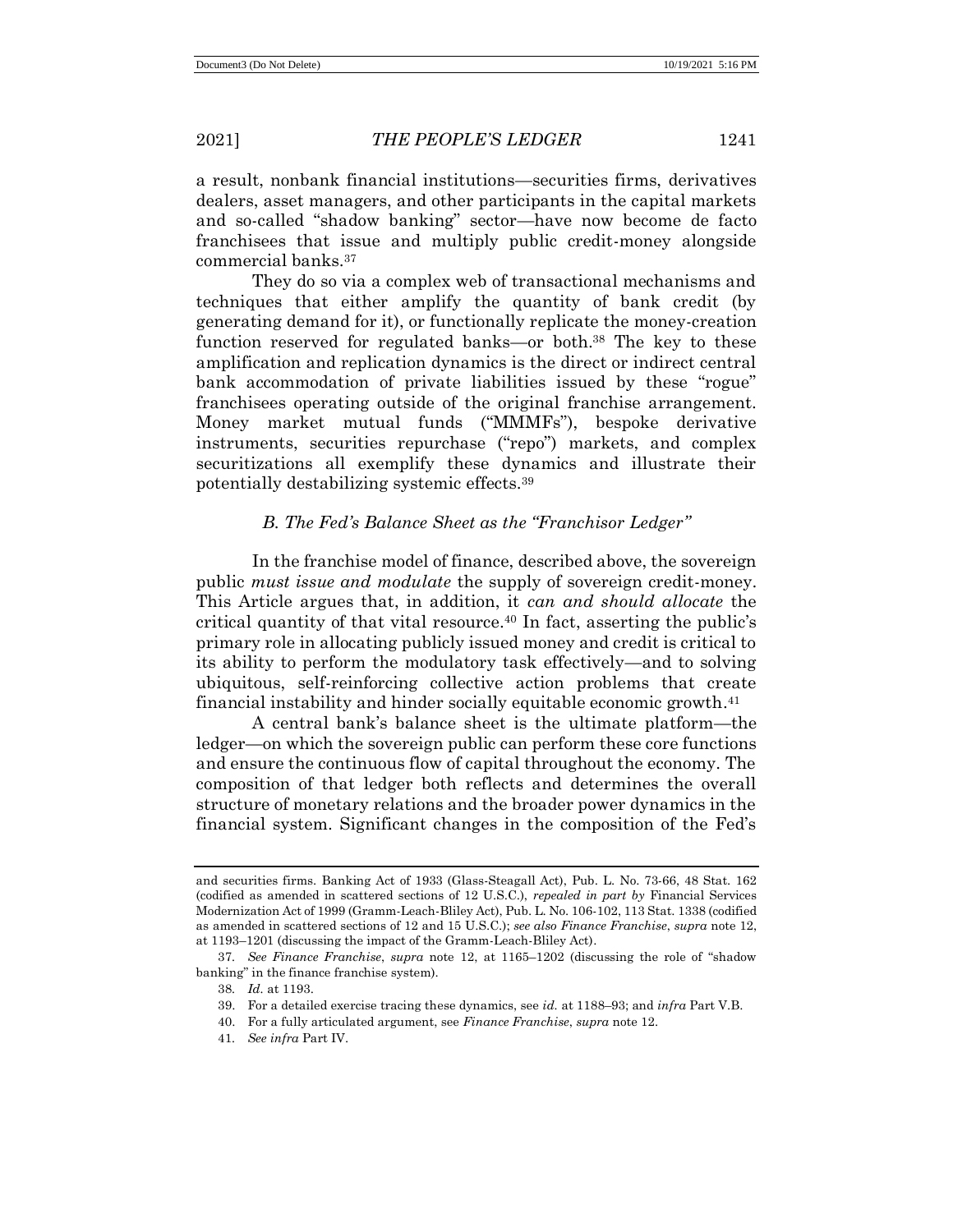balance sheet, accordingly, reveal important structural shifts in the U.S. financial system and the broader political economy.

Under the current franchise arrangement, the central bank's balance sheet functions as the quintessential franchisor ledger. Prior to 2008, the Fed's balance sheet was structured in close conformity with this baseline model: its main liabilities ran to franchisee entities, and the bulk of its asset holdings were in the form of federal government debt instruments. Since the 2008 crisis, the Fed's balance sheet has been undergoing significant changes, both quantitative and qualitative.

To understand the full systemic importance of these ongoing shifts in the structure and operation of the Fed's balance sheet, however, it is helpful to start by examining the baseline logic of the franchisor ledger.

# 1. The Liability Side

In accordance with the franchisor ledger model, the liability side of the Fed's balance sheet generally consists of its notes (U.S. paper currency), commercial banks' reserve accounts, and repo and "swap line" liabilities to dealer-banks and foreign central banks.<sup>42</sup>

This brief description readily reveals an important feature of a modern central bank's business model. Except for the paper currency, the Fed's liabilities run solely to public instrumentalities and privately owned financial institutions with the privileged franchisee status. Key among such liabilities are reserve accounts held by U.S. banks.<sup>43</sup> The Fed uses these accounts to impose and enforce its mandatory reserve requirements and liquidity management regime applicable to all banks chartered or operating in the United States.<sup>44</sup> Because reserve accounts are effectively deposits, they are accounted for as the Fed's liabilities

<sup>42</sup>*. See Federal Reserve Liabilities*, BD. OF GOVERNORS OF THE FED. RSRV. SYS., https://www.federalreserve.gov/monetarypolicy/bst\_frliabilities.htm (last updated Dec. 27, 2018) [https://perma.cc/9CQW-2MWQ] (listing the liabilities of the Federal Reserve).

<sup>43</sup>*. See* 12 U.S.C. § 342 (allowing banks to make deposits with the Fed); *see also id.* § 391 (allowing the Treasury to make deposits with the Fed); *id.* § 1435 (allowing the Federal Home Loan Banks to make deposits with the Fed); *id.* § 347d (allowing governments, banks, and central banks of foreign countries to make deposits with the Fed); *id.* § 5465 (allowing designated financial market utilities to make deposits with the Fed).

<sup>44.</sup> As of March 31, 2020, the Fed held roughly \$2.5 trillion in commercial bank deposits. BD. OF GOVERNORS OF THE FED. RSRV. SYS., FEDERAL RESERVE BANKS COMBINED QUARTERLY FINANCIAL REPORT (UNAUDITED) 3 (Mar. 31, 2020), https://www.federalreserve.gov/aboutthefed/files/quarterly-report-20200528.pdf [https://perma.cc/G8JM-9ER8].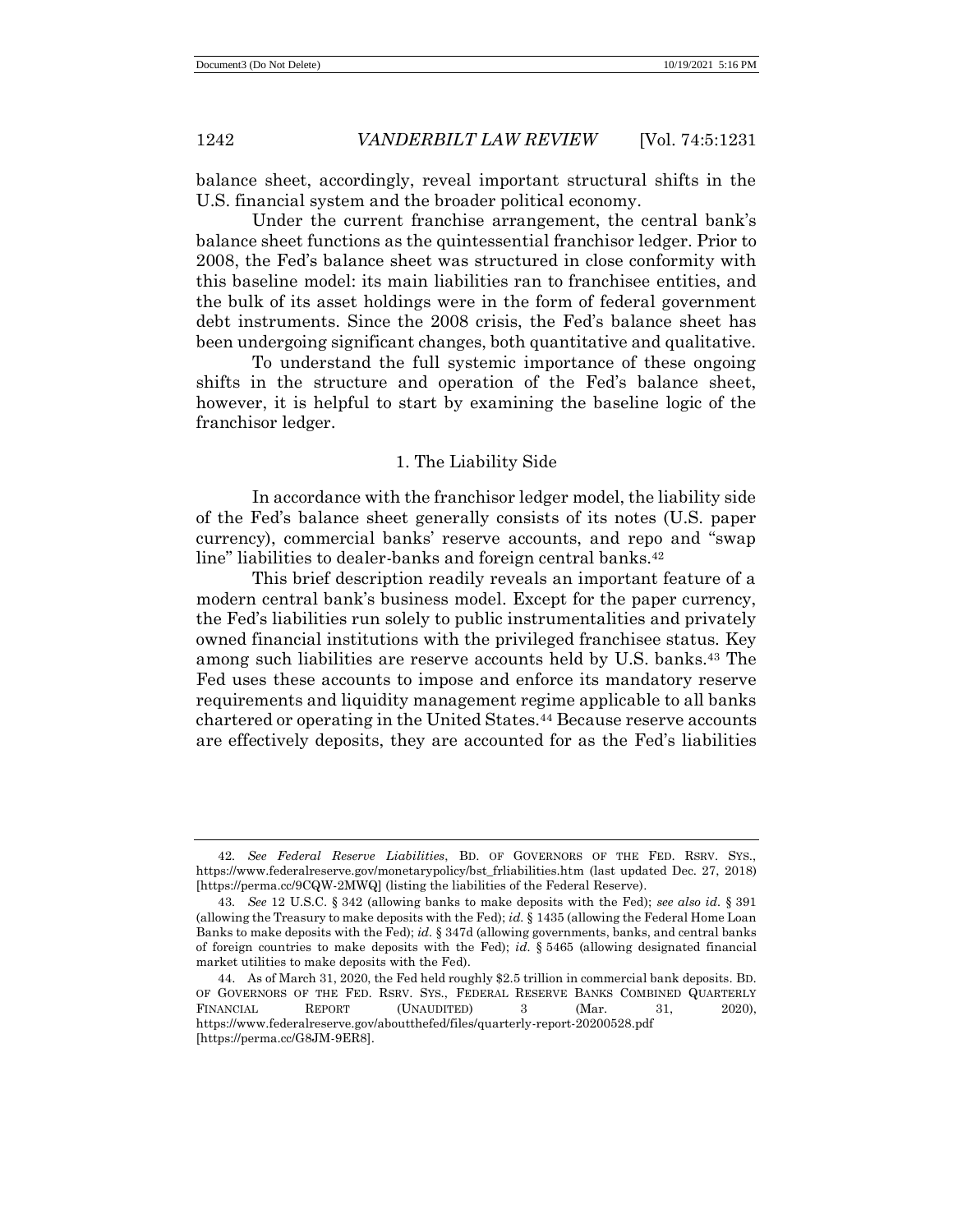that appear as assets on banks' balance sheets.<sup>45</sup> In this direct sense, the Federal Reserve is designed to be a "banks' bank"—a *central* bank.

In the post-2008 era, this narrowly restricted structure of the Fed's liabilities has been increasingly subject to criticism along three principal lines. First, the present arrangement overtly privileges certain financial institutions—especially "big" ones—by giving them a safe and lucrative "public banking option" not available to other firms and individual Americans. This asymmetry became particularly visible in the wake of the 2008 crisis, when the Fed started paying its bankdepositors so-called "Interest on Reserves" ("IOR").<sup>46</sup> From the Fed's perspective, IOR serves as a liability-side tool of monetary policy. However, it also generates a gratuitous rent for banks, which they do not pass on to their own depositors in the form of equivalent interest on deposits.<sup>47</sup> It is this "special-privilege" aspect of the IOR regime that attracts criticism as fundamentally inequitable and exclusionary.<sup>48</sup>

Second, the present arrangement allows private franchiseeinstitutions to over-generate publicly accommodated credit, thereby fueling financial market volatility and causing systematic misallocation of capital to speculative activities.<sup>49</sup> This "roguefranchisee" problem was on full display in the years before the 2008 financial crisis, aided by the Fed's failure to perform its core "quality-control" responsibilities.<sup>50</sup>

Third, conducting monetary policy through a layer of private bank-intermediaries is inherently inefficient. The Fed's experience with "quantitative easing" ("QE") and other extraordinary measures designed to keep bank credit flowing during and after the 2008 crisis

<sup>45</sup>*. But cf.* Kumhof et al., *supra* note 14 (arguing that central bank money is more accurately characterized as a form of "social equity" rather than a traditional liability).

<sup>46.</sup> Congress authorized IOR in the Financial Services Regulatory Relief Act of 2006, Pub. L. No. 109-351, §§ 201, 203, 120 Stat. 1966, 1968–69 (authorizing the Fed to start paying IOR in 2011) and the Emergency Economic Stabilization Act of 2008, Pub. L. No. 110-343, § 128, 122 Stat. 3765, 3796 (accelerating the authorized commencement date to October 1, 2008). *See also* Ann Saphir, *Yellen Draws Fire for Fed Policy to Pay Banks,* REUTERS (Feb. 10, 2016, 2:01 PM), https://www.reuters.com/article/usa-fed-yellen-politics/yellen-draws-fire-for-fed-policy-to-paybanks-idUSL2N15P1Z7 [https://perma.cc/35A6-H2V3].

<sup>47.</sup> What makes this rent possible is the indispensability of transaction accounts. Supplying these transaction accounts publicly will eliminate the basis for this and many other rent-extraction opportunities. *See infra* Part III.

<sup>48</sup>*. See Is the Federal Reserve Giving Banks a \$12Bn Subsidy?*, ECONOMIST (Mar. 18, 2017), https://www.economist.com/finance-and-economics/2017/03/18/is-the-federal-reserve-givingbanks-a-12bn-subsidy [https://perma.cc/3KW7-PNML] (discussing the IOR regime).

<sup>49.</sup> For a detailed account of these dynamics, see *Finance Franchise*, *supra* note 12.

<sup>50</sup>*. Id.* at 1214; *see also* Lev Menand, *Too Big to Supervise: The Rise of Financial Conglomerates and the Decline of Discretionary Oversight in Banking*, 103 CORNELL L. REV. 1527 (2019) (detailing the gradual erosion of the Fed's "quality control" standards).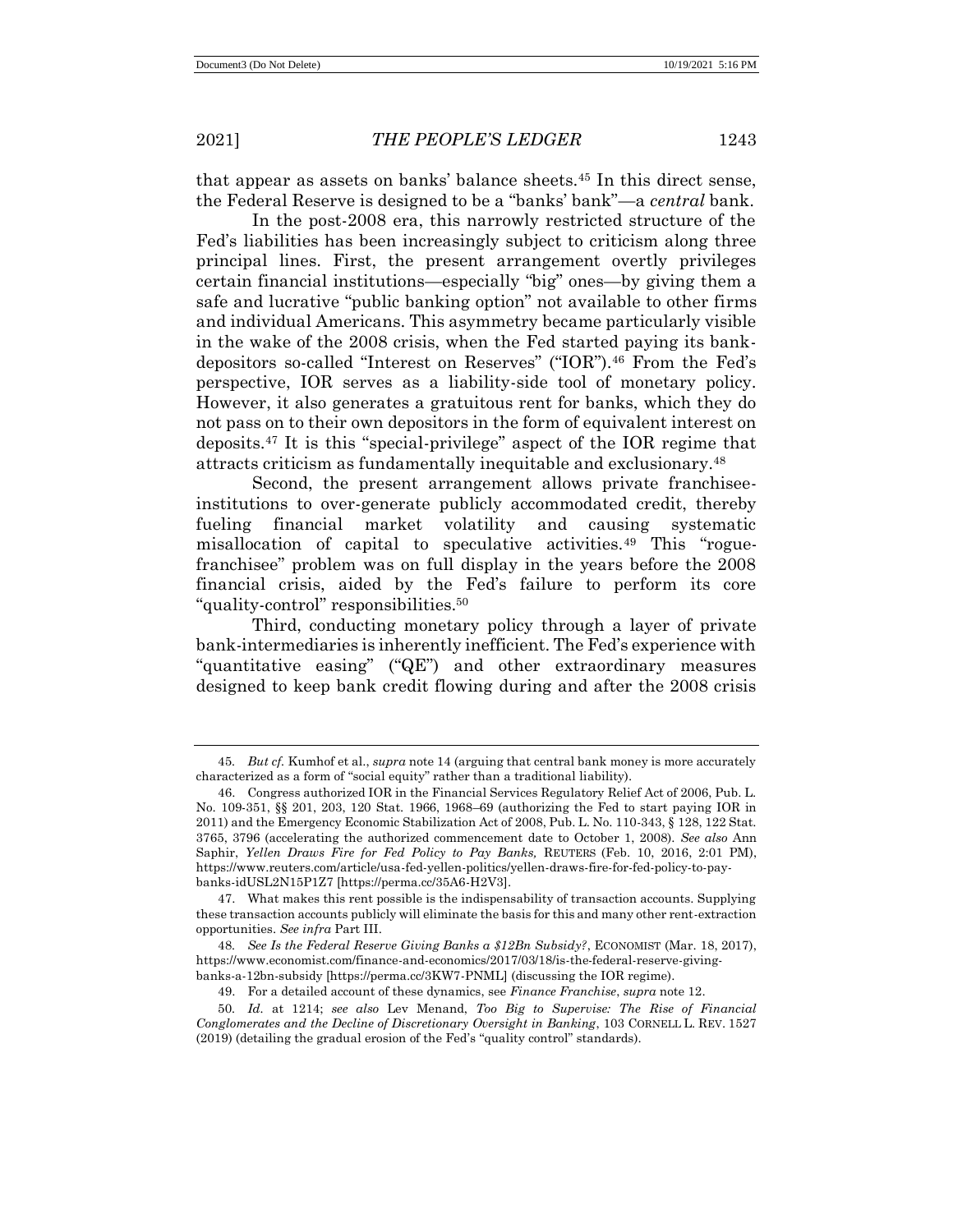exposed these structural inefficiencies.<sup>51</sup> Thus, despite the Fed's efforts, many banks preferred either to hoard their additional liquidity or to use it for potentially more lucrative trading in secondary financial markets.<sup>52</sup> The persistently depressed demand for loans in the postcrash economy further magnified the Fed's infamous "pushing on a string" problem.<sup>53</sup>

# 2. The Asset Side

The bulk of the Fed's assets traditionally consists of Treasury bonds and so-called "agency securities"—low-risk bonds issued by federal government agencies and government-sponsored enterprises ("GSEs").<sup>54</sup> Other typical items on the asset side of its balance sheet include gold certificates, Special Drawing Rights ("SDRs") with the International Monetary Fund ("IMF"), foreign currencies, so-called "discount window" loans, and similar assets acquired in the course of providing liquidity support to qualifying financial institutions.<sup>55</sup>

The Federal Reserve has traditionally used the asset side of its balance sheet to conduct monetary policy. Thus, in addition to bank reserve requirements and IOR, the Fed uses discount window lending to set the so-called "discount rate."<sup>56</sup> The discount window is the primary facility through which the Fed provides liquidity support to commercial banks experiencing short-term liquidity problems and unable to borrow in the interbank market.<sup>57</sup> Discount window loans

<sup>51</sup>*. See infra* notes 62–65 and accompanying text (discussing the Fed's role as a "market maker").

<sup>52.</sup> Mark Blyth, *The Last Days of Pushing on a String*, HARV. BUS. REV. (Aug. 7, 2012), https://hbr.org/2012/08/the-last-days-of-pushing-on-a [https://perma.cc/7QJ2-Q78B].

<sup>53</sup>*. Id.* The "pushing on a string" metaphor refers to the asymmetric efficacy of a central bank's monetary policy: while raising interest rates can relatively easily counteract inflationary pressures, lowering the rates does not necessarily produce the desired economic stimulus. This phrase was used during congressional hearings where the Fed Chair, Marriner Eccles, testified on the proposed Banking Act of 1935. *See Banking Act of 1935: Hearing on H.R. 5357 Before the H. Comm. on Banking & Currency*, 74th Cong. 377 (1935) (statement of Marriner Eccles, Chairman, Board of Governors of the Federal Reserve System) (using the analogy to a commonly known fact that "one cannot push a string").

<sup>54</sup>*. See* James Chen, *Agency Security*, INVESTOPEDIA, https://www.investopedia.com/terms/a/agencysecurities.asp (last updated Apr. 10, 2021) [https://perma.cc/FW7C-8NQR].

<sup>55.</sup> FED. RSRV. BANKS, COMBINED FINANCIAL STATEMENTS AS OF AND FOR THE YEARS ENDED DECEMBER 31, 2018 AND 2017 AND INDEPENDENT AUDITORS' REPORT 3 (2019), https://www.federalreserve.gov/aboutthefed/files/combinedfinstmt2018.pdf [https://perma.cc/ZH9Q-3QNG].

<sup>56</sup>*. See The Discount Window and Discount Rate*, BD. OF GOVERNORS OF THE FED. RSRV. SYS., https://www.federalreserve.gov/monetarypolicy/discountrate.htm (last updated May 25, 2021) [https://perma.cc/6ESY-ZU97].

<sup>57</sup>*. See Discount Window Lending*, BD. OF GOVERNORS OF THE FED. RSRV. SYS., https://www.federalreserve.gov/regreform/discount-window.htm (last updated Mar. 31, 2021)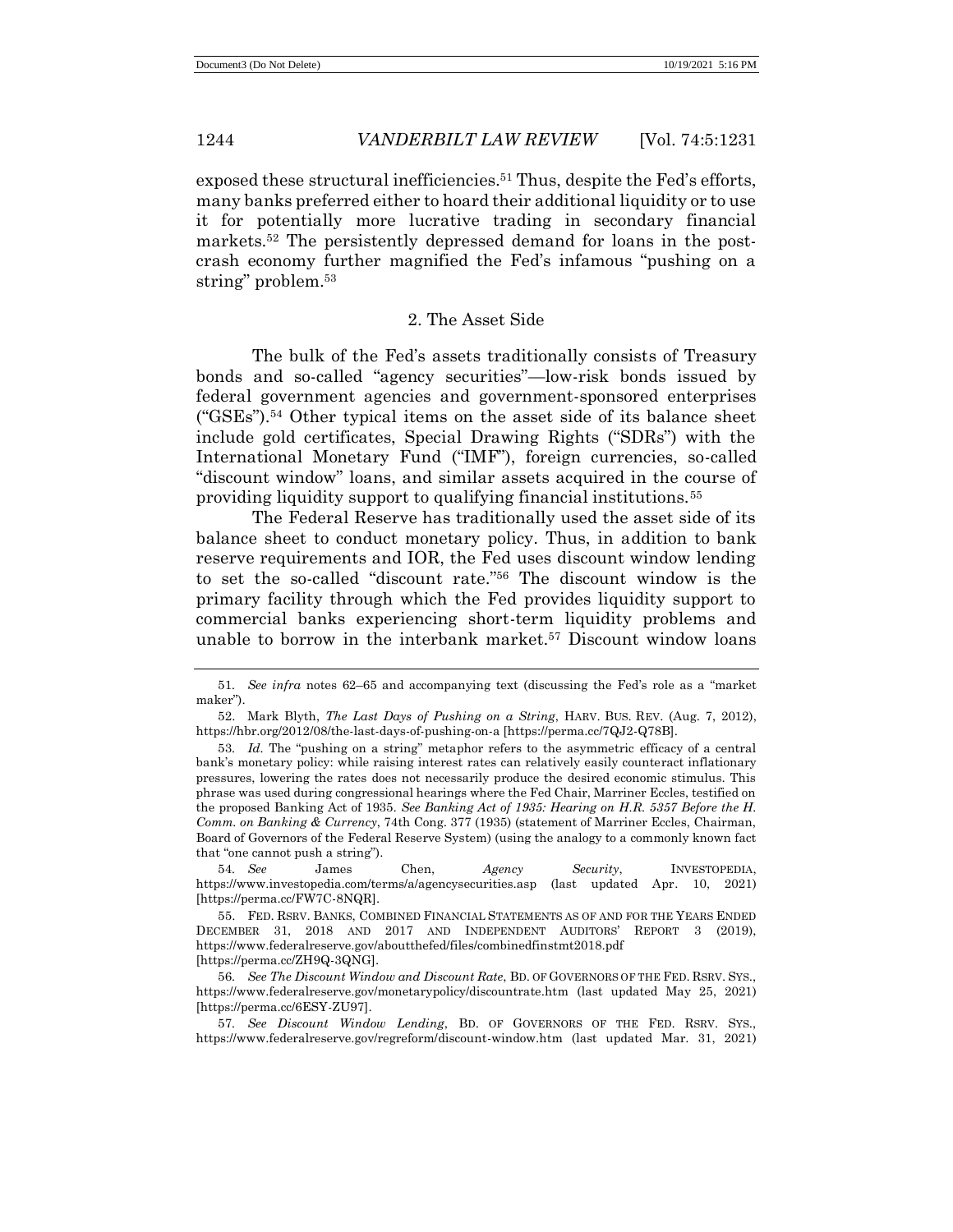enable the Fed to monetize, directly or indirectly, certain high-quality assets deemed worthy of monetization in the interest of maintaining systemic liquidity or encouraging the flow of credit to specific areas of economic activity.<sup>58</sup>

Even more significantly, the Federal Reserve regularly engages in so-called "open market operations" ("OMO")<sup>59</sup> by selling and purchasing Treasury bonds and entering into "repo" and "reverse repo" transactions.<sup>60</sup> Along with IOR, the Fed's OMO and repo operations serve as the means of keeping the key "federal funds rate"—the interest rate at which banks lend to one another overnight—around the target established by the Federal Open Markets Committee ("FOMC"). 61

All of these tools utilize the Fed's asset portfolio as the means of performing its traditional money-modulatory task. Since 2008, however, some of these tools also have been used in pursuit of the credit*allocative* task. The third round of the Fed's quantitative easing (" $QE3$ "), which began in the fall of 2012, is a good example of this trend. Under QE3, the Fed committed to purchasing \$85 billion per month in mortgage-related assets in order to maintain a floor under housing prices.<sup>62</sup> It was a direct continuation of the Fed's massive emergency lending and liquidity-support programs instituted in response to the crisis of 2008.<sup>63</sup> In effect, the crisis turned the Fed into the "market

<sup>[</sup>https://perma.cc/PL3S-BNZ2] (explaining discount window lending); *see also* 12 U.S.C. § 347b (authorizing the Fed to make advances to banks).

<sup>58.</sup> BD. OF GOVERNORS OF THE FED. RSRV. SYS., *supra* note 57; *see also Operating Circular No. 10*, FED. RSRV. BANKS (2013), https://www.frbservices.org/assets/resources/rulesregulations/071613-operating-circular-10.pdf [https://perma.cc/VQC9-9R38] (setting the terms of Fed discount window lending).

<sup>59</sup>*. Open Market Operations*, BD. OF GOVERNORS OF THE FED. RSRV. SYS., https://www.federalreserve.gov/monetarypolicy/bst\_openmarketops.htm (last updated May 10, 2021) [https://perma.cc/QU5Z-8LRX].

<sup>60.</sup> "Repo" is an abbreviated term for securities repurchase agreements, the functional equivalent of short-term loans secured by liquid financial instruments; a "reverse repo" is a repo transaction from the cash lender's viewpoint. *See Repo and Reverse Repo Agreements,* FED. RSRV. BANK OF N.Y., https://www.newyorkfed.org/markets/domestic-market-operations/monetarypolicy-implementation/repo-reverse-repo-agreements (last visited June 5, 2021) [https://perma.cc/K5VL-H8ND].

<sup>61</sup>*. Open Market Operations*, BD. OF GOVERNORS OF THE FED. RSRV. SYS., https://www.federalreserve.gov/monetarypolicy/openmarket.htm (last updated Mar. 16, 2020) [https://perma.cc/8ND4-VH2T].

<sup>62.</sup> Press Release, Bd. of Governors of the Fed. Rsrv. Sys., Federal Reserve Issues FOMC Statement (Sept. 13, 2012), https://www.federalreserve.gov/newsevents/pressreleases/monetary20120913a.htm [https://perma.cc/4TVJ-7H2l].

<sup>63</sup>*. See* Robin Greenwood, Samuel G. Hanson & Jeremy C. Stein, *The Federal Reserve's Balance Sheet as a Financial-Stability Tool*, *in* INNOVATIVE FEDERAL RESERVE POLICIES DURING THE GREAT FINANCIAL CRISIS 63 (Douglas D. Evanoff, George G. Kaufman & A. G. Malliaris eds., 2016). For a recent analysis of the Fed's QE operations as a source of financial support for the U.S. Treasury through remittance payments and "reinvestment" programs, see Will Bateman, *The Law*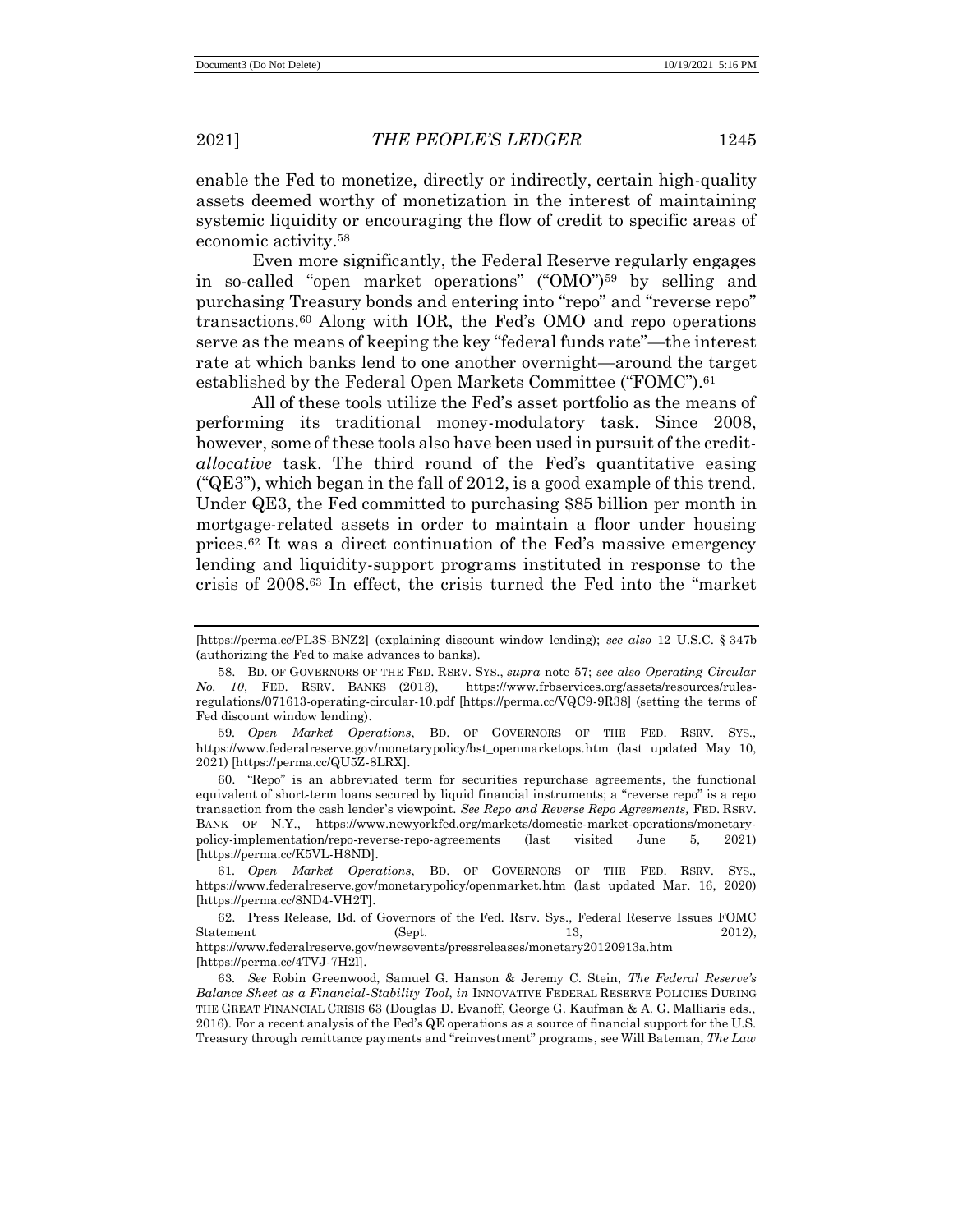maker of last resort,"<sup>64</sup> whose dramatically expanded portfolio of assets included such qualitatively new asset classes as privately issued mortgage instruments and swap lines provided to foreign central banks. 65

These large-scale, crisis-driven interventions explain the remarkable growth in the size of the Fed's balance sheet.<sup>66</sup> Nevertheless, both the quantitative growth of, and qualitative changes to, the Fed's asset portfolio in the post-2008 era were straightforward extensions of traditional Fed operations into new market segments or levels of magnitude. Though often controversial, they gradually became accepted as necessary crisis-containment measures.<sup>67</sup> The COVID-19 pandemic, however, has pushed the Fed's market operations significantly beyond their traditional confines. By forcing the Fed much deeper into the realm of direct *credit allocation*, this latest crisis exposed the inherent limitations of the twentieth-century "franchisor ledger" model of central banking in today's world.

# II. THE FRANCHISOR LEDGER AT ITS LIMIT: THE IMPACT OF COVID-19

In early 2020, the global spread of the novel coronavirus triggered a major public health crisis in the United States. Drastic virus-containment measures, in turn, led to a wave of business closures and dramatic rise in unemployment levels.<sup>68</sup> Once again, the Federal

*of Monetary Finance under Unconventional Monetary Policy*, OXFORD J.L. STUD. (forthcoming 2021) (manuscript at 10–13, 20–22, 27–29), https://www.ncbi.nlm.nih.gov/pmc/articles/PMC8083242/pdf/gqab008.pdf/?tool=EBI [https://perma.cc/RNV9-3DCZ].

<sup>64</sup>*.* Willem Buiter & Anne Sibert, *The Central Bank as the Market Maker of Last Resort: From Lender of Last Resort to Market Maker of Last Resort*, VOXEU (Aug. 13, 2007), https://voxeu.org/article/subprime-crisis-what-central-bankers-should-do-and-why [https://perma.cc/MM2S-7PFD] (discussing central banks' market-making role during crises).

<sup>65</sup>*. See* Colleen Baker, *The Federal Reserve's Use of International Swap Lines,* 55 ARIZ. L. REV. 603, 608 (2013) (discussing central bank "swap lines" in 2008); PERRY MEHRLING, THE NEW LOMBARD STREET: HOW THE FED BECAME THE DEALER OF LAST RESORT (2011) (explaining the history surrounding central bank "swap lines").

<sup>66.</sup> The Fed's total assets increased from \$870 billion in August 2007 to \$4.5 trillion in early 2015. As of December 30, 2019, that number stood at approximately \$4.2 trillion. *Recent Balance Sheet Trends*, BD. OF GOVERNORS OF THE FED. RSRV. SYS., https://www.federalreserve.gov/monetarypolicy/bst\_recenttrends.htm (last updated June 4, 2021) [https://perma.cc/5BAE-HFEK].

<sup>67.</sup> This fact came into a sharp relief in September 2019, when the Fed significantly ramped up its repo operations to inject liquidity into money markets. Sriya Anbil, Alyssa Anderson & Zeynep Senyuz, *What Happened in Money Markets in September 2019?*, BD. OF GOVERNORS OF THE FED. RSRV. SYS. (Feb. 27, 2020), https://www.federalreserve.gov/econres/notes/feds-notes/whathappened-in-money-markets-in-september-2019-20200227.htm [https://perma.cc/DKC9-6H3D].

<sup>68.</sup> For official unemployment data, see *Effects of COVID-19 Pandemic on the Employment Situation News Release and Data*, U.S. BUREAU OF LAB. STAT., https://www.bls.gov/covid19/effects-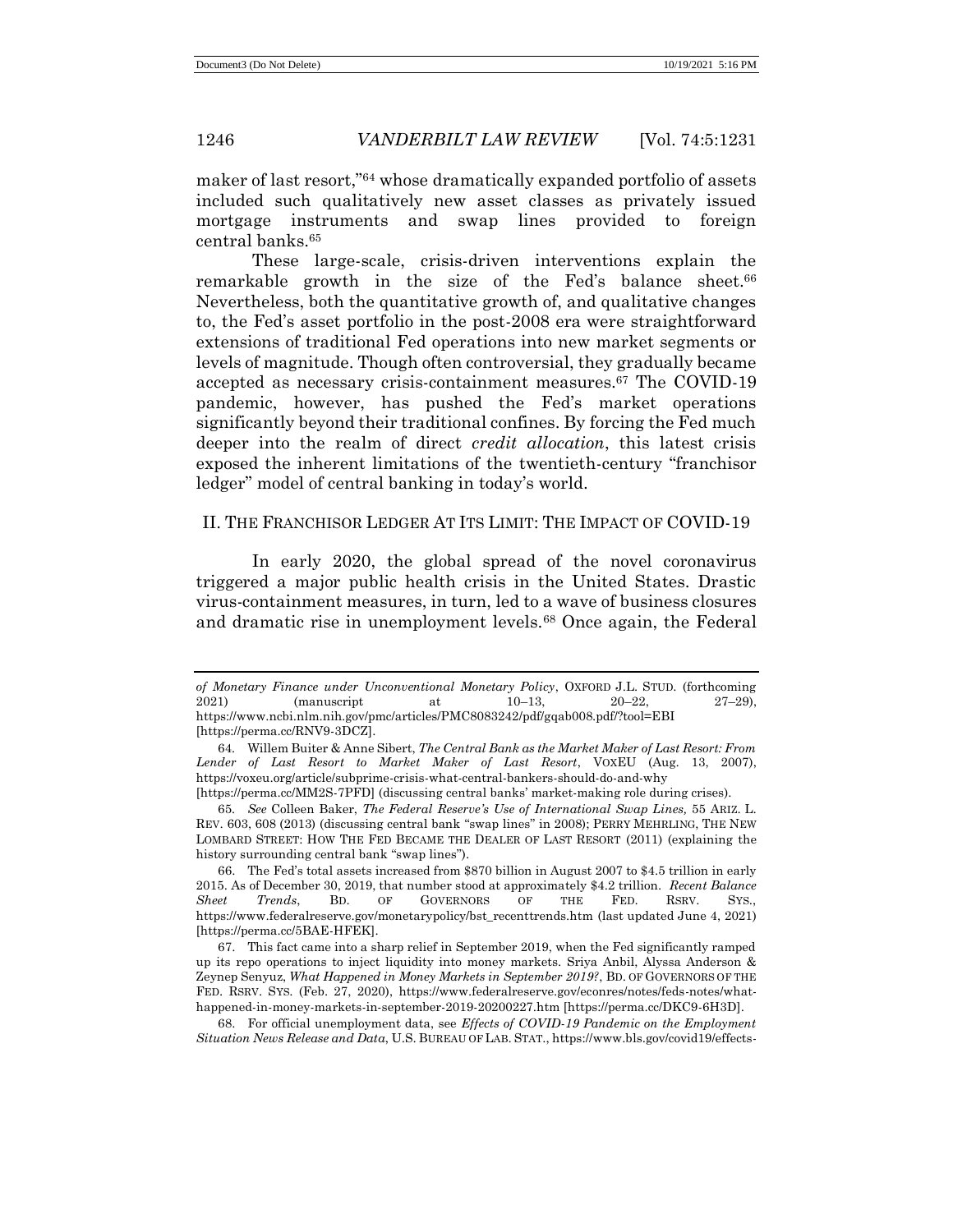Reserve's balance sheet became the critical tool of saving the economy from collapse. Given the enormity of the challenge, however, the Fed's usual crisis-time operations as the lender and market maker of last resort quickly took on a qualitatively new dimension. For the first time, the Fed began massive direct purchases of corporate debt and opened a credit line for municipalities—extraordinary measures that brought into a sharp relief central banks' fundamentally *allocative* role, normally obscured from public view. On the other side of the ledger, the pandemic has reignited the movement to democratize the Fed by giving all American households and businesses direct access to central bank money. This Part examines these ongoing pressures on the Fed's balance sheet—and their potential to hasten the demise of the traditional "franchisor ledger" paradigm of central banking.

# *A. The Asset Side: "Whatever It Takes"*

Although the COVID-19 crisis did not originate in the financial sector, the response to the crisis quickly became a matter of getting finance flowing throughout the abruptly incapacitated economic system. On March 27, 2020, Congress passed the CARES Act that, among other things, appropriated a \$500 billion emergency relief package to be used by the Treasury for purposes of providing financial assistance to eligible U.S. businesses and public entities.<sup>69</sup> In the familiar crisis response mode, the Fed's balance sheet became the principal platform for injecting emergency relief funds into the lockeddown economy. With the Treasury providing first-loss protection, the Federal Reserve established several new lending programs to facilitate the flow of credit to U.S. companies and certain public entities.<sup>70</sup>

Some of these facilities replicated the emergency programs used to stem the financial crisis in 2008–2009.<sup>71</sup> Much like in that earlier crisis, the Fed used these programs to inject liquidity into the financial system by bolstering financial institutions' balance sheets. Several facilities, however, were established for the first time and aimed to

of-covid-19-pandemic-and-response-on-the-employment-situation-news-release.htm (last updated June 4, 2021) [https://perma.cc/MBU2-M9JS].

<sup>69.</sup> Coronavirus Aid, Relief, and Economic Security (CARES) Act, Pub. L. No. 116-136, 134 Stat. 281 (2020).

<sup>70</sup>*. See Funding, Credit, Liquidity, and Loan Facilities*, BD. OF GOVERNORS OF THE FED. RSRV. SYS., https://www.federalreserve.gov/funding-credit-liquidity-and-loan-facilities.htm (last updated Apr. 12, 2021) [https://perma.cc/9URS-XQXF] (providing detailed information on emergency lending facilities set up in response to COVID-19).

<sup>71.</sup> These include the Primary Dealer Credit Facility ("PDCF"), Commercial Paper Funding Facility ("CPFF"), Money Market Fund Liquidity Facility ("MMLF"), and Term Asset-Backed Securities Loan Facility ("TALF"). *Id.*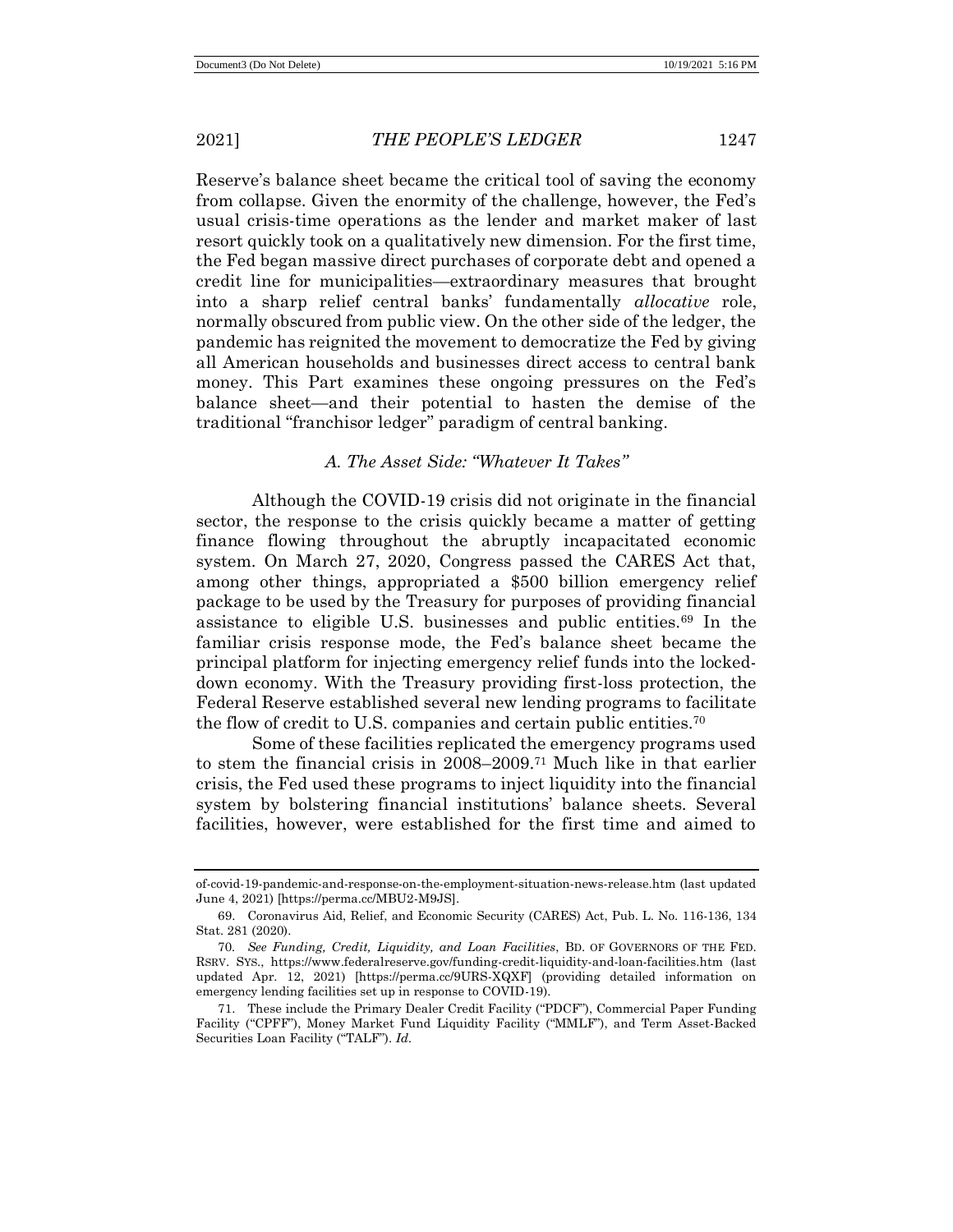provide credit not to banks and other financial institutions but to a wide range of commercial businesses and state and municipal governments.

The Fed created two Corporate Credit Facilities—the Primary Market Corporate Credit Facility ("PMCCF")<sup>72</sup> and the Secondary Market Corporate Credit Facility ("SMCCF")<sup>73</sup>—to purchase qualifying corporate loans and bonds both in secondary markets and in primary issuances. Intended to help otherwise healthy U.S. companies avoid massive employee layoffs, these programs were established under Section 13(3) of the Federal Reserve Act, which governs the Fed's emergency nonbank lending.<sup>74</sup> The SMCCF supported market liquidity by purchasing corporate bonds of qualifying companies and exchangetraded fund shares.<sup>75</sup> Even more radically, the PMCCF gave U.S. corporations direct access to government funding to enable them to maintain business operations during the pandemic.<sup>76</sup>

In another unusual move, the Fed has established the Municipal Lending Facility ("MLF") to help state and local governments manage cash flow pressures and continue serving their communities.<sup>77</sup> Under this program, eligible states, cities, and various local government entities were allowed to borrow directly from the Federal Reserve, subject to certain conditions.<sup>78</sup> The program's strict eligibility requirements, relatively high interest rates, and other conditions significantly limited its practical use and efficacy and made it a target of significant criticism.<sup>79</sup> Yet, despite its limitations, the MLF marked the first time the Federal Reserve set up a high-profile credit facility to

<sup>72</sup>*. Primary Market Corporate Credit Facility*, BD. OF GOVERNORS OF THE FED. RSRV. SYS., https://www.federalreserve.gov/monetarypolicy/pmccf.htm (last updated May 10, 2021) [https://perma.cc/43KJ-Y6HG].

<sup>73</sup>*. Secondary Market Corporate Credit Facility*, BD. OF GOVERNORS OF THE FED. RSRV. SYS., https://www.federalreserve.gov/monetarypolicy/smccf.htm (last updated June 2, 2021) [https://perma.cc/LDZ5-99RL].

<sup>74.</sup> 12 U.S.C. § 343. For an analysis of the Fed's legal authority to establish these facilities, see Lev Menand, *The Federal Reserve and the 2020 Economic and Financial Crisis*, 26 STAN. J.L. BUS. & FIN. 295 (2021).

<sup>75</sup>*. FAQs: Primary Market Corporate Credit Facility and Secondary Market Corporate Credit Facility*, FED. RSRV. BANK OF N.Y., https://www.newyorkfed.org/markets/primary-and-secondarymarket-faq/corporate-credit-facility-faq (last visited May 26, 2021) [https://perma.cc/EK4G-DC43]. The SMCCF purchases track a specially created Broad Market Index of eligible bonds. *Id.*

<sup>76</sup>*. Id.*

<sup>77</sup>*. Policy Tools: Municipal Liquidity Facility*, BD. OF GOVERNORS OF THE FED. RSRV. SYS., https://www.federalreserve.gov/monetarypolicy/muni.htm (last updated July 13, 2021) [https://perma.cc/XS7Z-JWGU]. The MLF was established pursuant to the Fed's authority under Section 13(3) of the Federal Reserve Act and became operational on May 26, 2020. *See id.*

<sup>78</sup>*. Id.*

<sup>79</sup>*. See* Robert Hockett, *Community QE – Illinois Signs On, and Eligibility Further Expands, but 'Penalty Rates' Still Have to Go*, FORBES (June 5, 2020, 9:46 AM), https://www.forbes.com/sites/rhockett/2020/06/05/community-qe—illinois-signs-on-and-eligibilityfurther-expands-but-penalty-rates-still-gotta-go/#69c4f9d218f2 [https://perma.cc/F5W2-G7YN].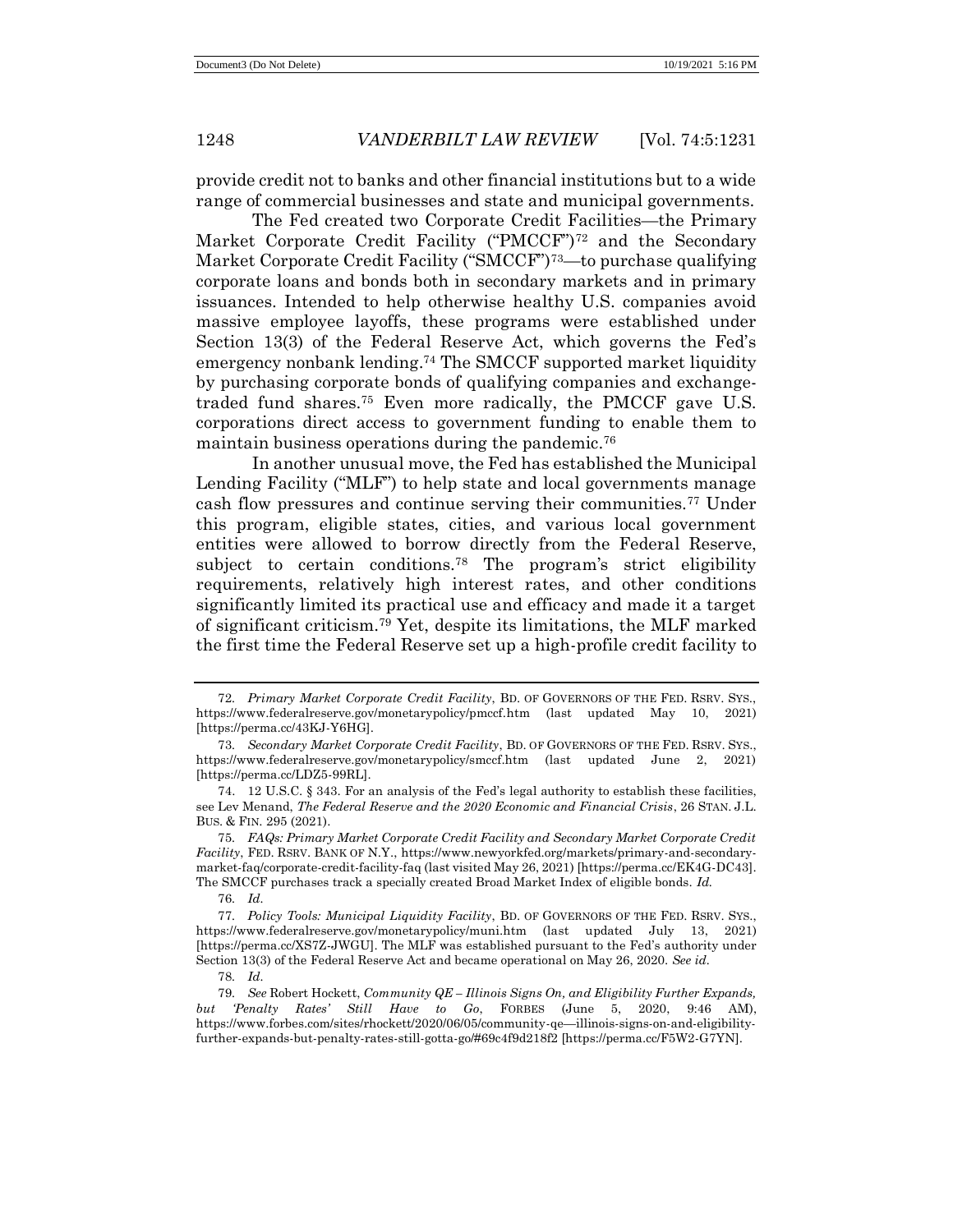support municipal bond markets and effectively put its own balance sheet behind state and local governments.<sup>80</sup>

Collectively, the Fed's multiple emergency programs—doing "whatever it takes" to prevent an economic disaster—had a tremendous quantitative impact on its balance sheet.<sup>81</sup> By June 1, 2020, the Fed's total assets surpassed \$7 trillion.<sup>82</sup> What is even more important for present purposes, however, is the qualitative shift in the Fed's asset portfolio, especially as a result of its direct purchases of corporate and municipal bonds. In effect, these recent changes in the composition of the Fed's assets reflect the ongoing changes in the role of a modern central bank not only as the nation's primary money modulator but also, increasingly, as its credit allocator. Put simply, the latest crisis made it no longer possible to ignore the fact that the central bank's balance sheet is an indispensable, integrated platform for ensuring the functioning of the modern economy—and not simply the back-office support system for private franchisee-banks.

# *B. The Liability Side: What's Next?*

To date, the qualitative changes on the asset side of the Fed's balance sheet have not been accompanied by similarly significant shifts in the composition of its liabilities. Nevertheless, the pandemic has created a significant new opening for potentially transformative changes on the liability side of a modern central bank's balance sheet. In particular, the COVID-19 pandemic pushed two ideas into the mainstream policy debate: (1) the issuance of CBDC; and (2) allowing individuals to hold money on deposit directly at the central bank.

While intimately related, these two ideas are typically framed in conceptually and normatively different terms and addressed to different audiences. Thus, the CBDC discussions are confined primarily to the technocratically minded central bankers and economic experts concerned with the efficacy of monetary policy tools in the era of digital finance.<sup>83</sup> By contrast, the "central banking for all" idea is based on an

<sup>80</sup>*. Id.* (using the term "Community QE" to emphasize this effect).

<sup>81.</sup> Neil Irwin, *Fed Chair to Congress: Do Whatever It Takes to Keep the Economy from Collapse*, N.Y. TIMES: THE UPSHOT (Apr. 29, 2020), https://www.nytimes.com/2020/04/29/upshot/fed-powell-economy-pandemic.html [https://perma.cc/3F59-3S8E]. This phrase was made famous in 2012 by Mario Draghi. Ian

Wishart, *ECB 'Will Do Whatever It Takes' to Save the Euro*, POLITICO (July 26, 2012, 9:53 AM), https://www.politico.eu/article/ecb-will-do-whatever-it-takes-to-save-the-euro/

<sup>[</sup>https://perma.cc/9ZVJ-6U9E].

<sup>82</sup>*.* BD. OF GOVERNORS OF THE FED. RSRV. SYS., *supra* note 66.

<sup>83.</sup> For a summary of the CBDC debate, see Dirk Niepelt, *Digital Money and Central Bank Digital Currency: An Executive Summary for Policymakers*, VOXEU (Feb. 3, 2020),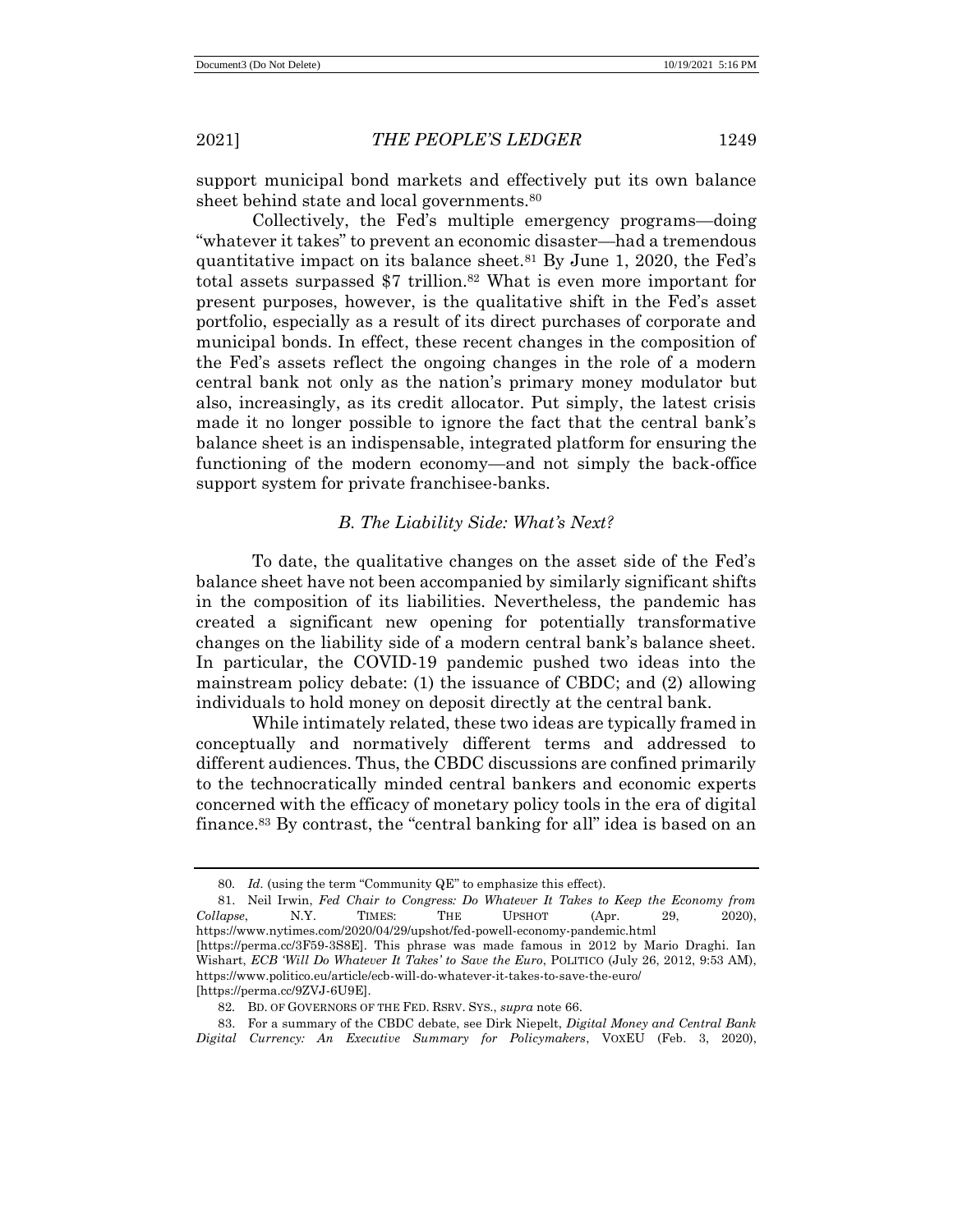overtly political appeal to the goals of financial inclusion and democratizing access to financial services.<sup>84</sup>

Issuing a new form of digitized central bank money, or CBDC, became an increasingly hot topic of policy discussion as a result of the rapid rise in the volume and popularity of privately issued cryptocurrencies.<sup>85</sup> The success of Bitcoin paved the road for the subsequent emergence of numerous crypto-assets purporting to challenge the supremacy of sovereign money.<sup>86</sup> Recent growth of "stablecoins," privately issued crypto-assets whose value is explicitly pegged to one or more sovereign currencies, presents a particularly tangible challenge in this respect.<sup>87</sup> Not surprisingly, Facebook's plans to launch its own stablecoin, Libra (later renamed Diem), 88 immediately heightened the salience of CBDC on central banks' agendas.<sup>89</sup>

The ongoing debate among central bankers and economists is focused on the range of specific design options, both with respect to the CBDC itself and the infrastructure for its provision and use.<sup>90</sup> Functionally, specific CBDC can differ in the degree of privacy and anonymity, availability around the clock or during limited times, and other user convenience features. Economically, CBDC may be universally available ("retail" or "general-purpose") or restricted to only

87*. See* Mitsutoshi Adachi, Matteo Cominetta, Christoph Kaufmann & Anton van der Kraaij, *A Regulatory and Financial Stability Perspective on Global Stablecoins*, EUR. CENT. BANK: MACROPRUDENTIAL BULL. (May 5, 2020), https://www.ecb.europa.eu/pub/financialstability/macroprudential-bulletin/html/ecb.mpbu202005\_1~3e9ac10eb1.en.html

[https://perma.cc/XK5X-YY2R]; Douglas Arner, Raphael Auer & Jon Frost, *Stablecoins: Risks, Potential and Regulation* (Bank for Int'l Settlements, Working Paper No. 905, 2020), https://www.bis.org/publ/work905.pdf [https://perma.cc/6HNP-RE2J].

88*. See* Libra Association, *White Paper*, DIEM (Apr. 2020), https://www.diem.com/en-us/whitepaper/ [https://perma.cc/N2WX-MXKC] (detailing Facebook's plan).

89. Issaku Harada, *Digital Yuan Nears Launch as China Sweats over Libra*, NIKKEI ASIA (Dec. 3, 2019, 6:37), https://asia.nikkei.com/Business/Markets/Currencies/Digital-yuan-nearslaunch-as-China-sweats-over-Libra [https://perma.cc/B3TZ-D4V8]; Tim Alper, *Digital Yuan Rollout Is 'Response to Facebook's Libra*,*'* CRYPTONEWS (May 26, 2020), https://cryptonews.com/news/digital-yuan-rollout-is-response-to-facebook-s-libra-6635.htm [https://perma.cc/22VD-E3BW].

90*. Central Bank Digital Currency: Opportunities, Challenges, and Design*, BANK OF ENG. 11 (2020), https://www.bankofengland.co.uk/-/media/boe/files/paper/2020/central-bank-digitalcurrency-opportunities-challenges-and-design.pdf [https://perma.cc/6ATU-RMDB].

https://voxeu.org/article/digital-money-and-central-bank-digital-currency-executive-summary [https://perma.cc/SJ6G-P4H2].

<sup>84</sup>*. See infra* notes 109–111 and accompanying text.

<sup>85.</sup> COMM. ON PAYMENTS & MKT. INFRASTRUCTURES & MKTS. COMM., BANK FOR INT'L SETTLEMENTS, CENTRAL BANK DIGITAL CURRENCIES 3 (Mar. 2018), https://www.bis.org/cpmi/publ/d174.pdf [https://perma.cc/HP7V-ET8K].

<sup>86.</sup> For more on Bitcoin and other crypto-assets, see PRIMAVERA DE FILIPPI & AARON WRIGHT, BLOCKCHAIN AND THE LAW (2018); NATHANIEL POPPER, DIGITAL GOLD (2015); PAUL VIGNA & MICHAEL J. CASEY, THE AGE OF CRYPTOCURRENCY: HOW BITCOIN AND DIGITAL MONEY ARE CHALLENGING THE GLOBAL ECONOMIC ORDER (2015); and KEVIN WERBACH, THE BLOCKCHAIN AND THE NEW ARCHITECTURE OF TRUST (2018).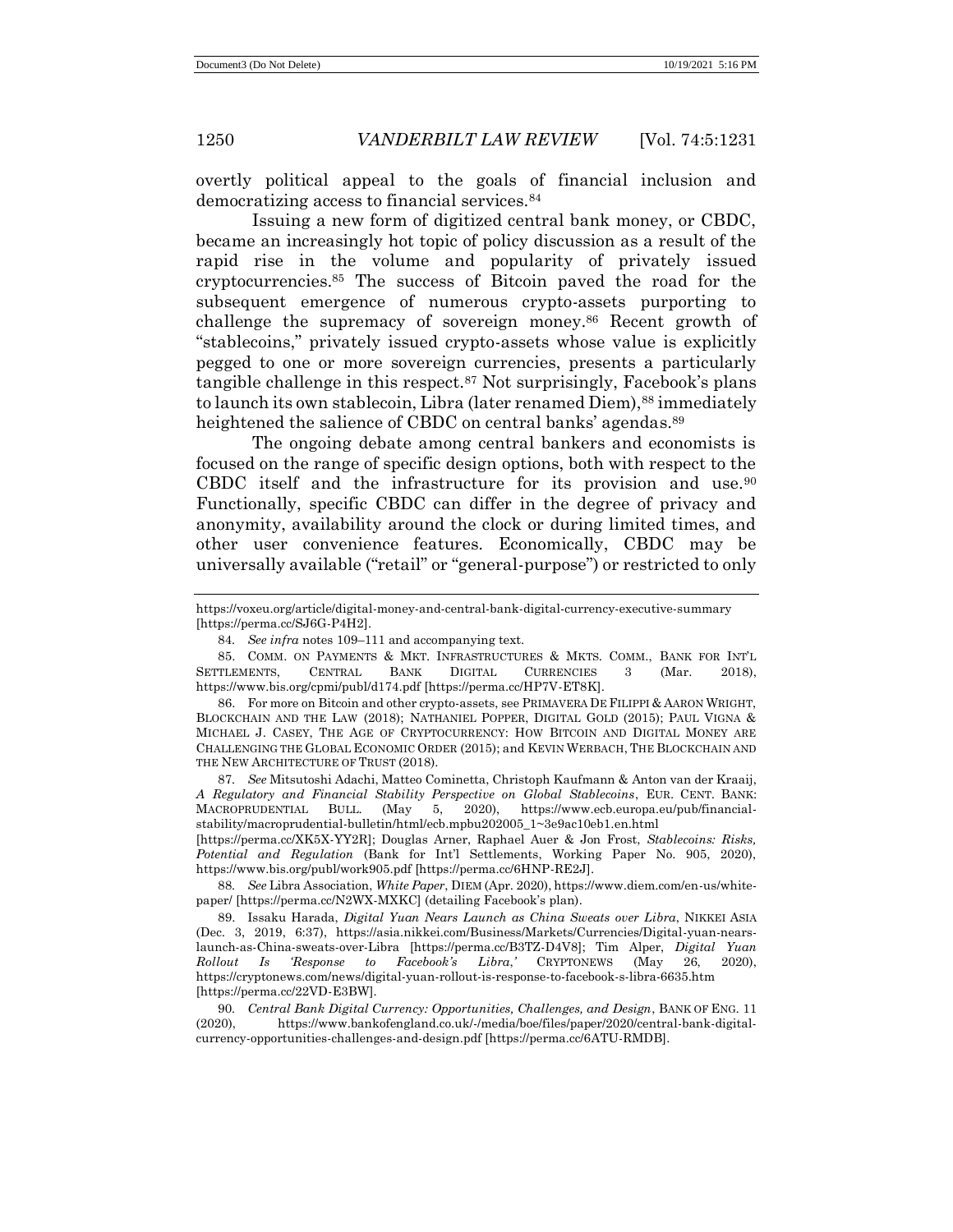financial institutions ("wholesale"), be interest-bearing or not, be subject to quantitative limits or unlimited, and have varying levels of convertibility into cash or bank deposits.<sup>91</sup> Finally, choices related to the provision of CBDC concern the allocation of roles and responsibilities between central banks and private financial firms (banks, payment processors, etc.).  $92$ 

Different design choices along each of these lines determine the technological requirements and trade-offs associated with a particular form of CBDC.<sup>93</sup> The core issues in the debate surrounding these choices, however, involve substantive policy implications of CBDC issuance.<sup>94</sup> On the one hand, the general consensus among economic experts is that CBDC would expand and sharpen central banks' monetary policy tool kit by allowing them to manage interest rates more directly via interest on CBDC deposits.<sup>95</sup> On the other hand, CBDC's ability to compete with, or even displace, commercial bank deposits sets the stage for potentially more radical changes in the mechanisms of monetary policy transmission—and the structure and operation of the financial system, more broadly.

To date, virtually all CBDC discussions proceed on an assumption that CBDC will be issued and administered alongside the existing forms of commercial bank money.<sup>96</sup> Banks are generally presumed to continue offering deposits, combined with other financial services, even when CBDC goes live. In fact, this baseline assumption is precisely what generates the complex set of CBDC design choices discussed above. The expected parallel circulation of bank money and central bank money creates the need to establish the terms on which they coexist: mutual convertibility, potential limits on the availability

<sup>91.</sup> *See generally id.*

<sup>92</sup>*. Id.* at 13–23.

<sup>93</sup>*. See id.* at 25–33; Paul Wong & Jesse Leigh Maniff, *Comparing Means of Payment: What Role for a Central Bank Digital Currency?*, BD. OF GOVERNORS OF THE FED. RSRV. SYS. (Aug. 13, 2020), https://www.federalreserve.gov/econres/notes/feds-notes/comparing-means-of-paymentwhat-role-for-a-central-bank-digital-currency-20200813.htm [https://perma.cc/AM7L-MH62].

<sup>94.</sup> Of course, digitization is not a novel feature of modern money. *See infra* note 317 and accompanying text. Today's commercial bank deposits are privately issued digital money, and central bank reserve balances are sovereign digital currency. *See* Agustín Carstens, Gen. Manager, Bank for Int'l Settlements, Lecture at Princeton University: The Future of Money and the Payment System (Dec. 5, 2019), https://www.bis.org/speeches/sp191205.pdf [https://perma.cc/EVT9-RPMY].

<sup>95</sup>*. See* Jack Meaning, Ben Dyson, James Barker & Emily Clayton, *Broadening Narrow Money: Monetary Policy with a Central Bank Digital Currency* (Bank of Eng., Staff Working Paper No. 724, 2018), https://www.bankofengland.co.uk/-/media/boe/files/workingpaper/2018/broadening-narrow-money-monetary-policy-with-a-central-bank-digital-currency.pdf [https://perma.cc/ER5P-TW5L].

<sup>96</sup>*. See* Raphael Auer, Giulio Cornelli & Jon Frost, *Rise of the Central Bank Digital Currencies: Drivers, Approaches and Technologies* (Bank for Int'l Settlements, Working Paper No. 880, 2020), https://www.bis.org/publ/work880.pdf [https://perma.cc/KP59-39CQ].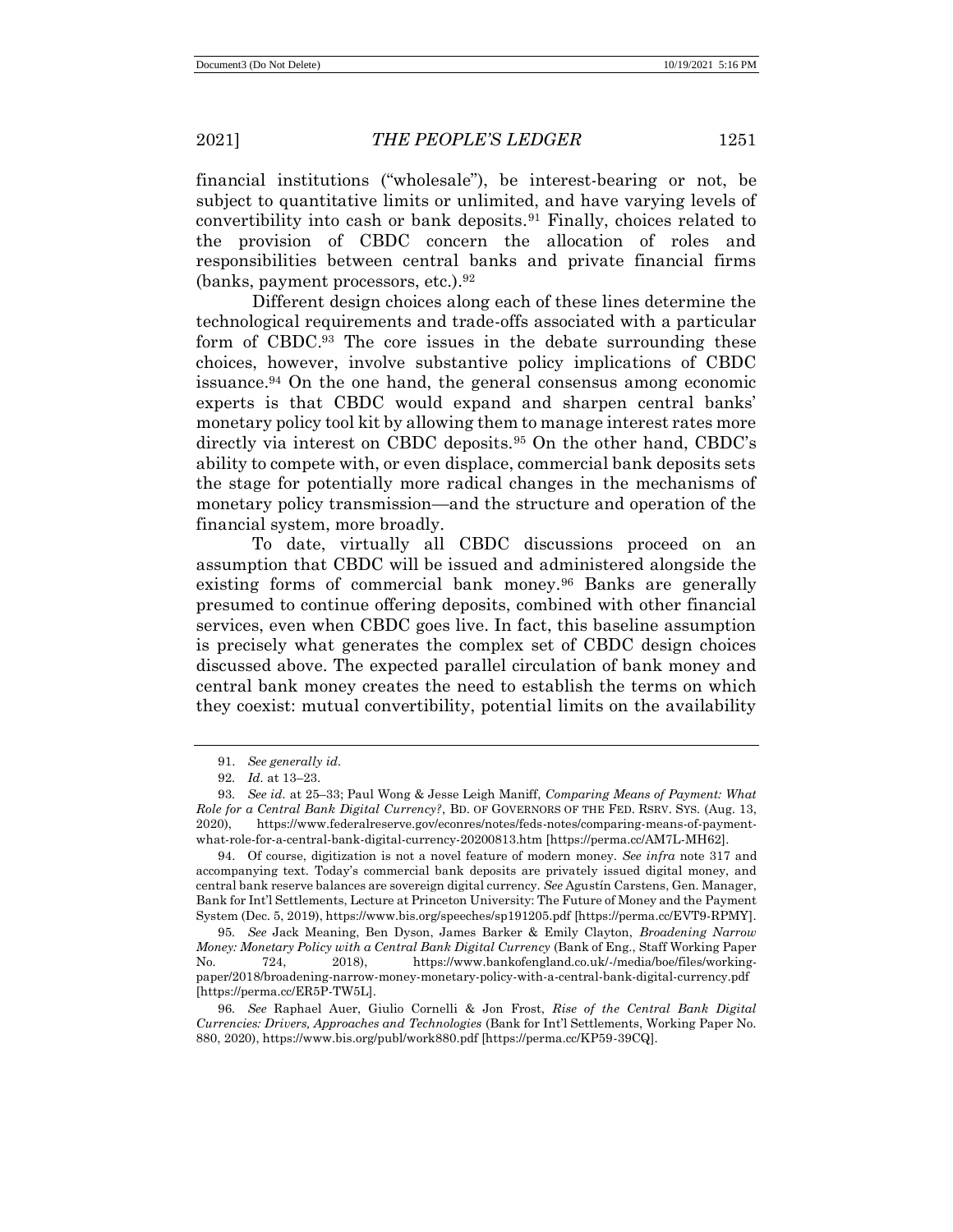or amount of CBDC, the relative structure of interest rates, and so forth.<sup>97</sup> Much of this "engineering" aims to make CBDC a *less attractive* alternative to private deposits, in order to avoid so-called "disintermediation" and lower the likelihood of more frequent and violent bank depositor runs—an inherently difficult balancing act.<sup>98</sup> These attempts to minimize the inevitable structural disruption from introducing a universally available CBDC, in effect, significantly complicate the task of designing CBDC and slow down its implementation.

By early 2020, a number of central banks around the world had begun studying and preparing for potential pilot tests of their own CBDC projects.<sup>99</sup> Yet, according to an industry survey, very few of them had concrete near-term plans to issue their own CBDC.<sup>100</sup> The COVID-19 pandemic, which forced economic transactions into virtual space and dramatically reduced the use of physical cash,<sup>101</sup> catalyzed these efforts.<sup>102</sup> Thus, Sweden's Riksbank announced its e-krona test in February of 2020.<sup>103</sup> Not long thereafter, the Chinese government began

99. Auer et al., *supra* note 96, at 4.

100. Rachael King, *The Central Bank Digital Currency Survey 2020*—*Debunking Some Myths*, CENT. BANKING (May 7, 2020), https://www.centralbanking.com/fintech/cbdc/7540951/the-centralbank-digital-currency-survey-2020-debunking-some-myths [https://perma.cc/W4QC-JUCP]. Fewer than half of surveyed central banks were considering offering CBDC accounts directly to the public. Rachael King, *Central Banks Shift Focus to Retail CBDCs*, CENT. BANKING (May 11, 2020), https://www.centralbanking.com/fintech/cbdc/7542766/central-banks-shift-focus-to-retailcbdcs [https://perma.cc/F543-H69C].

101*. See, e.g.*, Ellen Caswell, Miranda Hewkin Smith, David Learmonth & Gareth Pearce, *Cash in the Time of COVID*, BANK OF ENG. Q. BULL. (Nov. 24, 2020), https://www.bankofengland.co.uk/quarterly-bulletin/2020/2020-q4/cash-in-the-time-of-covid [https://perma.cc/9PWP-HDGY] (noting that declines in consumption and concerns over virus transmission have reduced the use of cash for transactional purposes).

102*. See* Saloni Sardana, *The ECB Is Looking 'Very Seriously' at the Creation of a Digital Euro, President Christine Lagarde Says*, BUS. INSIDER (Oct. 12, 2020), https://markets.businessinsider.com/news/stocks/ecb-euro-digital-currency-lagarde-2020-10- 1029670309# [https://perma.cc/JC95-KYST]; BANK FOR INT'L SETTLEMENTS, ANNUAL ECONOMIC REPORT 67 (June 2020), https://www.bis.org/publ/arpdf/ar2020e3.htm [https://perma.cc/X8HB-8KN2].

<sup>97.</sup> It is also what drives the emergence of complex theoretical accounts of, and attempts to taxonomize, multiple forms of digital money with overlapping characteristics and intricate interrelationships. *See* Morten Bech & Rodney Garratt, *Central Bank Cryptocurrencies*, BIS Q. REV., Sept. 2017, at 55, 55, https://www.bis.org/publ/qtrpdf/r\_qt1709f.pdf [https://perma.cc/5QHJ-49ZJ] ("[P]rovid[ing] a taxonomy of money that identifies two types of CBCC . . . ."); Tobias Adrian & Tommaso Mancini-Griffoli, *The Rise of Digital Money*, INT'L MONETARY FUND: FINTECH NOTES (July 15, 2019), https://www.imf.org/en/Publications/fintech-notes/Issues/2019/07/12/The-Rise-of-Digital-Money-47097 [https://perma.cc/5QKP-BJ8C].

<sup>98</sup>*. See* Niepelt, *supra* note 83 (discussing whether CBDC would "foster disintermediation and bank runs").

<sup>103.</sup> Press Release, Sveriges Riksbank, The Riksbank to Test Technical Solution for the Ekrona (Feb. 20, 2020), https://www.riksbank.se/en-gb/press-and-published/notices-and-pressreleases/notices/2020/the-riksbank-to-test-technical-solution-for-the-e-krona/ [https://perma.cc/ZM87-L3VH].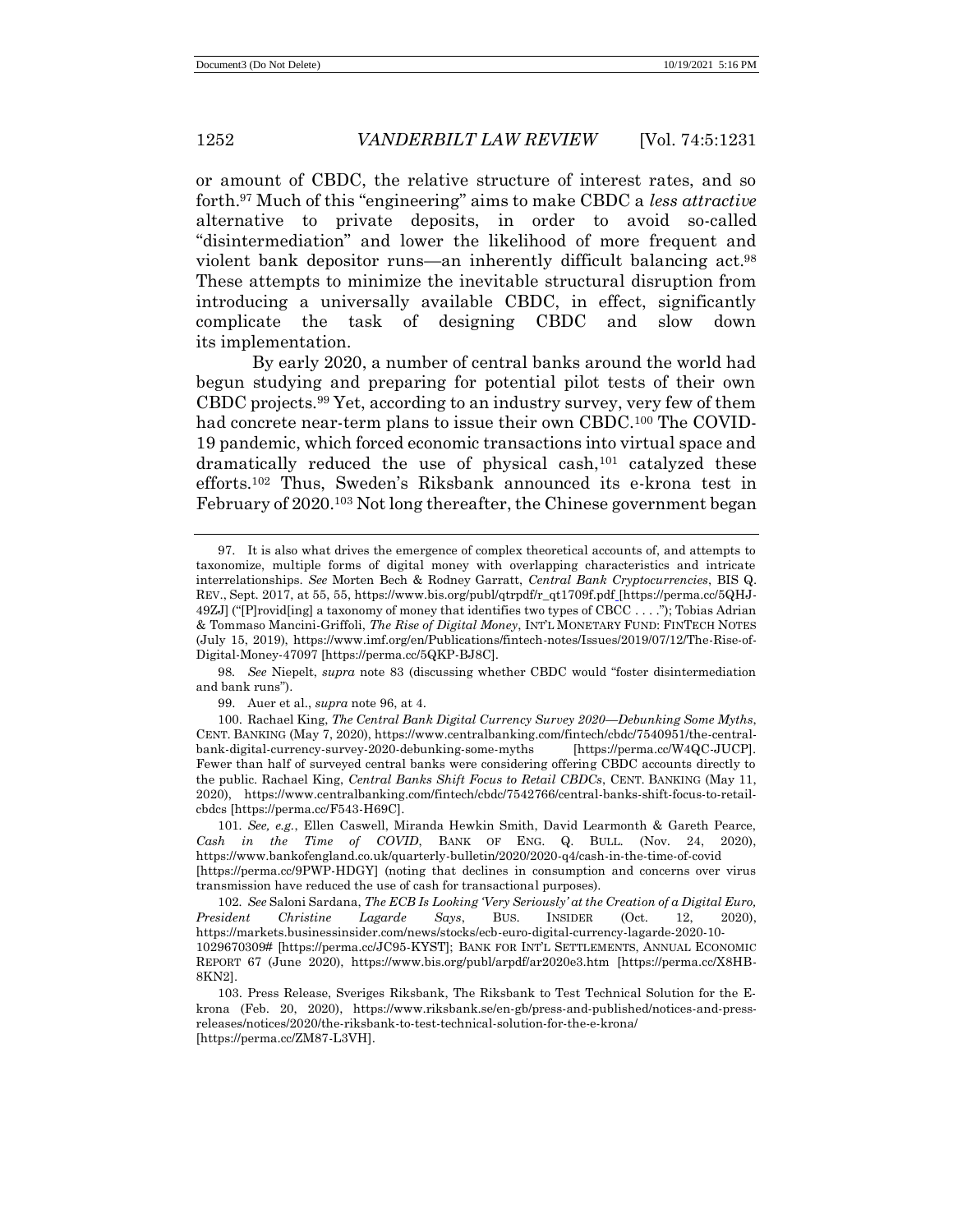pilot runs of its official digital yuan, widely seen as the potential challenger to the U.S. dollar in international trade.<sup>104</sup>

The Federal Reserve remained noticeably cautious in its CBDC efforts, despite the shifting political context.<sup>105</sup> The U.S. government's inept pandemic response has exposed the intimate connection between the CBDC idea and the practical need for publicly provided and universally available deposit services. Federal financial aid, meant to help individuals and households to weather the COVID-19 crisis, was unacceptably slow to reach the most vulnerable segments of the population without access to regular banking services.<sup>106</sup> Millions of Americans, especially in poor and minority-populated communities, had to wait for a month or more to receive paper checks from the federal government.<sup>107</sup> This "logistical" problem brought into sharp relief both the inexcusable lack of a fast retail payments system and the unacceptably high human cost of being "unbanked" in the United States.<sup>108</sup>

<sup>104.</sup> Andy Mukherjee, Opinion, *China's Crypto Is All About Tracing*—*and Power*, BNN BLOOMBERG (May 23, 2020), https://www.bnnbloomberg.ca/china-s-crypto-is-all-about-tracingand-power-1.1440331 [https://perma.cc/Q73V-BYPG]; *China Plans to Test Digital Yuan on Food Delivery Giant's Platforms*, BLOOMBERG (July 14, 2020), https://www.bloomberg.com/news/articles/2020-07-15/china-to-expand-digital-yuan-test-to-fooddelivery-giant-meituan?sref=gflekrOm [https://perma.cc/495Q-RJ6A].

<sup>105</sup>*. See* Lael Brainard, Governor, Bd. of Governors of the Fed. Rsrv. Sys., Speech at the Federal Reserve Bank of San Francisco's Innovation Office Hours: An Update on Digital  $\text{Current} = \frac{2020}{13}$ ,  $\frac{2020}{13}$ 

https://www.federalreserve.gov/newsevents/speech/brainard20200813a.htm

<sup>[</sup>https://perma.cc/9NBD-AWN7] ("Like other central banks, we are continuing to assess the opportunities and challenges of, as well as the use cases for, a CBDC, as a complement to cash and other payments options."). In early 2021, the Fed's leadership began signaling its intention to look closely into digitizing the dollar, while nevertheless reiterating its commitment to proceeding cautiously. Sarah Hansen, *Fed Chair Powell Says Digital Dollar Is A 'High Priority Project*,*'* FORBES (Feb. 23, 2021), https://www.forbes.com/sites/sarahhansen/2021/02/23/fed-chair-powellsays-digital-dollar-is-a-high-priority-project/?sh=4070e50a7e4c [https://perma.cc/STY6-EHLF] ("Powell said Tuesday that since the U.S. dollar serves as the world's reserve currency, it's more important to get the project right than it is for the United States central bank to be first to unveil a digital version of its currency."); Michael S. Derby, *Powell Says Congressional Support Likely Needed to Adopt Fully Digital Dollar*, WALL ST. J. (Mar. 22, 2021), https://www.wsj.com/articles/powell-says-congressional-support-likely-needed-to-adopt-fullydigital-dollar-11616424452 [https://perma.cc/2USR-XJAY] (quoting Powell as saying, "We don't need to rush this project, and we don't need to be first to market").

<sup>106.</sup> Amanda Fischer & Alix Gould-Werth, *Broken Plumbing: How Systems for Delivering Economic Relief in Response to the Coronavirus Recession Failed the U.S. Economy*, WASH. CTR. FOR EQUITABLE GROWTH (July 29, 2020), https://equitablegrowth.org/broken-plumbing-howsystems-for-delivering-economic-relief-in-response-to-the-coronavirus-recession-failed-the-u-seconomy/ [https://perma.cc/Y4KL-JXP5].

<sup>107.</sup> Caitlin Reilly, *Delayed COVID-19 Aid Spurs Search for Faster Payments*, ROLL CALL (June 23, 2020), https://www.rollcall.com/2020/06/23/delayed-covid-19-aid-spurs-search-for-fasterpayments/ [https://perma.cc/3ZGP-T3Y3].

<sup>108</sup>*. Id.* It may be worth noting that, in August of 2019, the Fed announced its plan to build an interbank real-time payments system, called FedNow, which is currently scheduled to launch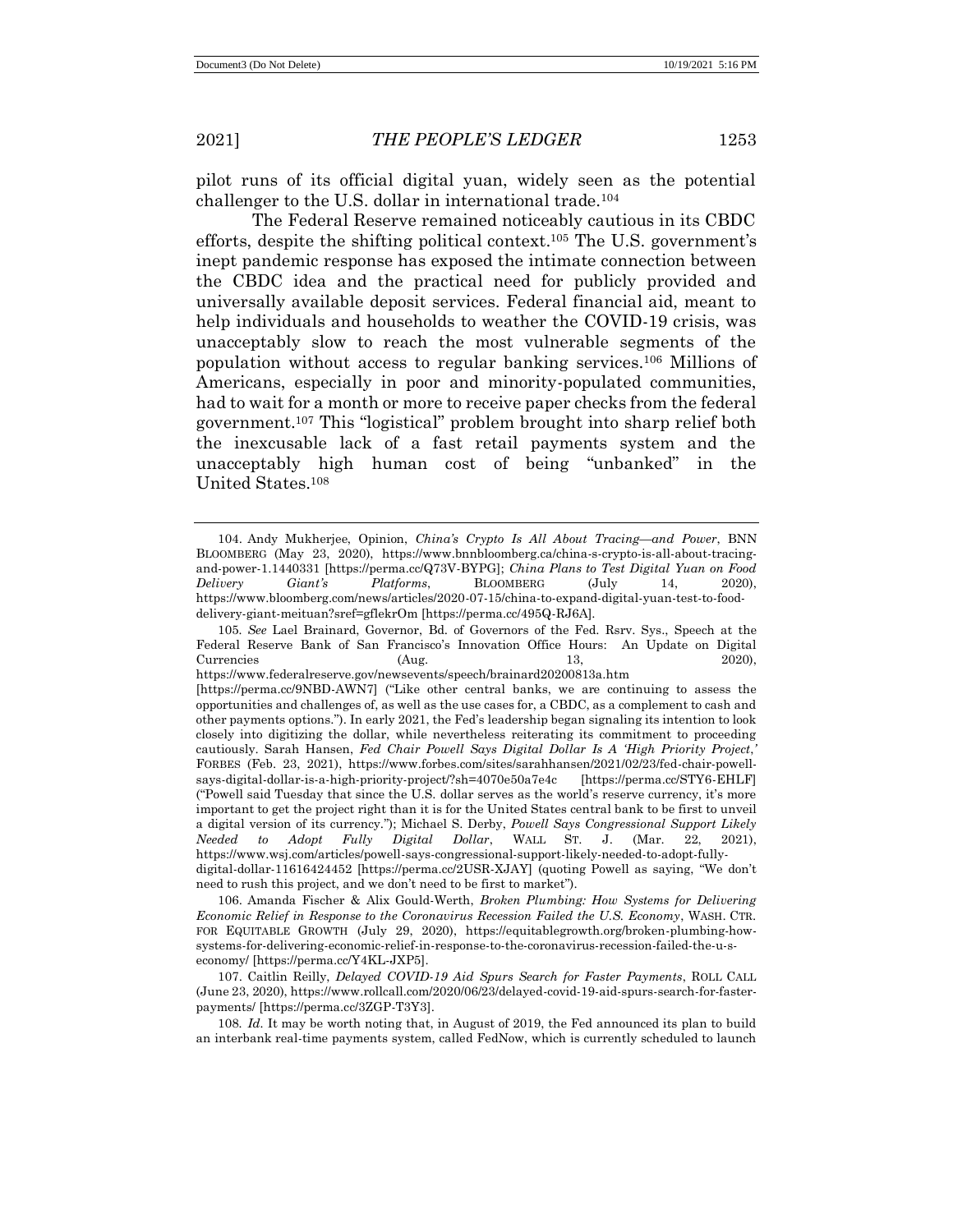Responding to this problem, in March of 2020, Senator Sherrod Brown urgently introduced the "Banking for All Act," which would allow individuals to open free deposit accounts, or "digital dollar wallets," at the Federal Reserve.<sup>109</sup> Under the proposed bill, these accounts would be available at regional Federal Reserve Banks and the U.S. Postal Service ("USPS") offices. Private banks would be obligated to offer pass-through digital dollar wallets to individuals via separately capitalized subsidiaries with assets consisting solely of reserve accounts at the Fed.<sup>110</sup> In effect, Brown's bill would recreate the classic twentiethcentury "narrow bank" model within the new CBDC framework.<sup>111</sup>

Of course, opening central banks' balance sheets to nonbank firms and households is not a new concept. In 1985, James Tobin famously outlined the possibility of allowing "individuals to hold deposit accounts in the central bank, or in branches of it established for the purpose and perhaps located in post offices."<sup>112</sup> In the wake of the global financial crisis of 2008, European and U.S. economists began actively debating proposals to expand access to central bank money, often in tandem with CBDC proposals.<sup>113</sup> In 2018, the Swiss constitutional

109. Banking for All Act, S. 3571, 116th Cong. (2020).

110*. Id.* 

112. James Tobin, *Financial Innovation and Deregulation in Perspective*, 3 BANK JAPAN MONETARY & ECON. STUD. 19, 25 (1985).

in 2023. *See FedNowSM Service*, BD. OF GOVERNORS OF THE FED. RSRV. SYS., https://www.federalreserve.gov/paymentsystems/fednow\_about.htm (last updated Apr. 28, 2021) [https://perma.cc/UAZ5-5EY7] ("The FedNow Service will be available to depository institutions in the United States and will enable individuals and businesses to send instant payments through their depository institution accounts. The service is intended to be a flexible, neutral platform that supports a broad variety of instant payments."). Leaving aside the slow pace of the project, FedNow is not intended to handle retail payments. *Id.* For more, see Peter Conti-Brown & David A. Wishnick, *Private Markets, Public Options, and the Payment System*, 37 YALE J. ON REGUL. 380 (2020).

<sup>111.</sup> The "narrow bank" model traces its origins to Irving Fisher's famous "100% reserve banking" idea. *See* Irving Fisher, *100% Money and the Public Debt*, ECON. F., Spring No., Apr.– June 1936, at 406. In subsequent years, the idea was associated primarily with the Chicago school of economics, before gaining renewed popular appeal in the wake of the 2008 crisis. *See, e.g.*, LAURENCE KOTLIKOFF, JIMMY STEWART IS DEAD: ENDING THE WORLD'S ONGOING FINANCIAL PLAGUE WITH LIMITED PURPOSE BANKING (2010); John H. Cochrane, *Toward a Run-Free Financial System*, HOOVER INST. (2014); Adam J. Levitin, *Safe Banking: Finance and Democracy*, 83 U. CHI. L. REV. 357 (2016); Jaromir Benes & Michael Kumhof, *The Chicago Plan Revisited* (Int'l Monetary Fund, Working Paper No. 12/202, Aug. 2012), https://www.imf.org/external/pubs/ft/wp/2012/wp12202.pdf [https://perma.cc/866K-7WGR].

<sup>113.</sup> For a small sample, see Dirk Niepelt, *Reserves for All? Central Bank Digital Currency, Deposits, and Their (Non)-Equivalence* (CESifo, Working Paper No. 7176, July 2018), https://www.cesifo.org/DocDL/cesifo1\_wp7176.pdf [https://perma.cc/8LH9-J5U3]; David Andolfatto, *Fedcoin: On the Desirability of a Government Cryptocurrency*, MACROMANIA (Feb. 3, 2015), http://andolfatto.blogspot.com/2015/02/fedcoin-on-desirability-of-government.html [https://perma.cc/6CCL-KM9A]; Robert Sams, *Which Fedcoin?*, CRYPTONOMICS (Feb. 5, 2015), https://cryptonomics.org/2015/02/05/which-fedcoin/ [https://perma.cc/6ZT9-U9VB]; and JP Koning, *Fedcoin*, MONEYNESS (Oct. 19, 2014), http://jpkoning.blogspot.com/2014/10/fedcoin.html [https://perma.cc/TN2H-2UHA].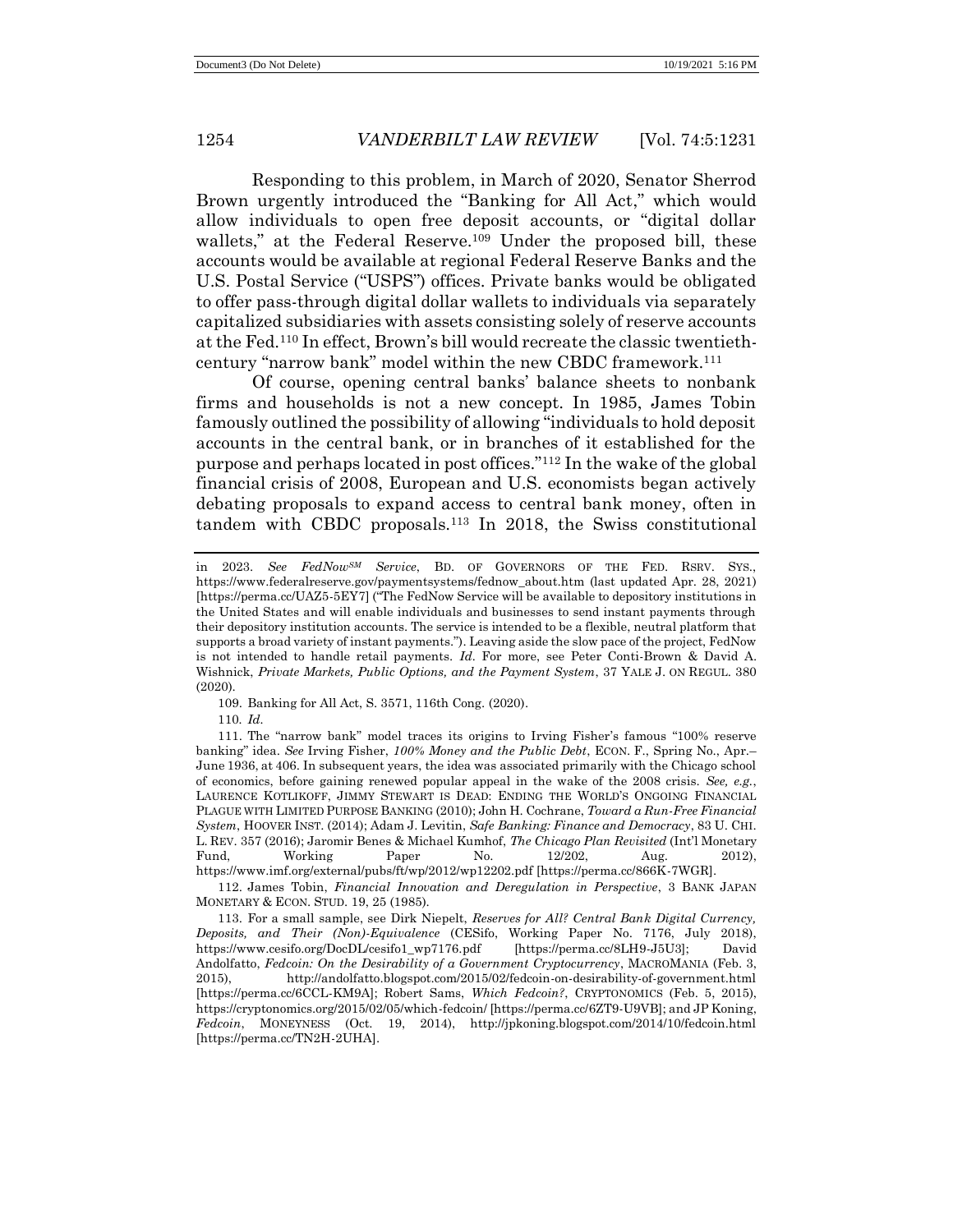referendum on "Vollgeld" (sovereign money) underscored the growing political appeal of such proposals.<sup>114</sup>

In U.S. legal scholarship, both elements of Tobin's original idea—giving individuals access to central bank accounts and making them available through USPS offices—provided important conceptual framing for the post-2008 push to broaden financial inclusion.<sup>115</sup> The best-known recent proposal to institute FedAccounts was advanced in 2018 by Morgan Ricks, John Crawford, and Lev Menand.<sup>116</sup> Their proposal envisions FedAccounts as a cheaper and more efficient alternative to, rather than an effective replacement for, private deposit accounts offered by commercial banks. As proposed, FedAccounts would have transactional functionalities of private bank accounts (save for the overdraft coverage) but pay higher interest on deposits and avoid predatory charges. They would provide a "money-and-payments safety net" for the unbanked or under-banked American households and "crowd out unstable, privately issued deposit substitutes."<sup>117</sup> Overall, the authors make a thoughtful and convincing case that ending banks' privileged access to the Fed's balance sheet would have a wide range of salutary effects.

Notably, Ricks et al. frame their proposal as a variation on the public banking idea, rather than a straightforward CBDC plan.<sup>118</sup> Ultimately, however, these parallel conversations—one on CBDC and another one on FedAccounts—run into the same conceptual problem. In both cases, the crucial question is: What would, or *should*, happen on

116. Ricks et al., *supra* note 7.

<sup>114</sup>*. See* Press Release, Vollgeld Initiative, Campaign for Monetary Reform – News from Switzerland (June 10, 2018), https://www.vollgeld-initiative.ch/english/ [https://perma.cc/8KC5- RW85]. The Vollgeld plan sought to eliminate money creation by private banks and to render all money fully sovereign. *Id.* Just over a quarter of Swiss voters supported the plan*. See* Ralph Atkins, *Swiss Voters Reject 'Sovereign Money' Initiative*, FIN. TIMES (June 10, 2018), https://www.ft.com/content/686e0342-6c97-11e8-852d-d8b934ff5ffa [https://perma.cc/Y5DB-ANBX].

<sup>115.</sup> For a recent iteration of the postal banking proposal, see Postal Banking Act, S. 4614, 116th Cong. (2020). *See also* BARADARAN, *supra* note 6, at 225 ("One obvious option for public banking would be to reinvigorate postal banking and use the expansive network of post offices across the country."); OFF. OF INSPECTOR GEN., U.S. POSTAL SERV., THE ROAD AHEAD FOR POSTAL FINANCIAL SERVICES (May 2015), https://www.uspsoig.gov/sites/default/files/document-libraryfiles/2015/rarc-wp-15-011\_0.pdf [https://perma.cc/R9LS-FVX6].

<sup>117</sup>*. Id.* at 1–2. Importantly, however, their proposal does not address potential new forms of arbitrage and private over-leveraging likely to arise under the new regime, where fully "safe" FedAccounts coexist with private bank deposit accounts. *Cf. infra* Part V.

<sup>118.</sup> Ricks et al., *supra* note 7, at 7–8. In a more recent iteration of their proposal, the FedAccounts idea is introduced as a superior form of CBDC that simply bypasses the "digital currency" hype. *See* John Crawford, Lev Menand & Morgan Ricks, *FedAccounts: Digital Dollars*, 89 GEO. WASH. L. REV. 113 (2021). This new framing acknowledges the originally downplayed conceptual link without appreciably altering the substance of their vision, which remains "philosophically harmonious" with postal banking proposals. *Id.* at 158.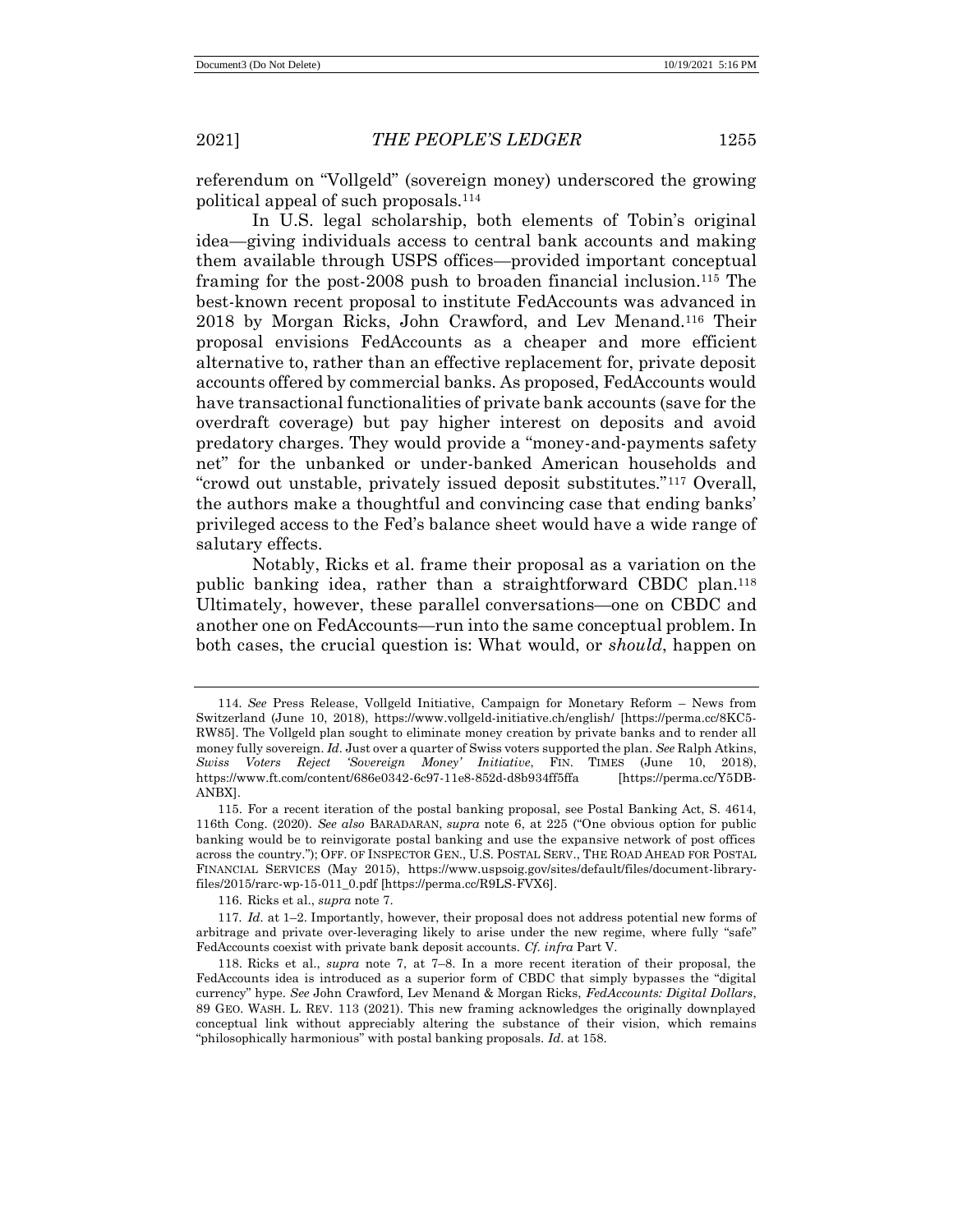the *asset side* of the central bank balance sheet, in order to accommodate the proposed expansion of central bank liabilities?

This question comes into particularly sharp relief in a scenario where CBDC (whether or not in the form of FedAccounts) fully replaces commercial bank deposits. Part of the reason for that is the sheer quantitative impact of this shift. As a recent Bank of England paper put it, "In this scenario there may be a shortage of high-quality assets to back an enlarged central bank balance sheet, and therefore the central bank may have to broaden the range of assets purchased or lent against." 119

The core of the problem, however, is not merely the magnitude of portfolio expansion—it's the composition of the central bank's newly expanded portfolio. Deciding which specific assets to purchase is an inherently political act: it makes immediately transparent the fact that, behind the veil of technocratic neutrality, central banks' investment choices have immense distributional consequences.<sup>120</sup> Perhaps not surprisingly, most CBDC proposals either leave the composition question unanswered or reduce it to a simple quantitative recalibration of the traditional central bank asset portfolio. The latter typically involves increased central bank lending to private banks (to replace their lost deposits) and open-market purchases of high-quality public and private debt securities.<sup>121</sup>

The effect of this framing is to show that measures involving CBDC issuance or creation of FedAccounts need not have a significant impact on the overall structure and operation of the financial system.<sup>122</sup> Tactical considerations aside, this approach reflects the same underlying preference for incremental change that drives—and complicates—the ongoing discussions of CBDC design.<sup>123</sup> From this perspective, the existing proposals seem to be caught in a fundamentally normative dilemma: they embrace the idea of radically democratizing access to central bank money, while leaving the rest of the finance franchise system structurally intact. This underlying normative commitment, in turn, limits the scope of potential solutions to the asset-side problem arising in connection with both CBDC and FedAccounts. As a result, the full structural implications and

<sup>119.</sup> BANK OF ENG., *supra* note 90, at 37–38.

<sup>120</sup>*. See supra* Part II.A.

<sup>121.</sup> These include government debt instruments and highly rated corporate bonds. *See* Ricks et al., *supra* note 7.

<sup>122.</sup> This excludes the obvious change in banks' funding sources as they shift from deposits to central bank borrowing. That shift, however, merely makes explicit the already existing implicit government backing of private banks' liabilities. Without more, this shift is not a fundamental structural change. *See id.*

<sup>123</sup>*. See supra* notes 90–100 and accompanying text.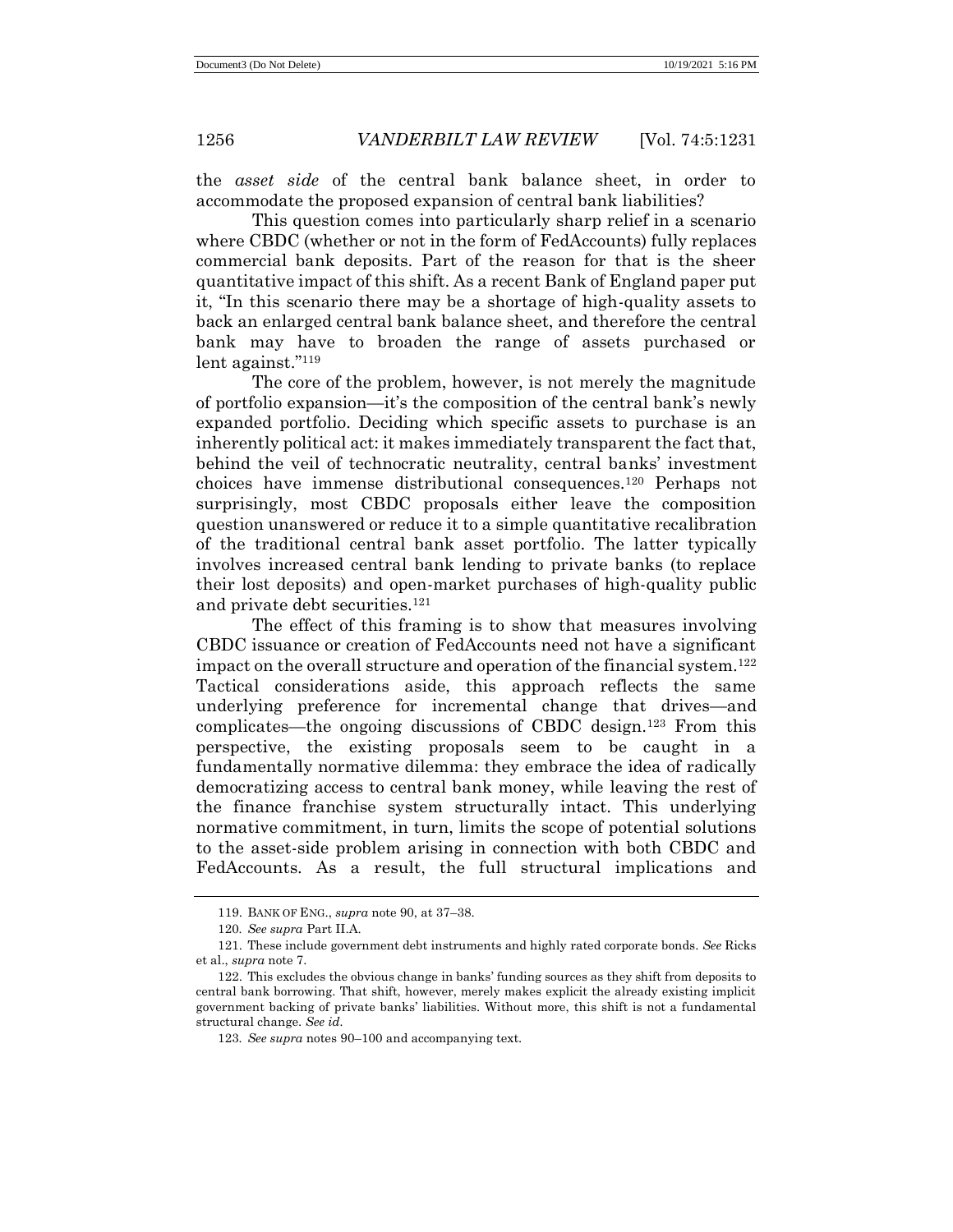transformative potential of their advocated liability-side change remain unexplored and unappreciated.

Overcoming these limitations requires a deeper, deliberately unified approach to democratizing the central bank balance sheet. Today's technology promises to revolutionize not just the structure of the Fed's liabilities but the entire relational dynamics between the Fed and the American public. These new dynamics will allow for a qualitatively different—more nuanced, proactive, and multidimensional—mode of conducting monetary policy, with the FedAccount interest rate being only one of many novel modulatory tools at the Fed's disposal.

Even more importantly, these new relational dynamics will fundamentally alter the normative context in which the Fed makes its *investment* decisions. In the post-COVID world, it is already impossible to deny the Fed's critical role in direct credit allocation. Dramatically expanding the size and changing the structure of the Fed's liabilities will create a crucial opportunity to re-envision and redirect its creditallocation power in qualitatively new ways. To take full advantage of this opportunity, we need to think about what that may involve—and how the Fed's unique ability to act as the nation's ultimate portfolio manager can be utilized to the maximum public benefit.

The remainder of the Article tackles these important questions.

# III. REFORMING THE LIABILITY SIDE: PUBLIC ACCESS AND MONETARY **POLICY**

Beginning with the liability side of the central bank balance sheet, this Article contemplates the issuance of general-purpose CBDC (the "digital dollar") and concurrent migration of all transaction deposit accounts from private banks to the Federal Reserve. Focusing on the ultimate "end-state" whereby central bank accounts fully replace rather than uneasily coexist with—private bank deposits, the Article explores the full range of new monetary policy options the proposed structural shift would enable.

# *A. The Proposal: FedAccounts as a Tool of Monetary Policy*

As discussed above, the current structure of the Federal Reserve's liabilities reflects the underlying hierarchical organization of the modern "franchise finance." Currently, only banking institutions are allowed to hold non-defaultable central bank money in the form of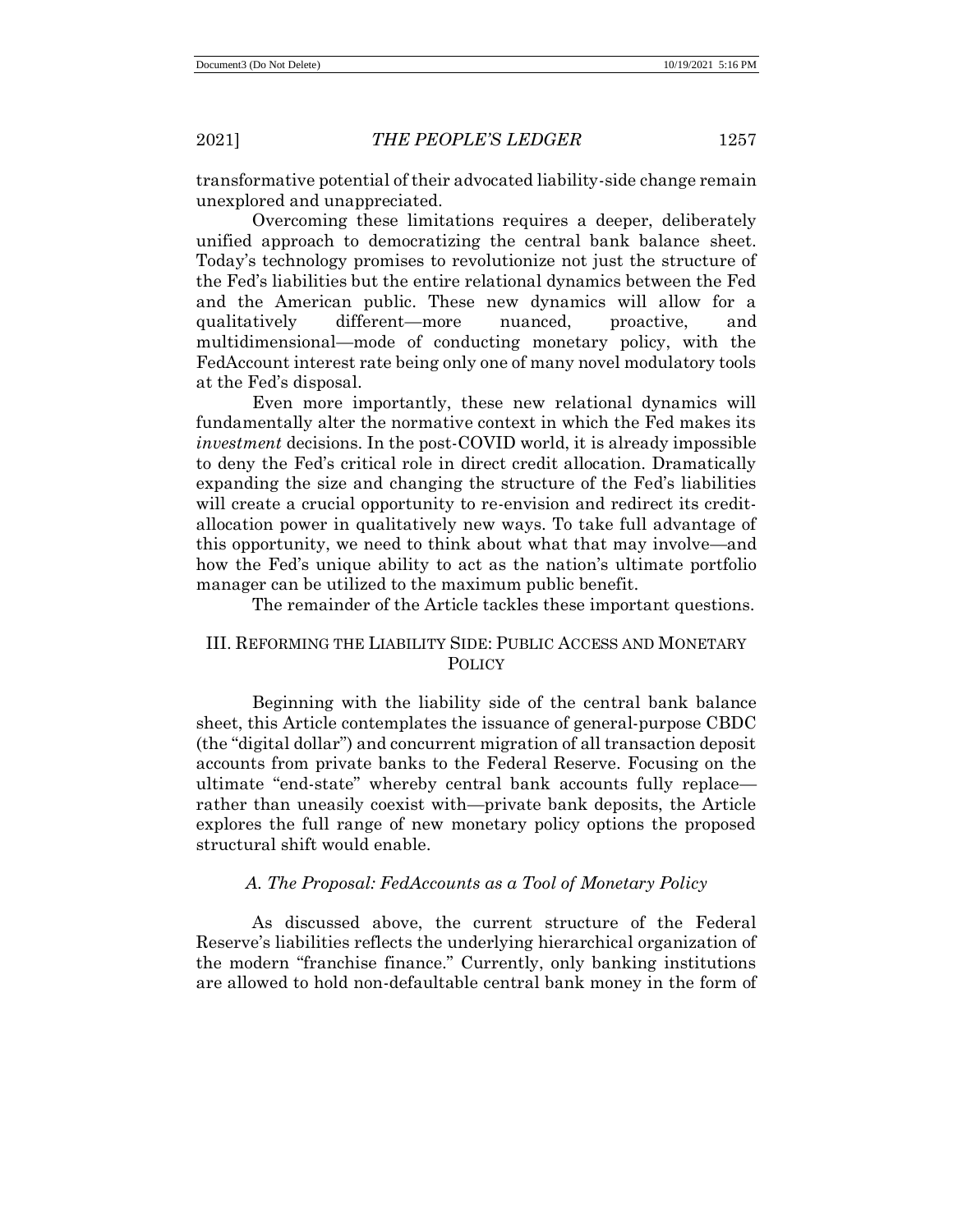special reserve accounts.<sup>124</sup> In today's interconnected and technologydriven world, however, this hard-wired structural separation of central banks from the vast majority of real economic actors is becoming increasingly inefficient and hard to justify.

The single most effective solution to this problem is to reform the composition of the Fed's liabilities by replacing commercial bank reserve accounts with universally available deposit accounts.<sup>125</sup> The core idea here is simply to allow all U.S. citizens and lawful residents, local governments, nonbanking firms, and nonbusiness entities to open transactional accounts directly with the Federal Reserve, thus bypassing private depository institutions. In this sense, it is a variation on the familiar FedAccounts—or FedCoin, "digital dollar wallets," etc.—theme.<sup>126</sup>

In principle, FedAccounts can be made available as an alternative to bank deposit accounts, upon a person's request.<sup>127</sup> As explained below, however, the more effective option would be to transition *all* deposits to the Fed.<sup>128</sup> Functionally, all FedAccounts will be essentially identical. For purely administrative purposes, however, it would be advisable to differentiate among "individual" and "entity" accounts. For U.S. citizens, Individual FedAccounts would be opened automatically upon birth or naturalization. These accounts would also be credited automatically with regularly received federal benefits: social security payments, tax refunds, and all other disbursements that depend on one's citizenship status.<sup>129</sup> For qualifying resident aliens, Individual FedAccounts would be opened and closed upon request, rather than automatically, but otherwise would function in the same manner.<sup>130</sup> Entity FedAccounts could also be administratively divided into separate categories, depending on whether the holder is a government unit, a nonprofit organization, or a business entity incorporated or operating in the United States.

<sup>124</sup>*. See supra* Part I.B.1.

<sup>125</sup>*. See supra* notes 109–118 and accompanying text.

<sup>126</sup>*. See supra* Part II.B.

<sup>127.</sup> As described above, the existing proposals to open the Fed's balance sheet to nonbank depositors often implicitly assume this optionality. *See, e.g.*, Ricks et al., *supra* note 7. For a discussion of potential systemic risks associated with it, see *infra* notes 149–153 and accompanying text.

<sup>128</sup>*. See infra* notes 152–153 and accompanying text.

<sup>129.</sup> These disbursements also include any additional public benefits that may exist in the future: periodic "dividends" from sovereign wealth funds, "baby bonds," and so forth.

<sup>130.</sup> Establishing specific eligibility criteria for resident aliens' access to FedAccounts would require careful consideration of multiple factors, including racial and economic justice, national security, immigration policy goals, and so on.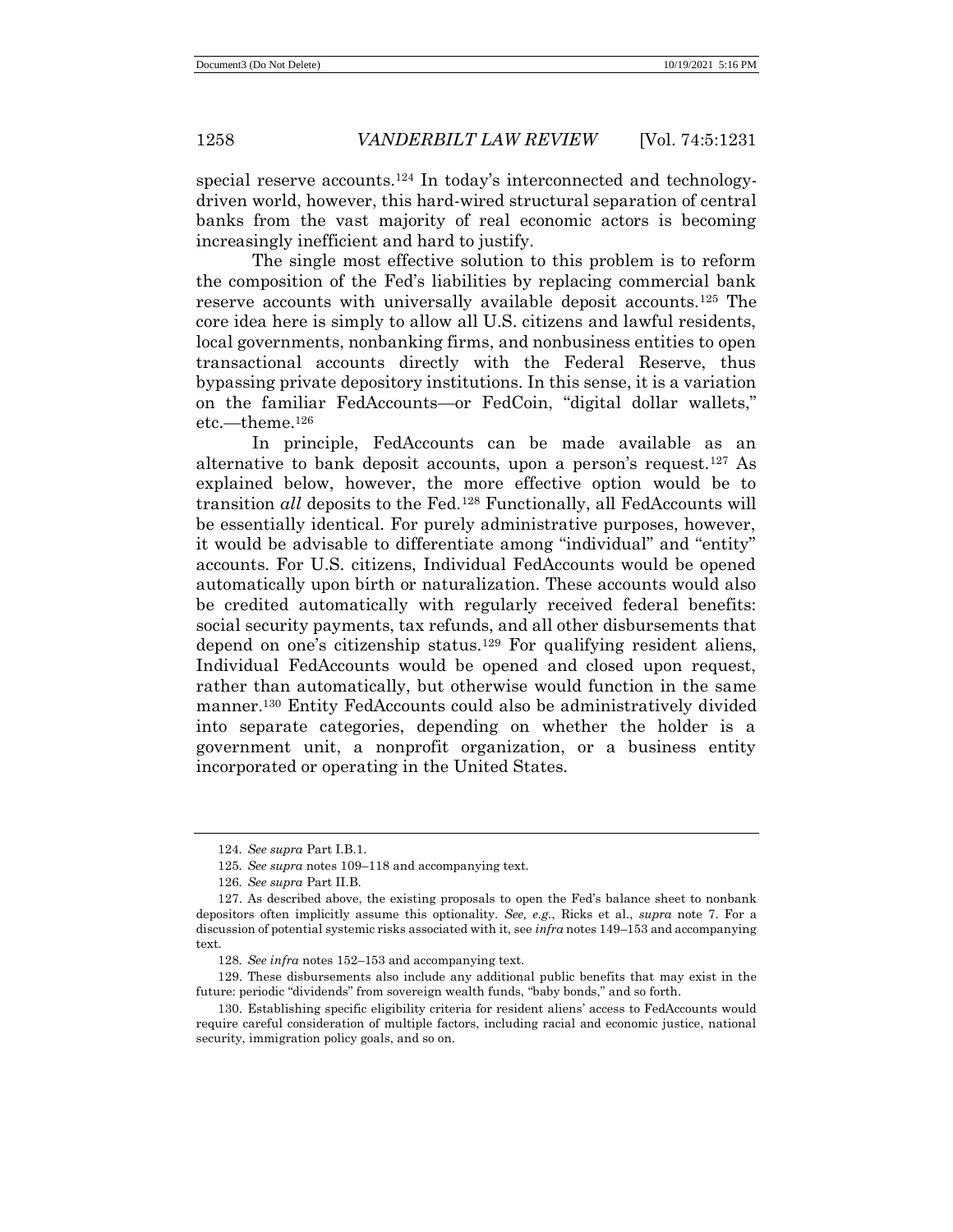This internal classification will simplify and optimize federal payments—including economic stimulus benefits or crisis-time financial aid—to all entitled recipients. The inherent programmability of the digital dollar would enable the Fed to manage these, as well as any other, payments in real time and with maximum flexibility, capturing the necessary gradations in the amounts or timing of individual transfers.<sup>131</sup>

Just like today's bank reserve accounts, all FedAccounts would earn interest.<sup>132</sup> The interest rate on these accounts would serve as an important tool of the Fed's monetary policy, setting an effective floor in the overall interest rate structure. As widely acknowledged, such a direct rate-setting ability would dramatically increase the Fed's efficacy and flexibility in managing the economy-wide costs of borrowing.<sup>133</sup>

Yet, dynamically adjusting the cost of money rentals via manipulation of interest on FedAccounts is not the only—or even the most powerful—new monetary policy tool that the proposed reforms will put on the table. Far more importantly, offering deposit accounts to individuals and entities will enable the Fed to modulate the aggregate supply of money and credit by directly crediting and debiting the accounts of all participants in economic activity**,** without interposing intermediary-banks.

In basic terms, the Fed will credit all eligible FedAccounts when it determines that it is necessary to expand the money supply in order to stimulate economic activity and ensure better utilization of the national economy's productive capacity. In the economic literature, this form of unconventional (by present standards) monetary policy is commonly known as "helicopter drop" or "QE for the people."<sup>134</sup> The

<sup>131</sup>*. See* Wong & Maniff, *supra* note 93 (discussing programmability of digital money).

<sup>132</sup>*. See supra* notes 46–48 and accompanying text.

<sup>133</sup>*. See supra* note 94 and accompanying text.

<sup>134.</sup> For a small sample of academic and popular discussions of "helicopter money" and " $QE$ for the people" proposals, see Richard Baldwin, *Helicopter Money: Views of Leading Economists*, VOXEU (Apr. 13, 2016), https://voxeu.org/article/helicopter-money-views-leading-economists [https://perma.cc/S5FM-AC62]; Ben S. Bernanke, *What Tools Does the Fed Have Left? Part 3: Helicopter Money*, BROOKINGS: BEN BERNANKE'S BLOG (Apr. 11, 2016), https://www.brookings.edu/blog/ben-bernanke/2016/04/11/what-tools-does-the-fed-have-left-part-3-helicopter-money/ [https://perma.cc/9VCC-M935]; Willem H. Buiter, *The Simple Analytics of Helicopter Money: Why It Works – Always*, ECONOMICS (June 13, 2014), http://www.economicsejournal.org/dataset/PDFs/discussionpapers\_2014-24.pdf [https://perma.cc/4L6E-DP54]; Anatole Kaletsky, *How About Quantitative Easing for the People?*, REUTERS, https://web.archive.org/web/20200225014828/http:/blogs.reuters.com/anatolekaletsky/2012/08/01/how-about-quantitative-easing-for-the-people/ (last updated Aug. 2, 2012) [https://perma.cc/84Dk-33F5]; and Martin Wolf, *The Case for Helicopter Money*, FIN. TIMES (Feb.

<sup>12, 2013),</sup> https://www.ft.com/content/9bcf0eea-6f98-11e2-b906-00144feab49a [https://perma.cc/U776-5HRC]. The "helicopter" colloquialism originates with Milton Friedman, *The Role of Monetary Policy*, 58 AM. ECON. REV. 1 (1968). Some thirty years earlier, Keynes used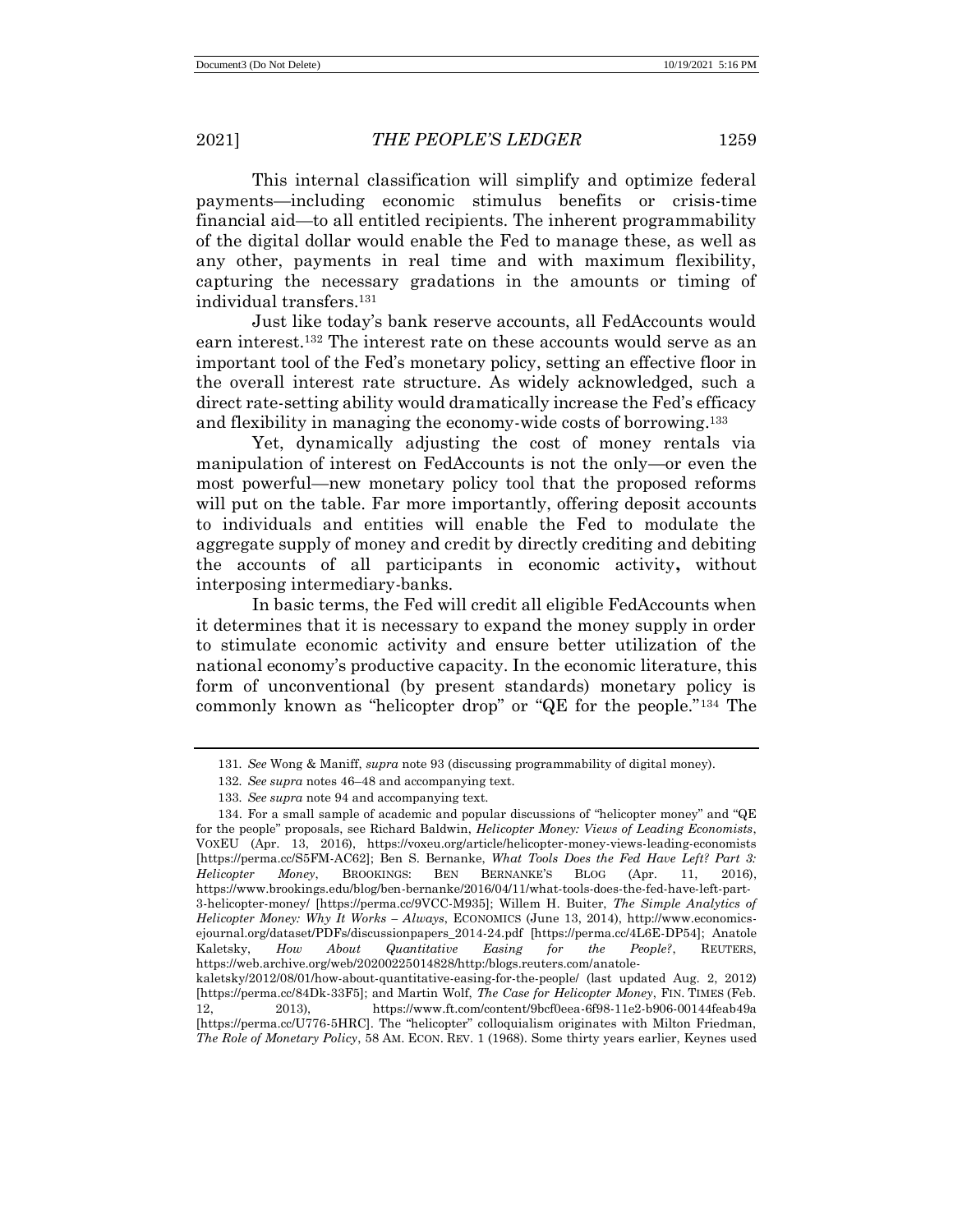obvious benefit of this tool is that it solves the problem of a central bank "pushing on a string" in a "liquidity trap" situation.<sup>135</sup> The principal criticism of this approach, on the other hand, is that it fundamentally alters central banks' functions and puts them in charge of "redistribution decisions that are fiscal in nature."<sup>136</sup> In contrast to conventional monetary expansion through crediting banks' reserve accounts in exchange for bonds or other assets, helicopter drops do not symmetrically increase the asset side of the central bank's balance sheet.<sup>137</sup> Another sense in which helicopter drops are considered dangerously asymmetrical is that, once new money is credited to people's accounts, it creates a permanent expectation of never having to part with it. It is, therefore, seen as disabling monetary policy as a tool of fighting inflationary pressures.<sup>138</sup>

These familiar criticisms notwithstanding, the "helicopter" mode of monetary policy can be both feasible and desirable if carefully designed and thoughtfully implemented. While many specific details of this regime's practical operation are bound to take shape in the implementation phase, a few basic design choices are worth outlining here.

Thus, with respect to monetary expansion management, it would be necessary to set the criteria for (1) deciding which accounts will be eligible to receive automatic credits, and (2) determining the absolute and/or relative amounts of such credits to various types of accounts.

On the eligibility issue, one option is to make every deposit account held at the Fed eligible for credit. For practical reasons, however, it might make sense to restrict unconditional, or automatic, helicopter drop measures only to (1) Individual FedAccounts of U.S. citizens, and (2) Entity FedAccounts of local governments and governmental units. Other FedAccounts may be included in the program subject to certain conditions. For example, private business entities may have to commit to spending the credited funds on "real" goods and services rather than speculative financial-asset purchases.

the metaphor of burying money in bottles. *See* JOHN MAYNARD KEYNES, THE GENERAL THEORY OF EMPLOYMENT, INTEREST AND MONEY (1936).

<sup>135</sup>*. See supra* note 53 and accompanying text.

<sup>136.</sup> Kevin Dowd, *Against Helicopter Money*, 38 CATO J. 147, 162 (2018).

<sup>137</sup>*. See, e.g.*, Lucrezia Reichlin, Adair Turner & Michael Woodford, *Helicopter Money as a Policy Option*, VOXEU (Sept. 23, 2019), https://voxeu.org/article/helicopter-money-policy-option [https://perma.cc/65E7-PNTR] (discussing the pros and cons of "helicopter money").

<sup>138</sup>*. See id.* For a fascinating account of the use of "helicopter money" during the famine and plague in seventeenth-century Venice, see Charles Goodhart, Donato Masciandaro & Stefano Ugolini, *Pandemic Recession, Helicopter Money and Central Banking: Venice, 1630* (Ctr. for Econ. Pol'y Rsch., Discussion Paper No. DP15715, 2021).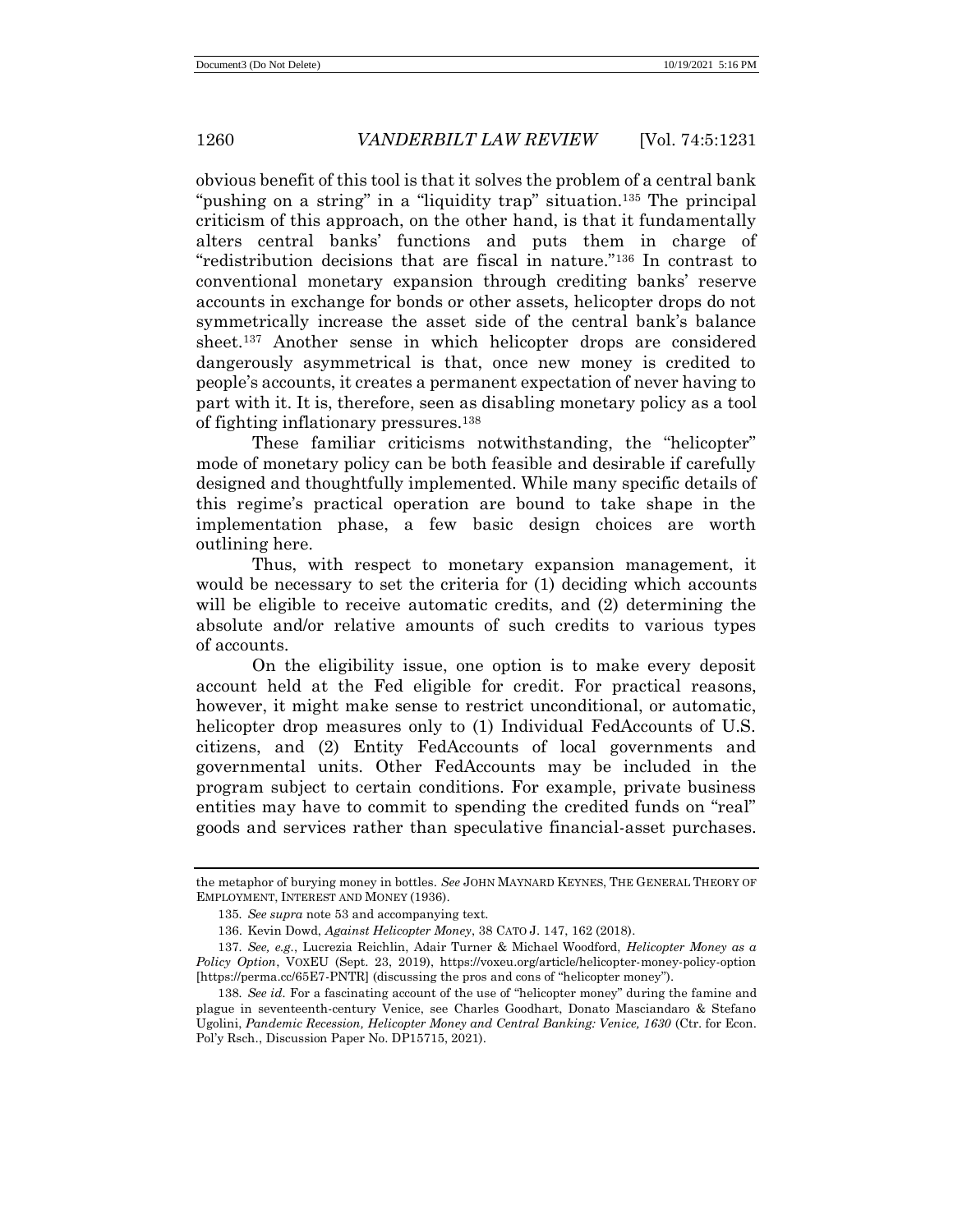Employee retention and continuing provision of work benefits could be another important condition in this respect. Individuals, on the other hand, may qualify if they are permanent or long-term U.S. residents or if they demonstrate special need of funds.<sup>139</sup>

On the amount issue, there is again a range of potential choices. One option is to credit the same amount to each eligible account. This would be the easiest to execute from a purely logistical viewpoint. To maximize the economic stimulus of the helicopter drops, however, it may make more sense to have a progressive scale for crediting accounts of individuals, so that less wealthy U.S. citizens and eligible residents receive proportionately higher amounts of money. This differentiation would channel more funds to the people who both need it most and will be more likely to spend the money on daily purchases.

It would also make sense to credit Entity FedAccounts on a higher scale, to reflect the fact that firms and other entities typically run significantly larger balance sheets than most individuals do. Generally, however, such decisions should depend on the specific problems that particular uses of this option aim to resolve. Thus, a "helicopter drop" in response to serious but temporary distress in specific industrial sectors might call for targeted crediting of a particular set of accounts, one in response to a pandemic or a regional disaster might target a different set, and so forth.

Implementing a contractionary monetary policy by debiting FedAccounts, in turn, presents a different set of ex ante institutional choices aiming to minimize the economic and political fallout from what is likely to be perceived as the government "taking away" people's money.<sup>140</sup> This tool is to be reserved only for extreme and rare circumstances, when the Fed is unable to control inflation by raising interest rates and deploying its new asset-side tools, discussed below.<sup>141</sup> It is nevertheless important to have a mechanism in place for draining excess liquidity from these accounts with minimal disruption of productive activity.

One potential approach could be to set up each account as a twotiered structure, in a manner functionally similar to the familiar combination of a checking and a savings account. The first tier—a "transaction sub-account"—would be used for making and receiving payments, including regular governmental disbursements like tax refunds, social security benefits, and so forth. The second tier—a

<sup>139.</sup> This is merely a broad-stroke sketch of potential approaches to these inevitably complex choices.

<sup>140</sup>*. See supra* notes 137–138 and accompanying text.

<sup>141</sup>*. See infra* Part IV.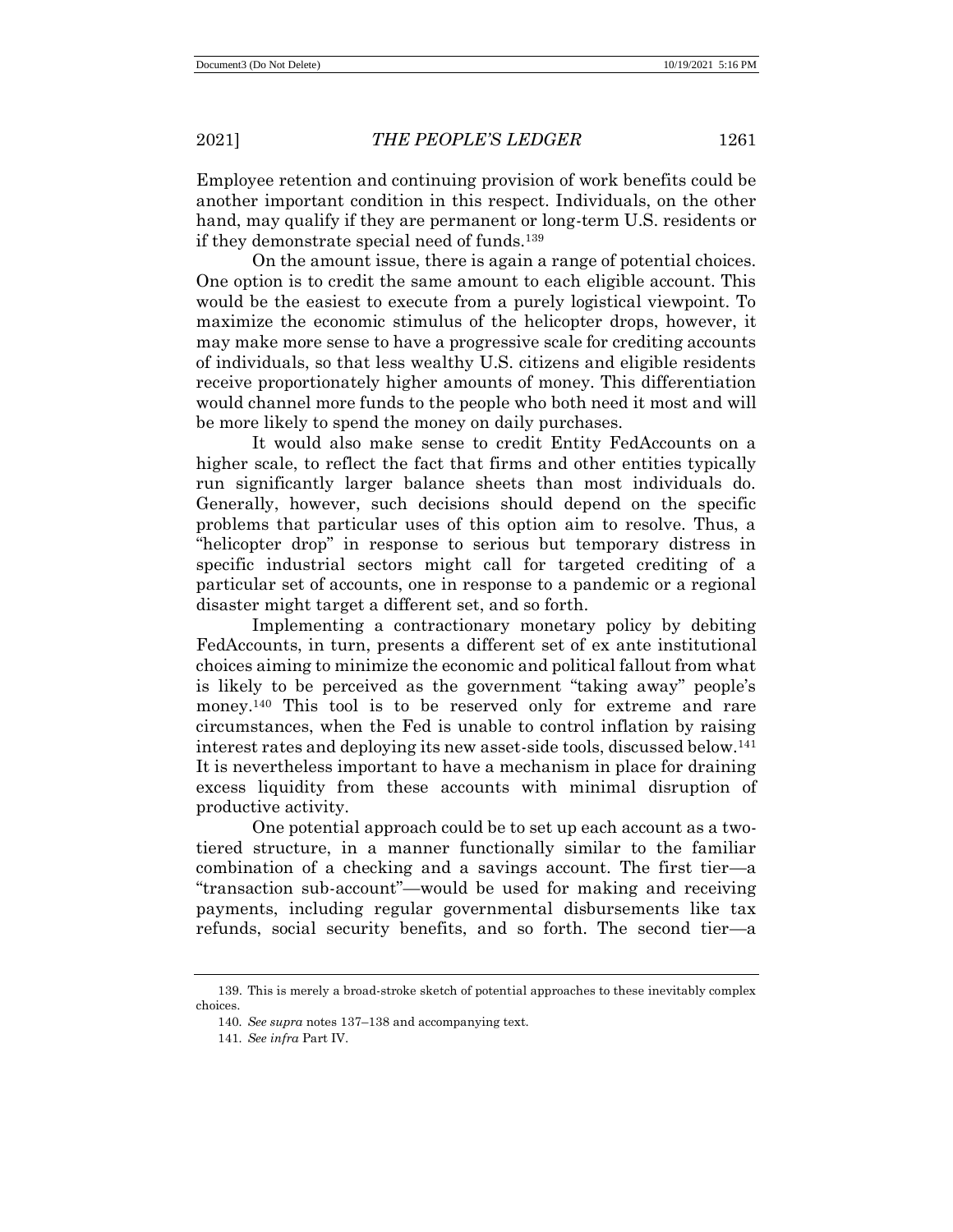"reserve sub-account"—would be explicitly reserved for use as the destination account for the receipt, transfer, and holding of funds designated by the Fed as subject to a specific monetary policy action.

If and when the Fed injects monetary base into the system, each reserve sub-account would be credited with the appropriate "helicoptered" amount. If and when the Fed seeks to drain money from the system, the appropriate amount would be transferred from the transaction sub-account to the same holder's reserve sub-account, where it would be effectively escrowed until the Fed ends its tightening policies. These temporarily "reserved" funds would pay a higher interest than the regular interest paid by the Fed on money held in transaction sub-accounts. Importantly, raising this reserve interest rate would enable the Fed to incentivize depositors to move more of their money from transaction into reserve sub-accounts voluntarily.

Strategic use of this tool, therefore, may decrease the need for the mandatory "reserving" of people's money, which would also help to counteract negative perceptions of this policy.<sup>142</sup> In effect, the tightening of the money supply would be achieved through a compulsory but economically attractive *investment scheme*. 143

In periods when the Fed is not actively pursuing antiinflationary monetary policies, account holders would be free to draw down on their reserve sub-accounts, which would pay the same rate of interest as the associated transaction sub-accounts. During such periods, the key would be to reduce potentially negative effects of the public's uncertainty about the Fed's future monetary policy decisions. Thus, to avoid or minimize unnecessarily harsh liquidity shocks, especially for small businesses and vulnerable individuals, it would be important for the Fed to communicate its intentions clearly and continuously, with as much advance warning as possible.<sup>144</sup> It would also make sense to exempt from mandatory debiting by the Fed accounts of (1) individuals with incomes or assets below a certain level,

<sup>142.</sup> To a great extent, these negative perceptions reflect Americans' notoriously generalized and ideologically driven mistrust of the government. Thoughtfully designing and implementing a coherent money-modulation strategy would reshape the context in which people would think about the Fed's credits and debits of their accounts.

<sup>143.</sup> In economic terms, it would be similar to investing in the high-interest U.S. Treasury bond. Curiously, Keynes advocated functionally similar measures as part of his plan to prepare Britain for a long war with Nazi Germany. *See* JOHN MAYNARD KEYNES, HOW TO PAY FOR THE WAR (1940).

<sup>144.</sup> More broadly, opening the Fed's balance sheet to the general public would require a fundamental change in the Fed's current mode of communicating its monetary policy decisions and goals. Among other things, the Fed's communication process will need to be more seamlessly continuous, clear, and accessible than it is today. For a general discussion of the importance of the Fed's communication for monetary policy, see Peter Conti-Brown, Yair Listokin & Nicholas R. Parrillo, *Toward an Administrative Law of Central Banking*, 38 YALE J. ON REGUL. 1, 38–41 (2021).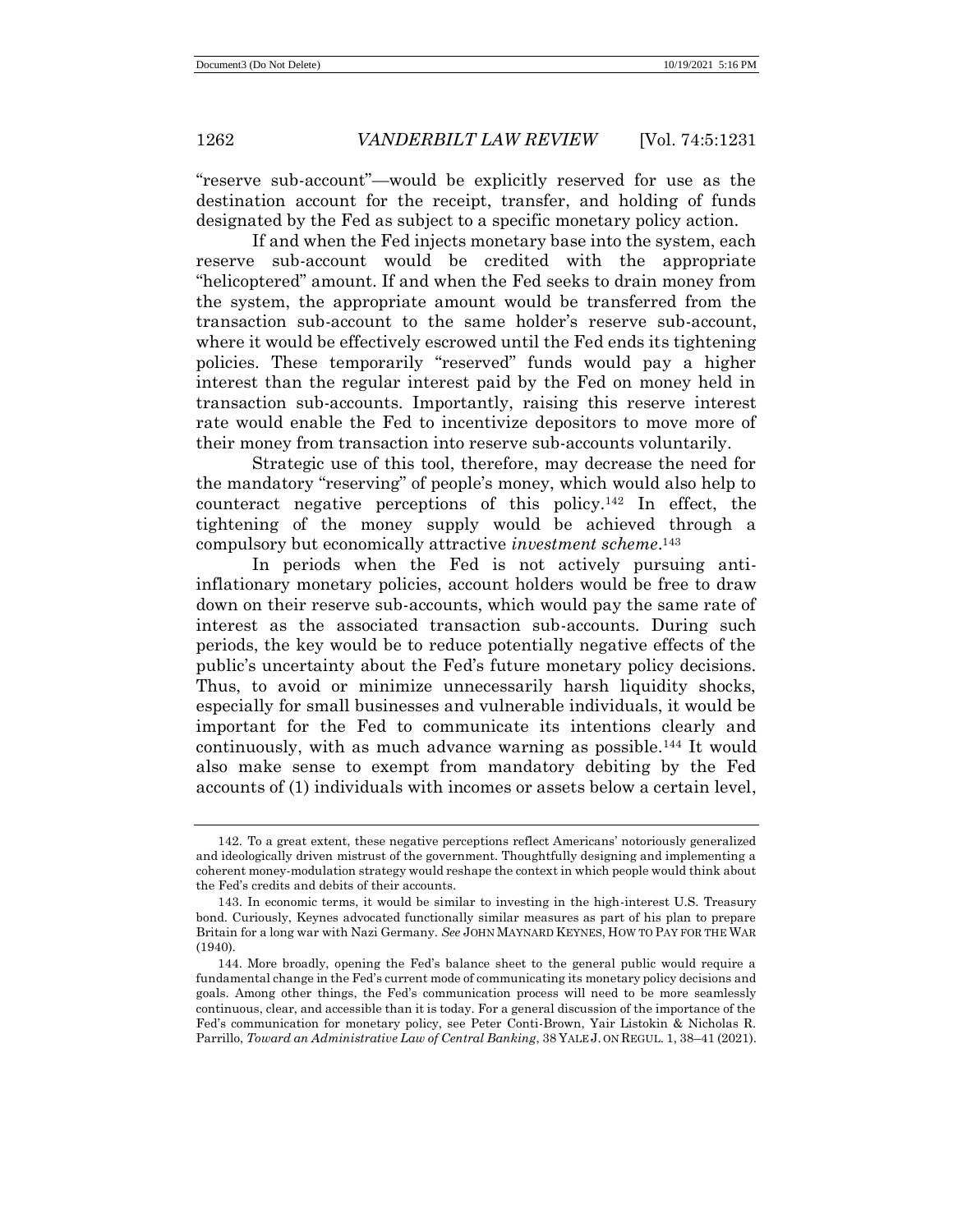(2) local governments and their agencies, and (3) certain qualifying small businesses.<sup>145</sup>

Undoubtedly, there are numerous additional details that will need to be worked out before this system is put in place.<sup>146</sup> The purpose of this discussion is to outline in principle how the proposed restructuring of the Fed's liabilities would enable it to conduct both expansionary and contractionary monetary policy in a far more direct and effective manner than it is able to do today**.** Of course, this restructuring would also have a wide range of other implications, both for the Fed's own balance sheet and for the financial system more generally. These implications are discussed in greater detail below.<sup>147</sup> The remainder of this Part focuses on the more immediate institutional design issues arising in connection with the creation of FedAccounts.

# *B. Transforming the Core of the Franchise: Institutional Design Issues*

The proposed reform of the Fed's liabilities raises numerous questions, most of which are best left for the implementation phase. It is nevertheless helpful to highlight a few key design choices that go directly to the core of the proposed change in the current finance franchise arrangement.<sup>148</sup>

From this perspective, the most important set of choices concerns the role of private financial firms, including banks, in the newly redesigned and digitized money-and-payments system. As discussed above, most existing CBDC proposals assume that private banks will continue to offer deposit accounts, either exclusively or

<sup>145.</sup> An exemption for local governmental units is sensible and necessary because of their ongoing obligations to provide critical public services and social assistance to disadvantaged communities. Exemptions for small businesses, however, should be restricted only to cases in which the mandatory debiting of their accounts would cause undue hardship to their employees or communities.

<sup>146.</sup> This includes establishing specific procedures for making the necessary decisions in a fair and transparent manner and in full compliance with the applicable legal and administrative requirements.

<sup>147</sup>*. See infra* Parts IV–V.

<sup>148.</sup> This Article deliberately leaves out a number of design issues that are either sufficiently covered in the existing literature or not critical in advancing the Article's core claims. It is easy to stipulate, for example, that (1) the money in FedAccounts would be freely convertible into physical cash (which is important for privacy and inclusion reasons); (2) cash would be easily accessible through ATMs or at physical service locations (potentially including USPS branches); (3) FedAccounts would not be subject to any fees (but would not allow overdrafts); and (4) real-time payments would be available around the clock. The existing literature covers these and related issues in sufficient detail. *See supra* Part II.B. For similar reasons, the Article does not trace the mechanics of payments flows in the FedAccounts system, nor does it get into detailed discussions of distributed ledger technology ("DLT") that can be used to run it.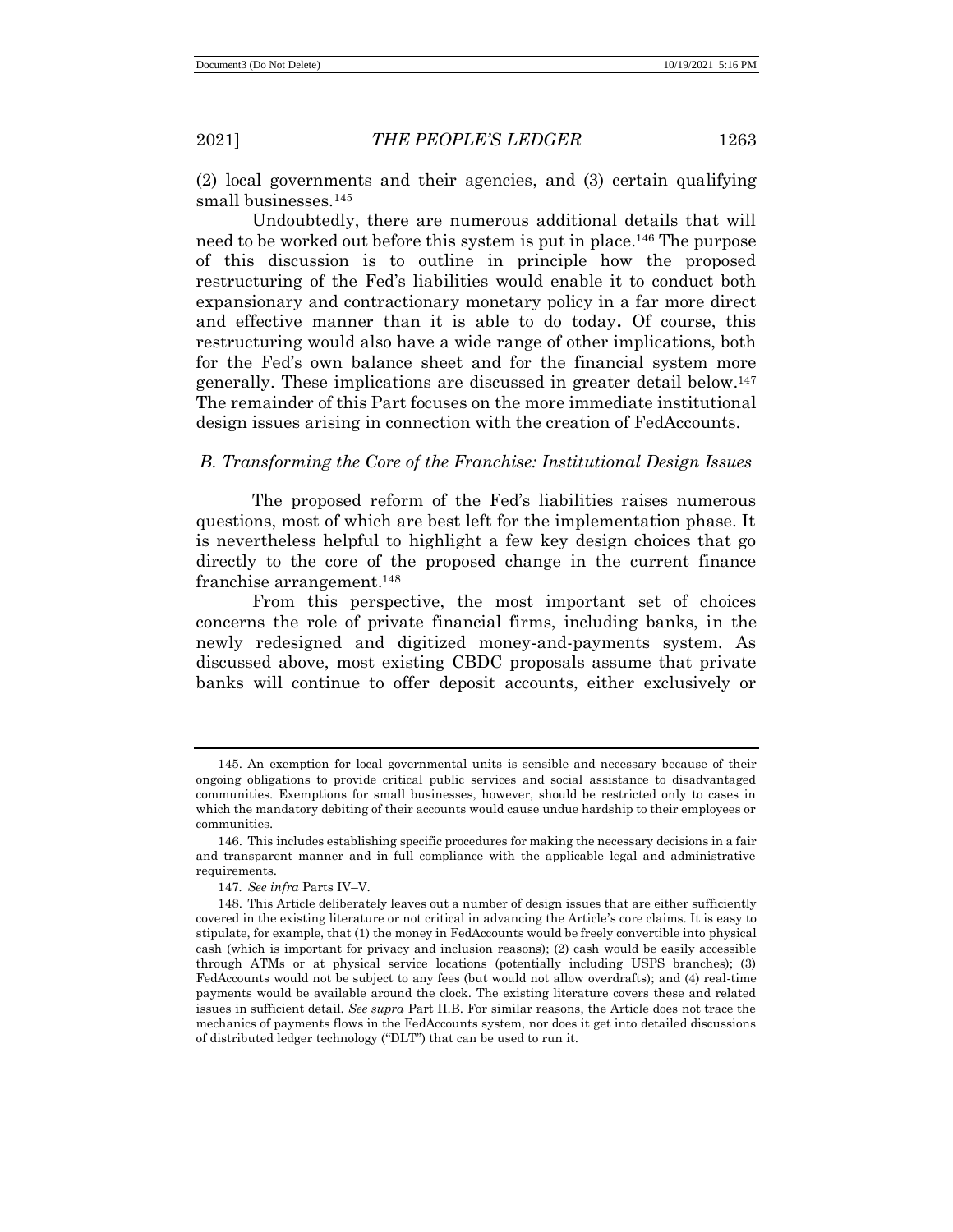alongside the central bank.<sup>149</sup> These choices are typically justified explicitly or, more often, implicitly—by appeal to pragmatic considerations. Keeping private bank deposits would minimize potential structural disruption to the existing system, thus reducing political opposition and easing the transition to the new CBDC regime. Continuing to outsource at least some deposit-taking to private banks would also reduce the public cost and administrative burden on the central bank. Private actors are often said to be better positioned to undertake the consumer-facing activity associated with CBDC, which includes a wide variety of things ranging from customer service to compliance with "Know Your Customer" ("KYC") and anti–money laundering rules.<sup>150</sup> Finally, dealing with private banks may assuage depositors' concerns about potential state surveillance of their accounts.<sup>151</sup>

At the same time, allowing private banks to continue accepting deposits in competition with the central bank potentially creates significant problems from the perspective of systemic stability. Universal availability of fully sovereign digital money will make it much easier for all bank depositors to "run to safety" in real time, thus taking the classic bank run problem to the next level. Furthermore, private banks—particularly, large ones nestled inside diversified financial conglomerates—will have strong incentives to offer depositors not only higher interest rates on their accounts but also a broader suite of high-risk, high-return financial products.<sup>152</sup> While it is difficult to predict what specific forms this risk arbitrage might take, past experience shows that their appearance is virtually certain.<sup>153</sup> In effect,

<sup>149</sup>*. See supra* Part II.A. Notably, Ricks et al. also envision the continuing availability of bank deposit accounts alongside FedAccounts. *Supra* note 7.

<sup>150.</sup> BANK FOR INT'L SETTLEMENTS, ANNUAL REPORT 27-29 (June https://www.bis.org/about/areport/areport2021.pdf [https://perma.cc/W9VF-XM85] (suggesting that private actors are best equipped to perform operational tasks associated with "customerfacing activit[ies]").

<sup>151</sup>*. See* Sarah Allen et al., *Design Choices for Central Bank Digital Currency* 45 (Brookings, Working Paper No. 140, July 2020), https://www.brookings.edu/wpcontent/uploads/2020/07/Design-Choices-for-CBDC\_Final-for-web.pdf [https://perma.cc/6R7M-TKXD] ("In cultures where banking customers are more inclined to trust private companies than governments with their personal information, this form of role separation for privacy may be reasonable and useful, however limited."); Macro Musings, *The Future of Digital Fiat Currency*, MERCATUS CTR. (Feb. 11, 2019), https://www.mercatus.org/bridge/podcasts/02112019/futuredigital-fiat-currency [https://perma.cc/YT2H-J2M5] (David Beckworth and Rohan Grey discussing digital currency and privacy issues).

<sup>152.</sup> This is a particularly salient possibility with respect to banks' institutional clients, though it is difficult to rule out the possibility of riskier products being marketed, perhaps indirectly, to retail depositors as well.

<sup>153.</sup> In fact, the present ubiquity of bank demand deposits is a product of successful arbitrage by state-chartered banks in response to the creation of the U.S. national bank charter in 1863–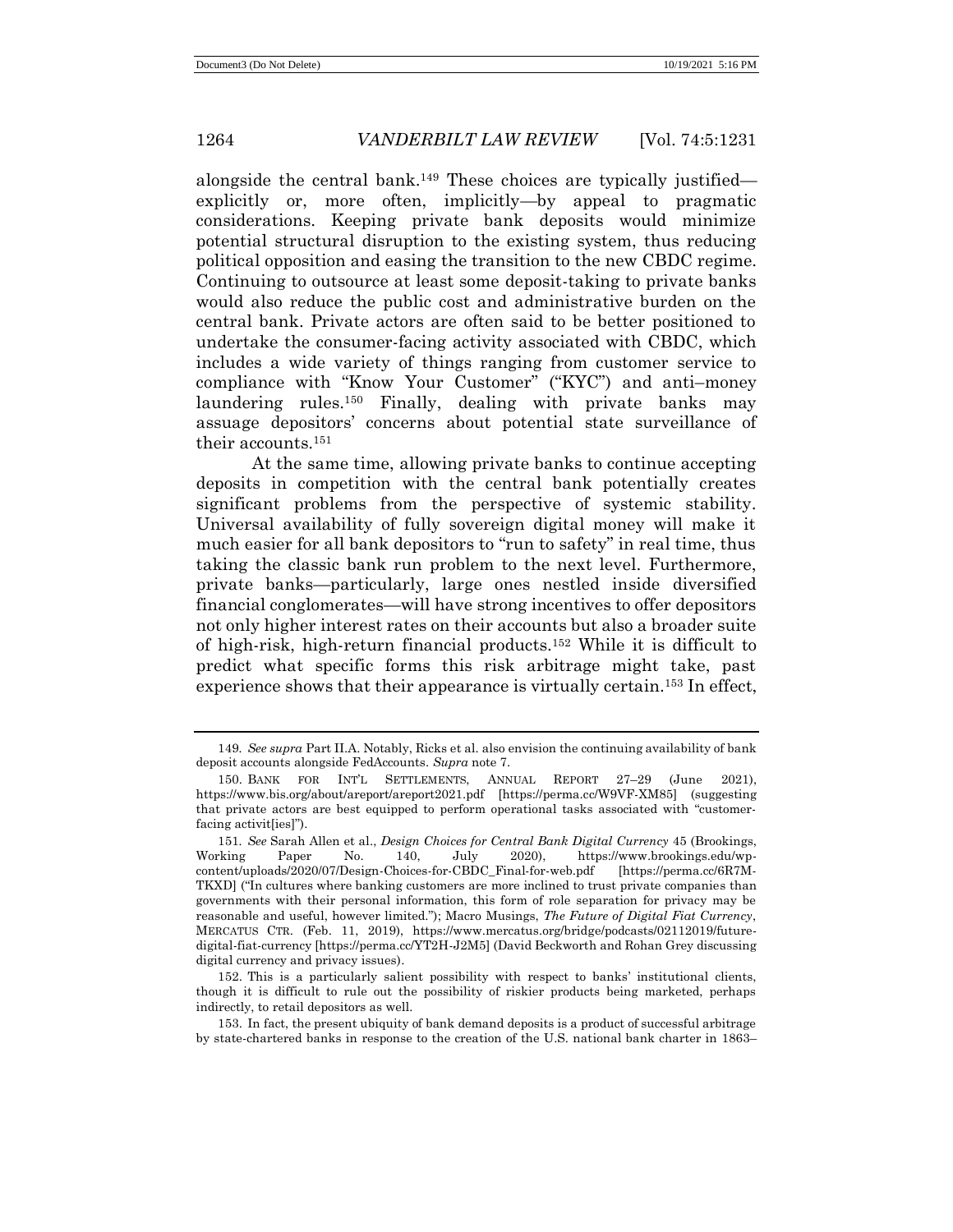introducing FedAccounts as merely an option on top of the current "finance franchise" arrangement may greatly exacerbate the fundamental dysfunctions built into it.

This Article, accordingly, advocates full migration of demand deposits onto the Fed's balance sheet. Importantly, however, some private financial institutions may still be able to assist the Fed with administering FedAccounts, if doing so is deemed to be in the public interest.

For example, community banks and small credit unions could be licensed to offer "pass-through FedAccounts" on the same terms as, and directly backed by, deposits at the Federal Reserve.<sup>154</sup> These licensed "community banking institutions" ("CBIs") would operate physical branches and ATMs on the Fed's behalf and receive a fee for their services.<sup>155</sup> In addition, they would be able to offer basic noncheckable savings accounts and certificates of deposit, paying interest at rates exceeding the FedAccount rates.<sup>156</sup> To generate extra income, CBIs may also be allowed to provide their customers with affordable investment advice and basic financial and account management services.

Ultimately, however, CBIs would be integrated in the Fed's new payments system for reasons of public policy, as crucially important local providers of essential banking services to middle-class and especially low-income and currently under-banked communities across the United States. <sup>157</sup> Their branches would effectively function as the

<sup>1864.</sup> *See History of the Federal Reserve*, FED. RSRV. EDUC.ORG (last visited Sept. 12, 2021), https://www.federalreserveeducation.org/about-the-fed/history [https://perma.cc/F5QP-JMCC].

<sup>154.</sup> This parallels the approach proposed in Senator Brown's bill. Each depositor of a licensed community banking institution would be entitled to the proportional amount held by the institution in its "master FedAccount," on the 100 percent reserve basis. Only entities below a specified asset-size threshold would be eligible for the license. *See supra* notes 109–111 and accompanying text.

<sup>155.</sup> Various state and local "public banks" may also qualify for the CBI license. For more on the "public bank" idea, see Esra Nur Ugurlu & Gerald Epstein, *The Public Banking Movement in the United States: Networks, Agenda, Initiatives, and Challenges* 1 (Pol. Econ. Rsch. Inst., Working Paper No. 538, 2021); and *Research/Legislation*, PUB. BANKING INST., https://www.publicbankinginstitute.org/research-legislation/ (last visited June 13, 2021) [https://perma.cc/X8DQ-N38K].

<sup>156.</sup> Broader access to simple and safe savings products is a critical element of financial inclusion. To ensure that CBIs serve the needs of low- and middle-income retail customers, it would be desirable to establish amount limits on these savings products (no "jumbo CDs"). CBIs would be allowed to invest funds deposited in these non-transactional accounts in a wider range of "safe" assets, including Treasury and agency securities, tax-exempt municipal bonds, and certain other highly liquid financial instruments (including bonds issued by the National Investment Authority). *See infra* Part IV.A.2.

<sup>157.</sup> To maximize these public benefits, CBIs would also be able to engage in community lending activities. Funding for CBI loans, however, would not come from any deposits these institutions manage or issue. Instead, CBIs would be eligible to borrow from the Fed by accessing its New Discount Window facility, proposed *infra* Part IV.A.1.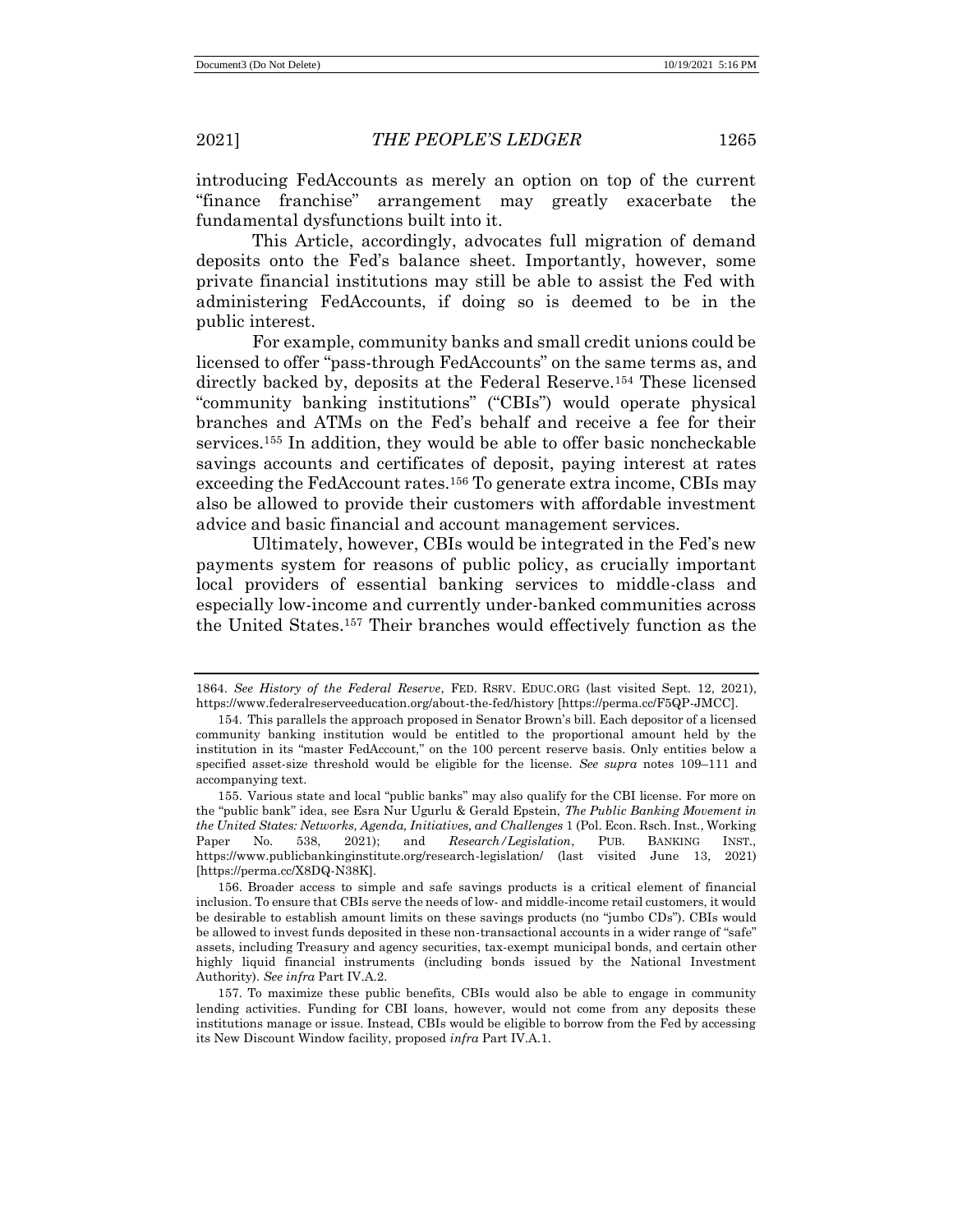Fed's representative offices, thus giving CBIs' "franchisee" status a very direct meaning.<sup>158</sup> These new franchisee-institutions would not engage in money creation. Instead, they would utilize their unique understanding of local economic conditions and community needs to help the Fed with the day-to-day administration of FedAccounts.

Outside of this particular context, the extent of private firms' participation in the provision of payments and related transactional services becomes a matter of technological, as much as institutional, design.

As a general matter, moving all demand deposits onto the central bank's balance sheet renders many complex technological choices currently associated with CBDC design fundamentally superfluous.<sup>159</sup> This "direct CBDC" option enables the Fed to internalize all payments by simultaneously crediting and debiting transacting parties' accounts on its own digital ledger—just like it currently does with respect to interbank payments.<sup>160</sup>

Within this streamlined architecture, it may nevertheless be desirable to allow private "payment service providers" ("PSPs") to perform certain "front-end" customer-facing functions, such as KYC checks and user-friendly mobile applications for initiating or receiving payments.<sup>161</sup> By providing valuable overlay services—financial recordkeeping, personalized account management, and so forth—these specially licensed PSPs can enhance FedAccount user experience, without imposing additional costs on the Fed.<sup>162</sup>

At the same time, however, introducing this new institutional layer could create new risks for depositors and complicate the Fed's

<sup>158.</sup> This means that keeping CBIs in business, especially in low-income and underserved communities, may require public subsidy (reflected in service fees). To the extent these institutions' size and permissible activities are subject to explicit legal limitations, this particular form of subsidy should not be problematic. Accordingly, CBIs will be subject to macroprudential regulation and supervision, appropriately modified for their business and risk profiles.

<sup>159</sup>*. See supra* notes 90–98 and accompanying text.

<sup>160.</sup> For diagrams illustrating the basic mechanics of payments flows under different CBDC arrangements, including what they call the "direct CBDC" model advocated in this Article, see Raphael Auer & Rainer Böhme, *The Technology of Retail Central Bank Digital Currency*, BANK FOR INT'L SETTLEMENTS Q. REV., Mar. 2020, at 85, 89.

<sup>161</sup>*. See* BANK OF ENG., *supra* note 90, at 25–33. The COVID experience makes it particularly important to enable FedAccount holders to use mobile apps for accessing and managing their finances. *See* John C. Pitts, *Survey Finds That Fintech Has Been a Lifeline During COVID-19*, PLAID: BLOG (Sept. 15, 2020), https://blog.plaid.com/2020-fintech-effect-covid/ [https://perma.cc/NX94-FQR2].

<sup>162.</sup> In fact, the Fed could receive fee revenues from PSPs allowed to connect to its ledger. To access the Fed's ledger via an Application Programming Interface (API), PSPs would have to meet security, resiliency, and other requirements. The Fed could either license PSPs itself or rely on the licensing scheme administered by another federal agency, such as the Federal Trade Commission ("FTC") or the Consumer Financial Protection Bureau ("CFPB").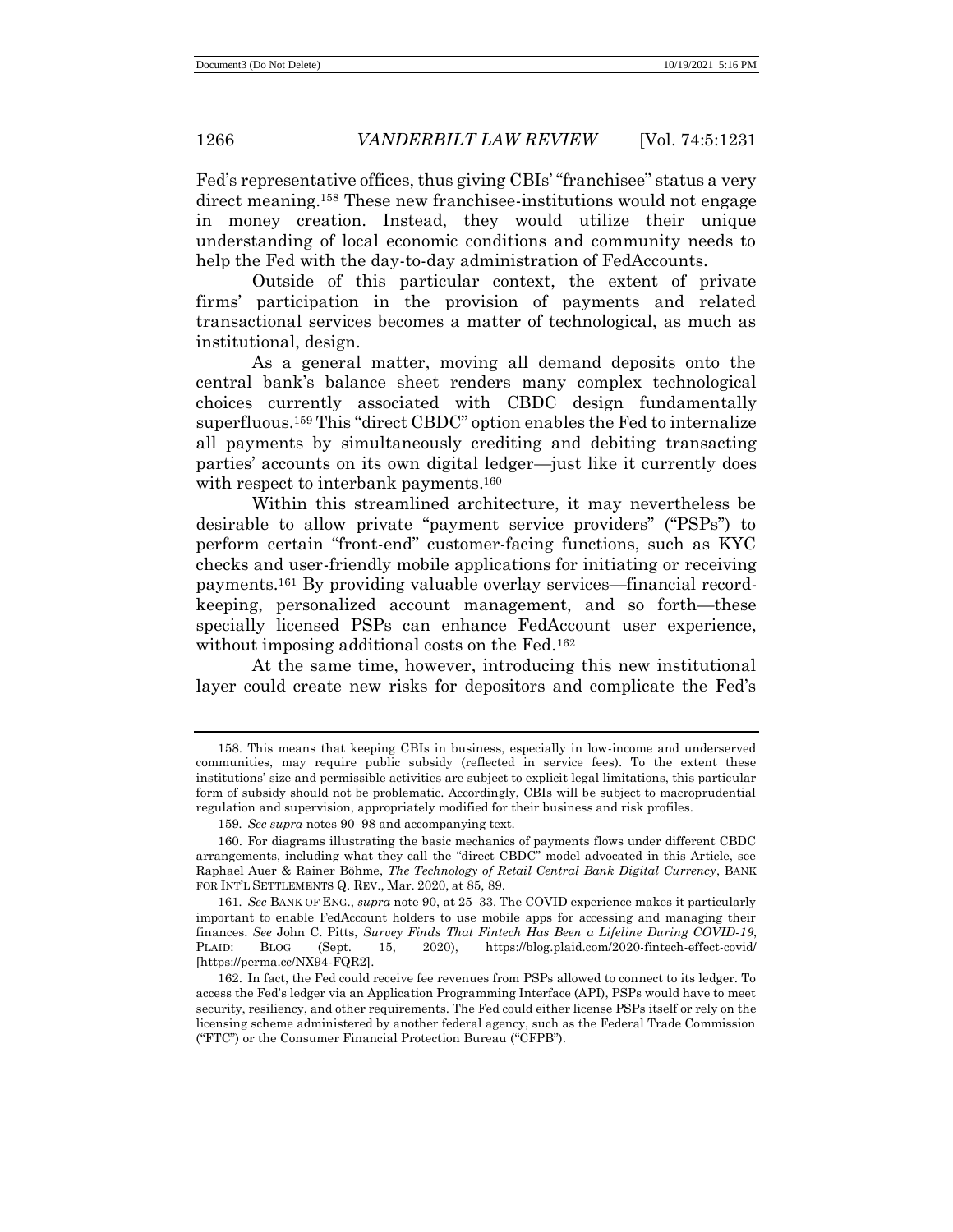ability to use its new tools of monetary policy, discussed above.<sup>163</sup> Accordingly, it is critical that PSPs are required to maintain a FedAccount for each user, so that all payments among their users are processed and recorded directly on the Fed's ledger.<sup>164</sup> This approach would preclude PSPs from engaging in unauthorized deposit-taking activities and protect the overall integrity of the FedAccounts system. As long as the deposit relationships remain with the Fed, adding a layer of private service delivery contracts would not expose depositors to the risk of any individual PSP's insolvency.<sup>165</sup> Without the need for prudential oversight, PSPs would be regulated only under the relevant consumer protection scheme.<sup>166</sup>

Of course, the present discussion purposely brackets a number of potentially important technical-design issues. Thus, it assumes that the Fed would have the necessary technological capacity to manage FedAccounts, without having to outsource a substantial part of its operations to private firms. It also leaves aside issues related to ensuring reasonable levels of transactional privacy for FedAccount holders. In part, depositors' privacy concerns should be alleviated by (1) the continuing availability of physical cash, and (2) the CBI option for deposit services.<sup>167</sup> A more complete solution, though, would likely require technology enabling sufficiently anonymous digital-dollar payments, subject to amount limitations and other conditions necessary to prevent criminal transactions.<sup>168</sup> These technological solutions may involve outsourcing of certain functions to private firms: CBIs, PSPs, or perhaps a separate category of licensed providers.<sup>169</sup> Any such institutional arrangements would have to be narrowly delineated and closely monitored by the Fed.

To sum up, the proposed restructuring of the Fed's liabilities would fundamentally alter the dynamics at the very core of the finance

<sup>163</sup>*. See supra* Part III.A.

<sup>164.</sup> BANK OF ENG., *supra* note 90, at 27. Alternatively, each PSP could be allowed to maintain a "pooled" FedAccount, holding all its users' money, and to process payments among its users internally. That, however, would fragment the payment system and impede the Fed's ability to deploy "helicopter money" tools. *See* Baldwin, *supra* note 134.

<sup>165</sup>*. See* Dan Awrey, *Bad Money*, 106 CORNELL L. REV. 1 (2020) (discussing financial risks associated with potential insolvencies of peer-to-peer payment platforms).

<sup>166.</sup> Individual PSPs may be regulated by the FTC or the CFPB (if they provide consumer financial services), with the focus on fraud prevention, disclosure, data security and privacy, nondiscrimination, and other relevant aspects of the PSP-client relationship. *See supra* note 162 and accompanying text.

<sup>167.</sup> Depositors worried about potential government surveillance of their payments may prefer opening accounts at CBIs.

<sup>168</sup>*. See* Macro Musings, *supra* note 151.

<sup>169</sup>*. Id.*; Allen et al., *supra* note 151, at 44–45.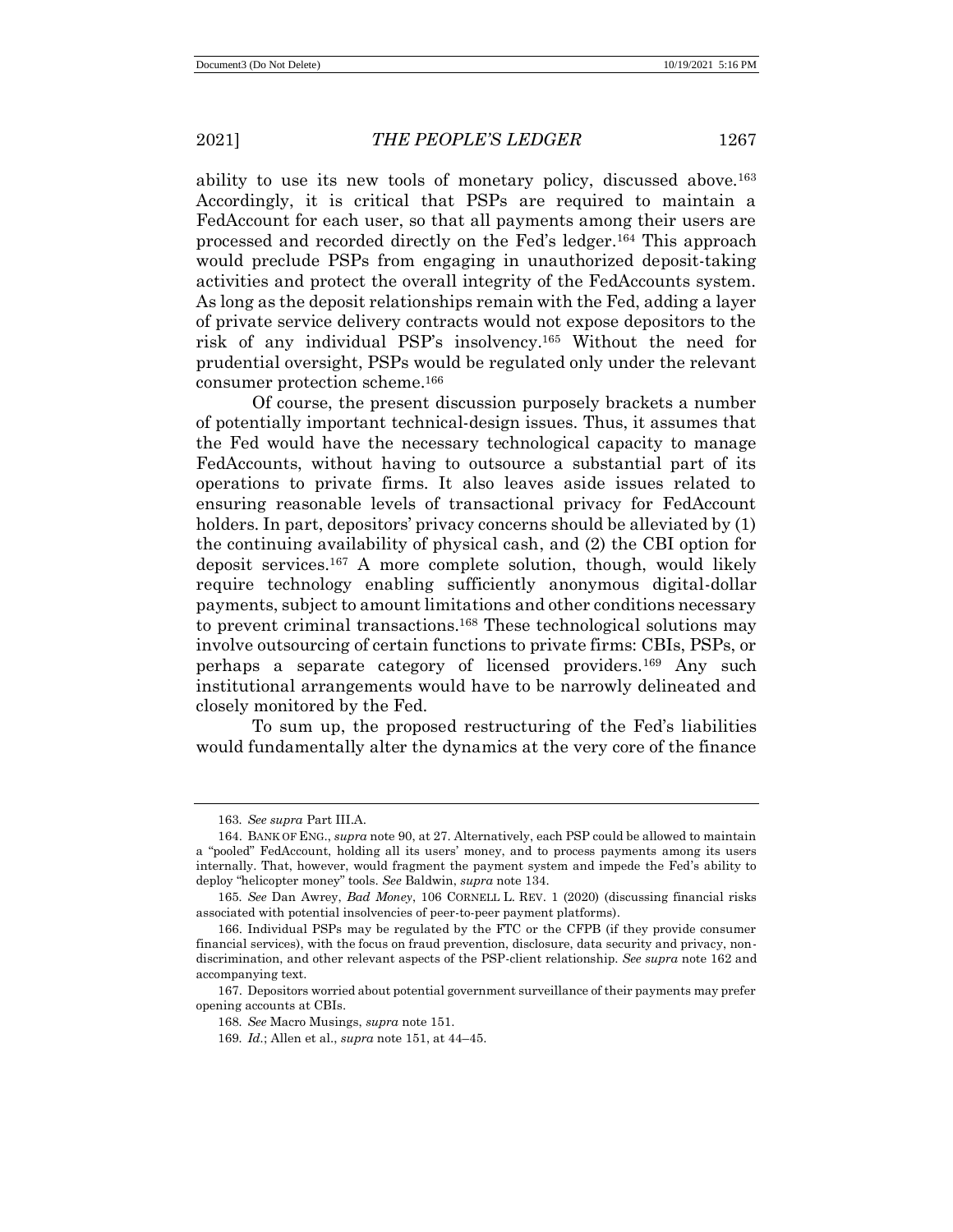franchise system.<sup>170</sup> As shown in this Part, it would dramatically expand—and qualitatively change—the Fed's present arsenal of monetary policy tools. The FedAccounts system would empower the Fed to determine, in a direct and efficiently tailored way, both the structure of interest rates and the overall quantity of money flowing in the economy. The inherent programmability of digital money would make this process even more flexible and responsive to the economy's needs. In effect, the Fed would be able to conduct monetary policy by managing the *liability* side of its own ledger.

That, however, immediately raises an important question: What needs to happen on the *asset* side of the Fed's balance sheet in order to accommodate this shift? Answering this question is the key to understanding the full extent of the potential system-wide transformation that begins with opening the Fed's balance sheet to ordinary Americans.

# IV. REFORMING THE ASSET SIDE: PUBLIC-PRIVATE CAPITAL ALLOCATION

The creation of FedAccounts will have profound structural implications for the Fed's balance sheet—and, more broadly, its role in the economy. By definition, the most visible such implication is the dramatic expansion in the size of the Fed's liabilities, which requires the corresponding growth of its assets. This Part examines the qualitative impact of this structural shift on the Fed's asset portfolio. It envisions a fundamental change in the asset composition of the Fed's balance sheet, which would unlock its potential to function as the ultimate public platform for creating and managing system-wide financial flows, or the People's Ledger.

# *A. The Proposal: New Discount Window, Public Infrastructure Finance, and Systemic Stabilization Portfolio*

As discussed above, any deliberate expansion of central banks' balance sheets tends to invite intense political controversy.<sup>171</sup> The CBDC debate provides a good example of this underlying discomfort with the idea of a central bank running "too big" a book as a result of

<sup>170.</sup> Given the pace of technological change, however, it is critical that the Fed remain vigilant in policing against new forms of unauthorized private amplification or replication of the sovereign's money-creation function. These may include, for example, sophisticated new leveraging strategies and complex digital assets, directly or indirectly linked to FedAccounts.

<sup>171</sup>*. See supra* Part I.B.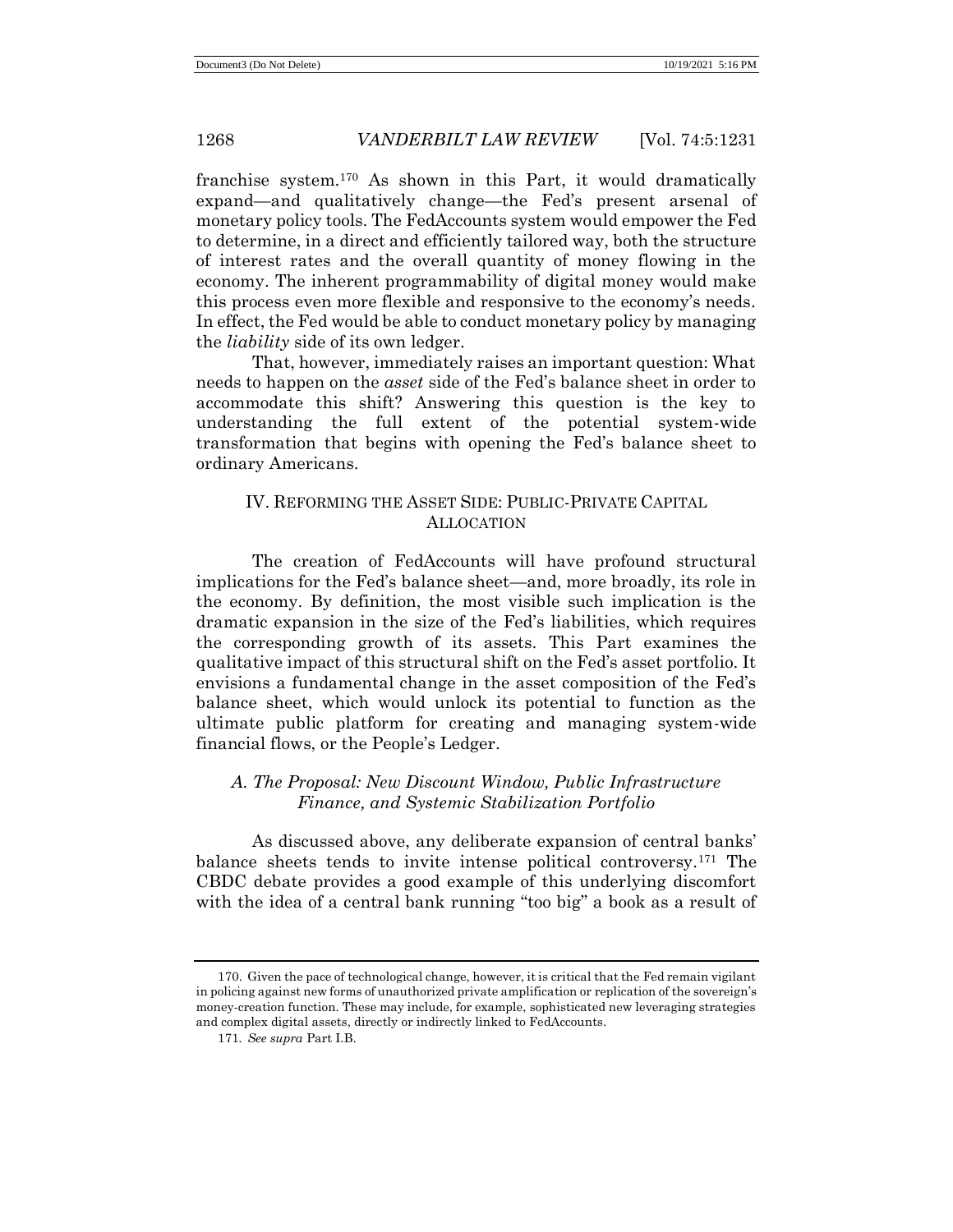issuing its own digital currency.<sup>172</sup> The principal—and most frequently voiced—concern here is that digitizing central bank money will render central banks dangerously powerful and vulnerable to political manipulation and abuse. A subtler version of the same sentiment focuses on central banks having to hold and manage assets offsetting their digital money issuances. In wider discussions, the idea of central banks as large-scale investors in financial assets triggers familiar warnings about governments "crowding out" private investment or "picking winners and losers" in ostensibly private markets.<sup>173</sup> Experts channel the same worry by emphasizing the difficulty of defining technical parameters for central banks' expanded portfolios and the riskiness of "a potentially larger central bank footprint" in the financial system.<sup>174</sup>

In short, the problem appears to stem from the recognition that CBDC issuance opens the possibility of dramatically increasing the role of public allocation of capital. Most objections to allowing significant *quantitative* growth of central bank balance sheets, in fact, reflect the underlying concerns about the *qualitative,* compositional aspects of such growth. Ultimately, however, these concerns are rarely substantiated by reference to anything more specific than deeply internalized skepticism toward the government as an economic actor.<sup>175</sup>

By contrast, this Article views the proposed change in the Fed's liabilities as an opportunity to augment both (1) its ability to modulate credit-money supply more effectively, and (2) its potential to facilitate the more efficient allocation of that supply to productive enterprise.

As discussed above, the Fed's traditional asset portfolio includes primarily Treasury and agency debt and various securities purchased pursuant to its crisis-containment and market-stabilization operations.<sup>176</sup> Under the present proposal, the Fed's principal asset holdings will fall into one of three key categories: (1) redesigned discount window loans to qualifying lenders, (2) securities issued by the existing and newly created public instrumentalities for purposes of financing large-scale public infrastructure projects, or (3) an

<sup>172</sup>*. See supra* Part II.B.

<sup>173</sup>*. See, e.g.*, Stephen G. Cecchetti & Kermit L. Schoenholtz, *The Fed Goes to War: Part 3*, MONEY & BANKING (Apr. 12, 2020), https://www.moneyandbanking.com/commentary/2020/4/12/the-fed-goes-to-war-part-3 [https://perma.cc/4H7V-B3R5] ("[P]icking winners and losers is not a sustainable assignment for independent technocrats. It is a role for fiscal authorities, not central bankers.").

<sup>174.</sup> BANK FOR INT'L SETTLEMENTS, *supra* note 102, at 87.

<sup>175.</sup> For analysis refuting such skepticism, see Robert C. Hockett & Saule T. Omarova, *Public Actors in Private Markets: Toward a Developmental Finance State*, 93 WASH. U. L. REV. 103 (2015) [hereinafter *Public Actors*].

<sup>176</sup>*. See supra* Part I.B.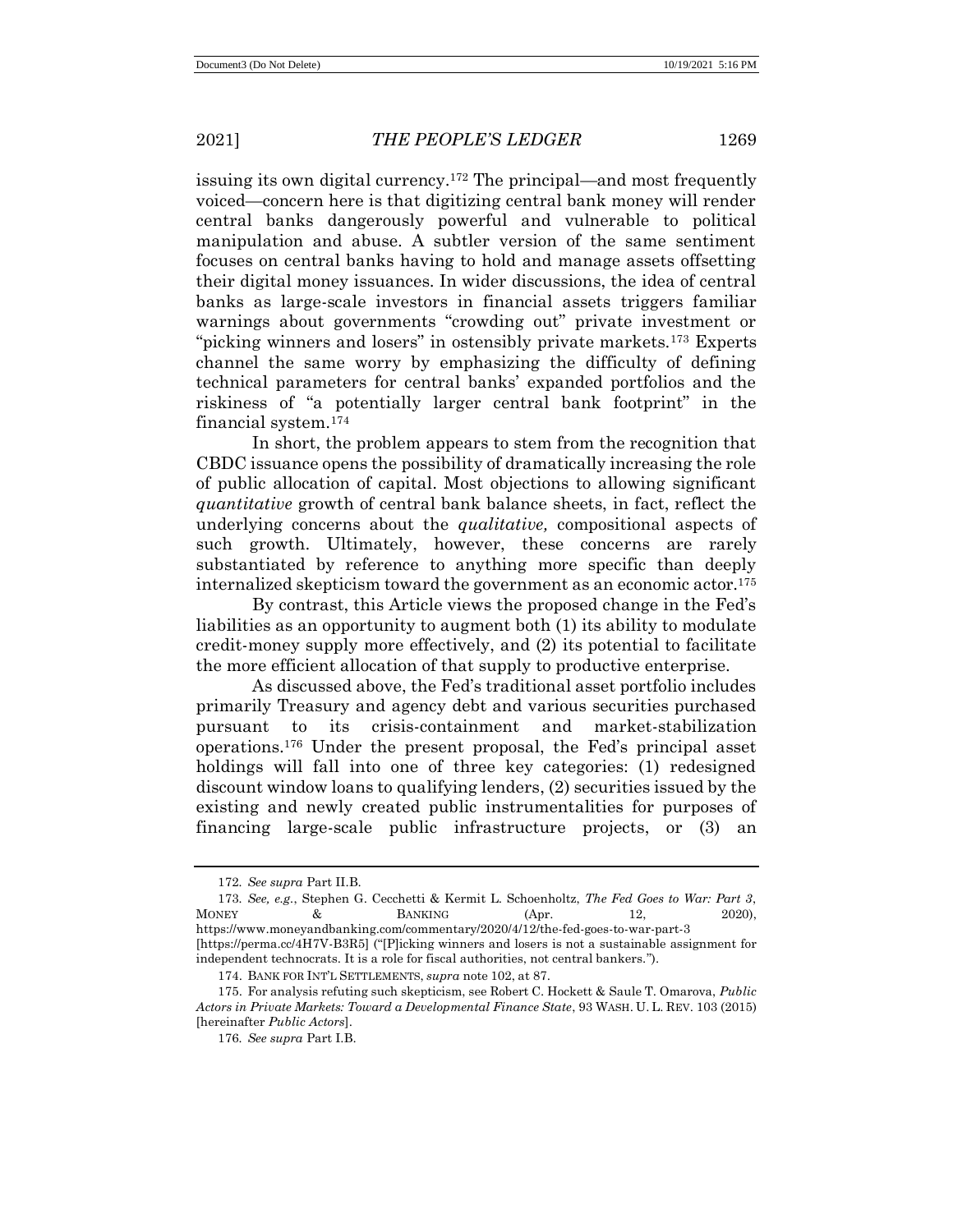expanded portfolio of trading assets maintained for purposes of dynamic market stabilization.<sup>177</sup>

Each of these three new asset categories represents both a significant departure from and a direct extension of the Fed's current investment strategy. In this sense, the proposed restructuring of the Fed's asset portfolio builds on what the central bank is doing already in pursuit of macroeconomic stability goals, but in a more direct and effective manner.

# 1. "New Discount Window" Loans

The first category of assets on the Fed's newly reconstituted balance sheet would be what this Article calls the "New Discount Window" ("NDW") loans. Currently, discount window loans do not occupy a significant place on the Fed's balance sheet. Only depository institutions, such as commercial banks, are currently eligible for discount-window borrowing.<sup>178</sup> Banks, however, are generally reluctant to borrow from the Fed because of the commonly described "stigma" attached to discount window loans as a sign of the borrowing banks' diminished ability to access liquidity in the interbank-loan market.<sup>179</sup>

Massive migration of deposits directly onto the Fed's balance sheet, proposed above, will potentially necessitate a significant shift in the scale and core function of the discount window. Most immediately, it will force commercial banks to seek alternative sources of funding in order to continue their lending activities. The extreme difficulty of replacing deposit liabilities with comparably priced and "sticky" nondeposit funding on a comparable scale will likely cause massive contraction in bank lending.<sup>180</sup>

To keep the economy-wide flow of credit, the most readily available option would be to open the Fed's discount window to banks and other former depository institutions that (1) continue to engage in lending activity, and (2) meet specified qualification criteria (described

<sup>177.</sup> In addition to these three new asset classes, the Fed will be able to continue holding U.S. Treasury bonds and other government securities, as well as other assets it routinely acquires in the course of its operations (SDRs, gold certificates, foreign currencies, etc.). *See supra* note 55 and accompanying text. For purposes of presentational clarity and brevity, the following discussion focuses only on the three newly proposed asset classes.

<sup>178</sup>*. See supra* notes 55–58 and accompanying text.

<sup>179.</sup> This does not prevent banks from borrowing through the Fed's discount window when market conditions demand it. *See* Renee Courtois Haltom, *Federal Reserve: Stigma and the Discount Window*, 15 ECON. FOCUS 6 (2011); Yalman Onaran, *U.S. Banking Giants Tap Fed's Discount Window to Ease Stigma*, BLOOMBERG (Mar. 16, 2020), https://www.bloomberg.com/news/articles/2020-03-17/u-s-banking-giants-tap-fed-s-discountwindow-to-ease-stigma [https://perma.cc/99P5-7F4k].

<sup>180</sup>*. See supra* notes 119–121 and accompanying text.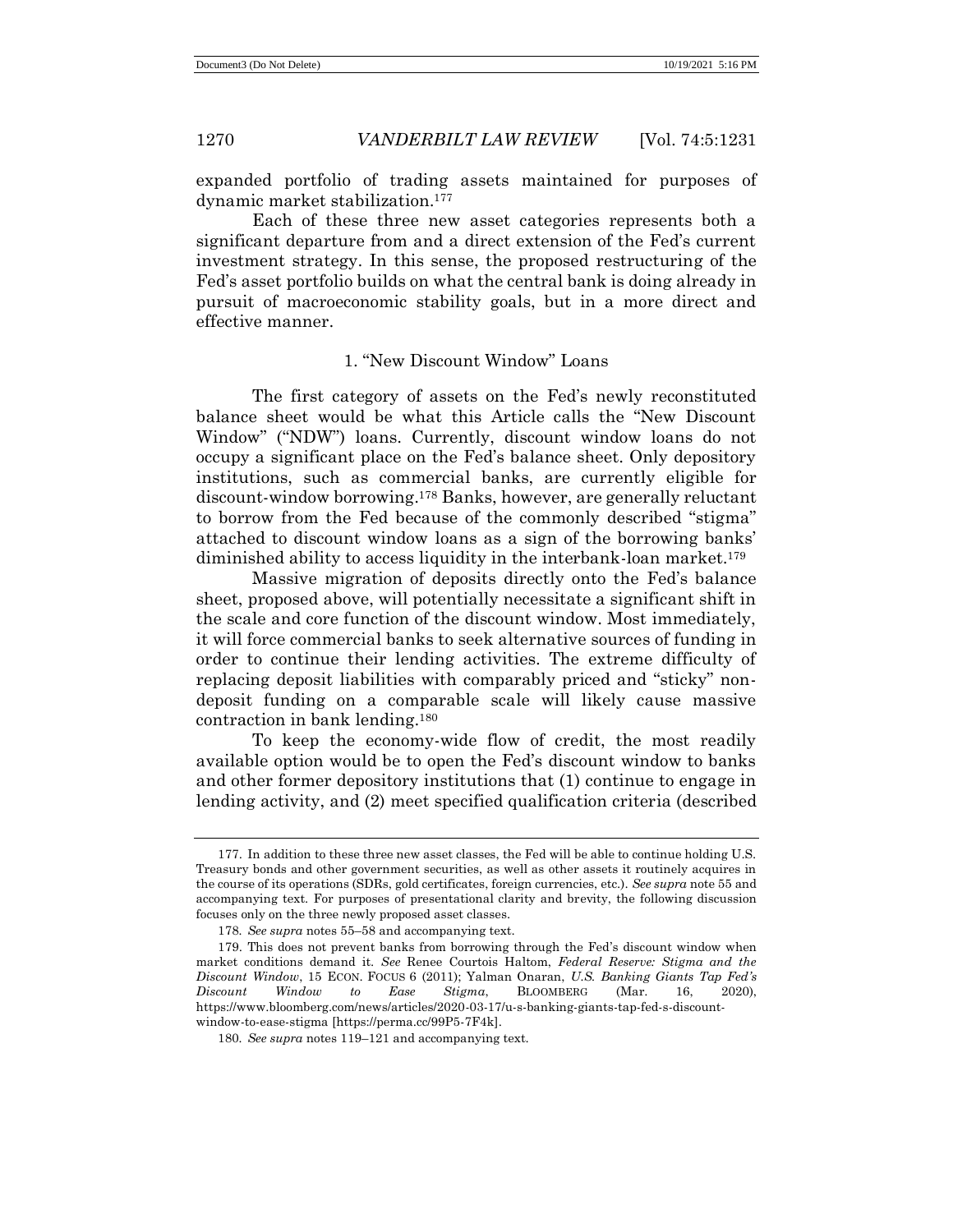below). These "qualifying lending institutions" ("QLIs") will be able to borrow from the Fed at preferential rates and against qualifying highquality collateral. In contrast to the current model of discount window as a short-term backup liquidity facility for troubled banks, the NDW will function as the principal channel for directing funds deposited in FedAccounts into private credit markets. The NDW credit facility will efficiently and effectively replace deposit funding for banks and enable a broad range of nonbank credit institutions to access this reliably "patient," stable, and affordably priced capital.<sup>181</sup>

From the Fed's—or the public's—perspective, this expansion of direct liquidity provision constitutes a logical continuation of the current practice of outsourcing loan portfolio management to private financial institutions.<sup>182</sup> By directly supporting private lenders' credit allocation activities, the Fed will be able to harness private market actors' micro-informational advantages and microeconomic incentives in the public interest.

Of course, it will be critically important to protect the Fed's balance sheet by imposing strict eligibility requirements on private lenders' access to its NDW facility. These should include both collateral eligibility criteria and entity qualification requirements.

The criteria for acceptable NDW collateral need not differ significantly from the current requirements: the assets pledged by the QLIs will have to be of sufficiently high quality, much like they would be under today's discount window regime.<sup>183</sup> At the same time, the NDW facility's role as the principal source of publicly subsidized funding for private credit markets will greatly amplify the impact of the Fed's collateral eligibility policies on the economy-wide credit allocation.

To maximize the allocative impact of the NDW facility, the Fed could supplement its traditional credit-quality criteria for NDW-eligible collateral by explicitly preferencing certain categories of assets (such as, for example, loans to small and medium-size non-financial enterprises and minority-owned businesses, student loans, credit supporting development in underserved communities, bonds issued by

<sup>181.</sup> State and local "public banks" and similar institutions will also be eligible to access the NDW facility. Given their public mission and depending on their individual business models and needs, they will operate under a modified QLI regime. *See supra* note 155.

<sup>182.</sup> Such outsourcing is the defining feature of the existing "franchise" finance. *See supra* Part I.A. This point is also emphasized in Crawford et al., *supra* note 118; and Rohan Grey, *Banking in a Digital Fiat Currency Regime*, *in* REGULATING BLOCKCHAIN 169 (Phillip Hacker, Ioannis Lioanos, Georgios Dimitropoulos & Stefan Eich eds., 2019).

<sup>183</sup>*. See Federal Reserve Collateral Guidelines*, FED. RSRV. SYS. 3 (Sept. 2020), <https://www.frbdiscountwindow.org/RightNavPages/Pledging-Collateral.aspx> [https://perma.cc/6EQ9-BVGJ].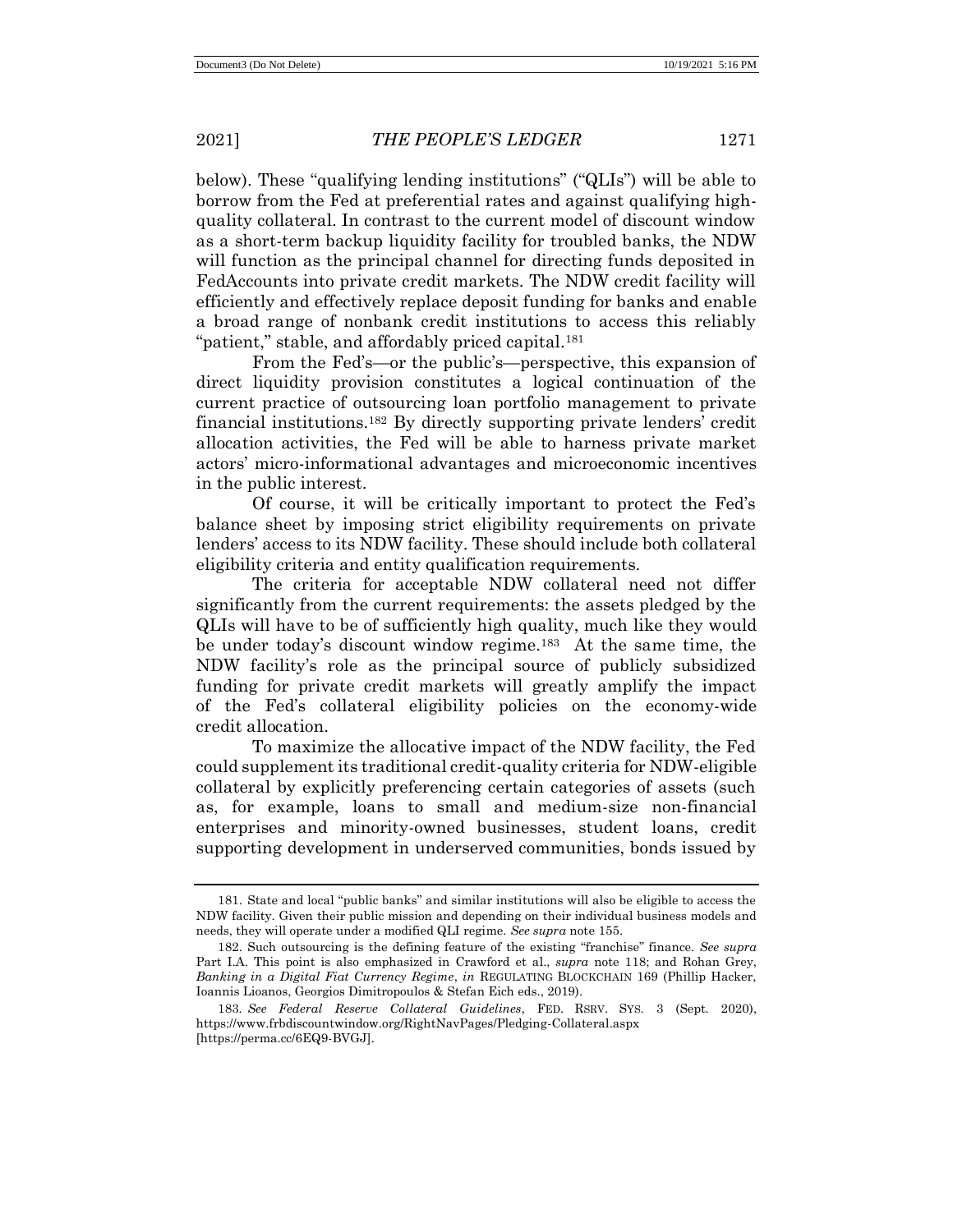firms in certain sectors of the economy, etc.) and excluding others (such as, for example, margin loans, private equity bridge loans, highly engineered asset-backed securities, etc.). While building on the current discount window practice, these new standards would allow for a more granular pursuit of a broader policy agenda. Furthermore, the Fed could make carefully targeted adjustments to its collateral eligibility criteria, for the specific purpose of temporarily increasing (or, conversely, decreasing) the amount of private credit flowing into particular segments of the economy. This type of dynamic adjustment would make the most sense when the Fed detects specific structural bottlenecks or other inefficiencies in the allocation of credit across various sectors or types of producers. 184

Another tool of maximizing the flow of publicly subsidized private credit to productive enterprise, as opposed to socially suboptimal speculative activities, is to impose specific activity limitations and other prudential requirements on private lenders eligible to access the NDW facility. Again, this approach to entity eligibility is a direct continuation of the existing regime, under which only regulated depository institutions that are subject to activity restrictions and extensive prudential supervision have access to the Fed's discount window. However, as discussed below, a more targeted imposition of investment and affiliation limitations on QLIs eligible for the NDW borrowing can serve as a potentially powerful lever of structural reform in the financial services sector.<sup>185</sup>

# 2. The National Investment Authority Issuances

The second important asset category on the Fed's restructured balance sheet would comprise a broad range of public issuances in addition to the standard holdings of Treasury and agency debt. The proposed restructuring of the Fed's balance sheet would enable it to channel a significant portion of funds corresponding to the newly created FedAccounts into large-scale purchases of securities issued by various public instrumentalities for purposes of financing of critical public infrastructure projects.

<sup>184.</sup> It is important to ensure that the Fed uses this dynamic adjustment of collateral eligibility criteria in a carefully calibrated manner, only for as long as it is necessary to correct the targeted allocative inefficiency, and clearly communicates its intentions to QLIs. The key is to retain policy flexibility without creating market uncertainty.

<sup>185.</sup> For a more detailed discussion, see *infra* Part V.A.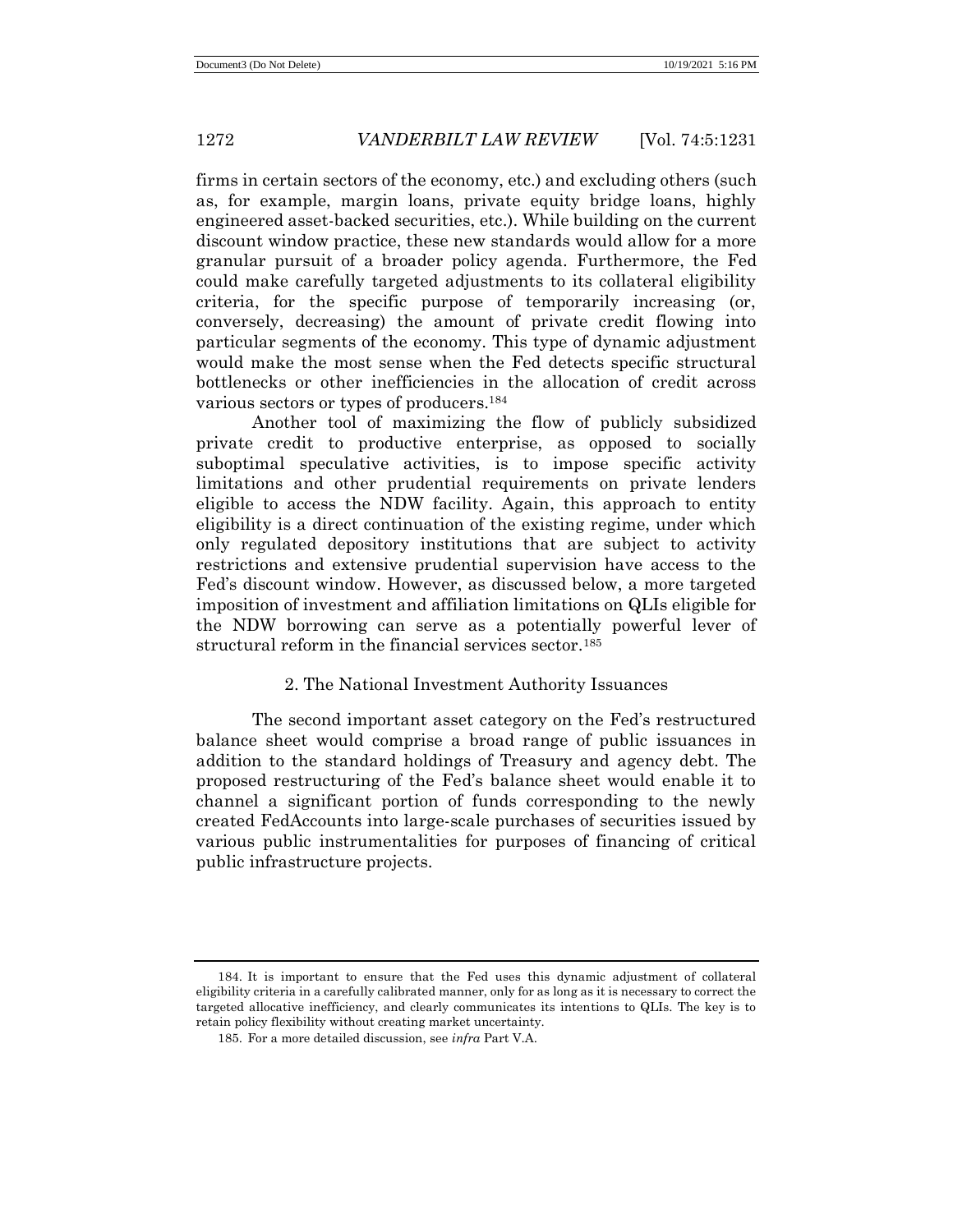One such public instrumentality is the National Investment Authority ("NIA"), proposed elsewhere.<sup>186</sup> Filling the critical institutional gap between the Fed and the Treasury, the NIA would be tasked with devising and implementing a comprehensive national development strategy.<sup>187</sup> In essence, it is envisioned as the modern-day equivalent of the Reconstruction Finance Corporation ("RFC"), the New Deal–era public institution that successfully led a massive nationwide capital mobilization campaign to aid Depression-struck sectors of the American economy.<sup>188</sup> Much like the RFC, the NIA would transact directly in private financial markets, proactively channeling public and private financial resources into large-scale, transformative public infrastructure projects.<sup>189</sup> Importantly, however, it would reverse the familiar pattern of "public capital, private management" typical of most modern "public-private partnerships" in favor of the "public management, mixed public-and-private capital" model.<sup>190</sup>

Under the proposed scheme, one arm of the NIA would pursue a wide range of well-established credit-mobilization strategies: originating, guaranteeing, and maintaining secondary markets for loans to public and private parties that undertake publicly beneficial infrastructure projects. In this role, the NIA would be acting as an infrastructure-specific analogue to the RFC and its surviving offspring, the home finance GSEs.<sup>191</sup>

Another arm of the NIA would function as a hybrid of a sovereign wealth fund ("SWF") and a private equity firm. Following the business model of a typical asset manager, the NIA would set up a series of collective investment funds (structured similarly to traditional private equity funds) and actively solicit private investors—pension funds, insurance companies, university endowments, foreign SWFs, and so

<sup>186.</sup> For a detailed proposal, see Saule T. Omarova, *Why We Need A National Investment Authority* (Cornell L. Sch. L. Stud., Rsch. Paper No. 20-34, 2020), http://ssrn.com/abstract=3566462 [https://perma.cc/3LTP-HQPX]; and *National Investment Authority, supra* note 26, at 469–90.

<sup>187</sup>*. See supra* note 186.

<sup>188.</sup> For an overview of the RFC's experience in nationwide credit allocation, see *National Investment Authority, supra* note 26, at 458–63. For an expanded discussion of the proposed NIA's functions as a national crisis-response coordinator, see Omarova, *supra* note 186; and Saule T. Omarova, *Crises, Bailouts, and the Case for a National Investment Authority*, JUST MONEY (Apr. 1, 2020), [https://justmoney.org/s-omarova-crises-bailouts-and-the-case-for-a-national-investment](https://justmoney.org/s-omarova-crises-bailouts-and-the-case-for-a-national-investment-authority/)[authority/](https://justmoney.org/s-omarova-crises-bailouts-and-the-case-for-a-national-investment-authority/) [https://perma.cc/5XUM-JEFL].

<sup>189</sup>*. See* SAULE T. OMAROVA, DATA FOR PROGRESS, THE CLIMATE CASE FOR A NATIONAL INVESTMENT AUTHORITY 1 (2020), https://www.filesforprogress.org/memos/white-paper-nia.pdf [https://perma.cc/QX3J-3NPW] (discussing the creation and role of an NIA).

<sup>190</sup>*. Id.* at 5; Saule T. Omarova, *Public Investment Reimagined: A National Investment Authority*, AM. PROSPECT (Dec. 1, 2020), https://prospect.org/economy/public-investmentreimagined-a-national-investment-authority/ [https://perma.cc/PU29-KYMA].

<sup>191.</sup> OMAROVA, *supra* note 189, at 7–9.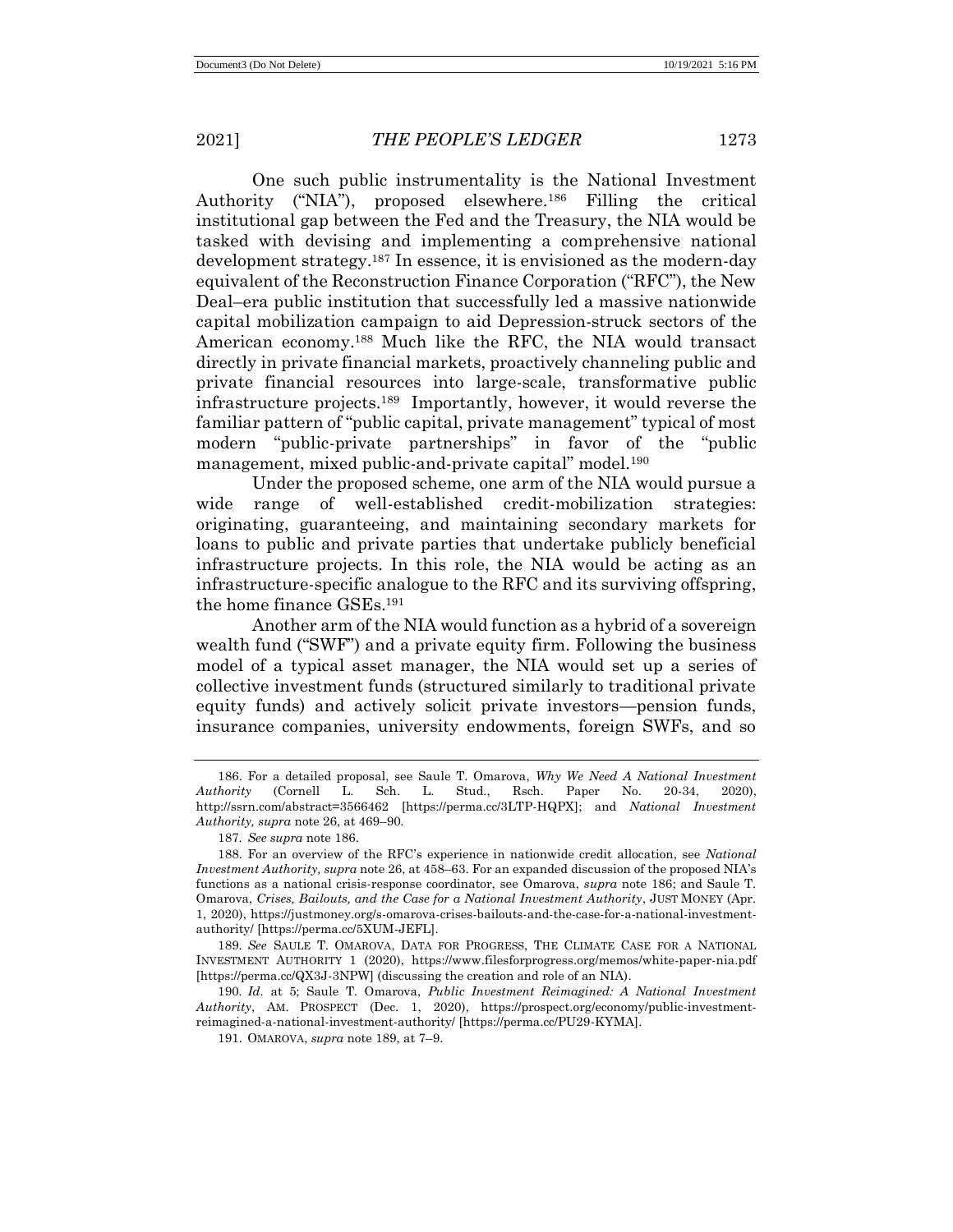on—to purchase passive equity stakes in its funds. The NIA's dedicated professional teams would then select and manage individual funds' portfolios of public infrastructure assets: nationwide clean energy networks and high-speed railroads, regional air and water cleaning and preservation programs, systems of ongoing adult education and technical training, networks of mixed public-private "startup" finance funds, and so on.<sup>192</sup> The NIA would be able to employ advanced financial engineering methods to reward private investors for their participation in financing these large-scale, long-term economic growth-boosting projects—even where such projects do not generate easily privately "capturable" revenues.<sup>193</sup>

It is important to emphasize that the NIA will partner up with private investors not out of financial necessity but solely in order to (1) offer a productive, non-speculative and non-inflationary outlet for private investment capital; and (2) incorporate price signals into its own investment decisions, thereby leveraging private markets' informationproduction capacity as a tool of public decisionmaking.<sup>194</sup> In this sense, the NIA proposal operationalizes the principle of public modulation and allocation of money and credit.

A detailed discussion of the NIA's institutional design and operation is beyond the scope of this Article. For present purposes, the key is to emphasize the crucial complementarity between the establishment of a public infrastructure finance agency, on the one hand, and the proposed redesign of the Fed's balance sheet, on the other. Instruments issued by the NIA represent a particularly wellsuited asset category for the Fed's newly expanded portfolio. By purchasing NIA issuances, the Fed would be investing in the long-term development of the nation's economic capacity. In effect, the Fed would be offsetting the dramatic increase in its own liabilities—thus relieving the pressure on its own balance sheet—by dramatically augmenting the flow of credit into the coordinated nationwide construction of public infrastructure that enables and facilitates structurally balanced, socially inclusive, and sustainable economic growth.<sup>195</sup>

Importantly, however, the Fed would not be making any direct credit-allocation decisions on a project-by-project basis—a task

<sup>192</sup>*. Id.* at 9–10 (briefly outlining the general structure and functions of the NIA as an asset manager).

<sup>193.</sup> For a discussion of the specific methods and techniques of financial and legal engineering the NIA could adapt to this end, see *id.* at 10–12; and *National Investment Authority*, *supra* note 26, at 475–80, 486–90.

<sup>194</sup>*. See* OMAROVA, *supra* note 189, at 12.

<sup>195.</sup> For a discussion of the NIA's ability to generate economic growth that is socially inclusive, sectorally and geographically balanced, and sustainable in the long run, see *National Investment Authority, supra* note 26, at 469–89; and Omarova, *supra* note 190.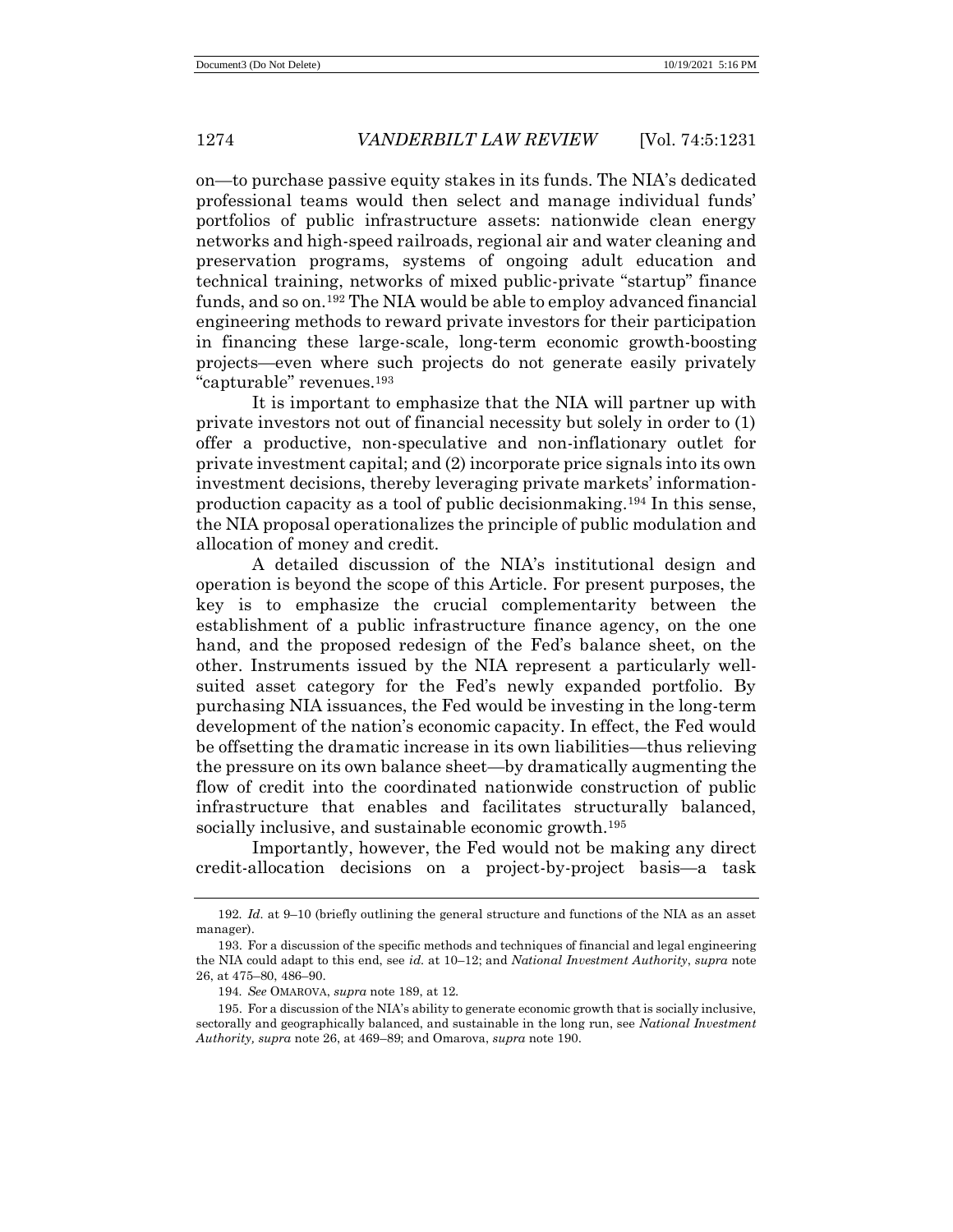explicitly reserved for the NIA.<sup>196</sup> This should help to avoid or minimize any potential accusations of the Fed exceeding its mandate and conducting overtly fiscal policy.<sup>197</sup> From the Fed's perspective, purchasing NIA instruments will function as a much higher-level portfolio strategy that, along with the more familiar NDW facility, aims to support and manage the flow of public and private credit to productive economic enterprise. In that sense, it will represent an addition to, or expansion of, the Fed's well-established practice of purchasing Treasury and agency debt.<sup>198</sup>

# 3. "OMO Plus" Assets

The third principal asset category on the Fed's balance sheet will consist of a diversified portfolio of financial instruments acquired through the Fed's expanded open market trading operations, or "OMO Plus."<sup>199</sup>

As discussed above, the Fed currently makes extensive use of the traditional OMO tool, regularly buying and selling Treasury and agency debt and entering into repo and reverse repo transactions—all for the explicit purpose of managing interest rates.<sup>200</sup> OMO Plus is a relatively straightforward extension of this well-established monetary policy tool. Under this proposal, the Federal Reserve Bank of New York ("FRBNY") would conduct regular purchases and sales of a broad range of securities and other tradable financial assets with an explicit view to modulating volatile swings in what has been defined elsewhere as "systemically important prices."<sup>201</sup>

To this end, the FRBNY would establish a separate trading portfolio replicating, as closely as practicable, the market portfolio. In effect, this portfolio would be an index fund reflecting the proportional values of all financial asset classes constituting the financial market as a whole.<sup>202</sup> Once the fund is established, the Fed would conduct its current daily tracking of the nation's financial markets.

<sup>196.</sup> As mentioned above, the NIA would operate as a hybrid federal instrumentality, situated between the Fed and the Treasury. *See supra* Part IV.A.2.

<sup>197</sup>*. See, e.g.*, GEORGE SELGIN, THE MENACE OF FISCAL QE (2020) (arguing against central bank asset purchases as a way of aiding fiscal policy). *But cf.* Bateman, *supra* note 63 (detailing the role of central banks in providing direct financial support for fiscal authorities).

<sup>198</sup>*. See supra* Part I.B.

<sup>199</sup>*. Public Actors*, *supra* note 175, at 140–44 (detailing the OMO Plus proposal).

<sup>200</sup>*. See supra* Part I.B.2.

<sup>201.</sup> For a detailed account of "systemically important prices," see Robert C. Hockett & Saule T. Omarova, *Systemically Significant Prices*, 2 J. FIN. REGUL. 2 (2015).

<sup>202.</sup> In constructing this portfolio, it might be easier to start by including only publicly traded securities. This prototype market portfolio could be a broad stock index, such as S&P 500 or Wilshire 5000. However, because this approach might leave systemically important asset classes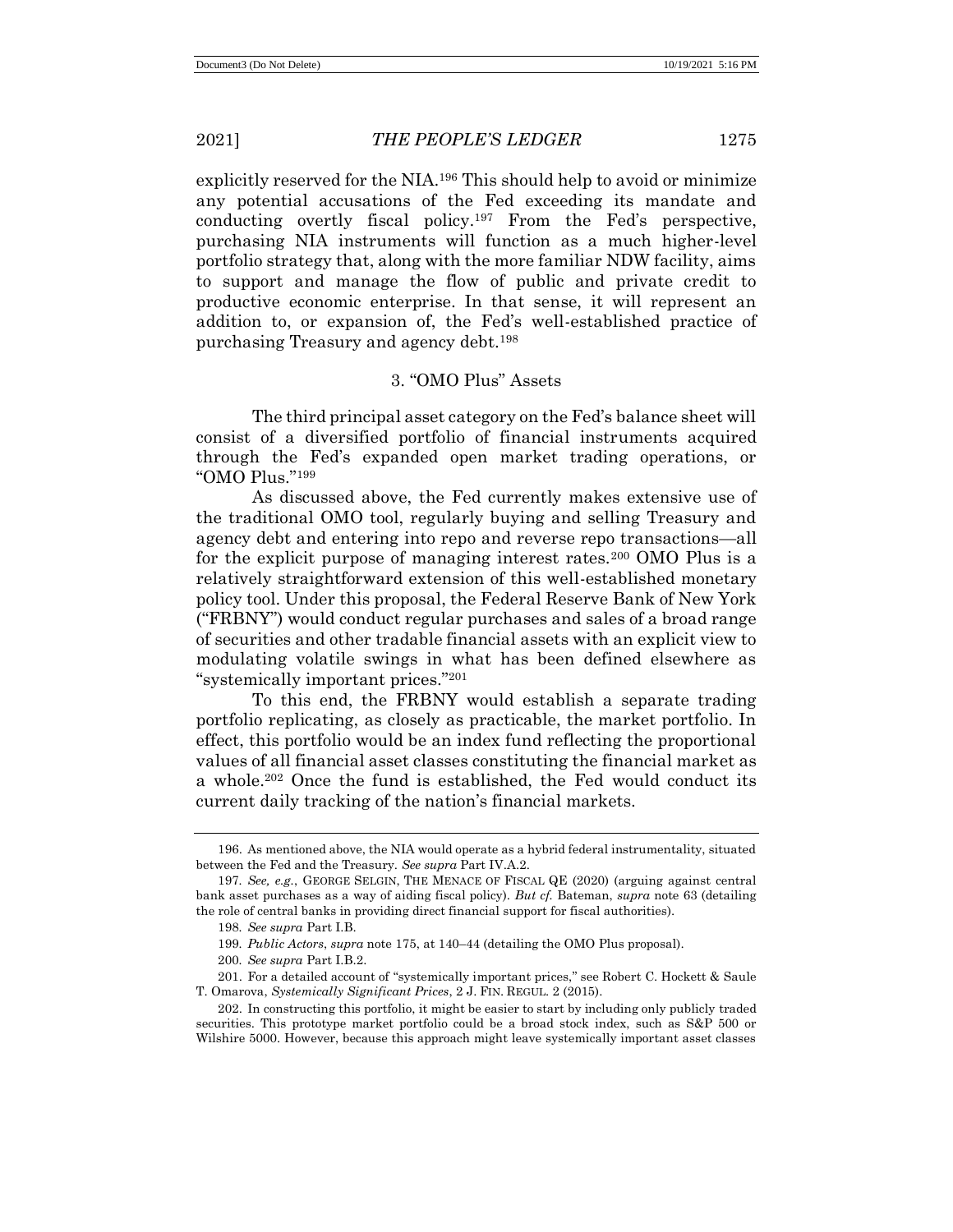If a particular asset class—such as mortgage-backed securities or technology stocks—rises in market value at rates suggestive of a bubble trend, the FRBNY trading desk will short these securities, thereby putting downward pressure on their prices. This type of action would tend to tighten the flow of speculative credit to the asset class in question, because (1) speculative profit prospects would be diminished by the price drop; and (2) the Fed's engineering the drop would signal to the market its determination that current prices of the asset in question are artificially inflated and accordingly best suppressed. Conversely, the FRBNY will go long on particular asset classes that appear to be artificially undervalued in order to avoid unnecessary market dislocation. It will follow the same process in targeting broader market-price fluctuations.<sup>203</sup>

OMO Plus would thus serve as a flexible and direct tool of preventing systemically destabilizing booms and busts in financial markets. Importantly, it will not operate as simply another form of QE or a similar market-backup mechanism.<sup>204</sup> The Fed will not be announcing its intention to stand ready to purchase a particular class of financial assets from particular financial institutions in order to prop up a particular market segment experiencing distress. Its OMO Plus trading will function as a far more nimble, granular, and continuous response to certain market movements potentially signaling concerning trends. The resulting portfolio of tradable financial assets on the Fed's balance sheet—its new market-stabilization portfolio—would be set off against its newly expanded deposit liabilities.

The figures below illustrate the combined changes on both the asset and liability sides of the Federal Reserve's balance sheet, proposed above. Figure 1 presents, in a highly stylized and abbreviated form, the basic structure of the Fed's balance sheet under the current system. Figure 2, by contrast, depicts the principal elements comprising the newly reimagined Fed balance sheet.

out of the program's reach, it is preferable to replicate the entire market portfolio as closely as possible. *See Public Actors*, *supra* note 175, at 141.

<sup>203</sup>*. Id.* at 142.

<sup>204.</sup> Post-2008, the Fed's role as a market maker is often discussed as a necessary crisis*containment* measure. *See* MEHRLING, *supra* note 65; HAL S. SCOTT, CONNECTEDNESS AND CONTAGION: PROTECTING THE FINANCIAL SYSTEM FROM PANICS 1 (2016). This Article, by contrast, contemplates proactive use of the central bank's market-making capacity as an important tool of crisis *prevention*.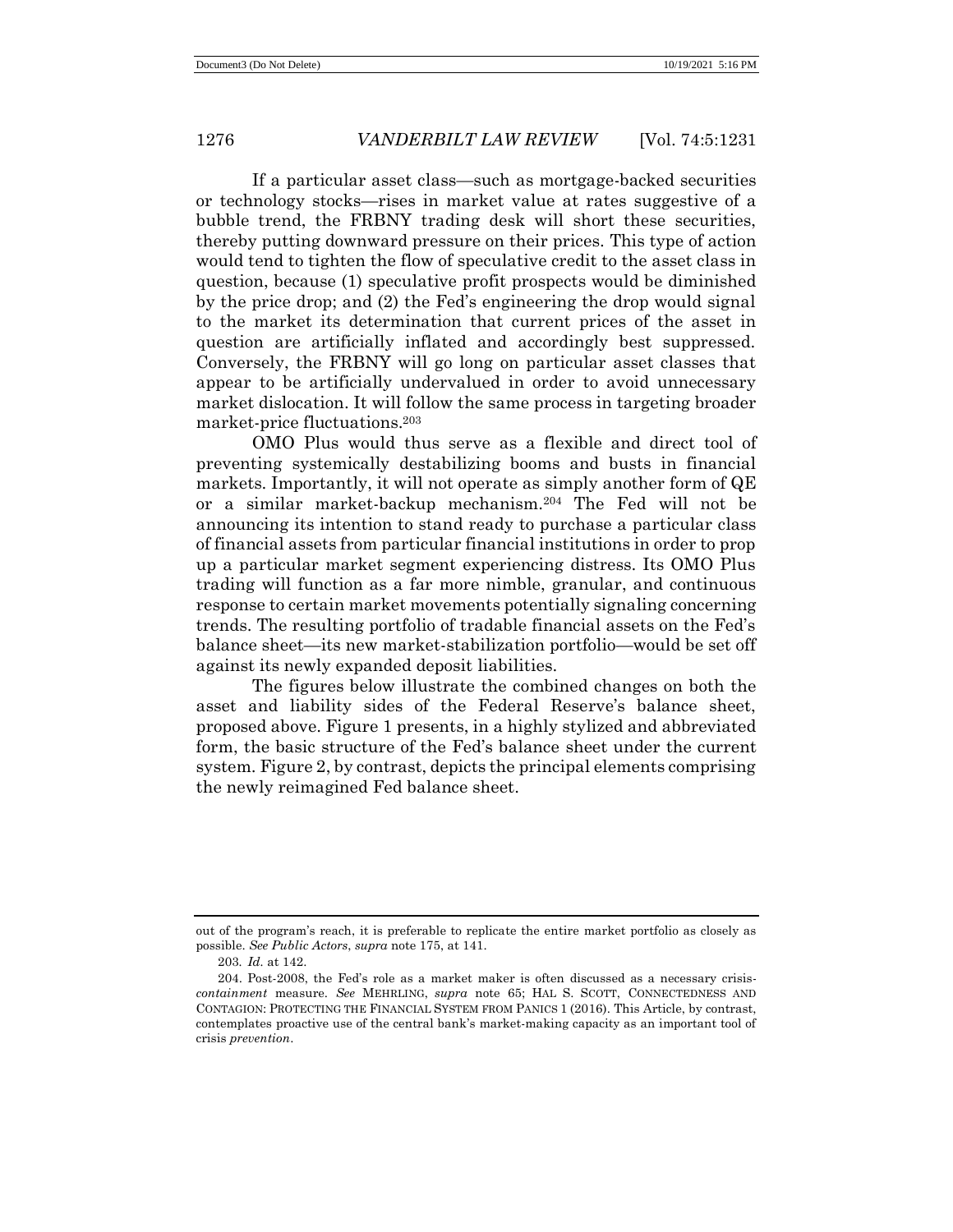| т не рашатен еп<br><b>T TATT LOTTED OTA</b> |                     |  |  |  |
|---------------------------------------------|---------------------|--|--|--|
| $\operatorname{Assets}$                     | Liabilities         |  |  |  |
| - U.S. Treasury securities                  | - Currency (notes)  |  |  |  |
| - Agency & GSE securities                   | - Reserve accounts  |  |  |  |
| - Discount Window loans                     | - Other lightlities |  |  |  |
| - Other Assets                              |                     |  |  |  |

# FIGURE 1: FED BALANCE SHEET AS THE "FRANCHISOR LEDGER"

| Assets                      | Liabilities                |  |  |
|-----------------------------|----------------------------|--|--|
| - New Discount Window loans | - Currency                 |  |  |
| - NIA issuances             | Physical notes             |  |  |
| - OMO Plus trading assets   | Digital cash/tokens        |  |  |
| - Other Assets              | - Deposits ("FedAccounts") |  |  |
|                             | Individual                 |  |  |
|                             | Entity                     |  |  |
|                             | - Other liabilities        |  |  |
|                             |                            |  |  |

### FIGURE 2: FED BALANCE SHEET AS THE "PEOPLE'S LEDGER"

*B. The Fed's Balance Sheet as the "People's Ledger"* 

Redesigning the Federal Reserve's balance sheet, as envisioned in this Article, would fundamentally transform and democratize both the financial system and the broader economy. The asset-side reforms proposed in this Part, in particular, would consciously embrace and harness the power of the central bank to allocate credit to productive economic enterprise.

As the preceding discussion makes clear, this deliberate overhaul of the Fed's asset portfolio requires a significant change in the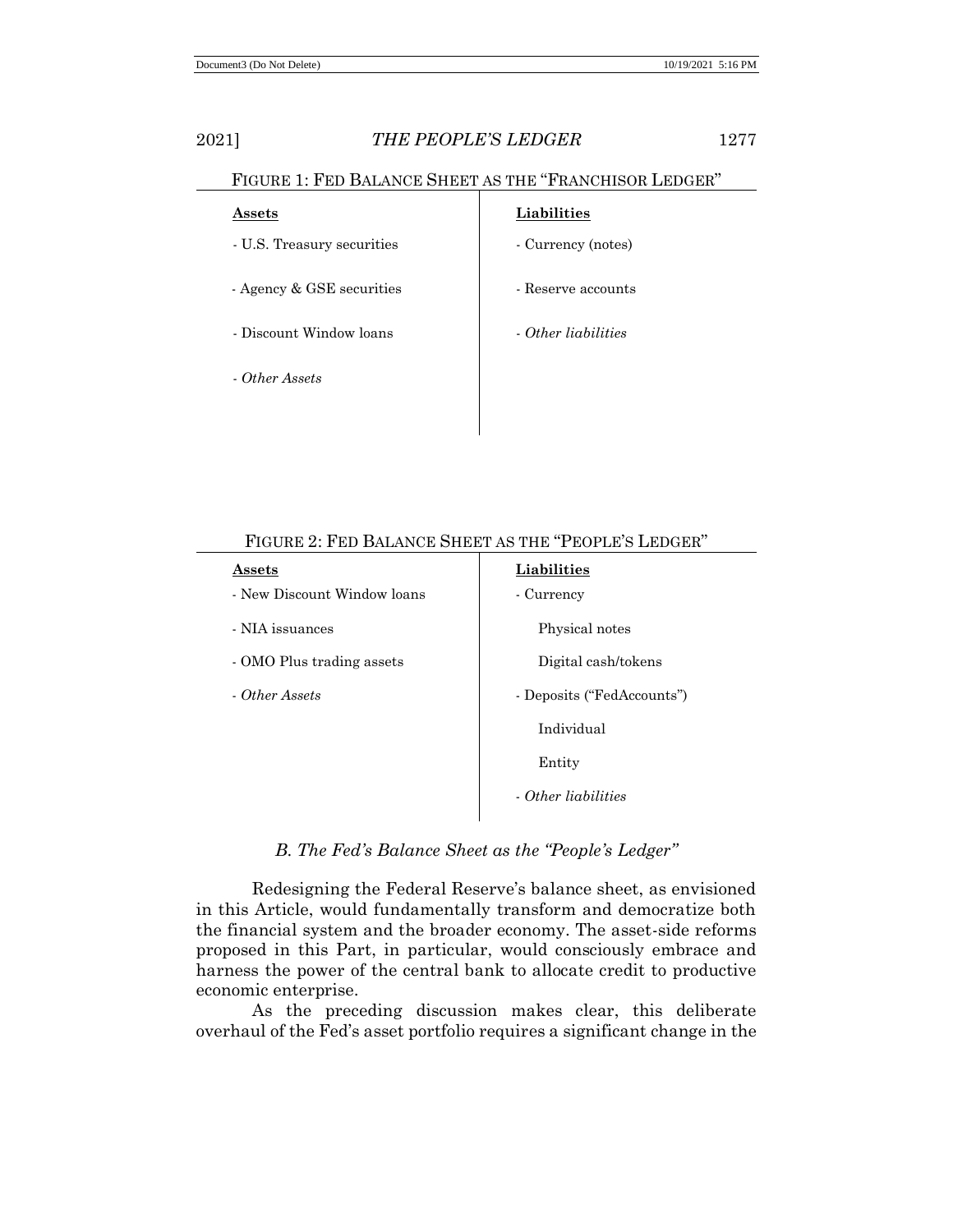broader institutional context in which the central bank operates. At bottom, the standard objections to, and concerns about, the Fed actively using its balance sheet to shape credit allocation erroneously assume *structural immutability* of the presently existing financial system.

Once we accept the fact that the structural context for the Fed's asset allocation itself can and should be changed, allowing the Fed to manage a much larger asset portfolio should not appear as a dangerous deviation from the norm. In fact, under the scheme proposed here, the Fed's operations will finally render the orthodox notion of "financial intermediation" a reality.<sup>205</sup> By providing universally accessible deposit accounts and channeling the corresponding amounts into select classes of private and public issuances, the Fed will effectively stand as the intermediating link between savers/investors (the liability side) and wealth/productivity growth (the asset side).

In this sense, the proposed restructuring of the Fed's balance sheet would signify a critical shift in the existing finance franchise arrangement. Currently, as discussed above, the Fed's balance sheet reflects its role as the sovereign franchisor whose principal liabilities run to, and whose assets are acquired from or through, private franchisee-institutions.<sup>206</sup> These private institutions occupy the privileged position of mediating the central bank's participation in, and engagement with, the nation's financial and economic system. Under the proposal advanced here, there will be no need for granting these private financial institutions exclusive access to the Fed's balance sheet and control over creation and allocation of sovereign credit-money—a fundamentally public function.<sup>207</sup> The Fed's balance sheet will function as the ultimate platform for the integrated public management of the economy-wide flows of the sovereign public's full faith and credit. It will become the People's Ledger.

From this perspective, the increased size of the Fed's balance sheet is a measure of the People's Ledger's depth and capaciousness. A bigger, deliberately constructed, and dynamically managed asset portfolio is an indicator of the Fed's enhanced ability to channel our collectively accumulated financial resources into productive economic activities.

Importantly, private financial institutions will still engage in credit allocation on a more granular, micro level. Thus, the Fed's NDW facility will enable QLIs to extend private loans to entities and

<sup>205.</sup> For a critique of the "intermediation" narrative of finance, see *Finance Franchise, supra* note 12, at 1148.

<sup>206</sup>*. See supra* Part I.B.

<sup>207</sup>*. See Finance Franchise, supra* note 12.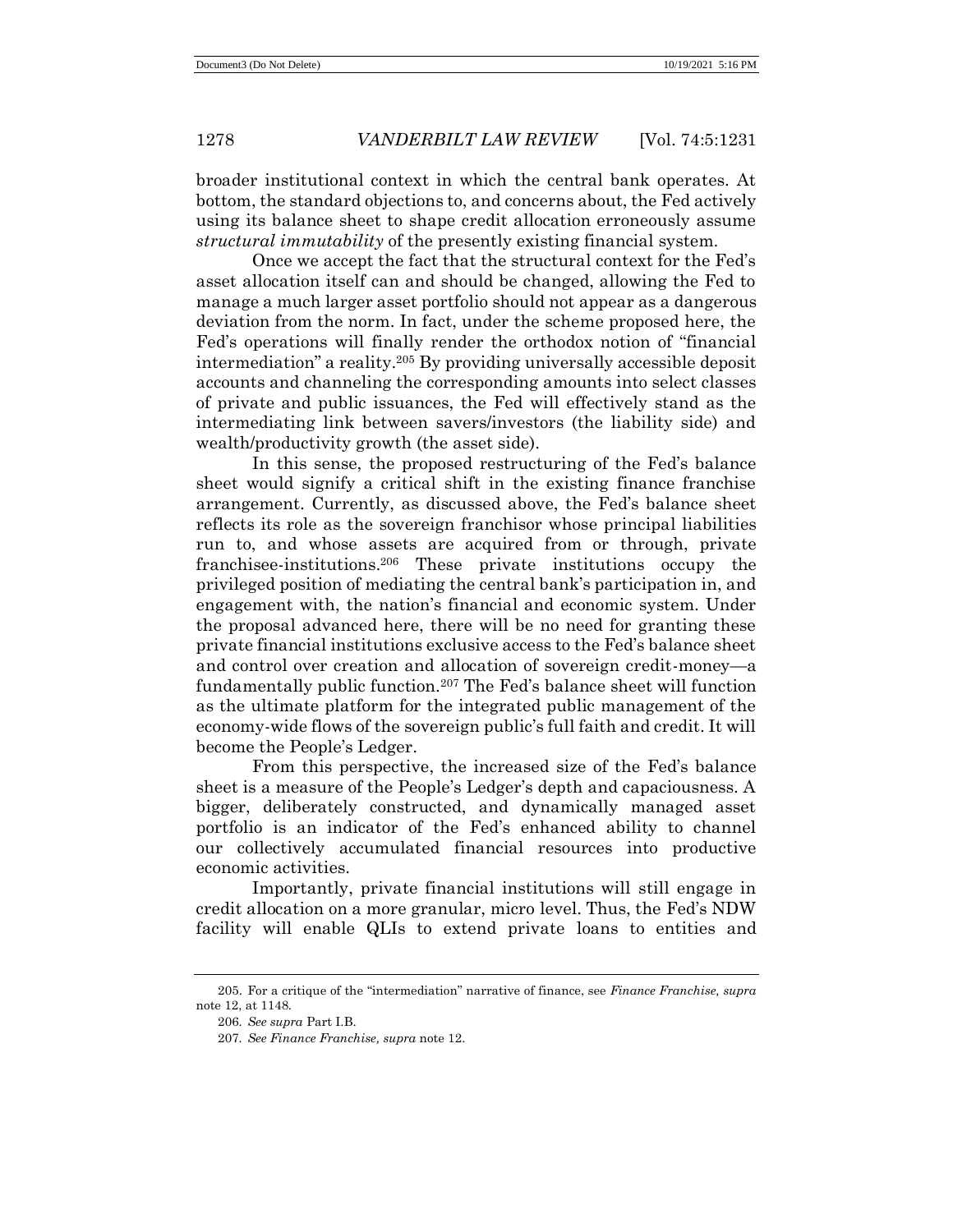individuals.<sup>208</sup> These private lenders will be assisting the central bank by utilizing their Hayekian micro-informational advantages and transactional expertise to evaluate and select individual investment opportunities.<sup>209</sup> Similarly, the proposed NIA would directly partner with private institutional investors for purposes of financing public infrastructure projects. To the extent these investors are free to choose alternative uses for their capital, this model would provide the NIA with a valuable mechanism for receiving market feedback.<sup>210</sup> In this sense, the People's Ledger is a tool of optimizing the overall public-private balance of power in our fundamentally hybrid financial system.

Of course, the proposed shift in the Fed's business model raises a host of administrative and other implementation-related issues that would require careful consideration at appropriate times. For present purposes, the key threshold question is whether, and how, the proposed restructuring of the Fed's balance sheet would affect its overall mandate and operation.<sup>211</sup>

Under the current law, the Federal Reserve's charge is to "[m]aintain long run growth of the monetary and credit aggregates commensurate with the economy's long run potential to increase production, so as to promote effectively the goals of maximum employment, stable prices, and moderate long-term interest rates."<sup>212</sup> This statutory language is sufficiently broad to accommodate the shifts in its asset portfolio, described above. In fact, the proposed shifts would empower the Federal Reserve to fulfill this broad legal mandate far more effectively than it has done so far.

For decades, the Fed's monetary policy mandate has been interpreted narrowly as pursuing the "dual" goal of price stability with maximum employment, via interest rate manipulation—a notoriously blunt tool.<sup>213</sup> This uneasy "duality" of the mandate and the Fed's limited success in balancing its imperatives in practice have long been a source

<sup>208</sup>*. See supra* Part IV.A.1.

<sup>209</sup>*. See supra* Part IV.A.1.

<sup>210</sup>*. See supra* Part IV.A.2.

<sup>211.</sup> This article does not address the Fed's legal authority to offer FedAccounts to individuals and non-financial firms on the understanding that Section 16 of the Federal Reserve Act will need to be amended to enable this activity. *See* 12 U.S.C. § 411.

<sup>212.</sup> 12 U.S.C. § 225a. This formulation was adopted in 1977 and is widely known as the Fed's "dual mandate." *See* Aaron Steelman, *The Federal Reserve's "Dual Mandate": The Evolution of an Idea*, FED. RSRV. BANK OF RICHMOND (Dec. 2011), https://www.richmondfed.org/- /media/richmondfedorg/publications/research/economic\_brief/2011/pdf/eb\_11-12.pdf [https://perma.cc/MY6Z-PN8N].

<sup>213</sup>*. See* Steelman, *supra* note 212; *see also, e.g.*, CONG. RSCH. SERV., RL30354, MONETARY POLICY AND THE FEDERAL RESERVE: CURRENT POLICY AND CONDITIONS 1, 7, 20 (2020).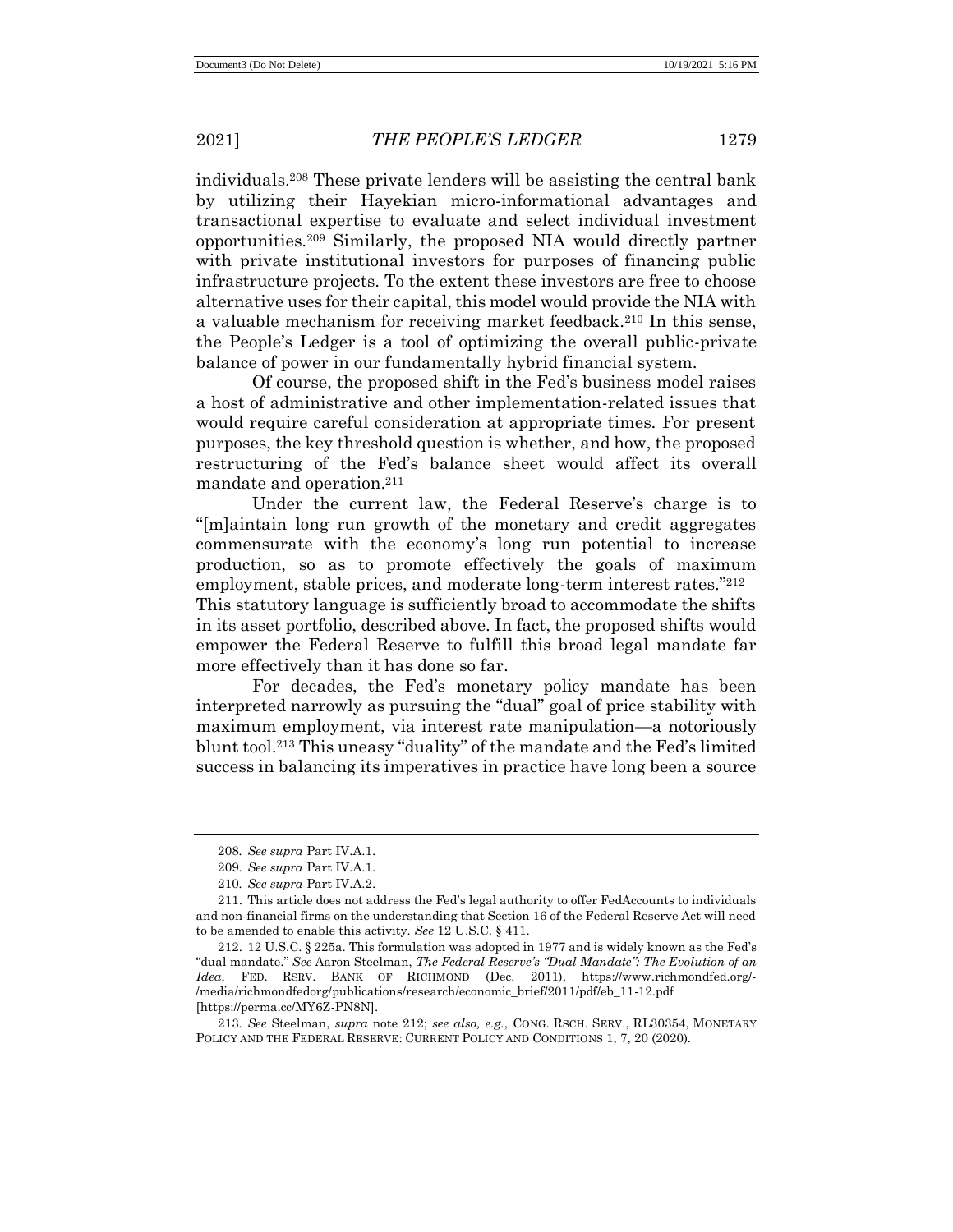of intense debate and controversy.<sup>214</sup> By utilizing the full array of new tools on both sides of its balance sheet, the Fed would be able to perform its statutory mission in an integrated manner, without being caught in an artificial trade-off between promoting employment-generating growth on the one hand, and ensuring price stability on the other.<sup>215</sup> In important ways, the perceived conflict between these two policy objectives is a product of the current system that bifurcates the functionally unified process of modulation and allocation of sovereign credit-money.<sup>216</sup> Giving the Fed a more direct and clearly defined *allocative* role would help to bridge this gap and serve as a crucial enhancement of the Fed's ability to perform its traditional *modulatory* function.

OMO Plus, for instance, is a direct tool of preventing harmful inflation of financial asset prices.<sup>217</sup> Similarly, the NDW program is a straightforward mechanism of maintaining elastic money supply. The enhanced ability to condition access to the NDW facility on private lenders' willingness to channel financing into certain sectors of the U.S. economy, however, gives the Fed a new lever of credit allocation.<sup>218</sup> To the extent this involves more granular and explicit qualitative choices with respect to directing credit flows than what is typically done under the current discount window arrangements, it may require technical adjustments or updates to the Fed's collection and use of macroeconomic and financial data. Thus, to manage the supply and cost of privately available credit effectively, the Fed would need to monitor relevant market dynamics and analyze relevant quantitative and qualitative data with a specific view to (1) identifying potential structural impediments to achieving desired levels of output, productivity, employment, or other policy-driven metrics in specific

<sup>214.</sup> Since 1977, the Federal Reserve has been repeatedly criticized for favoring its pricestability goal over the maximum-employment objective. *See, e.g.*, Steelman, *supra* note 212, at 3. In the post-2008 era, some Fed officials have directly questioned the general feasibility of having a central bank pursue any policy goals other than inflation control. FED. RSRV. BANK OF ST. LOUIS, *The Fed's Dual Mandate: Lessons of the 1970s*, *in* MANY MOVING PARTS: A LOOK INSIDE THE U.S. LABOR MARKET, ANNUAL REPORT (Apr. 2011), https://www.stlouisfed.org/annual-report/2010 [https://perma.cc/8FEG-NJEW] (a message from bank President and CEO James Bullard); Al Stamborski, *A Look at the Fed's Dual Mandate*, FED. RSRV. BANK OF ST. LOUIS: OPEN VAULT BLOG (Aug. 8, 2018), https://www.stlouisfed.org/open-vault/2018/august/federal-reserve-dual-mandate [https://perma.cc/NQB2-6SX3]. Others have advocated targeting economic growth measures, such as nominal GDP, instead of the inflation rate. *See, e.g.*, Matthew O'Brien, *A Rebellion at The Federal Reserve?*, ATLANTIC (May 2, 2012), https://www.theatlantic.com/business/archive/2012/05/a-rebellion-at-the-federal-reserve/256601/ [https://perma.cc/2TZ4-EDJD].

<sup>215</sup>*. See supra* note 214.

<sup>216</sup>*. See supra* Part I.B.

<sup>217</sup>*. See supra* notes 201–204 and accompanying text.

<sup>218</sup>*. See supra* notes 183–184 and accompanying text.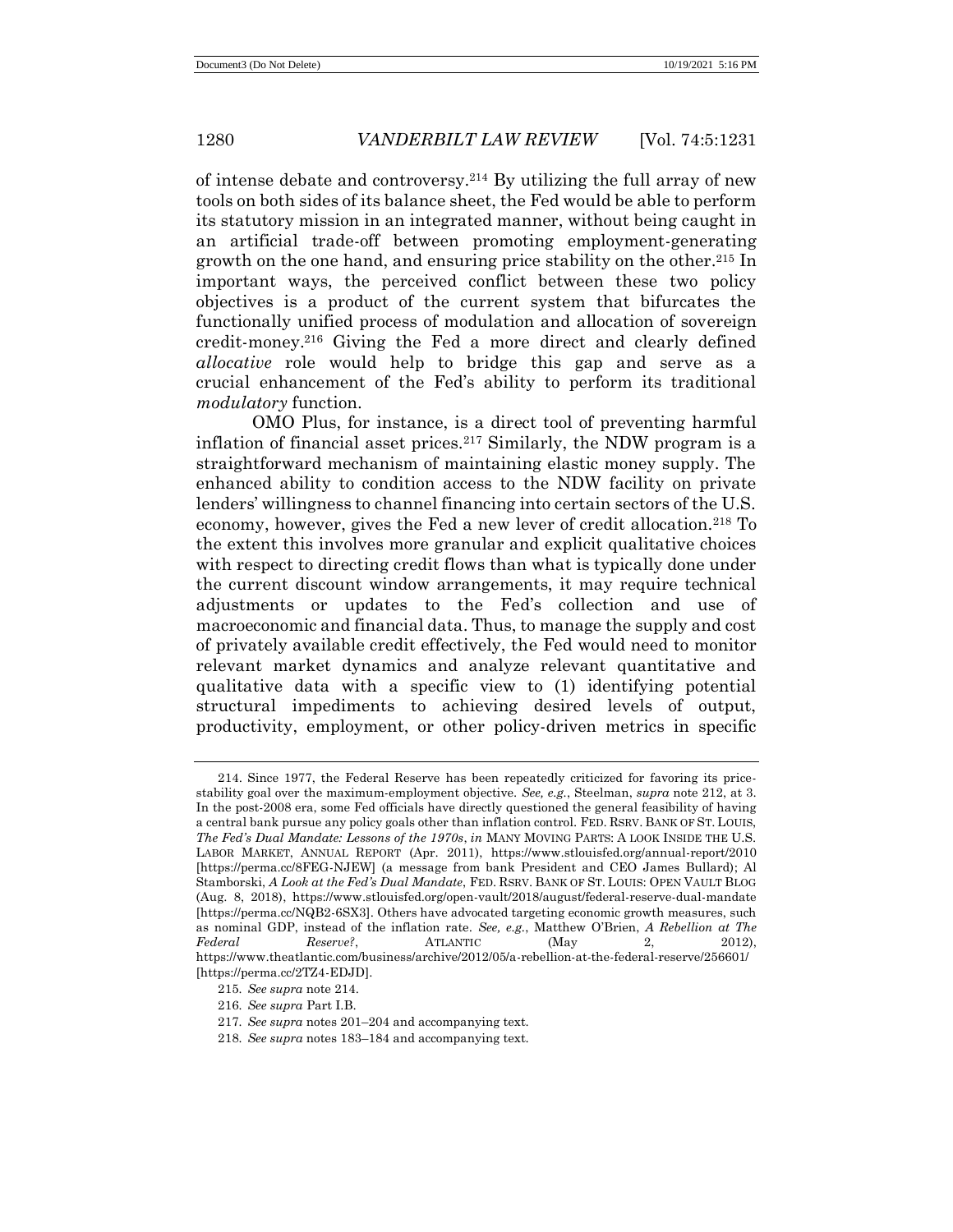pockets of the economy; and (2) correcting these imbalances in an optimally targeted and timely manner, among other things, by incentivizing QLIs to increase or decrease lending to specific borrower categories.<sup>219</sup>

It is important to emphasize that updating or repurposing the Fed's existing analytical apparatus to support its new range of action does not automatically render the Fed an agent of fiscal or industrial policy. While proactively managing the economy-wide flow of credit, the Fed would not be making any direct investment decisions, especially at the level of individual projects or entities.<sup>220</sup> Public investment decisions would be left to the Treasury and the newly created NIA. Having the NIA, in particular, take on the task of mobilizing public and private investment in the real economy would significantly ease the currently mounting political pressure on the Fed to use its balance sheet to create jobs, fight climate change, reduce racial and social inequity, and so forth.<sup>221</sup> The NIA's broad developmental policy mandate would explicitly embrace these critical public policy goals.<sup>222</sup> In this context, the creation of the NIA would allow the Fed to provide tangible support for these policies, while also fulfilling its own legal mandate more effectively.

One final point deserves a brief mention here. Explicitly embracing the Fed's role in credit allocation, as proposed above, would require closer coordination and information-sharing among the Fed, the Treasury, and the NIA. While the Fed would continue to rely primarily on its formidable in-house expertise in tracking and analyzing macroeconomic data, soliciting direct input from the Treasury and the NIA would augment its capacity to assess and prioritize specific structural imbalances potentially demanding NDW policy responses. In this tangible way, abandoning the illusory notion of technocratic neutrality as the basis of sound monetary policy creates an important opening for a more deliberate and transparent incorporation of

<sup>219</sup>*. See supra* Part IV.A.1.

<sup>220</sup>*. See supra* notes 196–198 and accompanying text. Importantly, the Fed would retain its emergency lending powers under Section 13(3) of the Federal Reserve Act. *See* 12 U.S.C. § 343; Menand, *supra* note 74. Under the proposed new regime, however, these powers "of last resort" will likely be reserved for truly exceptional circumstances.

<sup>221</sup>*. See* Patrick Honohan, *A Monetary Policy Tilt for Climate and Inequality?*, PETERSON INST. FOR INT'L ECON.: REALTIME ECON. ISSUES WATCH (Oct. 17, 2019, 9:30 AM), https://www.piie.com/blogs/realtime-economic-issues-watch/monetary-policy-tilt-inequality-andclimate-change [https://perma.cc/E7AZ-JLJF]; Victoria Guida, *An Activist Central Bank? Dems Push the Fed to Fight Racial Inequality*, POLITICO (Aug. 29, 2020, 7:00 AM), https://www.politico.com/news/2020/08/29/federal-reserve-race-economic-activism-404560 [https://perma.cc/V9JP-669P].

<sup>222</sup>*. See supra* Part IV.A.2.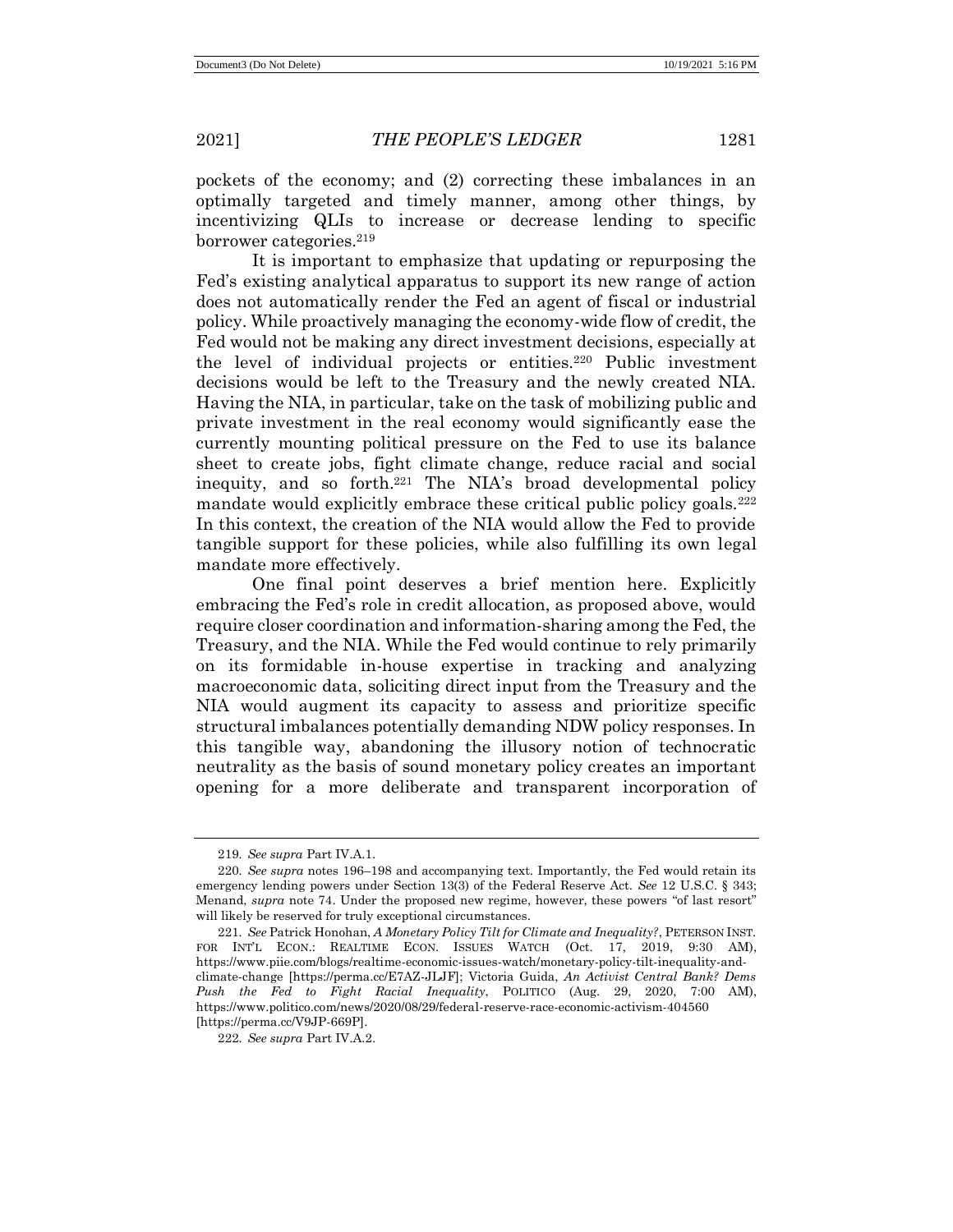democratically established public policy priorities into the Fed's operations.<sup>223</sup>

To sum up, the proposed structural changes to the Federal Reserve's asset portfolio, along with the broader institutional reforms necessary to enable these changes, would fundamentally redefine the public-private balance of power in the finance franchise. Under the new arrangement, the sovereign public will manage system-wide flows of credit by performing both the familiar modulatory and the newly expanded allocative functions in an integrated—and therefore more effective—fashion.

It is difficult to overestimate the profound systemic implications of this comprehensive transformation of the Fed's balance sheet from the traditional "franchisor ledger" into the People's Ledger. While it is impossible to offer a fully detailed account of how this reform will reverberate throughout the entire financial system, it is helpful to trace some of its principal structural consequences.

# V. THE PEOPLE'S LEDGER IN ACTION: STRUCTURAL IMPLICATIONS

The creation of universally available FedAccounts and corresponding reconfiguration of the Fed's asset portfolio, proposed above, are bound to generate significant changes in the key functions, business models, and risk profiles of many private financial institutions and markets. Broadly retracing the logic of the existing finance franchise, this Part offers a high-level—and inevitably somewhat speculative—overview of these potential changes, starting with commercial banks and then moving through the multiple layers of money and capital markets.<sup>224</sup> Without claiming to offer a complete map of the new system, it shows how transforming the Fed's balance sheet into a true People's Ledger would reduce socially harmful speculative trading in financial instruments, make the financial system less complex and more efficient, and enable financial markets to perform their core function of supporting productive economic enterprise more effectively.<sup>225</sup>

<sup>223.</sup> This could potentially raise questions about the Fed's political independence, which are beyond the Article's scope. For present purposes, it is worth emphasizing that, in our democratic society, institutional independence is an inherently complex and context-dependent phenomenon. For in-depth analyses of this phenomenon, see PETER CONTI-BROWN, THE POWER AND INDEPENDENCE OF THE FEDERAL RESERVE (2016); and PAUL TUCKER, UNELECTED POWER: THE QUEST FOR LEGITIMACY IN CENTRAL BANKING AND THE REGULATORY STATE (2018).

<sup>224.</sup> For the original exercise tracing the operation of the existing system of franchise finance, see *Finance Franchise, supra* note 12.

<sup>225.</sup> As a brief side note, it is worth mentioning here that a comprehensive shift to the People's Ledger model of central banking would also impact the structure and operation of the market for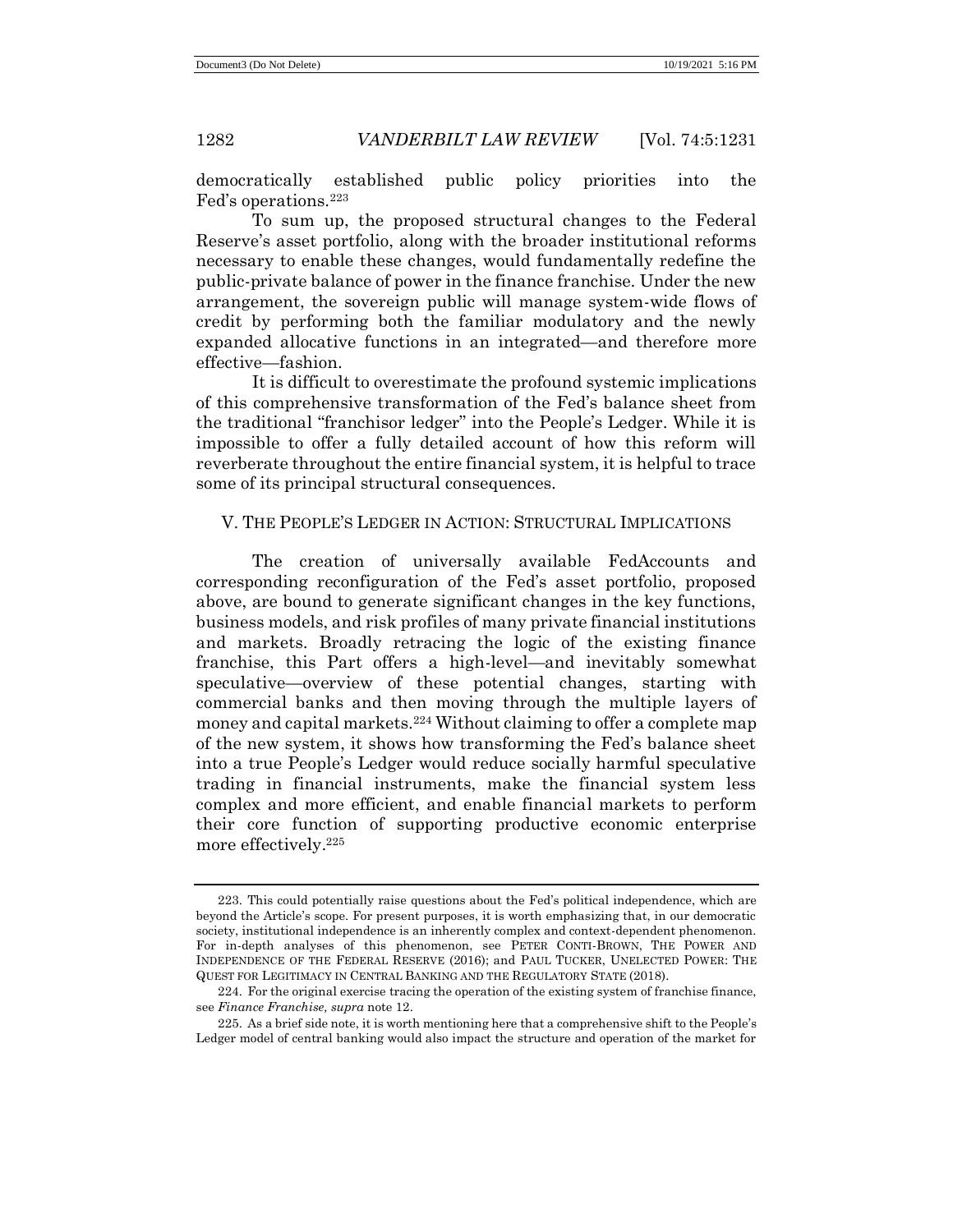# *A. Potential Impact on the Banking Sector*

Every proposal to institute universally available Fed deposit accounts immediately invites the question of how it would affect commercial banks. Under the currently standard model of banking business, banks are expected to operate by (1) extending long-term loans they hold on their balance sheet until maturity, and (2) funding these illiquid long-term credit assets by taking demand deposits.<sup>226</sup> A wholesale migration of deposits out of commercial banks would, therefore, directly impinge on banks' traditional funding model—and threaten their continuing ability to extend credit to businesses and individuals.

In practice, of course, banks' balance sheets do not strictly conform to this presumed model of the "banking business." Today's banks do not hold all loans to maturity, choosing instead to securitize or sell them in secondary markets. Nor do they fund their assets *exclusively* with deposits. This is especially true of large and mid-size banks operating within the diversified "financial holding company" ("FHC") structures.<sup>227</sup> Under the Bank Holding Company Act of 1956

Treasury debt. Among other things, it would remove the principal rationale for the continuing reliance on primary dealers: large banks and securities firms licensed to buy Treasury securities at auctions for purposes of reselling them to other market participants. *See Primary Dealers*, FED. RSRV. BANK OF N.Y., https://www.newyorkfed.org/markets/primarydealers (last visited June 15, 2021) [https://perma.cc/WLY5-8QWC]. Primary dealers make markets in Treasury debt and act as the trading counterparties of the FRBNY in implementation of monetary policy. *Id.*; KENNETH D. GARBADE, FED. RSRV. BANK OF N.Y., STAFF REP. NO. 777, THE EARLY YEARS OF THE PRIMARY DEALER SYSTEM, (June 2016),

https://www.newyorkfed.org/medialibrary/media/research/staff\_reports/sr777.pdf?la=en [https://perma.cc/8WS2-VW85] (describing primary dealers' function as the historically created "interface" between the Fed and the market). The fundamental revamp of the Fed's monetary policy tools, proposed in this Article, would render primary dealers functionally superfluous. *See supra* Part III. Instead, advanced technological solutions could be used to open Treasury bond auctions to mutual funds, pension funds, insurance companies, and other institutional investors that currently buy these bonds in secondary markets for their long-term investment portfolios. The Fed could accordingly act as the direct market maker for Treasury securities—the function it already performs, albeit indirectly and often non-transparently. *See* Bateman, *supra* note 63 (examining the mechanisms through which the Fed and other central banks have been effectively monetizing significant amounts of government debt since the 2008 crisis); Will Bateman, *Quantitative Easing, Quasi-Fiscal Power and Constitutionalism,* JUST MONEY (Dec. 28, 2020), https://justmoney.org/will-bateman-quantitative-easing-quasi-fiscal-power-and-

constitutionalism/ [https://perma.cc/T7WH-8SRP]. Such a significant shift in the organization and functioning of the Treasury market would have potentially far-reaching fiscal policy implications and raise a host of complex political, legal, and operational issues. A discussion of these issues and implications, however, is beyond the scope of this Article.

<sup>226.</sup> As discussed above, this is merely a description of the standard narrative that fails to capture the entirety of these dynamics. *See supra* Part I.A.

<sup>227</sup>*. See* 12 U.S.C § 1843(k). Under the law, "bank holding companies" ("BHCs") that own or control U.S. banks are subject to strict activity limitations. FHCs are a subset of BHCs, which satisfy certain financial and management criteria and therefore can engage in financial (and some commercial) activities ordinarily not available to BHCs. *See infra* note 231 (citing sources).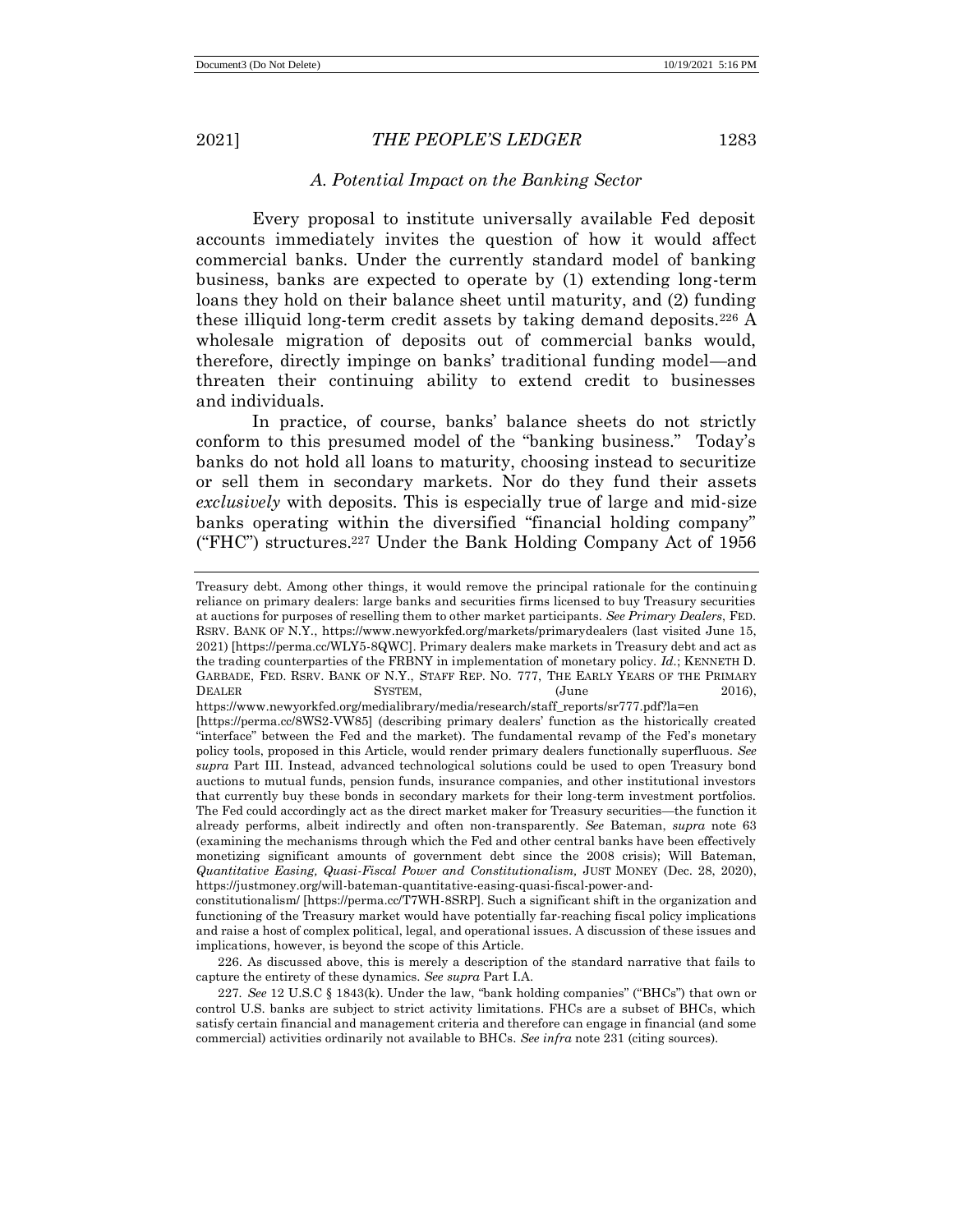(the "BHC Act"),<sup>228</sup> as amended by the Gramm-Leach-Bliley Act of 1999,<sup>229</sup> FHCs are allowed to engage in a broad range of financial activities, including securities underwriting and dealing, investment fund management, insurance, and so forth.<sup>230</sup> Large, diversified FHCs actively use their deposit-taking bank subsidiaries' balance sheets to support their lucrative trading, dealing, and investing activities they conduct through their nonbank subsidiaries.<sup>231</sup> To the extent deposits, especially FDIC-insured retail deposits, are by far the cheapest and "stickiest" form of bank funding, they remain a critical driver of banking institutions' profitability.<sup>232</sup> Accordingly, the proposed restructuring of the Fed's balance sheet will have potentially significant impact not only on deposit-taking banks but also on their parent companies and nonbank affiliates.

To begin with, it is critical to emphasize that the creation of FedAccounts does not really have to affect the *asset* sides of banks' own balance sheets. As discussed above, the proposed NDW mechanism will enable banks to continue their lending activities by accessing low-cost Fed funding instead of deposits.<sup>233</sup> Importantly, this change in the identity of private banks' main creditor—from the multitude of dispersed depositors to the Fed—would eliminate the underlying causes of bank "runs."<sup>234</sup> Thus, replacing demand deposits with Fed discount window loans will remove the key source of fragility built into banks' traditional business model.

<sup>228.</sup> Bank Holding Company Act of 1956, Pub. L. No. 84-511, §§ 1–12, 70 Stat. 134 (1956) (codified as amended at 12 USC §§ 1842–1848).

<sup>229.</sup> Financial Services Modernization Act (Gramm-Leach-Bliley Act), Pub. L. No. 106-102, 113 Stat. 1338 (1999). The Act repealed Sections 20 and 32 of the Banking Act of 1933, popularly known as the Glass-Steagall Act, which established legal separation between commercial banks and investment banks. *See supra* note 36.

<sup>230</sup>*. See* 12 U.S.C. § 1843(k)(1)(A) ("[FHCs] may engage in any activity [that is] financial in nature or incidental to such financial activity.").

<sup>231.</sup> For detailed discussions of FHCs' activities and intragroup risk-transfer practices, see Saule T. Omarova, *The Merchants of Wall Street: Banking, Commerce, and Commodities*, 98 MINN. L. REV. 265, 342–46 (2013); Saule T. Omarova, *From Gramm-Leach-Bliley to Dodd-Frank: The Unfulfilled Promise of Section 23A of the Federal Reserve Act*, 89 N.C. L. REV. 1683, 1696–1702 (2011) [hereinafter *The Unfulfilled Promise*].

<sup>232</sup>*. See, e.g.*, ADAM J. LEVITIN & SUSAN M. WACHTER, THE GREAT AMERICAN HOUSING BUBBLE: WHAT WENT WRONG AND HOW WE CAN PROTECT OURSELVES IN THE FUTURE 163–80 (2020) (discussing banks' use of "sticky" insured deposits to finance risky securitizations).

<sup>233</sup>*. See supra* Part IV.A.1 (showing how the NDW facility will channel funds into private credit markets).

<sup>234.</sup> This point is emphasized in Crawford et al., *supra* note 118, at 133–35. Generally, bank runs are situations in which individual depositors simultaneously rush to withdraw their money from the bank they fear to be on the brink of insolvency. For an influential economic model of a bank run, see Douglas W. Diamond & Philip H. Dybvig, *Bank Runs, Deposit Insurance, and Liquidity*, 91 J. POL. ECON. 401, 405–10 (1983). Once the money is fully sovereign, there is no danger of default.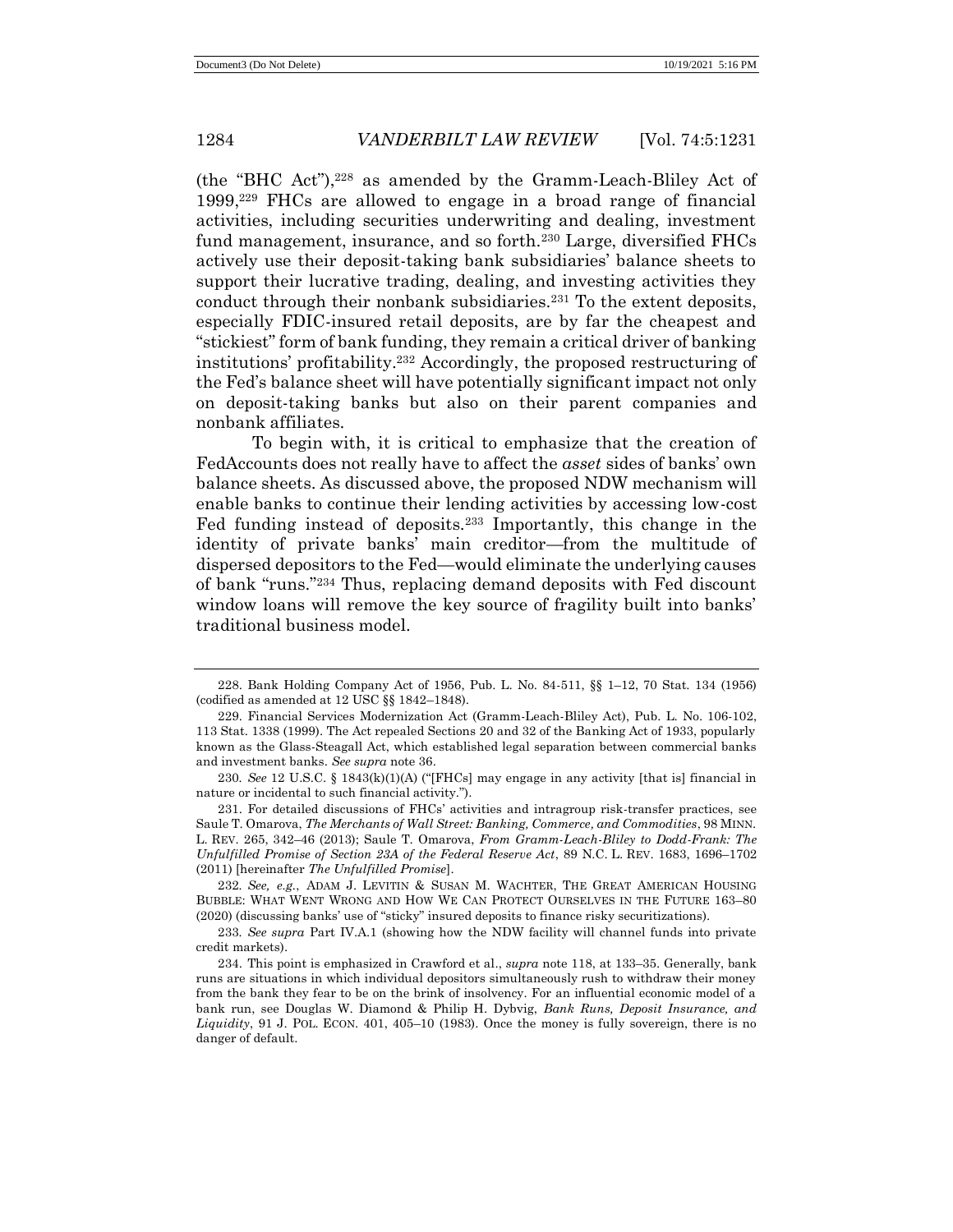In essence, banks will become non-depository lenders. They would use NDW financing for loans and other eligible assets that meet the Fed's NDW criteria for credit quality.<sup>235</sup> They would finance loans not eligible for NDW funding—"non-qualifying" loans—by issuing corporate debt and equity securities in capital markets, much in the same way as other corporations do.<sup>236</sup> As discussed below, they would also be able to fund these non-qualifying loans via private-market securitizations.<sup>237</sup> Without the federal subsidy attached to demand deposits, banks' riskier investments and activities—as well as those deemed less critical from the public policy perspective—will be directly subject to market discipline.

Banks, in other words, will not be "special" anymore. <sup>238</sup> By separating their lending function from their monetary function, the proposed reform will effectively "end banking," as we know it.<sup>239</sup> Credit generation*,* fundamentally dependent upon the monetized full faith and credit of the sovereign public, will be reserved either for public instrumentalities or for QLIs—private lenders with access to the Fed's NDW facility.

Once banks lose their "special" status and entity-based access to the public subsidy, they will inevitably lose their appeal as potential acquisition targets for other financial institutions. Tying the subsidy to specific NDW-qualifying assets generated by private firms, rather than to the firms themselves, makes it far more difficult (if not impossible) to transfer the benefits of that subsidy to these firms' affiliates. <sup>240</sup> The ability to transfer such benefits from federally backed banks to affiliated securities firms, derivatives dealers, and asset managers is the source of so-called "implicit" public subsidy that FHCs currently

<sup>235.</sup> For a discussion of the NDW collateral criteria, see *supra* Part IV.A.1.

<sup>236.</sup> This bifurcation of private lenders' assets would be similar to the well-established practice in the U.S. home-finance markets, where the GSEs are restricted by law to purchasing only so-called "conforming" loans. *Conforming Loan Limits*, FED. HOUS. FIN. AGENCY, https://www.fhfa.gov/DataTools/Downloads/Pages/Conforming-Loan-Limits.aspx (last visited June 18, 2021) [https://perma.cc/QP95-5GXM].

<sup>237</sup>*. See infra* Part V.B.4 (arguing that this proposal would force banks to "re-focus on *primary markets* for capital").

<sup>238</sup>*. See* E. GERALD CORRIGAN, FED. RSRV. BANK OF MINNEAPOLIS, ANNUAL REPORT 1982: ARE BANKS SPECIAL? 7 (1983).

<sup>239.</sup> The phrase is a direct play on the title of JONATHAN MCMILLAN, THE END OF BANKING: MONEY, CREDIT, AND THE DIGITAL REVOLUTION (2014).

<sup>240.</sup> Technically, sections 23A and 23B of the Federal Reserve Act impose a set of quantitative and qualitative limitations on deposit-taking banks' extensions of credit to their nonbank affiliates. 12 U.S.C. §§ 371c to c-1. In practice, however, this regime has not been sufficiently robust to prevent the transfer of the subsidy within bank-centered financial conglomerates. For a detailed analysis of this regime and its shortcomings, see *The Unfulfilled Promise*, *supra* note 231, at 1696– 1702.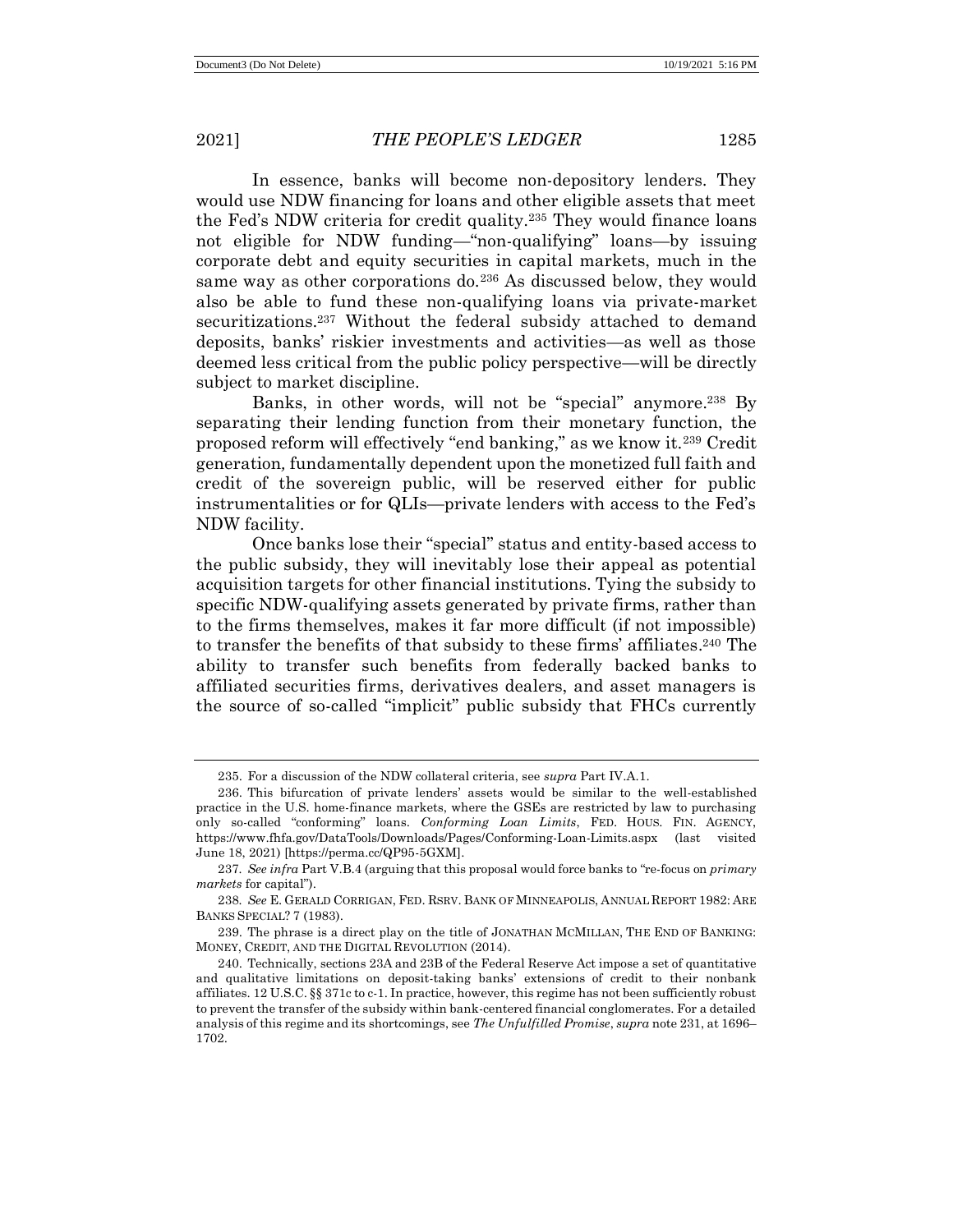enjoy.<sup>241</sup> While notoriously difficult to quantify, this implicit subsidy has been a crucial driver of the unprecedented consolidation and concentration in the U.S. financial industry since the  $1990s<sup>242</sup>$  It is also at the very core of the "too big to fail" ("TBTF") phenomenon that came to symbolize a recurring pattern of privatizing gains and socializing losses of large financial institutions.<sup>243</sup> Taking away deposit insurance and other forms of public subsidy currently feeding this phenomenon would, accordingly, end the presently intractable TBTF problem.

Again, none of this means that private finance would be forced to disappear or "shrink[ ] into irrelevance."<sup>244</sup> The proposed reform would simply redefine or restore its proper social function. In effect, it would force private finance to conform to its own self-narrative as the realm of pure "intermediation" between private suppliers and users of "scarce" capital.<sup>245</sup> In this sense, the restructuring of the Fed's balance sheet, envisioned here, would allow for a more transparent, fair, and socially beneficial delineation between the properly "private" and the legitimately "public" spheres in modern finance.

By removing the underlying sources of banks' present "specialness" and fragility, the proposed change would also eliminate the need for an intrusive and complex regime of bank regulation and supervision. Thus, both federal deposit insurance and deposit-based bank reserve requirements will become unnecessary. Once banks stop depending on short-term funding of their long-term assets, mandatory liquidity requirements, which were introduced into the Basel Capital Accord in the wake of the 2008 financial crisis, would also become redundant.<sup>246</sup> Bank capital regulation would lose its present salience as the core tool of protecting the deposit insurance fund from losses.<sup>247</sup> And such controversial and complex tools of enhanced macroprudential

243. Omarova, *supra* note 241*,* at 2495.

<sup>241</sup>*. See* Saule T. Omarova, *The "Too Big To Fail" Problem*, 103 MINN. L. REV. 2495, 2500 (2019) (noting that the "expectation that the government will always bail out ["too big to fail"] financial institutions" is internalized by other market participants, becoming an "implicit subsidy" of their risk-taking); *The Unfulfilled Promise*, *supra* note 231, at 1700 ("[I]n practice, it is difficult to draw a clear line and prove that securities firms do not use access to affiliated depository institutions to finance their speculative derivatives activities.").

<sup>242</sup>*. See* Arthur E. Wilmarth, Jr., *The Dark Side of Universal Banking: Financial Conglomerates and the Origins of the Subprime Financial Crisis*, 41 CONN. L. REV. 963, 1043–46 (2009) (showing how the process of consolidation in the financial industry led to the 2008 financial crisis and necessitated government-sponsored rescue of large financial institutions).

<sup>244.</sup> Koning, *supra* note 113.

<sup>245.</sup> For a discussion of the "intermediated-scarce-private-capital" orthodoxy, see *Finance Franchise*, *supra* note 12, at 1146–47.

<sup>246.</sup> For an overview of Basel III liquidity standards, see BARR ET AL., *supra* note 34, at 327– 29.

<sup>247.</sup> For an overview of bank capital regulation, see *id.* at 291–311; CARNELL ET AL., *supra*  note 34, at 238–67.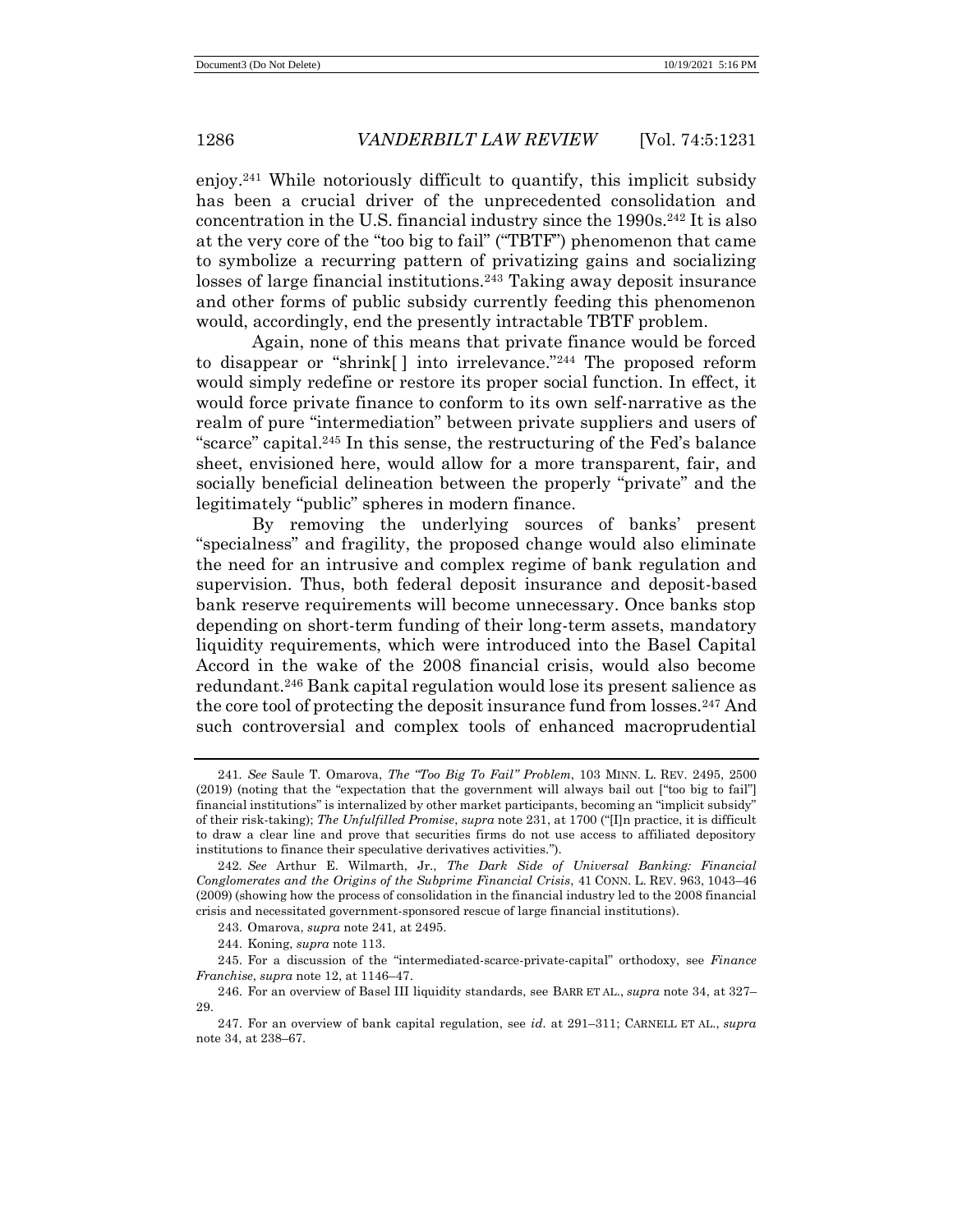supervision as, for example, comprehensive stress testing of banks' balance sheets, would likely be eliminated.<sup>248</sup>

Simplifying the notoriously complex regulatory regime governing banking institutions, however, does not mean abandoning all regulation. As long as the sovereign public continues to subsidize any meaningful amount of private money creation, it has to protect its balance sheet by exercising "quality control" over its private franchisees.<sup>249</sup> Familiar tools of macroprudential regulation and supervision—including basic leverage and portfolio concentration limits, credit underwriting standards, certain activity and affiliation restrictions, operational risk management requirements, and so on would still apply to all QLIs eligible for NDW borrowing. The precise contours of this regulatory regime will depend on, and reflect, the risk profile of the newly reconfigured system. It is nevertheless reasonable to expect that the overall intensity of regulatory oversight would decrease significantly.

This shift would allow for a significant streamlining of the U.S. bank regulatory apparatus. The Federal Deposit Insurance Corporation ("FDIC") would have no practical role to play. All of the continuing prudential oversight and chartering responsibilities can then be consolidated and transferred to the Office of the Comptroller of the Currency ("OCC"), the primary regulator of federally chartered banks.<sup>250</sup> Accordingly, the scope of the Federal Reserve's own formal bank regulatory functions would significantly shrink, if not disappear.<sup>251</sup>

Importantly, the proposed change in the Fed's relationship with private financial firms presents a welcome opportunity for a more effective and proactive deployment of structural regulatory levers. Thus, the Fed could use its control over the flow of federal subsidies by

<sup>248</sup>*. See* 12 U.S.C. § 5365(i) (mandating annual stress tests and providing the parameters and consequences for such).

<sup>249</sup>*. See Finance Franchise*, *supra* note 12, at 1214 (arguing that a major flaw in the current financial system is "continuing public accommodation of private credit-generation . . . without effective public 'quality control' over franchisees' performance of their delegated responsibilities"). 250*. What We Do*, OFF. OF THE COMPTROLLER OF THE CURRENCY, https://www.occ.treas.gov/about/what-we-do/index-what-we-do.html# (last visited June 19, 2021) [https://perma.cc/CY65-7G8M]. The OCC could charter the deposit-taking CBIs, discussed above. *See supra* Part III.B (proposing that CBIs could act as the Fed's representative offices in the field

and "help the Fed with the day-to-day administration of FedAccounts"). Because QLIs will have direct access to the federal subsidy via the Fed's NDW facility, it also makes sense to retain a special chartering regime for these institutions.

<sup>251.</sup> Currently, the Fed is the primary federal regulator and supervisor of state-chartered member banks and U.S. BHCs. *See Supervision & Regulation*, BD. OF GOVERNORS OF THE FED. RSRV. SYS., https://www.federalreserve.gov/supervisionreg.htm (last visited June 19, 2021) [https://perma.cc/ESP6-9G5Z] (outlining the Fed's regulatory and supervisory activities).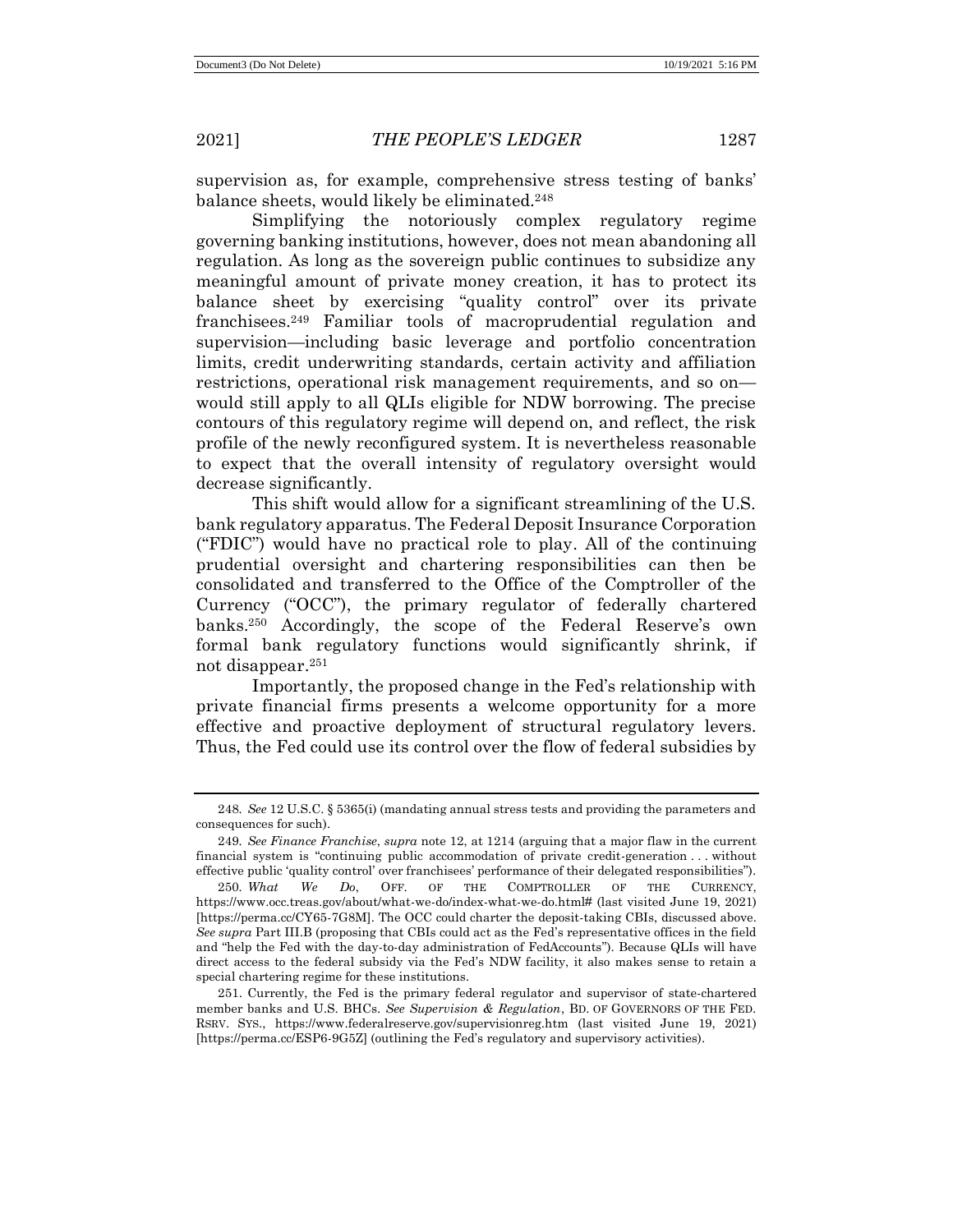fine-tuning the NDW eligibility conditions in furtherance of its evolving modulatory and allocative mission. In addition to familiar discount window requirements focused on the quality of pledged collateral, the Fed could mandate a set of other socially desirable attributes that privately extended credit products must have in order to qualify for NDW support. By excluding loans fueling secondary-market financial speculation, leveraged buyouts ("LBOs"), massive stock buybacks, and other private activities that divert resources from socially productive enterprise, the Fed would be able to redefine the scope and nature of QLIs' business operations.<sup>252</sup>

# *B. Potential Impact on Shadow Banking and Capital Markets*

The wholesale migration of deposits to the Fed's balance sheet will also trigger profound changes in the size, structure, and operation of all financial institutions and markets that currently amplify or replicate private banks' money-creation function outside of the regulated banking system.<sup>253</sup> This includes, first and foremost, the "shadow banking" sector.<sup>254</sup> It is important to remember, however, that many key participants in shadow banking markets are regulated financial institutions—securities broker-dealers, investment companies, swap dealers, and so forth—that also operate in the United States and global capital markets.

# 1. Money Market Mutual Funds

Money Market Mutual Funds ("MMMFs") constitute the most obvious category of financial institutions to be affected by the proposed creation of FedAccounts. MMMFs are open-end investment companies, or mutual funds, that specialize in constructing diversified portfolios of "safe" short-term debt instruments, including U.S. Treasury bills, agency securities, and commercial paper.<sup>255</sup> A product of classic

<sup>252.</sup> The QLI charter would also impose entity-level limitations on permissible activities and affiliations, similar to those currently applicable to commercial banks, to further restrict access to the federal subsidy. Any state and local "public banks" eligible to access the NDW facility would be subject to an appropriately modified QLI regime, to reflect their public mission. *See supra* notes 155, 181.

<sup>253</sup>*. See supra* notes 36–39 and accompanying text.

<sup>254.</sup> The term "shadow banking" was coined by Paul McCulley, formerly of PIMCO, a global investment management firm. Paul McCulley, PIMCO, *Teton Reflections*, GLOB. CENT. BANK FOCUS 2 (Sept. 5, 2007), http://media.pimcoglobal.com/pdfs/pdf\_sg/GCB%20Focus%20Sept%2007%20SGP-HK.pdf [https://perma.cc/NU6T-6485].

<sup>255.</sup> MMMFs are regulated by the Securities and Exchange Commission ("SEC") under the Investment Company Act of 1940. *Money Market Fund*, INVESTOR.GOV,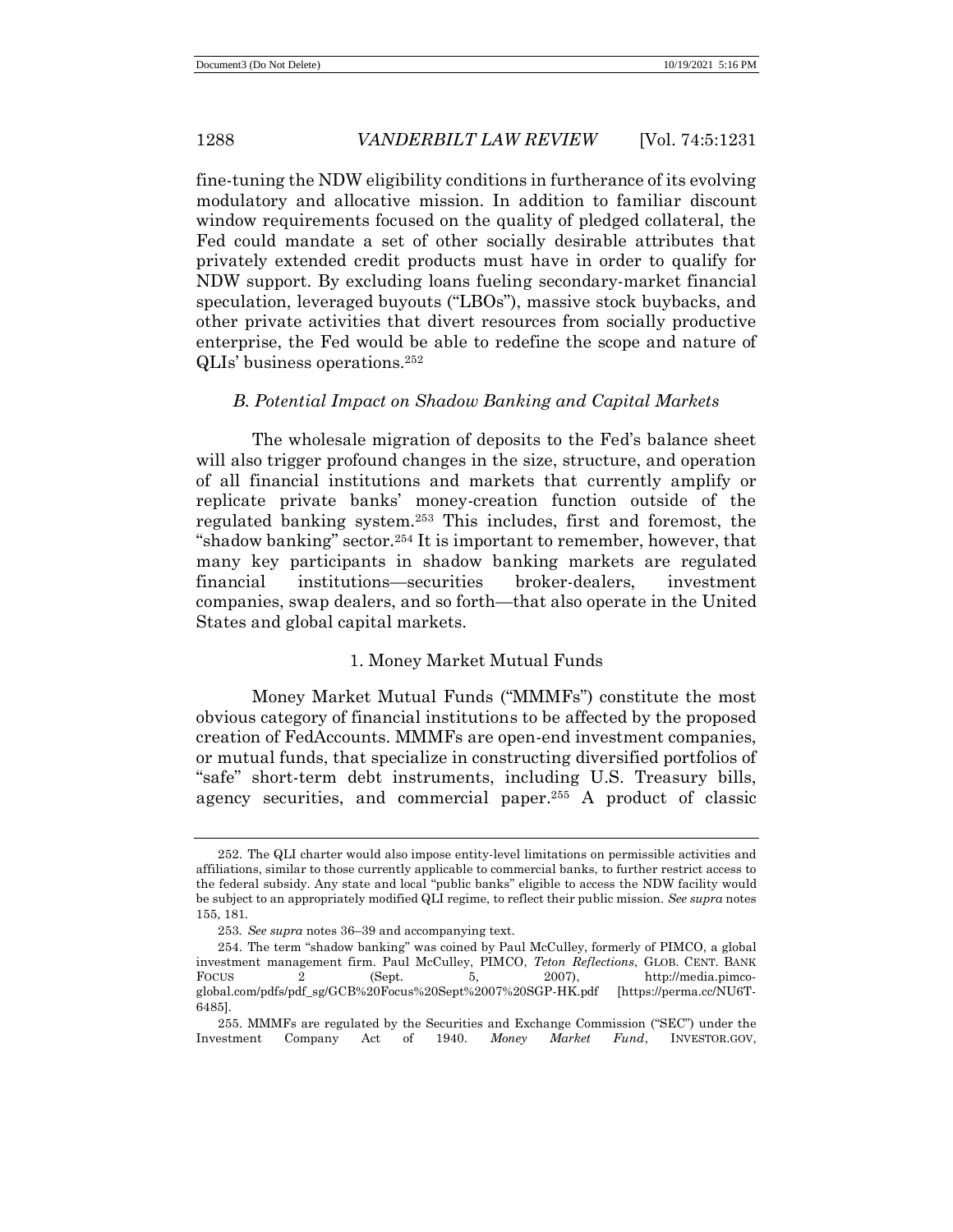regulatory arbitrage, MMMFs were invented in the 1970s as a higherreturn alternative to interest-bearing bank deposits.<sup>256</sup> With certain exceptions, special accounting rules allow MMMFs to maintain the value of their shares at \$1.00 per share.<sup>257</sup> Fund investors are thus assured that they can redeem their shares on demand and without losing any value.<sup>258</sup> Check-writing capabilities further enhance the appeal of MMMF accounts as a direct substitute for regular bank accounts.<sup>259</sup> In effect, MMMFs are "shadow banks" in the most direct sense of the word.<sup>260</sup>

Currently, the MMMF industry has well over \$5 trillion in assets.<sup>261</sup> MMMFs are major cash lenders in the critically important commercial paper and repo markets. Issuing bank-like on-demand liabilities, however, makes these funds inherently vulnerable to massive, depositor-like investor runs.<sup>262</sup> This combination of factors ultimately necessitates public accommodation and monetization of MMMFs' liabilities—again, in direct parallel to banks.<sup>263</sup>

258. If the NAV per share falls below \$1.00, the fund is said to "break the buck." In September 2008, The Reserve Primary Fund, the oldest MMMF in the United States, sent global financial markets reeling when it "broke the buck" due to its exposure to Lehman Brothers. Diana B. Henriques, *Money Market Fund Says Customers Could Lose Money*, N.Y. TIMES (Sept. 16, 2008), https://www.nytimes.com/2008/09/17/business/17fund.html?dlbk [https://perma.cc/VB5J-3U5Y].

259. BARR ET AL., *supra* note 34, at 1304.

260. For more on the history, operation, and legal regime governing MMMFs, see *id.* at 1302– 24.

https://www.investor.gov/introduction-investing/investing-basics/glossary/money-market-fund (last visited June 19, 2021) [https://perma.cc/Q4SY-LBA7].

<sup>256</sup>*. Money Market Funds: What Are Money Market Funds?*, INVESTOR.GOV, https://www.investor.gov/introduction-investing/investing-basics/investment-products/mutualfunds-and-exchange-traded-5 (last visited June 19, 2021) [https://perma.cc/3N7S-HZUB]. At the time, the Fed's Regulation Q capped interest rates on deposit accounts. BARR ET AL., *supra* note 34, at 1302.

<sup>257.</sup> Post-2008, the SEC rules require prime institutional MMMFs to use floating "net asset value" ("NAV") for their shares but continue allowing retail and government MMMFs to maintain stable NAV at \$1.00 per share. 17 C.F.R. § 270.2a-7(c)(1) (2021); Money Market Fund Reform; Amendments to Form PF, 79 Fed. Reg. 47736, 47736 (Aug. 14, 2014) (to be codified at 17 C.F.R. pts. 230, 239, 270, 274, 279).

<sup>261.</sup> *Money Market Funds: Investment Holding Details*, BD. OF GOVERNORS OF THE FED. RSRV. SYS., [https://www.federalreserve.gov/releases/efa/efa-project-money-market-funds-investment](https://www.federalreserve.gov/releases/efa/efa-project-money-market-funds-investment-holdings-detail.htm)[holdings-detail.htm](https://www.federalreserve.gov/releases/efa/efa-project-money-market-funds-investment-holdings-detail.htm) (last updated June 21, 2021) [https://perma.cc/PR89-SFAW] (click on linked files for data).

<sup>262.</sup> For a recent assessment of the continuing susceptibility of MMMFs to runs and the limited success of the post-2008 reforms in addressing structural vulnerabilities in the MMMF market, see PRESIDENT'S WORKING GRP. ON FIN. MKTS., U.S. DEP'T OF THE TREASURY, OVERVIEW OF RECENT EVENTS AND POTENTIAL REFORM OPTIONS FOR MONEY MARKET FUNDS 3–4 (2020), https://home.treasury.gov/system/files/136/PWG-MMF-report-final-Dec-2020.pdf [https://perma.cc/T6GR-X9A9].

<sup>263.</sup> This public support becomes explicit and visible in times of crisis. Thus, in September 2008, the Treasury intervened to stop the run on MMMFs by guaranteeing investor balances against losses of up to \$50 billion. BARR ET AL., *supra* note 34, at 1315. The Fed, in turn, used its emergency powers to set up the first Money Market Mutual Fund Liquidity Facility ("MMLF"),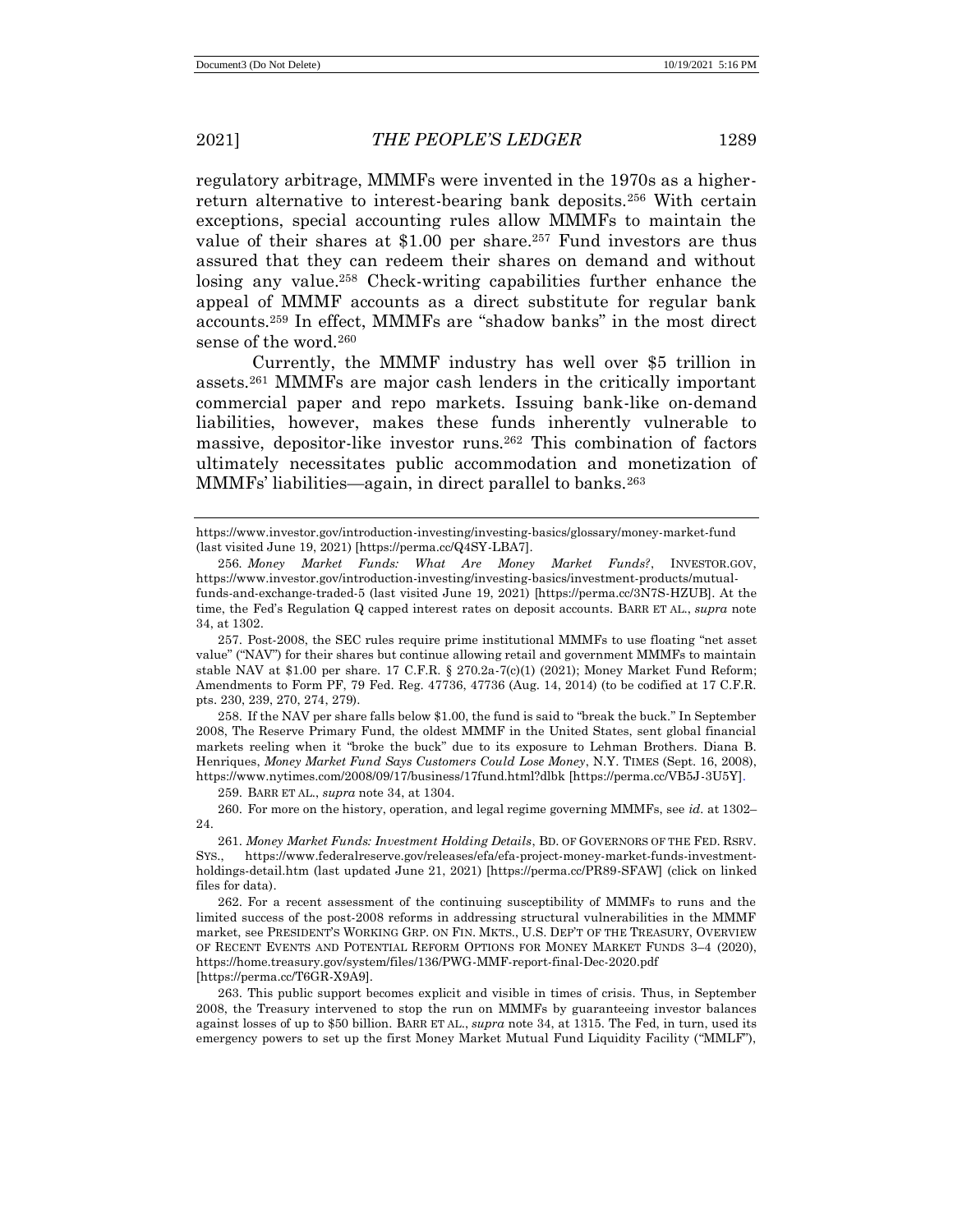These functional parallels explain why and how the creation of FedAccounts would disrupt the MMMF business model. Nondefaultable, interest-bearing sovereign money would render MMMFs a lot less attractive to investors seeking liquidity and safety. Without an ability to arbitrage between two forms of privately issued money (bank deposit-money and MMMF "shadow" money), the original rationale for the existence of an MMMF as a financial product would no longer exist. Instead of functionally replicating bank deposit services, MMMFs would likely revert to a traditional mutual fund business model and offer straightforward *investment* products. In effect, MMMFs would operate as a subset of conservative-allocation credit funds: they would continue investing in liquid short-term public and private debt instruments—including corporate commercial paper—and manage their pools of assets so as to minimize risk to investors.<sup>264</sup> Though relatively stable and low risk, MMMF shares will no longer be structured or perceived as *risk free*.

In consequence, the size and systemic significance of the MMMF industry would decrease substantially. This would, in turn, significantly impact commercial paper and repo markets currently dependent on MMMFs as principal cash lenders. MMMFs' partial withdrawal would contribute to the corresponding "downsizing" and derisking of these markets.

# 2. Commercial Paper and Repo Markets

Commercial paper is a short-term, unsecured debt instrument issued by large, creditworthy corporations to finance their short-term business expenses.<sup>265</sup> These attributes generally render it a low-risk investment. In the lead up to the 2008 crisis, however, commercial paper markets grew dramatically as a result of a massive rise in financial firms' issuances and "asset-backed commercial paper"

funding bank purchases of MMMFs' assets. *Id.* In March of 2020, the Fed reinstituted its MMLF facility as part of its response to the COVID-19 crisis. *See supra* note 71 and accompanying text (noting how the Fed's emergency response replicated some of the emergency programs created for the 2008–2009 crisis, including the MMLF); *see also* BD. OF GOVERNORS OF THE FED. RSRV. SYS., REPORT ON THE FEDERAL RESERVE'S BALANCE SHEET 11 (2020), https://www.federalreserve.gov/publications/files/balance\_sheet\_developments\_report\_202008.pd f.pdf [https://perma.cc/HH8L-XJ9Z] ("From March 23 to 27 (the first week of operations), 568 loans were extended to six financial institutions that purchased assets from 102 different money market mutual funds totaling \$45 billion.").

<sup>264.</sup> MMMFs would also be able to invest in the NIA bonds as an additional "safe" asset class. *See supra* Part IV.A.2 (summarizing the proposal to create the NIA).

<sup>265.</sup> To qualify for an exemption from the registration requirements of the Securities Act of 1933, commercial paper must mature in no more than 270 days and its proceeds must be used only to pay for the issuers' short-term expenses, such as payroll or inventory purchases. 15 U.S.C. § 77c(a)(3); BARR ET AL., *supra* note 34, at 1341.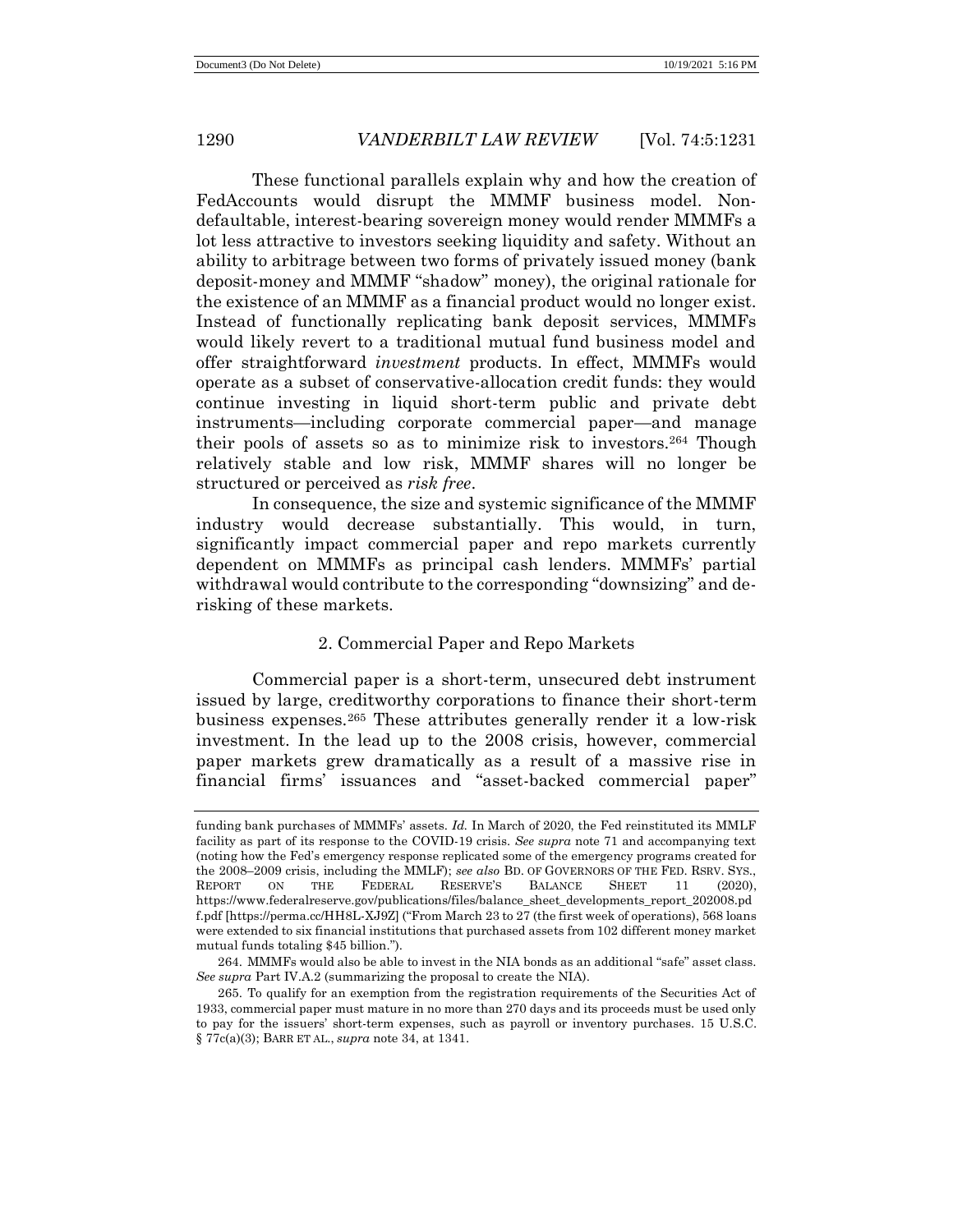("ABCP").<sup>266</sup> These new forms of commercial paper carried high levels of risk and channeled low-cost funding into speculative trading activities in financial markets.<sup>267</sup> In September 2008, investor runs on ABCP and financial-firm commercial paper effectively cut off the flow of short-term credit to the real economy, thus significantly exacerbating the systemic crisis.<sup>268</sup>

In the post-2008 era, the share of commercial paper—and especially ABCP—in the U.S. wholesale funding markets declined well below its pre-crisis peak levels.<sup>269</sup> Currently, the U.S. commercial paper volume remains at slightly over \$1 trillion.<sup>270</sup> Most of it, however, continues to be issued by financial firms, suggesting strong linkages to trading activities.<sup>271</sup> The reform of the Fed's balance sheet, advocated here, offers an opportunity to strengthen this market by restoring its original function as an efficient channel of financing the real economy as opposed to fueling financial speculation. Thus, smaller and more risk-averse MMMFs would likely be already incentivized to invest mainly in low-risk commercial paper issued by non-financial firms. The Federal Reserve could create an additional incentive to do so by accepting high-quality commercial paper issued by *non-financial* firms as collateral for its NDW loans.<sup>272</sup> This would enable QLIs to increase their holdings of commercial paper instruments tied to *productive* activities in the *real* economy—and, indirectly, make these instruments more attractive for MMMFs and other institutional investors.

For financial firms, the repo market would remain the key source of short-term funding.<sup>273</sup> Structured as securities sales, repos are

<sup>266</sup>*. See* Mary Brown, *Asset-Backed Commercial Paper Carries High Risk*, INVESTOPEDIA, https://www.investopedia.com/articles/bonds/08/commercial-paper.asp (last updated Mar. 20, 2021) [https://perma.cc/8WCU-RKJD] (explaining the dynamics of ABCP markets).

<sup>267</sup>*. Id.*; BARR ET AL., *supra* note 34, at 1341–43.

<sup>268</sup>*. See* Daniel Covitz, Nellie Liang & Gustavo A. Suarez, *The Evolution of a Financial Crisis: Collapse of the Asset-Backed Commercial Paper Marke*t, 68 J. FIN. 815, 818–19 (2013) (documenting the "run" on ABCP); Marcin Kacperczyk & Philipp Schnabl, *When Safe Proved Risky: Commercial Paper During the Financial Crisis of 2007–2009*, 24 J. ECON. PERSP. 29, 40–41 (2010) (noting that "within one month after Lehman's bankruptcy, commercial paper holdings fell from 24.2 to 16.9 percent of money market funds' assets").

<sup>269.</sup> In large part, this is due to stricter post-crisis accounting treatment of ABCP which made it harder for the sponsoring entities to keep these vehicles off their balance sheets. BARR ET AL., *supra* note 34, at 1343.

<sup>270</sup>*. US Money Market Instruments Statistics*, SIFMA (June 10, 2021), https://www.sifma.org/resources/research/us-money-market-instruments-statistics/ [https://perma.cc/9ZWQ-UJBR].

<sup>271</sup>*. See* BARR ET AL., *supra* note 34, at 1341 ("Most commercial paper is financial or ABCP.").

<sup>272</sup>*. See supra* Part IV.A.1 (discussing the NDW collateral eligibility requirements).

<sup>273</sup>*. See* Adam Copeland, Darrell Duffie, Antoine Martin & Susan McLaughlin, *Key Mechanics of the U.S. Tri-Party Repo Market*, FED. RSRV. BANK OF N.Y. ECON. POL'Y REV. 3 (2012), https://www.newyorkfed.org/medialibrary/media/research/epr/2012/1210cope.pdf

<sup>[</sup>https://perma.cc/BRW9-XSS2] ("MMFs, securities lenders, and other institutional cash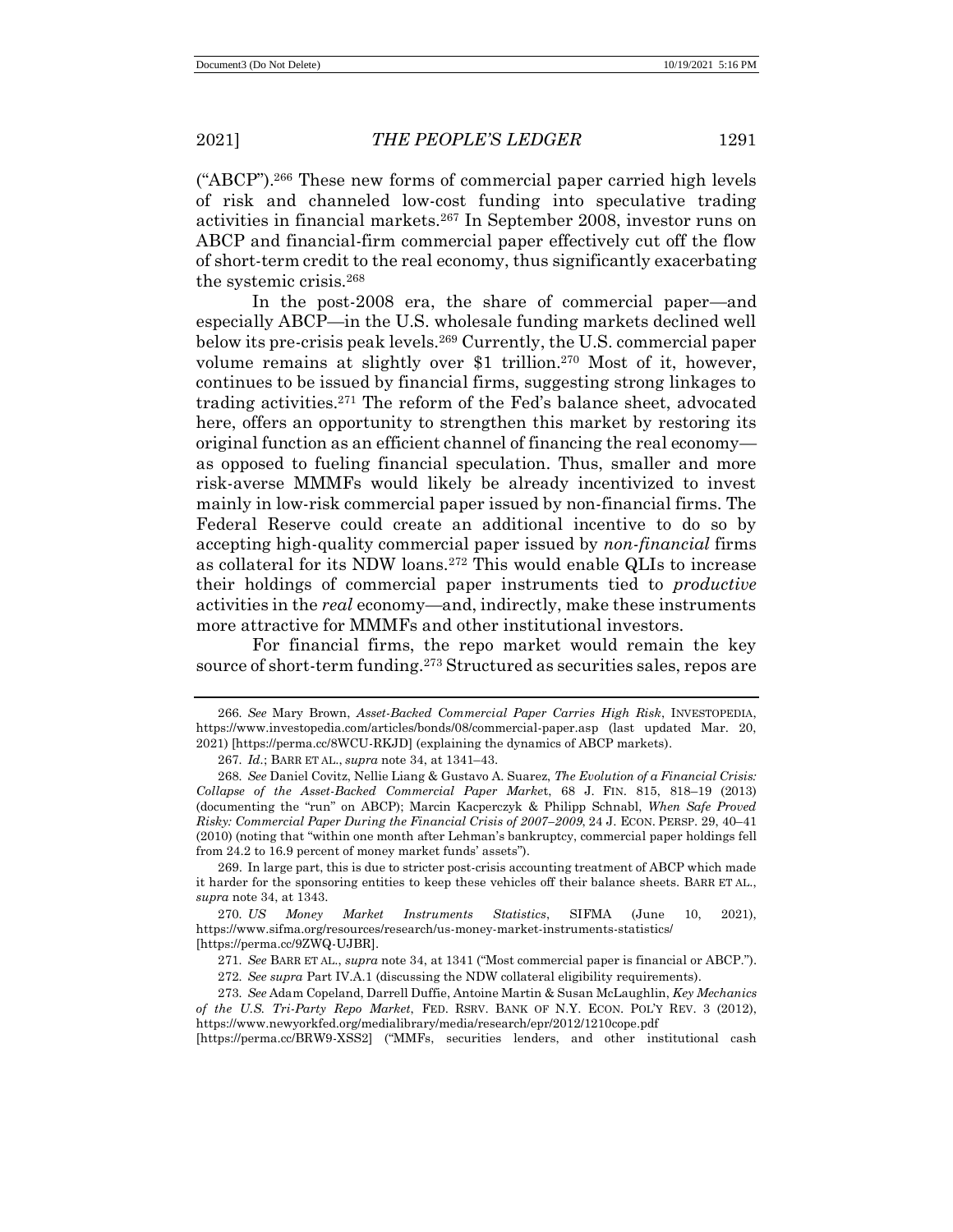economically equivalent to very short-term (often, overnight) loans collateralized by securities, such as Treasury bonds.<sup>274</sup> In recent decades, the U.S. repo market grew dramatically in size and systemic significance, with the average daily amount of outstanding repo transactions currently around \$4 trillion.<sup>275</sup>

Securities dealers are central players in repo markets. Dealers use repos to finance their market-making and trading operations, as well as those of their clients: hedge funds, asset managers, and other institutional investors.<sup>276</sup> Repos provide dealers and fund managers with low-cost funding for taking leveraged positions in Treasury bonds, agency and various asset-backed securities, corporate bonds, and other tradable instruments.<sup>277</sup> Thus, through a complex web of institutional arrangements, repo markets continuously fuel the growth in the volume and velocity of trading in secondary financial markets.<sup>278</sup>

MMMFs are major cash lenders in repo markets; they use repo transactions as a presumably "safe" source of increasing returns on their cash holdings.<sup>279</sup> As all demand-deposit substitutes, however, repos are inherently vulnerable to runs.<sup>280</sup> Thus, in 2008, a massive "run on the repo" was one of the principal triggers of the financial crisis.<sup>281</sup> Despite the post-crisis efforts to address some of the key risks

276*. See* Kolchin et al., *supra* note 275, at 5 (using a diagram to show the significant role of securities dealers in repo markets)*.*

providers . . . seek interest income at short maturities [because] overnight repos serve as a secured alternative to bank deposits. Together, MMFs and securities lenders account for over half of triparty repo lending.").

<sup>274</sup>*. See supra* note 60 (defining the term "repo").

<sup>275</sup>*. See* Katie Kolchin, Justyna Podziemska & Ali Mostafa, *US Repo Fact Sheet*, SIFMA RSCH. 6 (Jan. 2021), https://www.sifma.org/wp-content/uploads/2020/04/2021-US-Repo-Fact-Sheet.pdf [https://perma.cc/6DTL-SM4D] (noting that the "[a]verage daily aggregate repo and reverse repo outstanding" is \$4.6 trillion). For data on centrally cleared repo transactions, see *OFR Short-Term Funding Monitor*, OFF. OF FIN. RSCH., https://www.financialresearch.gov/short-term-fundingmonitor/ (last visited June 20, 2021) [https://perma.cc/S5A8-2HXV].

<sup>277</sup>*. Id.* at 4.

<sup>278.</sup> For more on these dynamics, see *Finance Franchise*, *supra* note 12, at 1178–81.

<sup>279</sup>*. See* Jeffrey Cheng & David Wessel, *What Is the Repo Market, and Why Does It Matter?* BROOKINGS (Jan. 28, 2020), https://www.brookings.edu/blog/up-front/2020/01/28/what-is-the-repomarket-and-why-does-it-matter/ [https://perma.cc/FXD6-7B4G] ("[Repo markets] allow[ ] parties with lots of spare cash (e.g. money market mutual funds) to earn a small return on that cash without much risk, because securities, often U.S. Treasury securities, serve as collateral.").

<sup>280</sup>*. Cf.* BARR ET AL., *supra* note 34, at 1313 ("Because MMFs have a liquidity mismatch by transferring illiquid instruments like commercial paper to liquid MMF shares, there will always be a possibility of a run on MMFs.").

<sup>281.</sup> In September 2008, the failure of Lehman Brothers, a major repo borrower, caused a massive run on repo markets, which triggered the run on MMMFs and paralyzed U.S. commercial paper markets, as discussed above. *Supra* note 268 and accompanying text.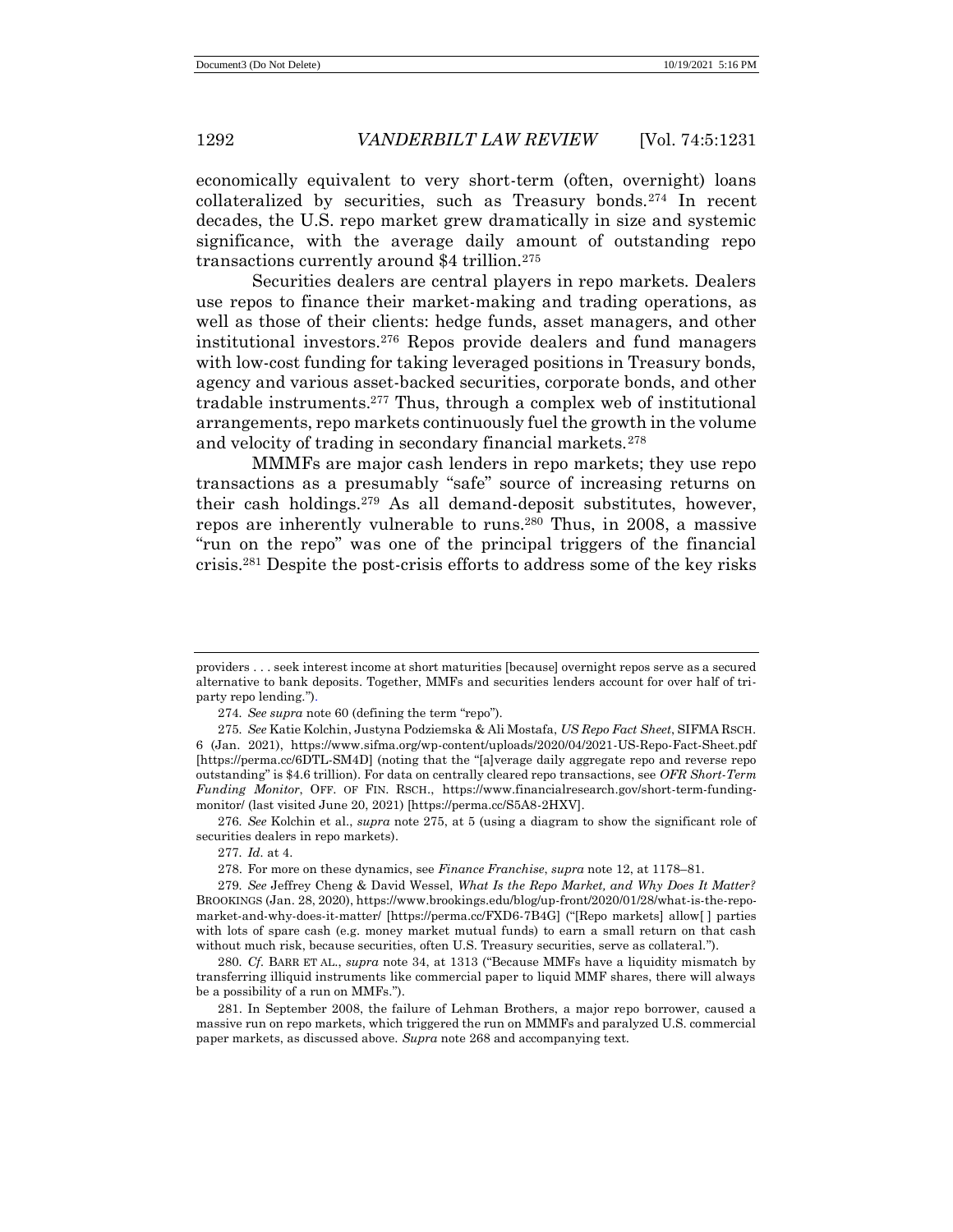in repo markets, they continue to experience periods of high instability, necessitating major cash injections by the Fed.<sup>282</sup>

The Fed's actions highlight the repo markets' role as direct sites of money creation.<sup>283</sup> In fact, since 2008, the Federal Reserve has been using repo operations as the key tool of managing the benchmark federal funds rate.<sup>284</sup> This shift in the Fed's monetary policy reflects the underlying shift in the financial system's center of gravity away from the traditional banking and capital markets and into the inherently volatile and privately controlled repo market.<sup>285</sup> Without a deeper understanding of how this transformation alters the traditional relationships among core financial markets and actors, however, the Fed's ability to conduct an effective monetary policy may be severely compromised.<sup>286</sup>

The creation of FedAccounts, discussed above, would give the Fed an entirely new set of tools for achieving its monetary policy goals in a more direct and finely tuned manner.<sup>287</sup> Accordingly, the Fed would not need to engage in massive repo operations to fulfill its policy mandate—nor would it have to provide a de facto liquidity guarantee

<sup>282</sup>*. See* Joe Rennison & Colby Smith, *Fed Curbs Repo Volatility on Final Day of 2019*, FIN. TIMES (Dec. 31, 2019), https://www.ft.com/content/4a936f9a-2bd3-11ea-a126-99756bd8f45e [https://perma.cc/Q7SP-9RJG] (reporting multiple spikes in repo rates throughout 2018 and 2019 and stating that the FRBNY "provided \$25.6bn in overnight funding on December 31[, 2019]").

<sup>283</sup>*. See* Manmohan Singh, *Collateral and Monetary Policy* 11–12 (Int'l Monetary Fund, Working Paper No. WP/13/186, 2013) (analyzing the role of repo collateral as a monetary phenomenon); Manmohan Singh & Peter Stella, *Money and Collateral* 15 (Int'l Monetary Fund, Working Paper No. WP/12/95, 2012) (examining the monetary effects of reusing repo collateral); Manmohan Singh, *The Velocity of Pledged Collateral: Analysis and Implications* 4 (Int'l Monetary Fund, Working Paper No. WP/11/256, 2011) (showing how nonbanks' reuse of collateral increases its "velocity"); *Finance Franchise*, *supra* note 12, at 1179–80.

<sup>284</sup>*. See supra* note 61 and accompanying text (explaining that the Fed's repo operations keep the key "federal funds rate" around the target established by the FOMC); *see also* Michael Ng & David Wessel, *The Hutchins Center Explains: How the Powell Fed Will Raise Interest Rates*, BROOKINGS (Mar. 15, 2018), https://www.brookings.edu/blog/up-front/2018/03/15/the-hutchinscenter-explains-how-the-powell-fed-will-raise-interest-rates/ [https://perma.cc/TM27-UEWE] (explaining that, after the federal funds rate hit zero in 2008 and the economy still needed more stimulus, the Fed could no longer use open market operations to influence short-term interest rates); Jane E. Ihrig, Ellen E. Meade & Gretchen C. Weinbach, *Monetary Policy 101: A Primer on the Fed's Changing Approach to Policy Implementation*, BD. OF GOVERNORS OF THE FED. RSRV. SYS. 20 (June 30, 2015), https://www.federalreserve.gov/econresdata/feds/2015/files/2015047pap.pdf [https://perma.cc/KYL6-28PN] (showing how the Fed's pre-crisis strategy based on reserve scarcity is ineffective under today's conditions of "superabundant" reserves in the banking system).

<sup>285</sup>*. See* Carolyn Sissoko, The Collateral Supply Effect on Central Bank Policy 9 (Aug. 21, 2020) (unpublished manuscript), https://papers.ssrn.com/sol3/papers.cfm?abstract\_id=3545546 [https://perma.cc/GA4A-769R] (analyzing the increasingly critical role of the repo market in monetary policy transmission).

<sup>286</sup>*. Id.*

<sup>287</sup>*. See supra* Part III.A (outlining the FedAccounts proposal and its various benefits).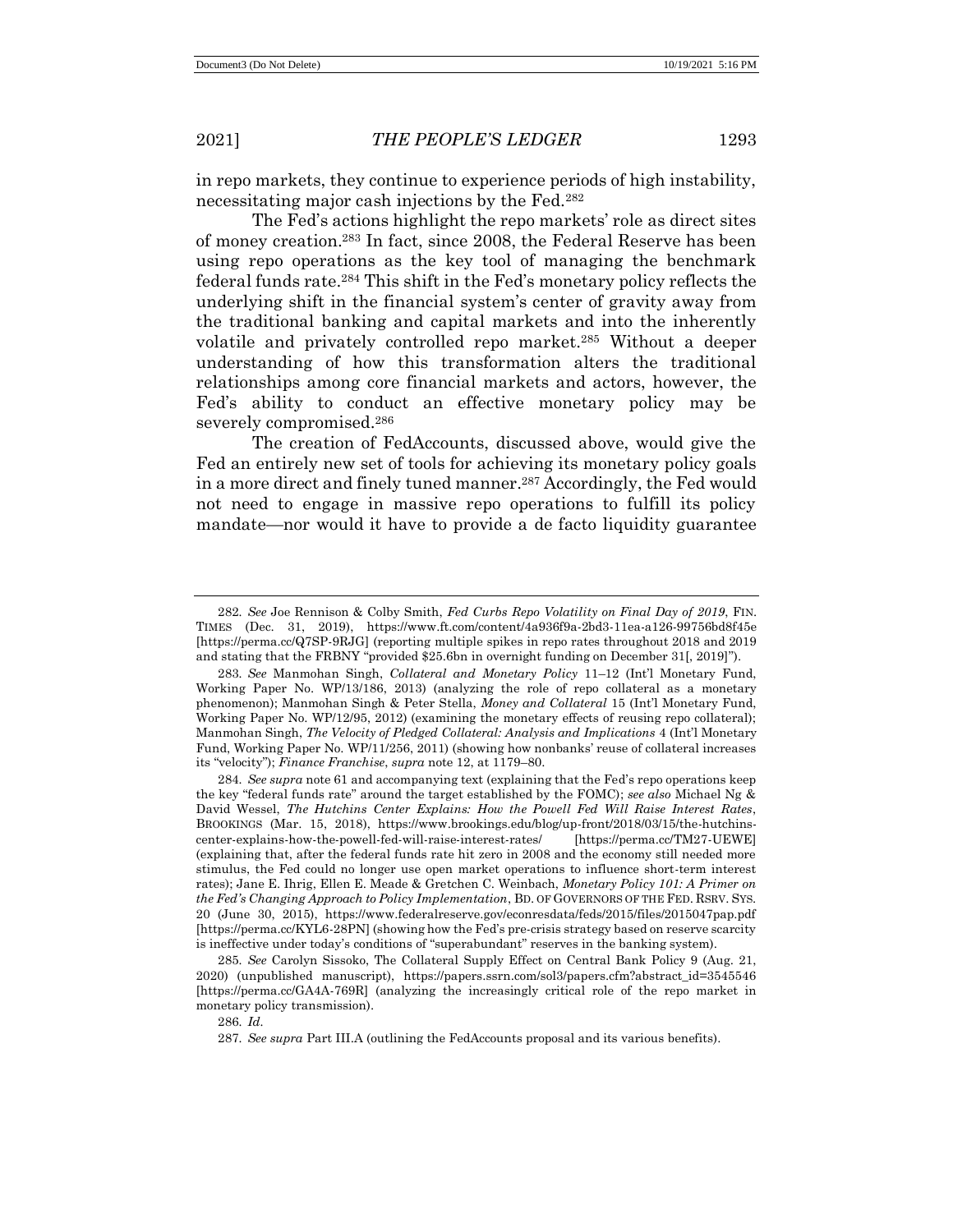for repo markets.<sup>288</sup> The Fed's withdrawal, in turn, would reduce the size and systemic footprint of the repo markets. 289

Partial withdrawal of MMMFs, as a result of the fundamental change in their own business model, would have a similar effect on repo markets. Smaller, more conservative MMMFs would have strong incentives to manage and price their risk exposures to repo borrowers more carefully. Securities dealers would still be able to finance their trading asset portfolios in repo markets, but not on the present scale and without the benefit of the Fed's monetization and accommodation.<sup>290</sup> This would mean, in turn, less leveraged financing for hedge funds and other entities engaged in speculative trading. In short, the repo markets will revert to being a much smaller, specialized segment of the financial system, rendering the system itself both less complex and more stable.

# 3. Securitizations and Derivatives

Like the repo and commercial paper markets, securitizations and derivatives markets would continue to operate but on a smaller scale, and in a significantly less risky way, than they do today.

Securitization is a technique of pooling revenue-generating assets, such as receivables or mortgage loans, and using the pooled assets as collateral backing the issuance of debt instruments—"assetbacked securities" ("ABS") or "mortgage-backed securities" ("MBS")—to investors.<sup>291</sup> Banks typically securitize their loans to free up balance sheet capacity for further credit extensions.<sup>292</sup> To investors, securitization offers a valuable ability to buy bonds "structured" to achieve their preferred risk-return profile.<sup>293</sup> And borrowers generally benefit from the increased flow and lower price of credit.<sup>294</sup> As the 2008 crisis has shown, however, the complexity and opacity of highly structured, often multilayered, securitized products—especially once they get deeply embedded in commercial paper and repo markets—are

<sup>288</sup>*. See Finance Franchise*, *supra* note 12, at 1181 (noting that the FRBNY is "currently the largest counterparty in repo markets" and that "[p]ublic debt—U.S. Treasury and Agency securities—still constitutes the principal underlying asset on which repo transactions occur").

<sup>289.</sup> The Fed may continue conducting repo operations but on a smaller scale and in pursuit of specific public policy goals.

<sup>290.</sup> On the dynamics of such accommodation and monetization, see *Finance Franchise*, *supra* note 12, at 1181–83.

<sup>291</sup>*. Id.* at 1175–76.

<sup>292</sup>*. Id.* at 1176.

<sup>293.</sup> Ability to use ABS as collateral in repo transactions further increases their value to institutional investors.

<sup>294</sup>*. See* Steven L. Schwarcz, *The Alchemy of Asset Securitization*, 1 STAN. J.L. BUS. & FIN. 133, 136–38 (1994) (explaining how securitization lowers the borrower's cost of capital).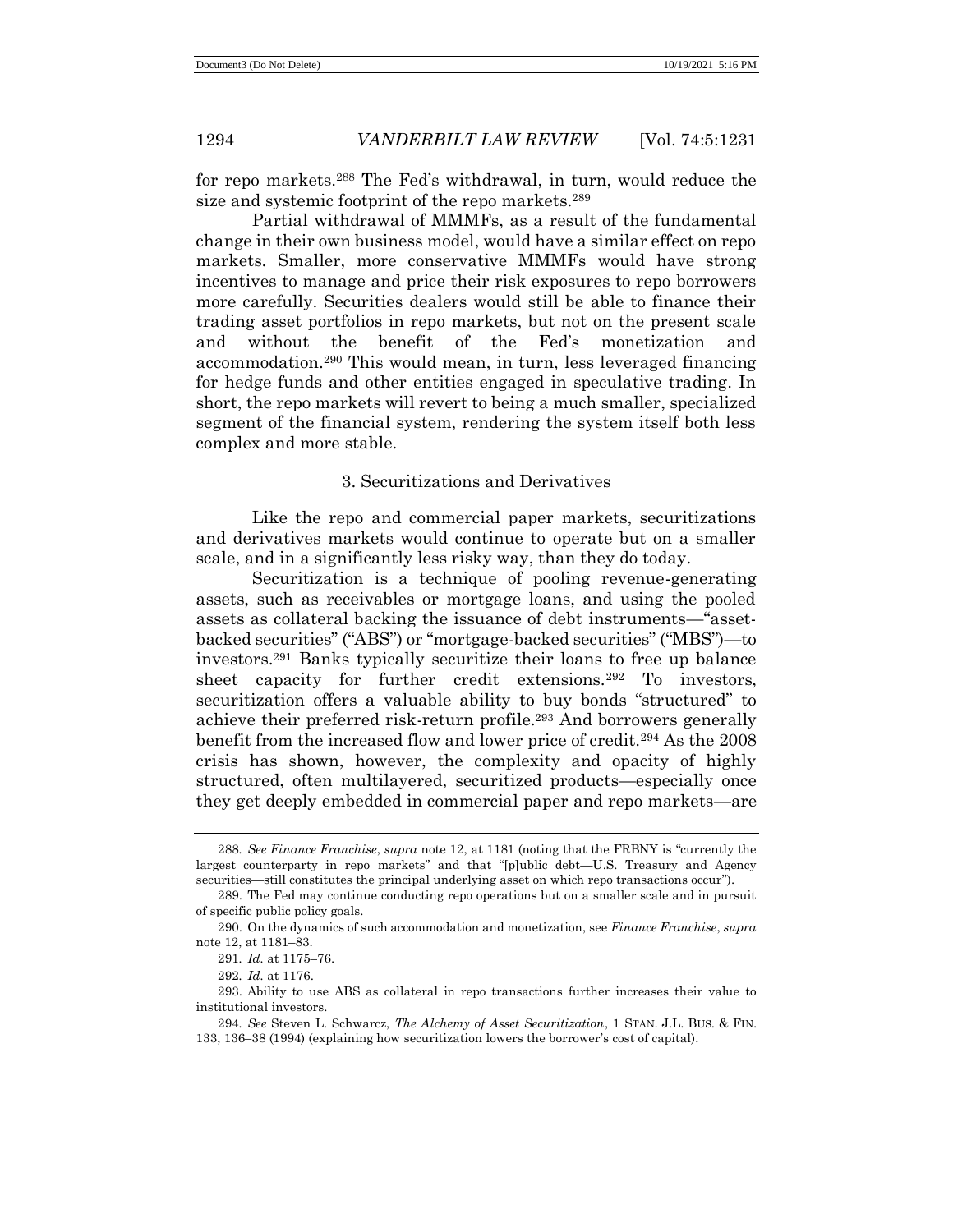a major source of risk to the stability of the financial system.<sup>295</sup> It is, therefore, critical to limit securitization's potential to create or amplify socially undesirable speculative trading.

The reforms outlined in this Article will help to achieve this policy goal. The NDW conditionality would be an especially potent lever in this respect. Thus, to limit direct access to public subsidy, the Fed could exclude all ABS from its definition of NDW-eligible collateral. Under this regime, QLIs would still be able to obtain low-cost funding for the underlying loans that meet the Fed's NDW conditions—and to securitize their riskier "non-qualifying" assets in private markets. Without public subsidy, securitization transactions would be subject to market discipline. ABS investors would have every incentive to conduct due diligence on the underlying asset portfolios, thus actually performing their presumed information-producing, valuation, and monitoring functions. This should significantly reduce the size of private securitization markets and lower the overall levels of nontransparent risk and complexity in them. Diminished demand for ABS issuances as a result of parallel downsizing and de-risking in repo and commercial paper markets, discussed above, would further contribute to these trends.

Derivatives markets would undergo similar changes under the proposed regime. Derivatives are contingent claim contracts that determine counterparties' payout and other rights and obligations by reference to some underlying value.<sup>296</sup> Historically, derivatives were used as tools of hedging risk.<sup>297</sup> In the years leading to the 2008 crisis, however, bespoke derivatives markets grew dramatically in size and capacity to generate undetected financial risks.<sup>298</sup> Regulatory

<sup>295</sup>*. See* Larry Cordell, Greg Feldberg & Danielle Sass, *The Role of ABS CDOs in the Financial Crisis*, 25 J. STRUCTURED FIN. 10, 15 (2019) (noting that "of the lower-rated investment-grade tranches of ABS CDOs, 75% were sold into or referenced as CDS in other ABS CDOs"); Larry Cordell, Yilin Huang & Meredith Williams, *Collateral Damage: Sizing and Assessing the Subprime CDO Crisis* 38 fig.1 (Fed. Rsrv. Bank of Phila., Working Paper No. 11-30/R, 2012), https://www.philadelphiafed.org/-/media/frbp/assets/working-papers/2011/wp11-30r.pdf?la=en [https://perma.cc/F95G-8BMD] (illustrating the process of transforming mortgage loans into multilayered, securitized products). For a comprehensive analysis of the systemically destabilizing rise of "private-label" securitizations, see LEVITIN & WACHTER, *supra* note 232, at 163–80.

<sup>296</sup>*. See generally* JOHN C. HULL, OPTIONS, FUTURES, AND OTHER DERIVATIVES (9th ed. 2014); R. STAFFORD JOHNSON, INTRODUCTION TO DERIVATIVES: OPTIONS, FUTURES, AND SWAPS 1–10 (2009) (providing a brief overview of the derivatives market's origins and operation).

<sup>297</sup>*. See* JOHNSON, *supra* note 296296, at 1 (describing the early historical uses of derivatives by farmers seeking to manage their storage costs and pricing risk).

<sup>298</sup>*. See, e.g.*, *The Role of Derivatives in the Financial Crisis: Hearing Before the Fin. Crisis Inquiry Comm'n*, 111th Cong. (2010) (testimony of Michael Greenberger, Professor, University of Maryland School of Law) (describing the role of the unregulated over-the-counter derivatives market in fomenting the financial crisis of 2008).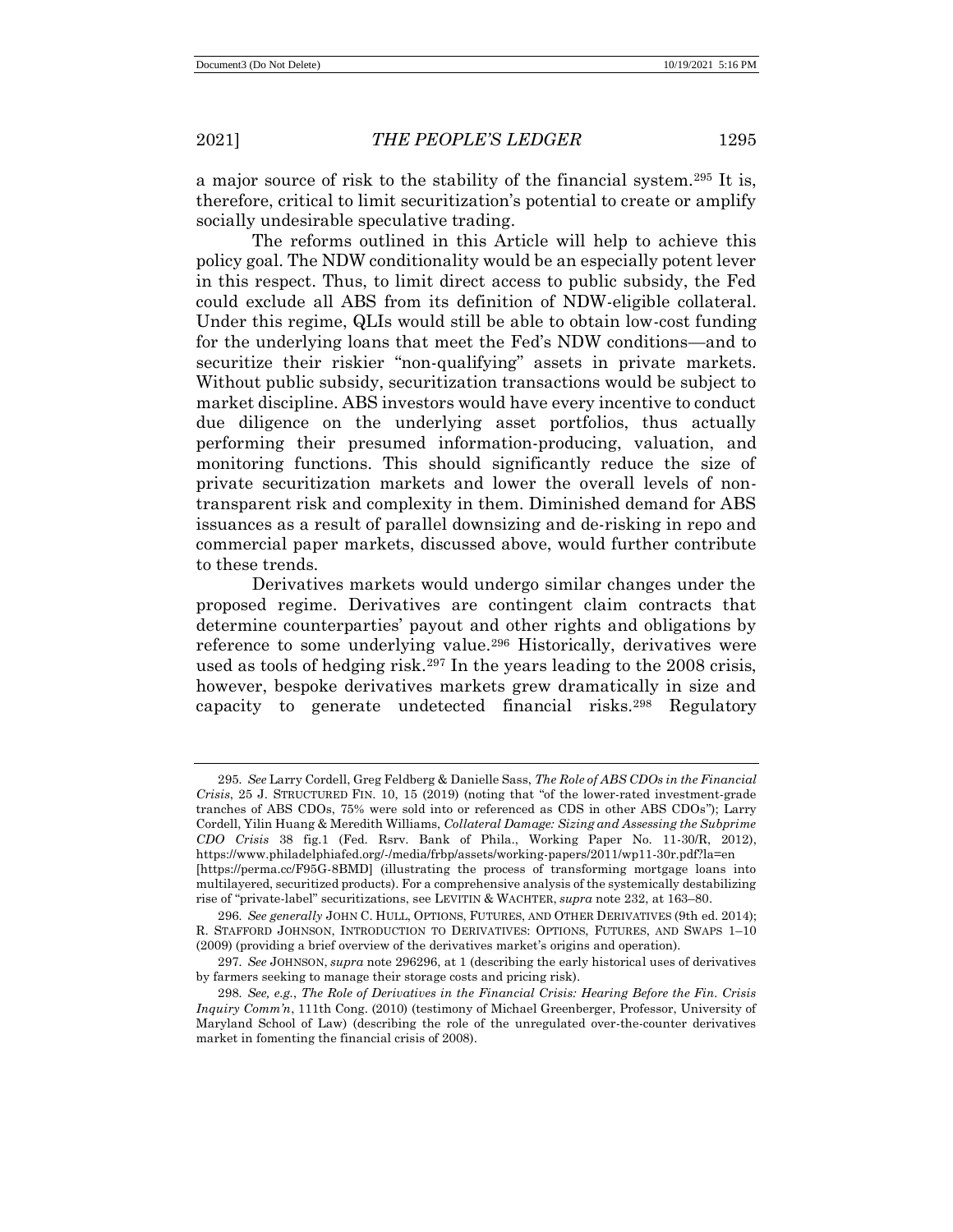expansion of U.S. banks' permissible derivatives activities<sup>299</sup> and the 1999 repeal of the Glass-Steagall prohibition on their ability to affiliate with nonbank financial firms were major drivers of this growth.<sup>300</sup> The subsequent wave of conglomeration and consolidation in the financial sector has led to the emergence of global derivatives dealer-banks, able to use their access to public subsidy to underwrite vast amounts of risky speculative bets.<sup>301</sup> In the wake of the 2008 crisis, Congress sought to preclude insured banks from dealing and trading in derivatives, but these efforts were later substantially curtailed as a result of industry lobbying.<sup>302</sup>

Once banks lose their "special" status as monetary institutions, however, the principal economic and regulatory incentives for organizational affiliation with banks will disappear.<sup>303</sup> Derivatives dealers would not be able to take on as much risk as they do under the current system, and their diminished risk-bearing capacity would affect both the quantity and the quality of their derivatives "books." The fall in their clients' demand for risky derivatives would further decrease the overall volume of speculative trading in derivatives and related markets. In short, these markets would become what they *ought* to be: relatively small and sophisticated private markets for prudent and appropriately priced risk management products.

### 4. Securities Firms

The proposed restructuring of the Fed's balance sheet would also alter the structure and dynamics of broader capital markets and securities firms operating in them as broker-dealers, investment bankers, asset managers, derivatives dealers, and other "intermediary" types.

By performing multiple roles in various transactional contexts, securities firms effectively drive the functional integration of banking,

<sup>299</sup>*. See* Saule T. Omarova, *The Quiet Metamorphosis: How Derivatives Changed the "Business of Banking*,*"* 63 U. MIAMI L. REV. 1041, 1056 (2009) (examining the process through which the OCC granted and then gradually expanded the authority of U.S. banks to trade and deal in derivatives).

<sup>300</sup>*. See supra* note 36 (discussing the repeal of the Glass-Steagall Act).

<sup>301.</sup> Thus, a common practice within the FHC structure is to have securities firms enter into derivatives trades with hedge funds and other clients and then mirror the same trades with their affiliated banks, which end up holding the exposure on their balance sheets. This intra-group arbitrage significantly lowers the cost of derivatives trading and dealing to the FHC. *Finance Franchise*, *supra* note 12, at 1196–97.

<sup>302</sup>*. Id.* at 1197–98 (describing the "swap push-out" provisions of the Dodd-Frank Act).

<sup>303</sup>*. See supra* Part V.A (arguing that the loss of banks' "special" status and privileged access to the public subsidy will erode their current appeal as acquisition targets for other financial institutions).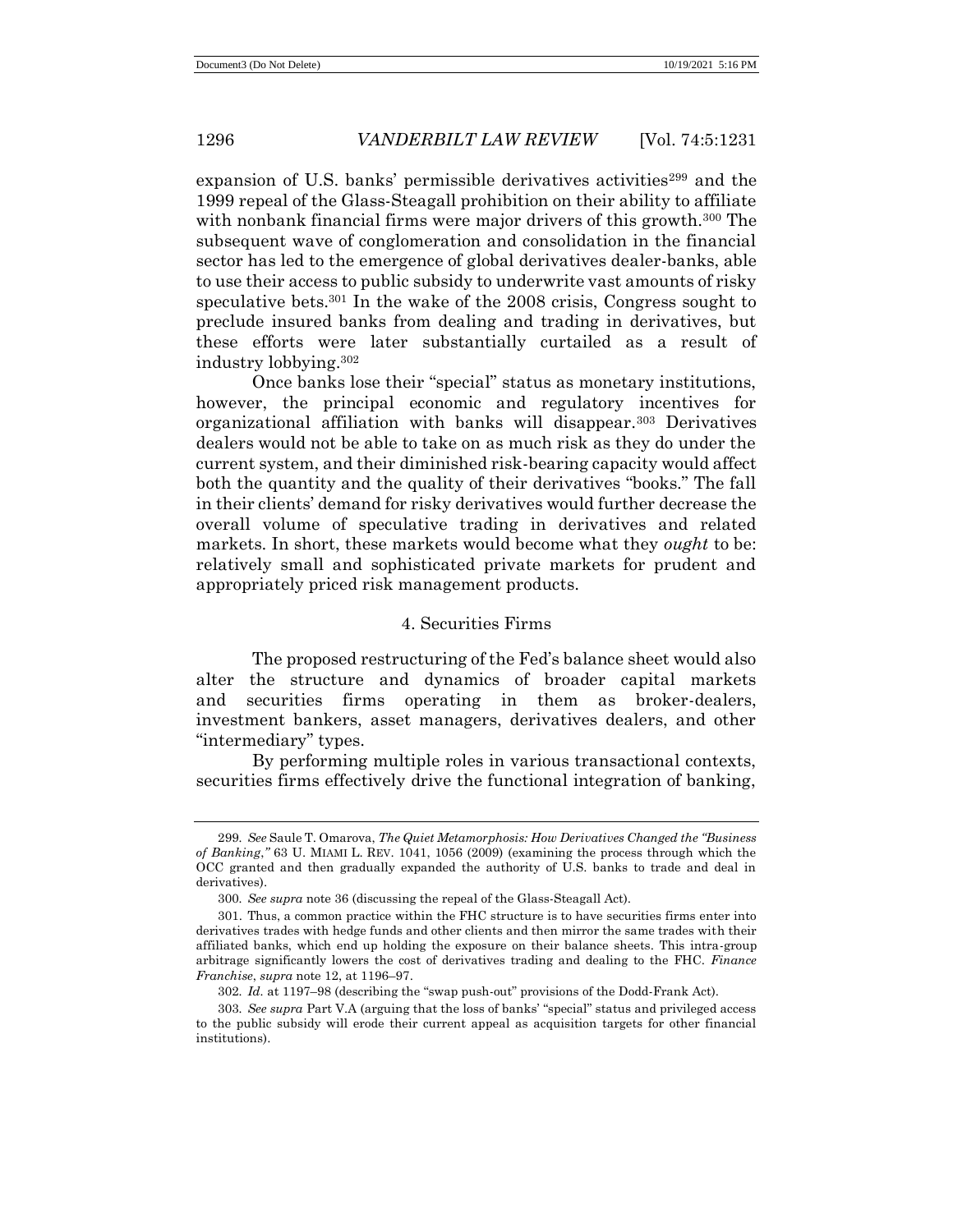shadow banking, and long-term capital markets. Today, securities broker-dealers provide large amounts of margin financing for their trading clients, such as hedge funds, enabling them to leverage their positions across a wide variety of financial assets.<sup>304</sup> They also structure and deal in complex OTC derivatives, pool and securitize multiple layers of loans and other credit products, and act as repo lenders for their clients.<sup>305</sup> Dealer-firms finance the bulk of these activities by issuing commercial paper and borrowing cash in repo markets, often by rehypothecating their clients' securities.<sup>306</sup>

In short, securities dealers continuously fuel the ever-increasing volumes of trading in secondary financial markets—and the accompanying growth in the system-wide levels of leverage, risk, and interconnectedness. As emphasized throughout this discussion, the critical factor enabling securities firms to conduct these activities on such a massive scale is their institutional affiliation with federally insured banks.<sup>307</sup> Through organizational attachment to banks, securities dealers gain access to—and a significant degree of *de facto* control over—the flow of the sovereign public's full faith and credit powering the financial system.<sup>308</sup> In an important sense, this makes securities dealer-firms the quintessential rogue franchisees.<sup>309</sup>

Recent attempts to reinstitute the Glass-Steagall regime of formal separation between banking and securities firms proved unsuccessful.<sup>310</sup> The reforms outlined in this Article, by contrast, would help to achieve the same substantive result indirectly, by fundamentally reshaping the basic dynamics of the financial market from within. Simply taking away private banks' *monetary* function will end their currently privileged position in the financial system—and

<sup>304.</sup> "Margin trading" is the practice of borrowing money to purchase securities or other financial assets, which are then used as collateral securing the loan extended to the trading account holder by the broker-dealer. *See* Randy Frederick, *Margin: How Does It Work?*, CHARLES SCHWAB (Feb. 12, 2021), https://www.schwab.com/resource-center/insights/content/margin-howdoes-it-work [https://perma.cc/SVP6-XP4P] (providing an overview of the mechanics of margin trading).

<sup>305</sup>*. Finance Franchise*, *supra* note 12, at 1193–1201.

<sup>306.</sup> On rehypothecation dynamics, see *Finance Franchise*, *supra* note 12, at 1178–81.

<sup>307</sup>*. See supra* Part V.A (emphasizing the role of implicit public subsidy as the principal impetus for the rise of diversified financial conglomerates)*.*

<sup>308</sup>*. Finance Franchise*, *supra* note 12, at 1194–96.

<sup>309</sup>*. See supra* notes 36–39 and accompanying text (describing "rogue" franchisees as nonbank financial institutions whose liabilities are directly or indirectly accommodated by the central bank).

<sup>310.</sup> Omarova, *supra* note 241, at 2531–32. For a comprehensive, historically grounded analysis of the Glass-Steagall regulatory regime and an argument for reviving it, see ARTHUR E. WILMARTH, JR., TAMING THE MEGABANKS: WHY WE NEED A NEW GLASS-STEAGALL ACT (2020).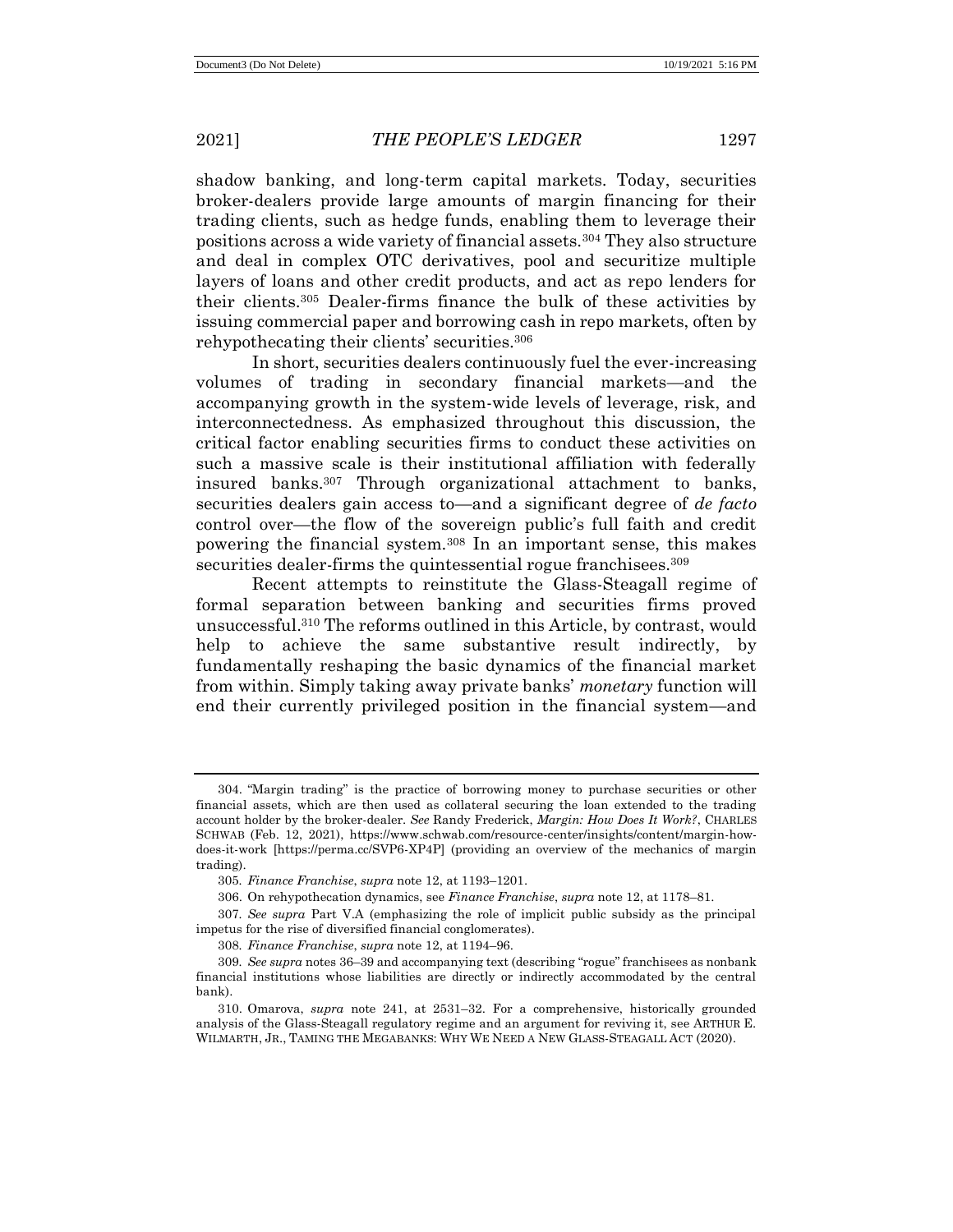remove the presently overpowering incentive for securities firms to seek direct institutional affiliation with banks.<sup>311</sup>

No longer being able to tap into the public subsidy would directly affect securities dealers' capacity both to take on highly leveraged proprietary positions and to enable leveraged investing by their clients. As noted earlier, margin loans would not be eligible for the NDW funding.<sup>312</sup> Without a banking affiliate as the captive source of credit, the dealer-firm would be limited in its ability to funnel large amounts of low-cost funding into its clients' margin accounts. The overall tightening of the repo and commercial paper markets, discussed above, would further constrain securities firms' access to cheap financing. Diminished supply and increased cost of funding would force securities dealers to scale back their trading inventories, risk exposure, and overall leverage. Among other things, that would lead to a significant fall in speculative trading by hedge funds and other entities that currently rely on leveraged financing provided by securities firms.

In addition to these institutional constraints, private actors' ability to engage in socially harmful speculation would be curtailed as a result of the broader structural reforms outlined above. Thus, the Fed's new market-making operations—OMO Plus—would effectively preclude many opportunities for profitable short-term gambling in financial markets.<sup>313</sup> The creation of the NIA, on the other hand, would expand the menu of productive long-term investment options available to large institutional investors, thus diverting their money away from risky assets and directional bets.<sup>314</sup>

In this environment, securities broker-dealers and asset managers would cease being predominantly and necessarily *scale*-based businesses, as measured by their balance sheets or assets under management. Instead of leveraging their credit-generation capacity and market power, these firms would go back to competing on the bases of their superior risk assessment and management capabilities and ability to serve their real-economy clients' needs efficiently and nimbly. In other words, they would revert to their original business model of relational, skill-based investment advice, securities underwriting, and transaction facilitation.<sup>315</sup> And most of their business would refocus on

<sup>311</sup>*. See supra* Part V.A (reasoning that, without the federal subsidy attached to demand deposits, banks' riskier investments and activities will be directly subject to market discipline).

<sup>312</sup>*. See supra* Part IV.A.1.

<sup>313</sup>*. See supra* Part IV.A.3 (describing the proposed OMO Plus program).

<sup>314</sup>*. See supra* Part IV.A.2 (outlining the NIA's role as a credit institution and fund manager). 315*. See* ALAN D. MORRISON & WILLIAM J. WILHELM, JR., INVESTMENT BANKING: INSTITUTIONS, POLITICS, AND LAW 4–7 (2007) (describing the traditional role of investment banks as "managing an information marketplace").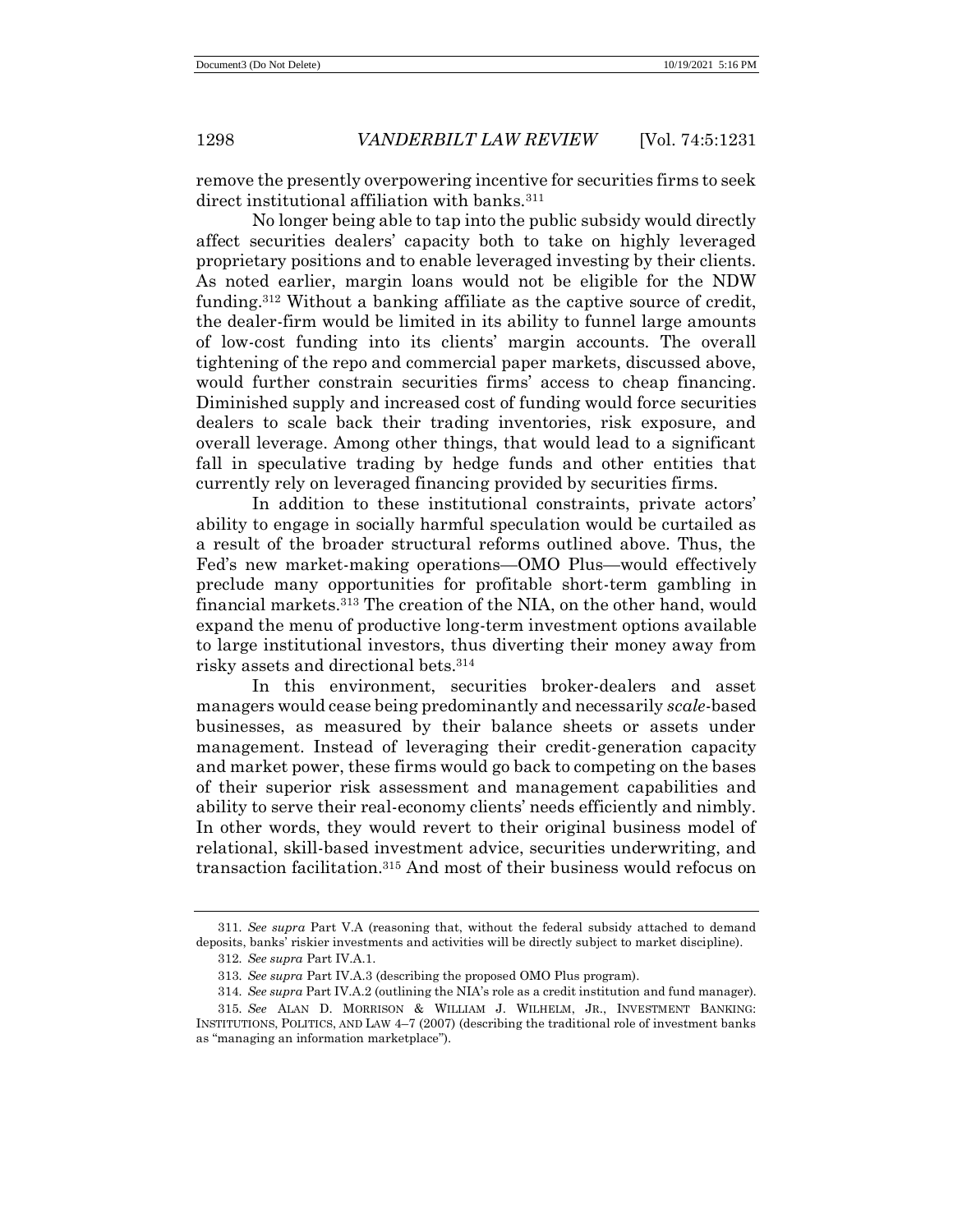*primary markets* for capital, where their intermediation services would be more directly conducive to long-term growth of the U.S. economy.

It is difficult to foresee all of the potential implications of this shift for the structure and operation of capital markets. It is reasonable to expect, for instance, that many securities firms would choose to operate as traditional partnerships.<sup>316</sup> At the same time, technological changes may enable the emergence of new patterns of organizational and functional integration in the financial industry. These developments would require careful examination and appropriate policy responses as they arise.

For now, the key is to show that the proposed restructuring of the Federal Reserve's balance sheet would fundamentally alter the systemic dynamics of finance. Eliminating private banks' deposittaking function and giving the Fed new asset-side tools of shaping economy-wide credit flows, as discussed above, will dramatically reduce the levels of speculative activity in secondary markets for financial instruments. It will, accordingly, render financial markets less risky, less complex, and more manageable sites of private "intermediation," as opposed to unauthorized credit-generation. The precise size and composition of these markets will depend on the supply of, and actual demand for, private financing of productive economic enterprise. It will stop being a function of nonbanks' ability to tap into the full faith and credit of the United States. In that sense, the People's Ledger will simply restore the traditionally central role of private ordering and risktaking in private finance. It will return the markets to their original state of "freedom."

### **CONCLUSION**

This Article offers a blueprint for reshaping the basic architecture and dynamics of modern finance. Using the creation of digital-dollar FedAccounts as its starting point, the Article constructs a coherent set of structural reforms aiming to make the financial system more inclusive, efficient, and stable. It contemplates a comprehensive update of the Federal Reserve's balance sheet—the nation's core economic ledger—to maximize its structural capacity to support productive economic enterprise, in the long-term interests of the American people. In effect, it reimagines the role of a central bank as the ultimate public platform for generating, modulating, and allocating financial resources in a modern economy—the People's Ledger.

<sup>316</sup>*. Id.* at 15–16.